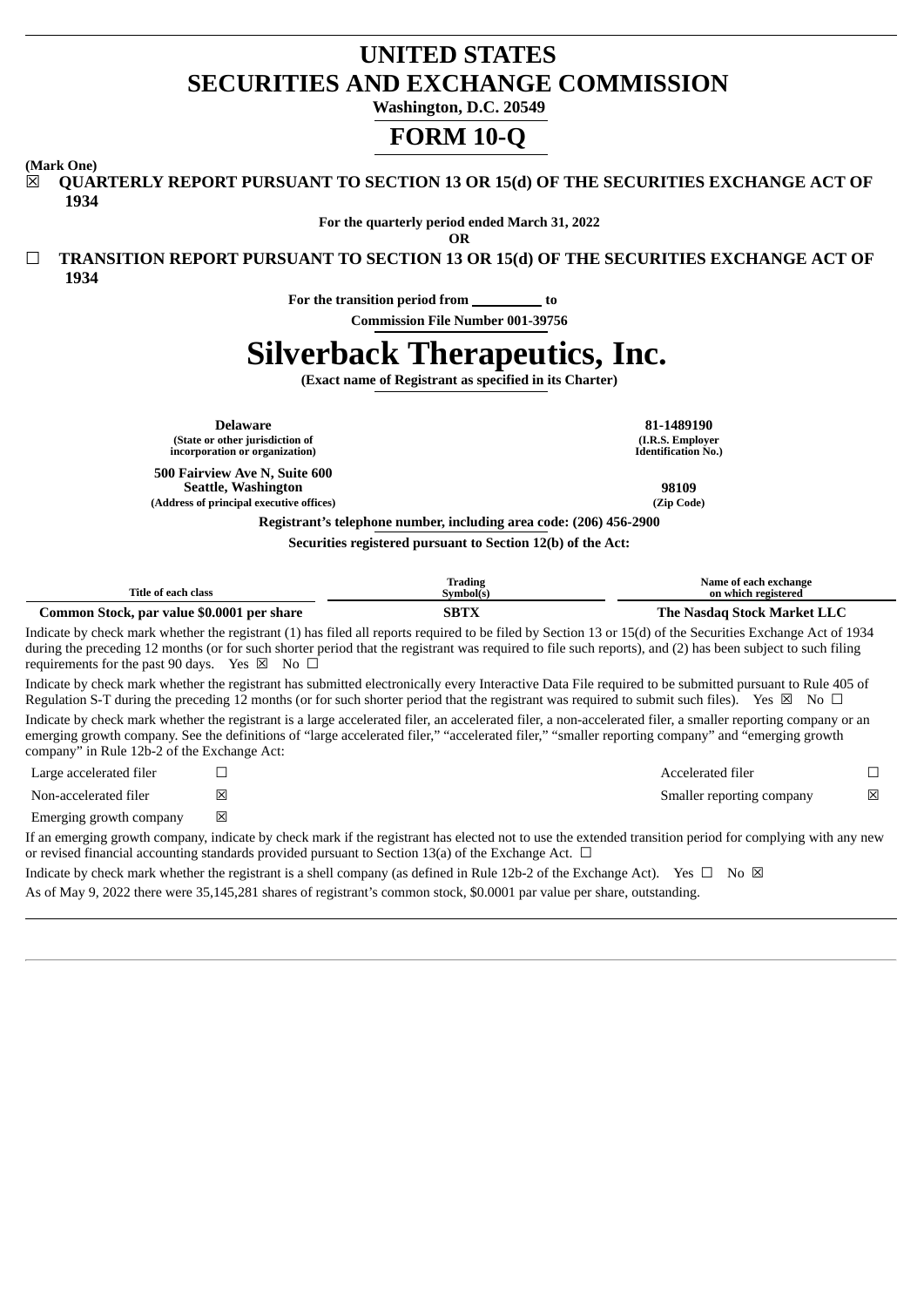|                |                                                                                              | Page |
|----------------|----------------------------------------------------------------------------------------------|------|
| <b>PART I</b>  | <b>FINANCIAL INFORMATION</b>                                                                 |      |
| Item 1.        | <b>Financial Statements (Unaudited)</b>                                                      | 6    |
|                | <b>Condensed Balance Sheets</b>                                                              | 6    |
|                | <b>Condensed Statements of Operations and Comprehensive Loss</b>                             |      |
|                | <b>Condensed Statements of Stockholders' Equity</b>                                          | 8    |
|                | <b>Condensed Statements of Cash Flows</b>                                                    | 9    |
|                | <b>Notes to Unaudited Condensed Financial Statements</b>                                     | 10   |
| Item 2.        | <b>Management's Discussion and Analysis of Financial Condition and Results of Operations</b> | 21   |
| Item 3.        | <b>Quantitative and Qualitative Disclosures About Market Risk</b>                            | 27   |
| Item 4.        | <b>Controls and Procedures</b>                                                               | 28   |
| <b>PART II</b> | <b>OTHER INFORMATION</b>                                                                     |      |
| Item 1.        | <b>Legal Proceedings</b>                                                                     | 29   |
| Item 1A.       | <b>Risk Factors</b>                                                                          | 29   |
| Item 2.        | <b>Unregistered Sales of Equity Securities and Use of Proceeds</b>                           | 79   |
| Item 3.        | <b>Defaults Upon Senior Securities</b>                                                       | 80   |
| Item 4.        | <b>Mine Safety Disclosures</b>                                                               | 80   |
| Item 5.        | <b>Other Information</b>                                                                     | 80   |
| Item 6.        | <b>Exhibits</b>                                                                              | 81   |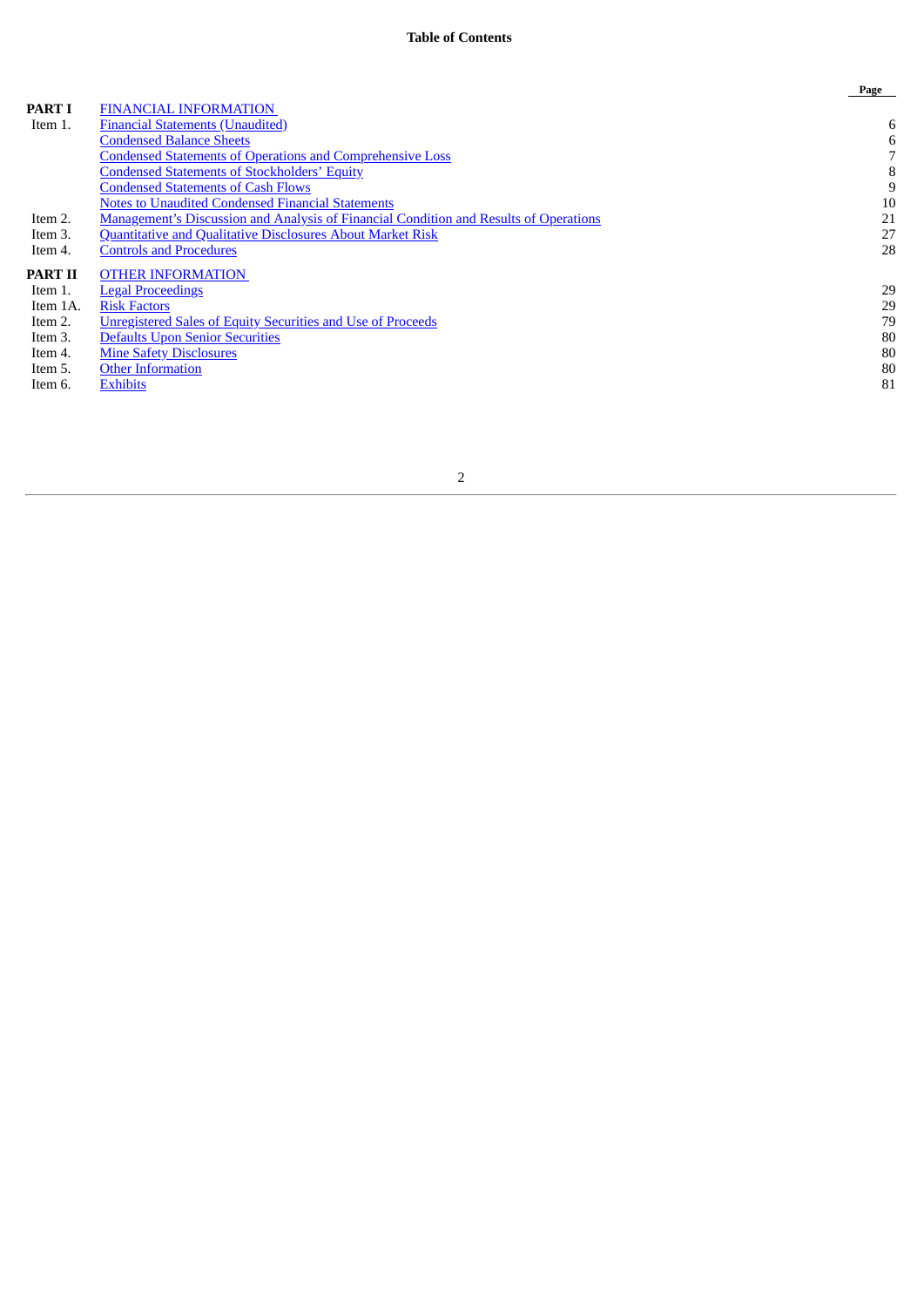# **SPECIAL NOTE REGARDING FORWARD-LOOKING STATEMENTS**

This Quarterly Report on Form 10-Q (this "Quarterly Report") contains forward-looking statements that involve risks and uncertainties. We make such forward-looking statements pursuant to the safe harbor provisions of the Private Securities Litigation Reform Act of 1995 and other federal securities laws. All statements other than statements of historical facts contained in this Quarterly Report are forward-looking statements. In some cases, you can identify forward-looking statements by words such as "anticipate," "believe," "contemplate," "continue," "could," "estimate," "expect," "intend," "may," "plan," "potential," "predict," "project," "seek," "should," "target," "will," "would," or the negative of these words or other comparable terminology. These forward-looking statements include, but are not limited to, statements about:

- our plans to research, develop, and commercialize SBT8230 and any future product candidates;
- our ability to obtain and maintain regulatory approval of product candidates arising from our ImmunoTAC technology platform, including our SBT8230 program, in any of the indications for which we plan to develop them;
- our ability to obtain funding for our operations, including funding necessary to commence and complete our planned clinical trials, conduct additional manufacturing and conduct preclinical studies of any of our product candidates, including our SBT8230 program;
- the success, cost, and timing of our research and development activities, including our preclinical studies and planned clinical trials;
- the size of the markets for our product candidates, and our ability to serve those markets;
- our ability to successfully commercialize our product candidates;
- the rate and degree of market acceptance of our product candidates;
- our ability to develop and maintain sales and marketing capabilities, whether alone or with potential future collaborators;
- regulatory developments in the United States and foreign countries;
- the performance of our third-party service providers, including our contract research organizations ("CROs"), suppliers, and manufacturers;
- the safety, efficacy, and market success of competing therapies that are or become available;
- our ability to attract and retain key scientific and management personnel;
- our ability to attract and retain collaborators with development, regulatory and commercialization expertise;
- our expectations regarding the period during which we qualify as an emerging growth company under the Jumpstart Our Business Startups Act of 2012;
- the accuracy of our estimates regarding expenses, future revenues, capital requirements and needs for additional financing;
- our expectations regarding our ability to obtain and maintain intellectual property protection for our product candidates and our ability to operate our business without infringing upon the intellectual property rights of others;
- the impact of the COVID-19 pandemic on our business and operations; and
- other risks and uncertainties, including those described under Part II, Item 1A, "Risk Factors" of this Quarterly Report.

Any forward-looking statements in this Quarterly Report reflect our current views with respect to future events or to our future financial performance and involve known and unknown risks, uncertainties and other factors that may cause our actual results, performance or achievements to be materially different from any future results, performance or achievements expressed or implied by these forward-looking statements. Factors that may cause actual results to differ materially from current expectations include, among other things, those listed under Part II, Item 1A, "Risk Factors" of this Quarterly Report. Given these uncertainties, you should not place undue reliance on these forward-looking statements. Except as required by law, we assume no obligation to update or revise these forward-looking statements for any reason, even if new information becomes available in the future.

Unless the context otherwise indicates, references in this Quarterly Report to the terms "Silverback", "the Company", "we", "our" and "us" refer to Silverback Therapeutics, Inc., and references to our "common stock" refers to our voting common stock.

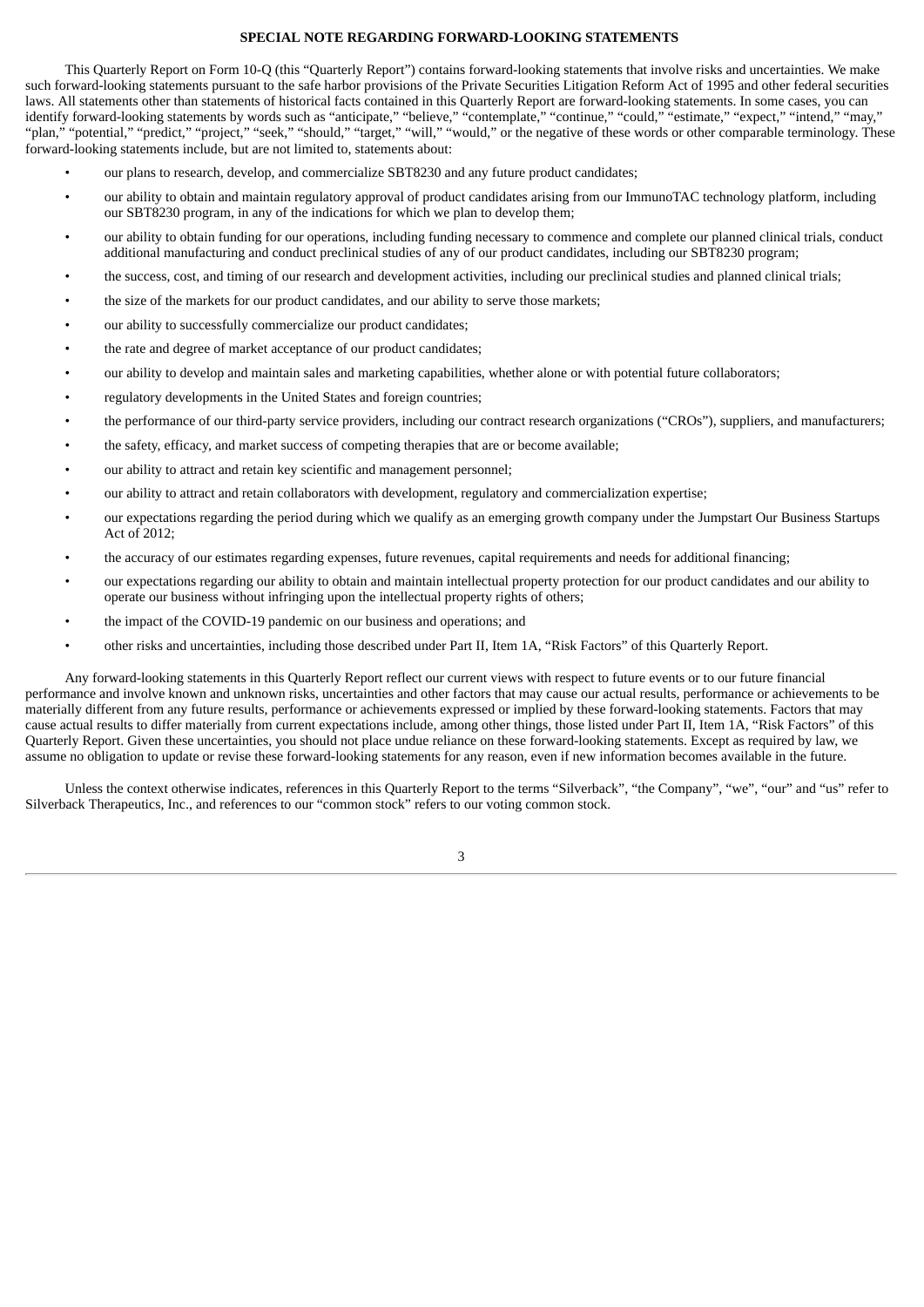# **SUMMARY OF RISKS ASSOCIATED WITH OUR BUSINESS**

An investment in shares of our common stock involves a high degree of risk. Below is a list of the more significant risks associated with our business. This summary does not address all of the risks that we face. Additional discussion of the risks listed in this summary, as well as other risks that we face, are set forth under Part II, Item 1A, "Risk Factors" in this Quarterly Report. Some of the material risks associated with our business include the following:

- We have a limited operating history, have incurred net losses since our inception, and anticipate that we will continue to incur significant losses for the foreseeable future. We may never generate any revenue or become profitable or, if we achieve profitability, may not be able to sustain it.
- The COVID-19 pandemic has had, and could continue to have, an adverse impact on our business, including on our preclinical studies and planned clinical trials, supply chain, and business development activities.
- Preclinical and clinical development is a lengthy, expensive, and uncertain process. The results of preclinical studies and early clinical trials are not always predictive of future results. Any product candidate that we advance into clinical trials, including from our SBT8230 program, may not achieve favorable results in later clinical trials, if any, or receive marketing approval.
- Our product candidates are based on novel technologies, which make it difficult to predict the timing, results and cost of product candidate development and likelihood of obtaining regulatory approval.
- Serious adverse events, undesirable side effects or other unexpected properties of our product candidates may be identified during development or after approval, which could lead to the discontinuation of our clinical development programs, refusal by regulatory authorities to approve our product candidates or, if discovered following marketing approval, revocation of marketing authorizations or limitations on the use of our product candidates thereby limiting the commercial potential of such product candidate.
- Even if we obtain regulatory approval for our product candidates, they will remain subject to ongoing regulatory oversight. Additionally, our product candidates, if approved, could be subject to labeling and other restrictions on marketing or withdrawal from the market, and we may be subject to penalties if we fail to comply with regulatory requirements or if we experience unanticipated problems with our product candidates, when and if any of them are approved.
- We may rely on third parties to conduct, supervise, and monitor our planned clinical trials and perform some of our research and preclinical studies. If these third parties do not satisfactorily carry out their contractual duties or fail to meet expected deadlines, our development programs may be delayed or subject to increased costs, each of which may have an adverse effect on our business and prospects.
- We contract with third parties for the manufacture and supply of certain of our product candidates for use in preclinical testing and clinical trials and will rely on third parties for commercial supply, which supply may become limited or interrupted or may not be of satisfactory quality and quantity.
- Any approved products may fail to achieve the degree of market acceptance by physicians, patients, hospitals, healthcare payors and others in the medical community necessary for commercial success.
- If the market opportunities for any of our product candidates are smaller than we believe they are, our revenue may be adversely affected, and our business may suffer.
- If any of our product candidates are approved for marketing and commercialization and we are unable to establish sales and marketing capabilities or enter into agreements with third parties to sell and market our product candidates, we will be unable to successfully commercialize our product candidates if and when they are approved.
- We may not realize the benefits of any acquisitions, in-license, or strategic alliances that we enter into.
- We are highly dependent on our key personnel, and if we are not successful in attracting and retaining highly qualified personnel, we may not be able to successfully implement our business strategy.
- We face substantial competition, which may result in others discovering, developing or commercializing products more quickly or marketing them more successfully than us.
- If we are unable to obtain and maintain sufficient intellectual property protection for our platform technologies and product candidates, or if the scope of the intellectual property protection is not sufficiently broad, our competitors could develop and commercialize products similar or identical to ours, and our ability to successfully commercialize our products may be adversely affected.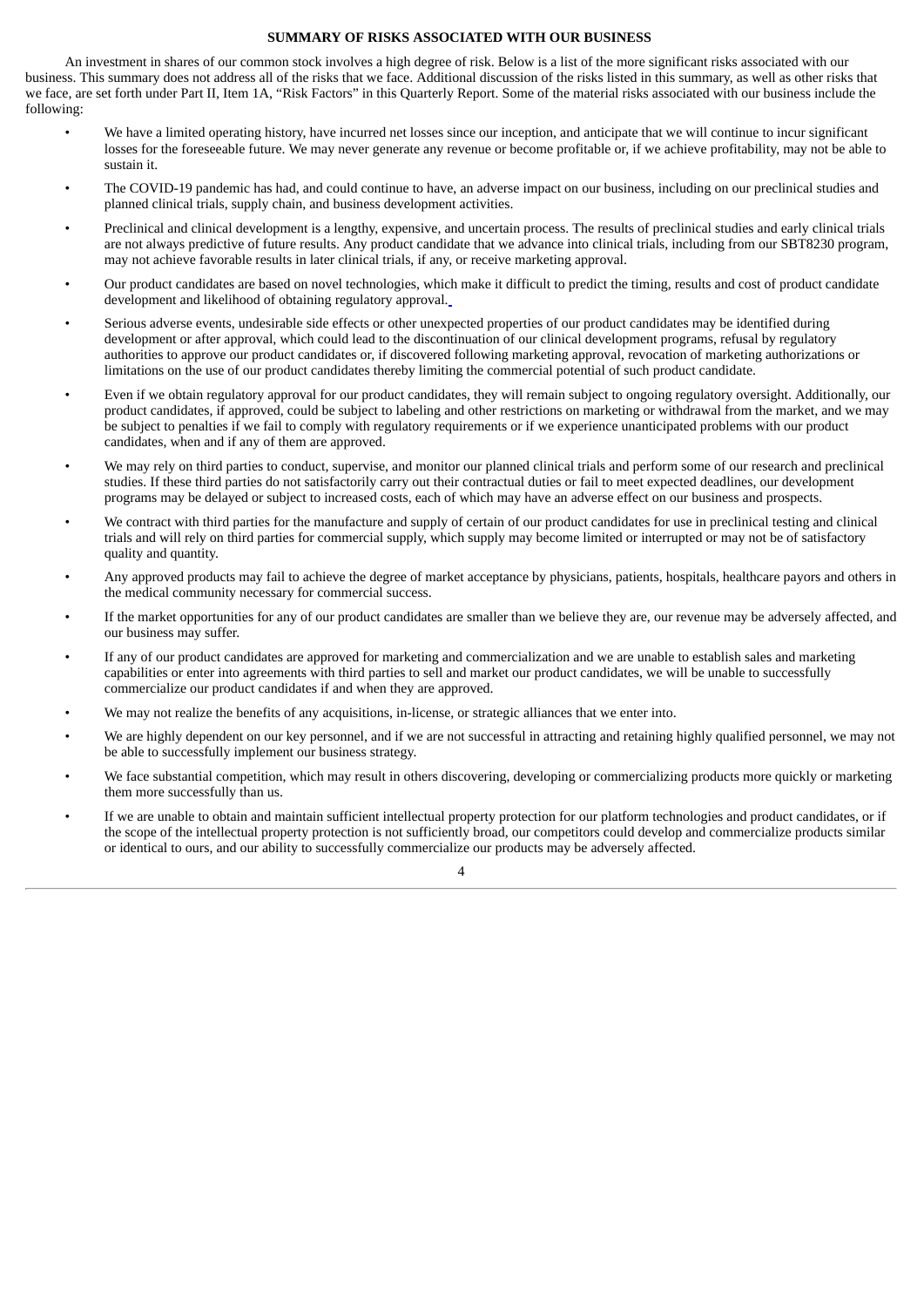- We are currently party to an in-license agreement under which we were granted rights to manufacture certain components of our product candidates. If we breach our obligations under these agreements, we may be required to pay damages, lose our rights to these technologies or both, which would adversely affect our business and prospects.
- We may rely on trade secret and proprietary know-how, which can be difficult to trace and enforce and, if we are unable to protect the confidentiality of our trade secrets, our business and competitive position would be harmed.
- The price of our common stock could be subject to volatility related or unrelated to our operations.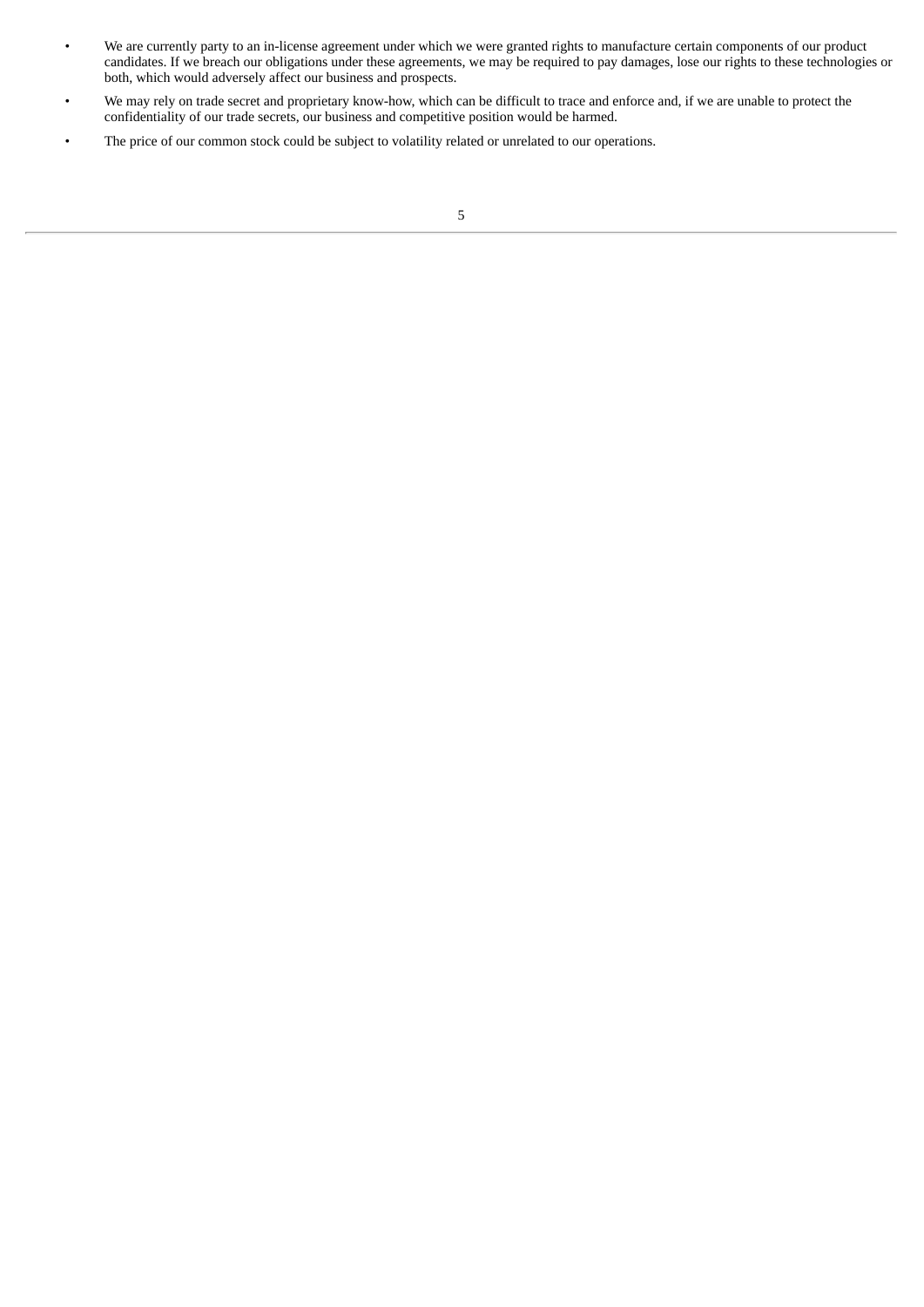# <span id="page-5-2"></span><span id="page-5-1"></span><span id="page-5-0"></span>**Item 1. Financial Statements (Unaudited)**

# **Silverback Therapeutics, Inc. Condensed Balance Sheets (in thousands, except share and par value data) (unaudited)**

|                                                                                                                                                                                                                                                                            |              | March 31,<br>2022 | December 31,<br>2021 |
|----------------------------------------------------------------------------------------------------------------------------------------------------------------------------------------------------------------------------------------------------------------------------|--------------|-------------------|----------------------|
| <b>Assets</b>                                                                                                                                                                                                                                                              |              |                   |                      |
| Current assets:                                                                                                                                                                                                                                                            |              |                   |                      |
| Cash and cash equivalents                                                                                                                                                                                                                                                  | $\mathbb{S}$ | 233,989           | \$<br>254,045        |
| Short-term investments                                                                                                                                                                                                                                                     |              | 19,858            |                      |
| Prepaid expenses and other current assets                                                                                                                                                                                                                                  |              | 7,485             | 7,447                |
| Total current assets                                                                                                                                                                                                                                                       |              | 261,332           | 261,492              |
| Long-term investments                                                                                                                                                                                                                                                      |              | 43,973            | 64,780               |
| Restricted cash                                                                                                                                                                                                                                                            |              | 250               | 250                  |
| Right-of-use asset                                                                                                                                                                                                                                                         |              | 4,484             | 4,733                |
| Property and equipment, net                                                                                                                                                                                                                                                |              | 2,430             | 2,212                |
| <b>Total assets</b>                                                                                                                                                                                                                                                        | \$           | 312,469           | \$<br>333,467        |
| Liabilities and stockholders' equity                                                                                                                                                                                                                                       |              |                   |                      |
| Current liabilities:                                                                                                                                                                                                                                                       |              |                   |                      |
| Accounts payable                                                                                                                                                                                                                                                           | \$           | 2,631             | \$<br>2,078          |
| <b>Accrued expenses</b>                                                                                                                                                                                                                                                    |              | 11,054            | 11,727               |
| Current portion of lease liability                                                                                                                                                                                                                                         |              | 1,123             | 1,087                |
| Total current liabilities                                                                                                                                                                                                                                                  |              | 14,808            | 14,892               |
| Lease liability, net of current portion                                                                                                                                                                                                                                    |              | 4,431             | 4,760                |
| <b>Total liabilities</b>                                                                                                                                                                                                                                                   |              | 19,239            | 19,652               |
| Commitments and contingencies (Note 10)                                                                                                                                                                                                                                    |              |                   |                      |
| Stockholders' equity:                                                                                                                                                                                                                                                      |              |                   |                      |
| Preferred Stock, \$0.0001 par value per share; 10,000,000 shares authorized at<br>March 31, 2022 and December 31, 2021; no shares issued and outstanding at<br>March 31, 2022 and December 31, 2021                                                                        |              |                   |                      |
| Common stock, \$0.0001 par value per share; 200,000,000 shares authorized<br>at March 31, 2022 and December 31, 2021, 35,145,281 and 35,133,934 shares<br>issued and 35,123,330 and 35,107,651 shares outstanding at March 31, 2022 and<br>December 31, 2021, respectively |              | $\overline{4}$    |                      |
| Additional paid-in capital                                                                                                                                                                                                                                                 |              | 505,317           | 500,349              |
| Accumulated other comprehensive loss                                                                                                                                                                                                                                       |              | (1,248)           | (326)                |
| Accumulated deficit                                                                                                                                                                                                                                                        |              | (210, 843)        | (186, 212)           |
| Total stockholders' equity                                                                                                                                                                                                                                                 |              | 293,230           | 313,815              |
| Total liabilities and stockholders' equity                                                                                                                                                                                                                                 | \$           | 312,469           | \$<br>333,467        |
|                                                                                                                                                                                                                                                                            |              |                   |                      |

The accompanying notes are an integral part of these unaudited condensed financial statements.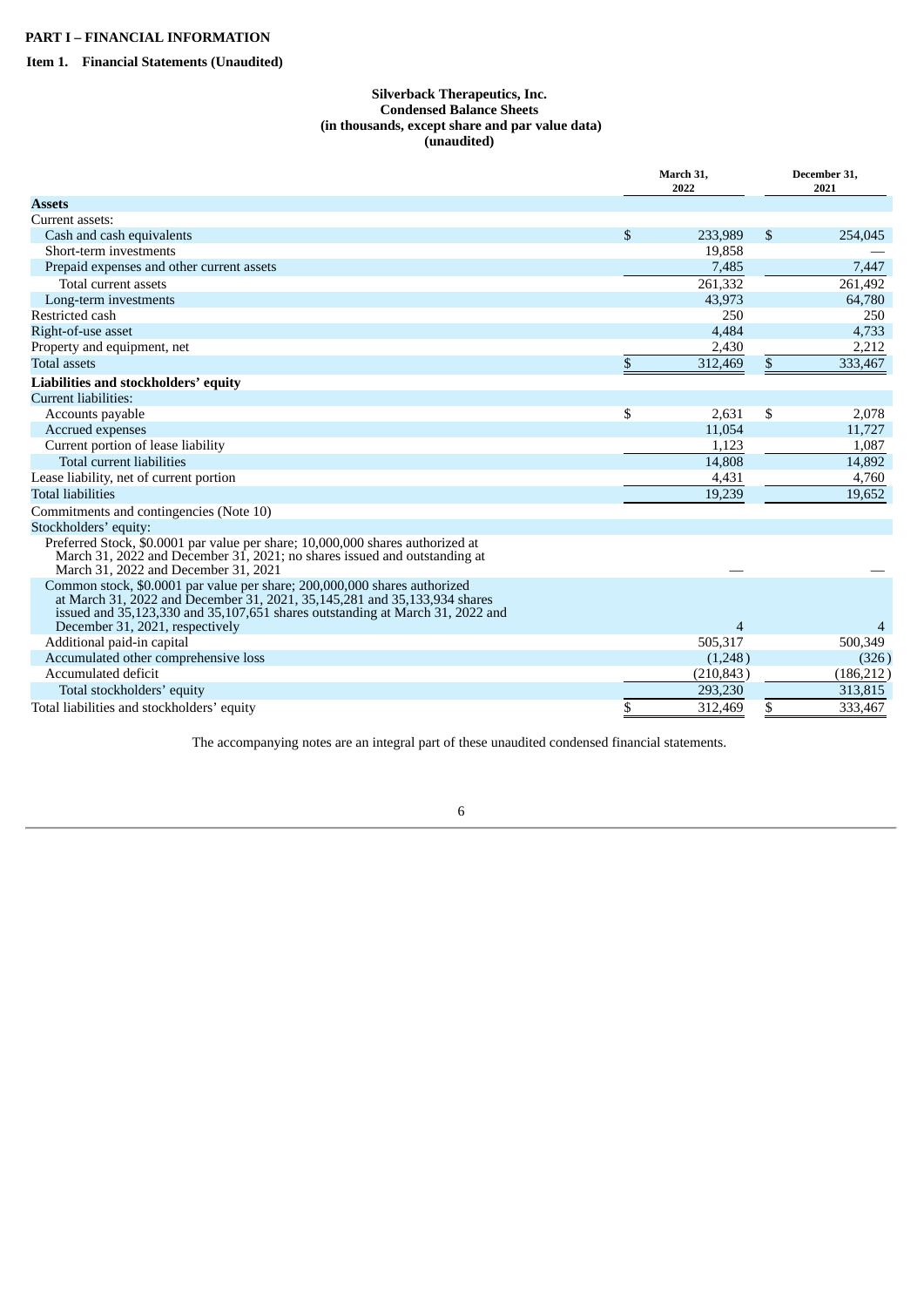# **Silverback Therapeutics, Inc.**

#### **Condensed Statements of Operations and Comprehensive Loss (in thousands, except share and per share data) (unaudited)**

<span id="page-6-0"></span>

|                                                                                 | <b>Three Months Ended</b><br>March 31, |    |            |  |
|---------------------------------------------------------------------------------|----------------------------------------|----|------------|--|
|                                                                                 | 2022                                   |    | 2021       |  |
| Operating expenses:                                                             |                                        |    |            |  |
| Research and development                                                        | \$<br>16.897                           | \$ | 12,239     |  |
| General and administrative                                                      | 7,801                                  |    | 6,646      |  |
| Total operating expenses                                                        | 24,698                                 |    | 18,885     |  |
| Loss from operations                                                            | (24, 698)                              |    | (18, 885)  |  |
| Interest income, net                                                            | 67                                     |    | 18         |  |
| Net loss                                                                        | (24, 631)                              |    | (18, 867)  |  |
| Unrealized loss on available-for-sale securities                                | (922)                                  |    |            |  |
| Comprehensive loss                                                              | (25, 553)                              |    | (18, 867)  |  |
| Net loss per share, basic and diluted                                           | (0.70)                                 |    | (0.54)     |  |
| Weighted-average shares used in computing net loss per share, basic and diluted | 35,114,131                             |    | 34,773,950 |  |

The accompanying notes are an integral part of these unaudited condensed financial statements.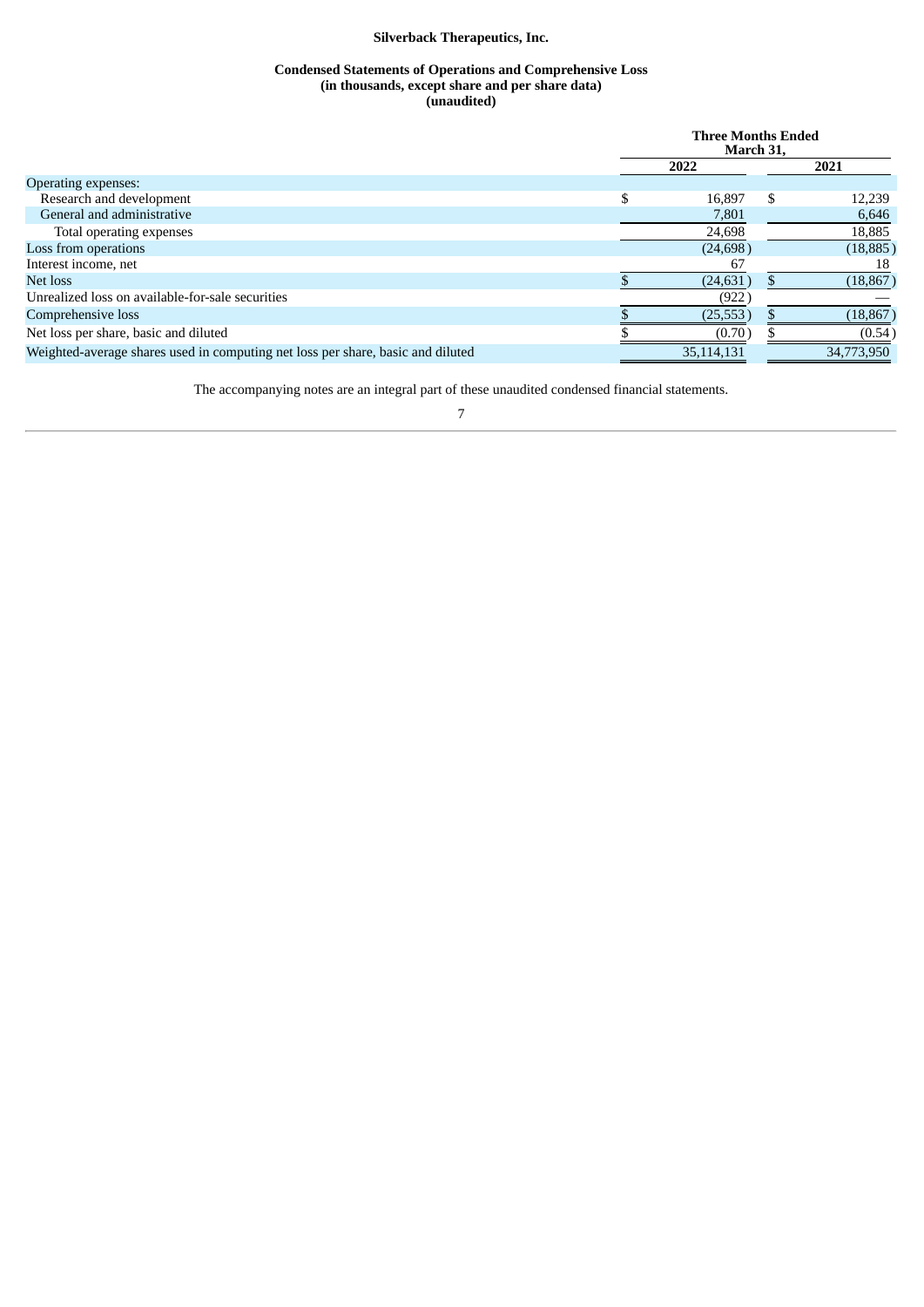# **Silverback Therapeutics, Inc. Condensed Statements of Stockholders' Equity (in thousands, except share data) (unaudited)**

<span id="page-7-0"></span>

|                                                    | <b>Common Stock</b> |           | <b>Accumulated</b> |                                             |      |                                |                               |                                                |
|----------------------------------------------------|---------------------|-----------|--------------------|---------------------------------------------|------|--------------------------------|-------------------------------|------------------------------------------------|
|                                                    | <b>Shares</b>       | Amount    |                    | <b>Additional</b><br><b>Paid-in Capital</b> |      | Other<br>Comprehensive<br>Loss | Accumulated<br><b>Deficit</b> | <b>Total</b><br>Stockholders'<br><b>Equity</b> |
| <b>Balance as of January 1, 2022</b>               | 35,107,6<br>51      | $4 \quad$ |                    | 500,349                                     | - \$ | $(326)$ \$                     | $(186,212)$ \$                | 313,815                                        |
| Exercise of common stock options and<br>vesting of |                     |           |                    |                                             |      |                                |                               |                                                |
| early exercised common stock options               | 15,679              |           |                    | 19                                          |      |                                |                               | 19                                             |
| Stock-based compensation                           |                     |           |                    | 4,949                                       |      |                                |                               | 4,949                                          |
| Other comprehensive loss                           |                     |           |                    |                                             |      | (922)                          |                               | (922)                                          |
| Net loss                                           |                     |           |                    |                                             |      |                                | (24, 631)                     | (24, 631)                                      |
| Balance as of March 31, 2022                       | 35,123,3<br>30      | 4         |                    | 505,317                                     |      | (1,248)                        | (210, 843)                    | 293,230                                        |

|                                                                                            | <b>Common Stock</b> |               |      |                                             |      | Accumulated                    |                                      |                                                |
|--------------------------------------------------------------------------------------------|---------------------|---------------|------|---------------------------------------------|------|--------------------------------|--------------------------------------|------------------------------------------------|
|                                                                                            | <b>Shares</b>       | <b>Amount</b> |      | <b>Additional</b><br><b>Paid-in Capital</b> |      | Other<br>Comprehensive<br>Loss | <b>Accumulated</b><br><b>Deficit</b> | <b>Total</b><br>Stockholders'<br><b>Equity</b> |
| <b>Balance as of January 1, 2021</b>                                                       | 34,701,2<br>74      | $\mathcal{E}$ | - \$ | 479,608                                     | - \$ |                                | \$<br>$(96,734)$ \$                  | 382,877                                        |
| Exercise of common stock options and<br>vesting of<br>early exercised common stock options | 125,930             |               |      | 254                                         |      |                                |                                      | 254                                            |
| Stock-based compensation                                                                   |                     |               |      | 4,285                                       |      |                                |                                      | 4,285                                          |
| Other comprehensive loss                                                                   |                     |               |      |                                             |      |                                |                                      |                                                |
| Net loss                                                                                   |                     |               |      |                                             |      |                                | (18, 867)                            | (18, 867)                                      |
| <b>Balance as of March 31, 2021</b>                                                        | 34,827,2<br>04      | З             |      | 484,147                                     |      |                                | (115, 601)                           | 368,549                                        |

The accompanying notes are an integral part of these unaudited condensed financial statements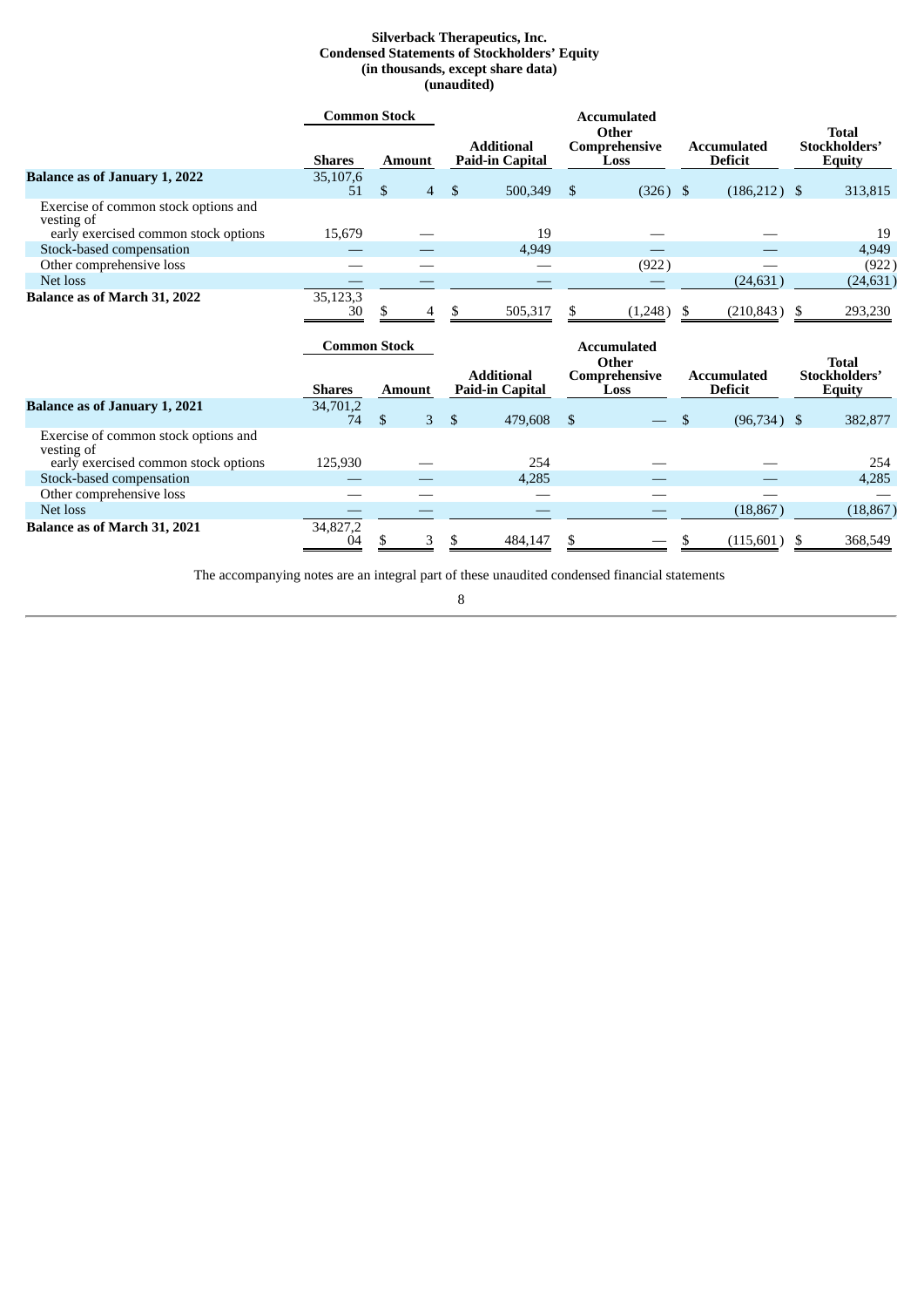# **Silverback Therapeutics, Inc. Condensed Statements of Cash Flows (in thousands) (unaudited)**

<span id="page-8-0"></span>

|                                                                                       | For the Three Months Ended March 31. |           |    |           |
|---------------------------------------------------------------------------------------|--------------------------------------|-----------|----|-----------|
|                                                                                       |                                      | 2022      |    | 2021      |
| <b>Cash flows from operating activities:</b>                                          |                                      |           |    |           |
| Net loss                                                                              | \$                                   | (24, 631) | -S | (18, 867) |
| Adjustments to reconcile net loss to net cash used in operating activities:           |                                      |           |    |           |
| Depreciation and amortization expense                                                 |                                      | 207       |    | 187       |
| Stock-based compensation                                                              |                                      | 4,949     |    | 4,285     |
| Non-cash lease expense                                                                |                                      | 249       |    | 280       |
| Changes in operating assets and liabilities:                                          |                                      |           |    |           |
| Prepaid expenses and other current assets                                             |                                      | (38)      |    | (54)      |
| Accounts payable and accrued expenses                                                 |                                      | (186)     |    | 2,208     |
| Lease liability                                                                       |                                      | (293)     |    | (240)     |
| Net cash used in operating activities                                                 |                                      | (19, 743) |    | (12, 201) |
| <b>Cash flows from investing activities:</b>                                          |                                      |           |    |           |
| Purchase of property and equipment                                                    |                                      | (332)     |    | (35)      |
| Net cash used in investing activities                                                 |                                      | (332)     |    | (35)      |
| <b>Cash flows from financing activities:</b>                                          |                                      |           |    |           |
| Principal payments on term loan payable                                               |                                      |           |    | (350)     |
| Proceeds from exercise of common stock options and employee stock purchase plan       |                                      | 19        |    | 222       |
| Net cash provided by financing activities                                             |                                      | 19        |    | (128)     |
| Change in cash, cash equivalents, and restricted cash                                 |                                      | (20,056)  |    | (12, 364) |
| Cash, cash equivalents, and restricted cash at beginning of period                    |                                      | 254,295   |    | 386,919   |
| Cash, cash equivalents, and restricted cash at end of period                          | \$                                   | 234,239   | \$ | 374,555   |
| Supplemental disclosure of cash flow information:                                     |                                      |           |    |           |
| Purchases of property and equipment included in accounts payable and accrued expenses |                                      | 66        |    | 136       |

The accompanying notes are an integral part of these unaudited condensed financial statements.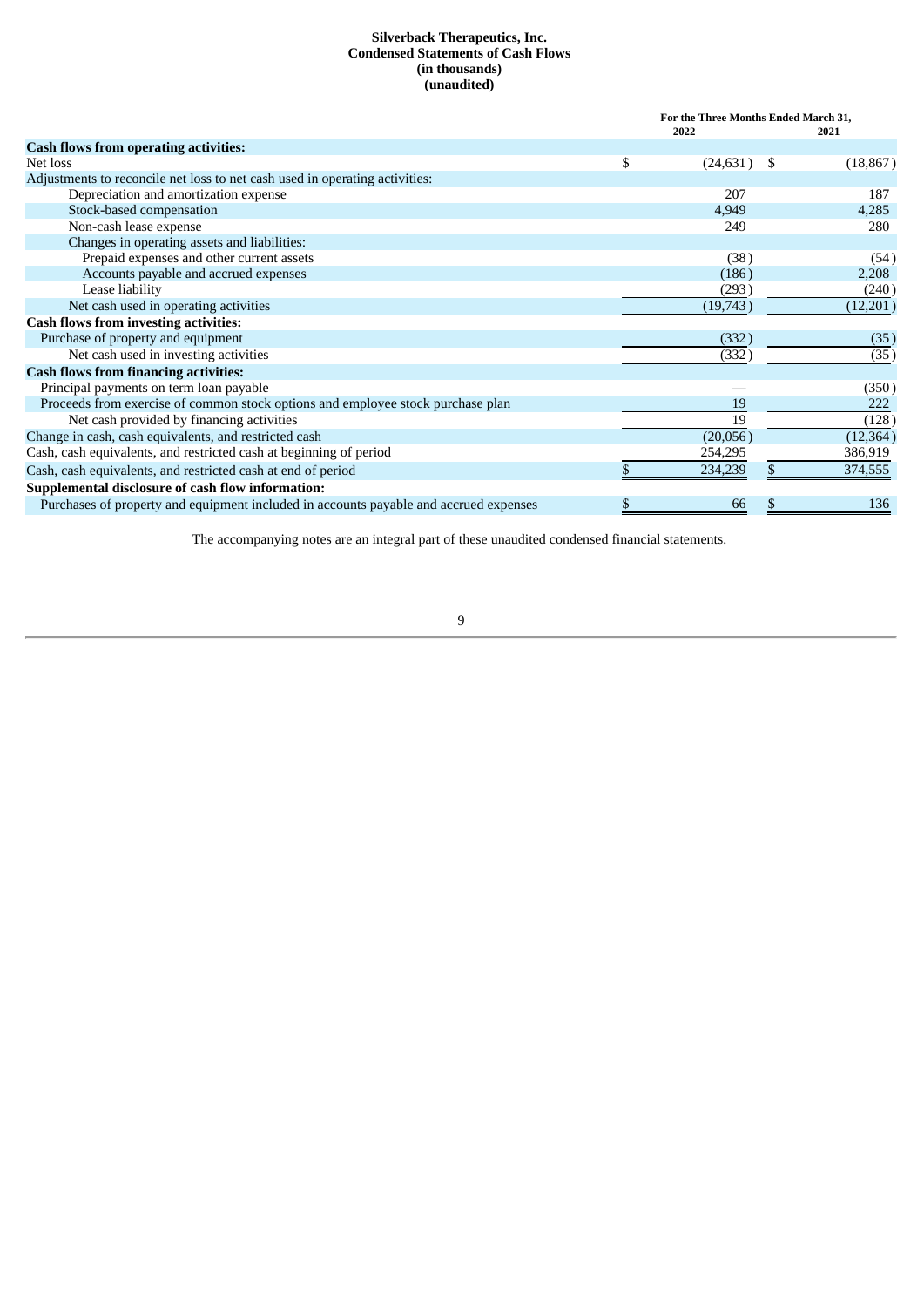#### **Silverback Therapeutics, Inc. Notes to Unaudited Condensed Financial Statements**

#### <span id="page-9-0"></span>**1. Nature of Business**

Silverback Therapeutics, Inc. ("Silverback" or "the Company") is a biopharmaceutical company focused on leveraging its proprietary ImmunoTAC technology platform to develop systemically delivered and tissue targeted therapeutics for the treatment of chronic viral infections, cancer, and other serious diseases. The Company's ImmunoTAC platform is the result of a focused effort to discover ways to systemically deliver disease-modifying small molecules in a directed fashion to sites of disease. The Company's platform enables it to strategically pair proprietary linker-payloads that modulate key disease-modifying pathways with monoclonal antibodies directed at specific disease sites. The Company was formed in Seattle, Washington and incorporated in the state of Delaware on January 4, 2016.

#### *Risks and Uncertainties*

The Company is subject to a number of inherent risks which include, but are not limited to, the need to obtain adequate additional funding, possible failure of clinical trials or other events demonstrating a lack of clinical safety or efficacy of its product candidates, dependence on key personnel, reliance on third-party service providers for manufacturing drug product and conducting clinical trials, the ability to successfully secure its proprietary technology, and risks related to the regulatory approval and commercialization of a product candidate. Additionally, the development and commercialization of new drug products is highly competitive. Products or technologies developed by competitors may diminish or render obsolete the Company's existing products under development.

#### *Liquidity and Capital Resources*

The accompanying financial statements have been prepared assuming that the Company will continue as a going concern. The Company has incurred net operating losses since its inception and had an accumulated deficit of \$210.8 million as of March 31, 2022. The Company had cash, cash equivalents, restricted cash, and investments of \$298.1 million as of March 31, 2022 and has not generated positive cash flows from operations. To date, the Company has funded its operations primarily through the issuance of redeemable convertible preferred stock, convertible notes, and the sale of common stock in connection with the Company's initial public offering ("IPO"). The Company's currently available cash, cash equivalents, restricted cash, and investments as of March 31, 2022 are sufficient to meet its anticipated cash requirements for at least the 12 months following the date the financial statements are issued. Management considers that there are no conditions or events, in the aggregate, that raise substantial doubt about the entity's ability to continue as a going concern for a period of at least 12 months from the date the financial statements are issued.

Management expects operating losses to continue for the foreseeable future. There can be no assurance that the Company will ever earn revenues or achieve profitability, or if achieved, that they will be sustained on a continuing basis. In addition, the manufacturing, clinical and preclinical development activities as well as the commercialization of the Company's products, if approved, will require significant additional financing. The Company may be unable to secure such financing when needed, or if available, such financings may be under terms that are unfavorable to the Company or the current stockholders. If the Company is unable to raise additional funds when needed, it may be required to delay, reduce the scope of, or eliminate development programs, which may adversely affect its business and operations.

# *Corporate Restructuring Plan*

On March 28, 2022, the Company's board of directors approved a corporate restructuring plan to discontinue the Company's clinical development programs for SBT6050 and SBT6290 and to prioritize resources on the development of the Company's SBT8230 program and early-stage discovery programs (the "Restructuring Plan"). In connection with the Restructuring Plan, the Company's workforce will be reduced by 27%, with substantially all of the reduction in personnel expected to be completed by July 15, 2022. The Company initiated the reduction in force on March 31, 2022 and expects to provide severance payments, continuation of group health insurance coverage, and other benefits for a specified period to the affected employees.

#### **2. Summary of Significant Accounting Policies**

#### *Basis of Presentation*

The financial statements have been prepared in conformity with U.S. generally accepted accounting principles ("U.S. GAAP"). Any reference in these notes to applicable guidance is meant to refer to the authoritative U.S. GAAP as found in the Accounting Standards Codification ("ASC"), and Accounting Standards Update ("ASU"), of the Financial Accounting Standards Board ("FASB").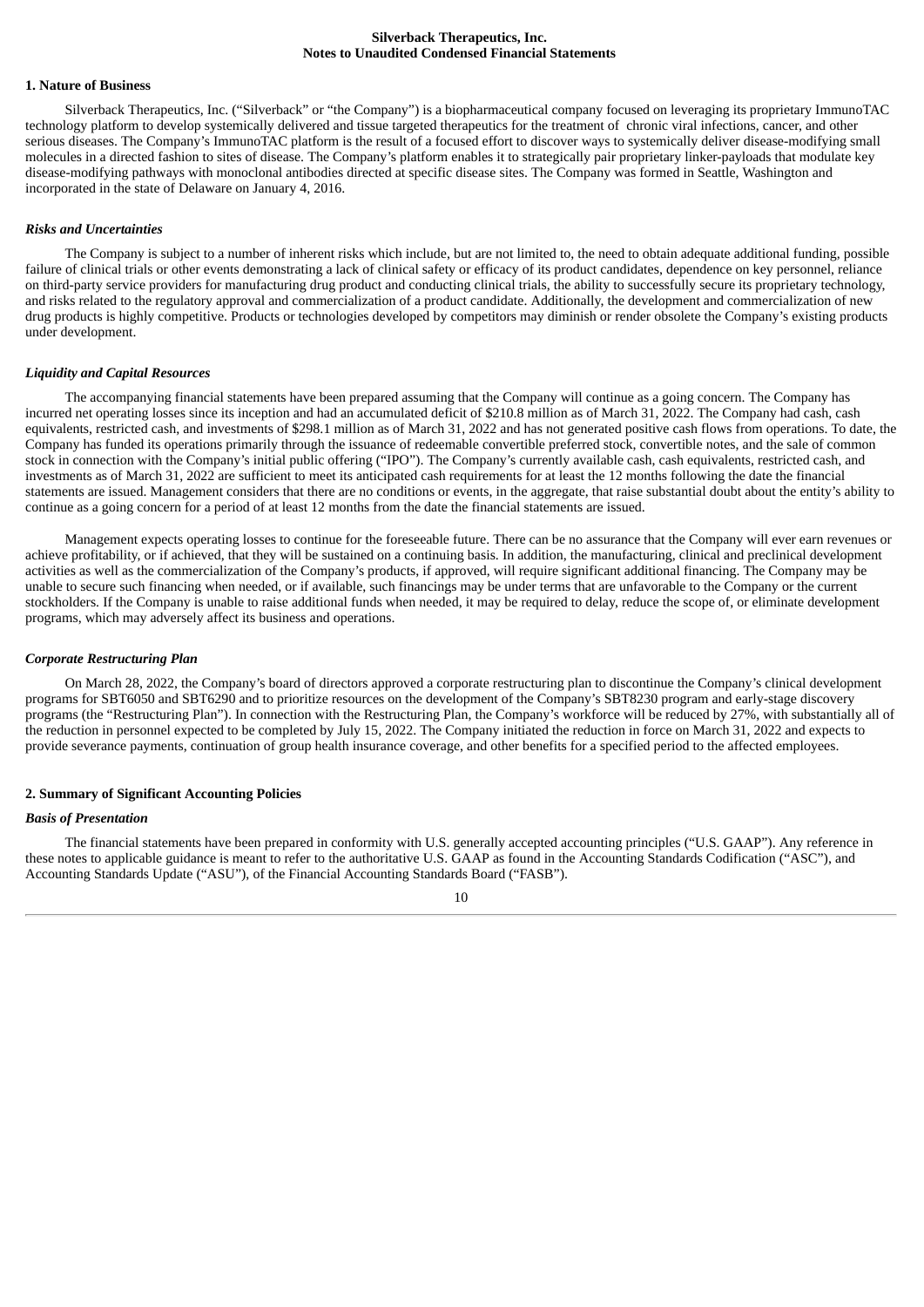#### *Unaudited Interim Condensed Financial Statements*

The accompanying condensed balance sheet as of March 31, 2022, the condensed statements of operations and comprehensive loss and condensed statements of stockholders' equity (deficit) for the three months ended March 31, 2022 and 2021, and the condensed statements of cash flows for the three months ended March 31, 2022 and 2021, are unaudited. The balance sheet as of December 31, 2021 was derived from the audited financial statements as of and for the year ended December 31, 2021. The unaudited interim condensed financial statements have been prepared on a basis consistent with the audited annual financial statements as of and for the year ended December 31, 2021, and, in the opinion of management, reflect all adjustments, consisting solely of normal recurring adjustments, necessary for the fair presentation of the Company's financial position as of March 31, 2022, the condensed results of its operations for the three months ended March 31, 2022 and 2021, and its cash flows for the three months ended March 31, 2022 and 2021. The financial data and other information disclosed in these notes related to the three months ended March 31, 2022 and 2021 are also unaudited. The condensed results of operations for the three months ended March 31, 2022 are not necessarily indicative of the results to be expected for the full year ending December 31, 2022 or any other period.

#### *Use of Estimates*

The preparation of the Company's financial statements requires it to make estimates and assumptions that impact the reported amounts of assets, liabilities and expenses in the Company's financial statements and accompanying notes. The most significant estimates in the Company's financial statements relate to accruals for research and development expenses, valuation of equity awards, and valuation allowances for deferred tax assets. These estimates and assumptions are based on current facts, historical experience and various other factors believed to be reasonable under the circumstances, the results of which form the basis for making judgments about the carrying values of assets and liabilities and the recording of expenses that are not readily apparent from other sources. Actual results may differ materially and adversely from these estimates.

The full extent to which the coronavirus ("COVID-19") pandemic will directly or indirectly impact the Company's business, results of operations and financial condition, including expenses, clinical trials and research and development costs, will depend on future developments that are highly uncertain, including as a result of new information that may emerge concerning COVID-19 and the actions taken to contain or treat COVID-19, as well as the economic impact on local, regional, national and international markets. The Company has considered potential impacts arising from the COVID-19 pandemic and is not presently aware of any events or circumstances that would require the Company to update its estimates, judgments or revise the carrying value of its assets or liabilities.

#### *Fair Value of Financial Instruments*

Cash and cash equivalents, restricted cash, and investments are carried at fair value. Accounts payable and accrued expenses are carried at cost, which approximates fair value given their short-term nature. The term loan payable is carried at cost, which approximates fair value as its effective interest rate approximates current market rates.

#### *Cash and Cash Equivalents*

Cash equivalents are comprised of short-term, highly liquid investments with maturities of 90 days or less at the date of purchase. At March 31, 2022 and December 31, 2021, the Company's cash equivalents consisted of money market funds.

## *Restricted Cash*

Restricted cash consists of a deposit securing a collateral letter of credit issued in connection with the Company's facility operating lease.

The following table provides a reconciliation of cash and cash equivalents and restricted cash reported within the condensed balance sheets that sum to the amounts shown in the condensed statements of cash flows (in thousands):

|                                                     | March 31.<br>2022 | December 31,<br>2021 |
|-----------------------------------------------------|-------------------|----------------------|
| Cash and cash equivalents                           | 233.989           | 254,045              |
| Restricted cash                                     | 250               | 250                  |
| Total cash and cash equivalents and restricted cash | 234.239           | 254,295              |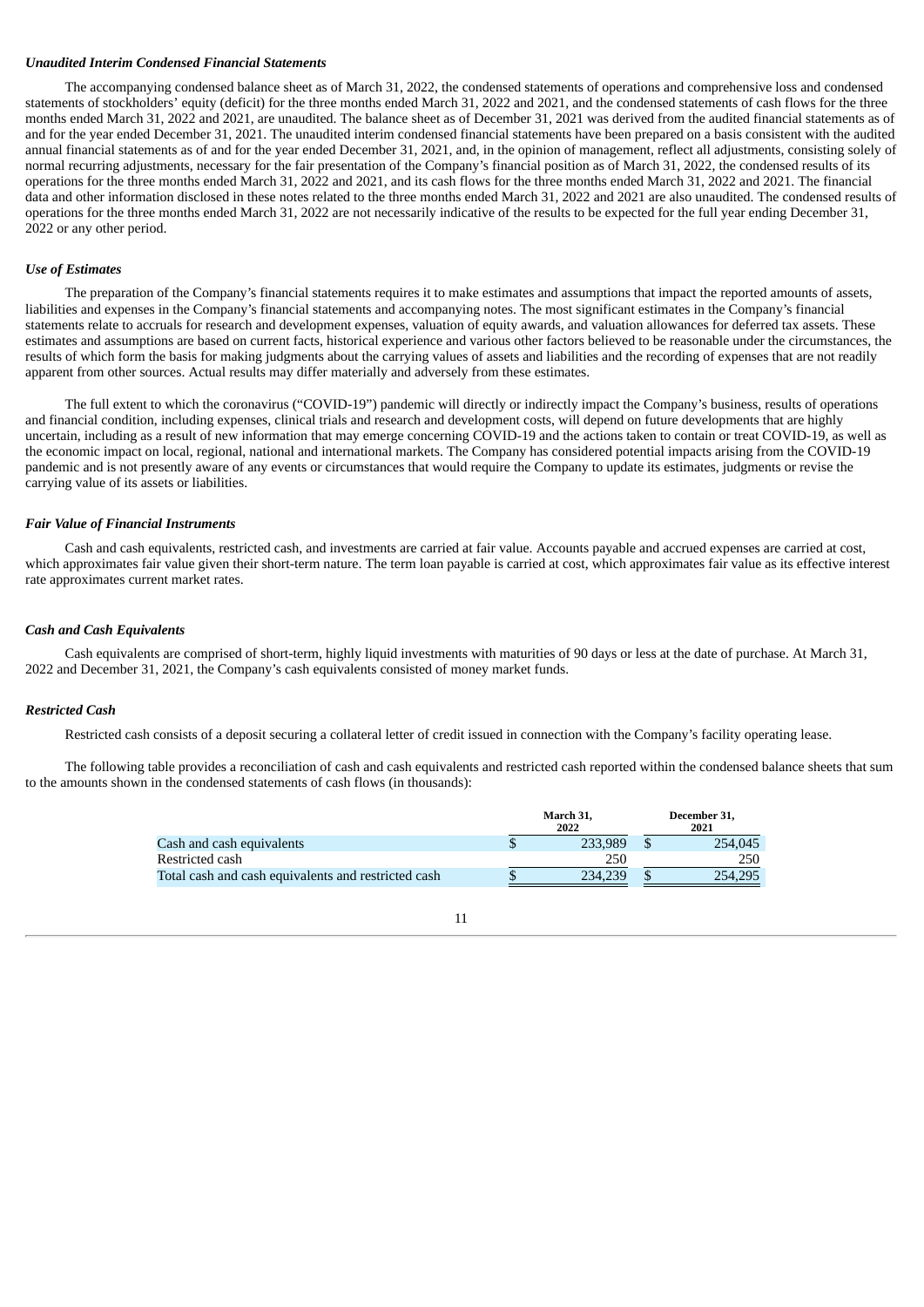#### *Investments*

The Company invests excess cash in investment grade intermediate-term fixed income securities. These investments are included in short-term and long-term investments on the condensed balance sheets, classified as available-for-sale, and reported at fair value with unrealized gains and losses included in accumulated other comprehensive loss. Realized gains and losses on the sale of these securities are recognized in net loss. Securities with a maturity date within 1 year of the balance sheet date are classified as short-term.

The Company periodically evaluates whether declines in fair values of its investments below their book value are other-than-temporary. This evaluation consists of several qualitative and quantitative factors regarding the severity and duration of the unrealized loss as well as the Company's ability and intent to hold the investment until a forecasted recovery occurs. Additionally, the Company assesses whether it has plans to sell the security or it is more likely than not it will be required to sell any investment before recovery of its amortized cost basis. Factors considered include quoted market prices, recent financial results and operating trends, implied values from any recent transactions or offers of investee securities, credit quality of debt instrument issuers, other publicly available information that may affect the value of the investments, duration and severity of the decline in value, and the Company's strategy and intentions for holding the investment.

#### *Concentrations of Credit Risk*

The Company is subject to credit risk from holding its cash and cash equivalents at a limited number of commercial banks. The Company limits its exposure to credit losses by investing in money market funds through a U.S. bank with high credit ratings and U.S. Treasury securities. Cash may consist of deposits held with banks that may at times exceed federally insured limits, however, exposure to credit risk in the event of default by the financial institution is limited to the extent of amounts recorded on the balance sheets. The Company has not experienced any losses in such accounts and management believes that the Company is not exposed to significant credit risk due to the financial position of the depository institutions in which those deposits are held.

#### *Leases*

Leases consist of the Company's operating leases. In accordance with ASC 842, Leases, the Company determines if an arrangement is a lease at inception and evaluates each lease agreement to determine whether the lease is an operating or finance lease. For leases where the Company is the lessee, right-of-use ("ROU") assets represent the Company's right to use an underlying asset for the lease term and lease liabilities represent an obligation to make lease payments arising from the lease. ROU assets and lease liabilities are recognized at the lease commencement date based on the present value of lease payments over the lease term. The Company uses its incremental borrowing rate based on the information available at the commencement date in determining the present value of lease payments. Operating lease ROU assets also include any prepaid lease payments, lease incentives received, and costs which will be incurred in exiting a lease.

The Company's leases include options to extend or terminate the leases. Periods covered by an option to extend a lease are included in the lease term when it is reasonably certain that the Company will exercise that option. Periods covered by an option to terminate a lease are included in the lease term when it is reasonably certain that the Company will not exercise that option.

Short-term leases with an initial term of 12 months or less are not recorded on the balance sheet. The Company does not have material short-term lease costs. Lease expense for minimum lease payments is recognized on a straight-line basis over the lease term. For real estate leases, the Company does not separate lease and non-lease components. The Company's lease agreements do not contain any material residual value guarantees or material restrictive covenants.

#### *Research and Development Expenses*

All research and development costs are expensed in the period incurred. Research and development expenses consist primarily of direct and indirect costs incurred in connection with the development of the Company's ImmunoTAC technology platform, discovery efforts, and preclinical study and clinical trial activities related to the Company's program pipeline. Direct costs include expenses incurred under agreements with CROs and other vendors that conduct the Company's preclinical and clinical activities, expenses associated with manufacturing the Company's product candidates including under agreements with contract development and manufacturing organizations and other vendors, and consulting fees. Indirect costs include personnel-related expenses, consisting of employee salaries, bonuses, benefits, and stock-based compensation expense and recruiting costs for personnel engaged in research and development activities, facility and equipment related expenses, consisting of indirect and allocated expenses for rent, depreciation, and equipment maintenance, and other unallocated research and development expenses incurred in connection with the Company's research and development programs, including laboratory materials and supplies and license fees. Research and development expenses are charged to operating expenses as incurred when these expenditures relate to the Company's research and development efforts and have no alternative future uses.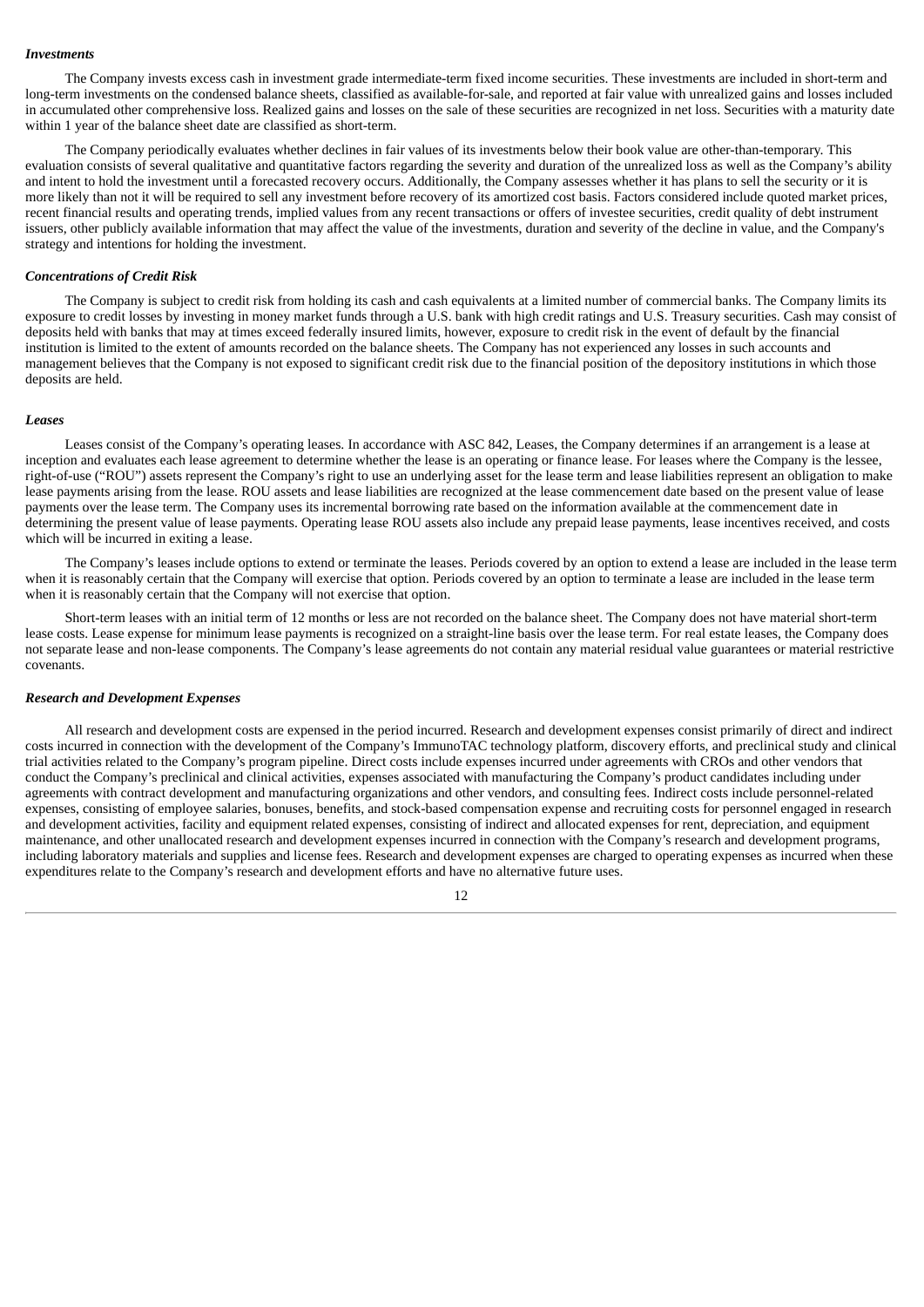The Company is obligated to make upfront payments upon execution of certain research and development agreements. Advance payments, including nonrefundable amounts, for goods or services that will be used or rendered for future research and development activities are capitalized until such goods are delivered or the related services are performed, or such time when the Company does not expect the goods to be delivered or services to be performed. The Company estimates the period over which such services will be performed and the level of effort to be expended in each period. If actual timing of performance or the level of effort varies from the estimate, the Company will adjust the amounts recorded accordingly. Since inception, the Company has not experienced any material differences between accrued or prepaid costs and actual costs.

#### *Stock-Based Compensation*

The cost of employee services received in exchange for an award of an equity instrument is measured at the grant date based on the award's estimated fair value using the Black-Scholes option pricing model. The estimated fair value of the awards is recognized into expense on a straight-line basis over the requisite service period. Stock-based compensation expense for an award with a performance condition is recognized when the achievement of such performance condition is determined to be probable. If the outcome of such performance condition is not determined to be probable or is not met, no compensation expense is recognized, and any previously recognized compensation expense is reversed. Management evaluates when the achievement of a performance condition is probable based on the expected satisfaction of the performance condition at each reporting date. Forfeitures are recognized as a reduction of stock-based compensation expense as they occur. The option plan permits, but does not require, the inclusion of early exercise provisions in individual awards. Proceeds from early option exercises are recorded as a liability until the underlying restricted shares vest. While the restricted shares have voting rights, they are not considered outstanding for accounting purposes.

#### *Comprehensive Loss*

Comprehensive loss is defined as a change in equity during a period from transactions and other events and circumstances from non-owner sources. The Company presents one continuous Statement of Operations and Comprehensive Loss. The Company's comprehensive loss includes unrealized gains and losses on investments.

#### *Net Loss Per Share Attributable to Common Stockholders*

Basic net loss per share attributable to common stockholders is calculated by dividing the net loss attributable to common stockholders by the weighted-average number of shares of common stock outstanding for the period, without consideration of potentially dilutive securities. Diluted net loss per share attributable to common stockholders is the same as basic net loss per share attributable to common stockholders since the effect of potentially dilutive securities is anti-dilutive given the net loss of the Company. For purposes of this calculation, redeemable convertible preferred stock, stock options, employee stock purchase rights, and unvested common stock subject to repurchase are considered to be common stock equivalents but are not included in the calculations of diluted net loss per share for the periods presented as their effect would be antidilutive.

#### *Emerging Growth Company Status*

The Company is an emerging growth company, as defined in the Jumpstart Our Business Startups Act of 2012 ("JOBS Act"). Under the JOBS Act, emerging growth companies can delay adopting new or revised accounting standards issued subsequent to the enactment of the JOBS Act until such time as those standards apply to private companies. The Company has elected to use this extended transition period for complying with certain new or revised accounting standards that have different effective dates for public and private companies until the earlier of the date that it is (1) no longer an emerging growth company or (2) affirmatively and irrevocably opt out of the extended transition period provided in the JOBS Act. As a result, these financial statements may not be comparable to companies that comply with the new or revised accounting pronouncements as of public company effective dates.

#### *Recently Issued Accounting Pronouncements Not Yet Adopted*

In June 2016, the FASB issued ASU 2016-13, *Financial Instruments—Credit Losses (Topic 326): Measurement of Credit Losses on Financial Instruments*. The objective of the standard is to provide information about expected credit losses on financial instruments at each reporting date and to change how other-than temporary impairments on investment securities are recorded. The guidance is effective for the Company beginning on January 1, 2023, with early adoption permitted. The Company is currently evaluating the impact the standard may have on its financial statements and related disclosures.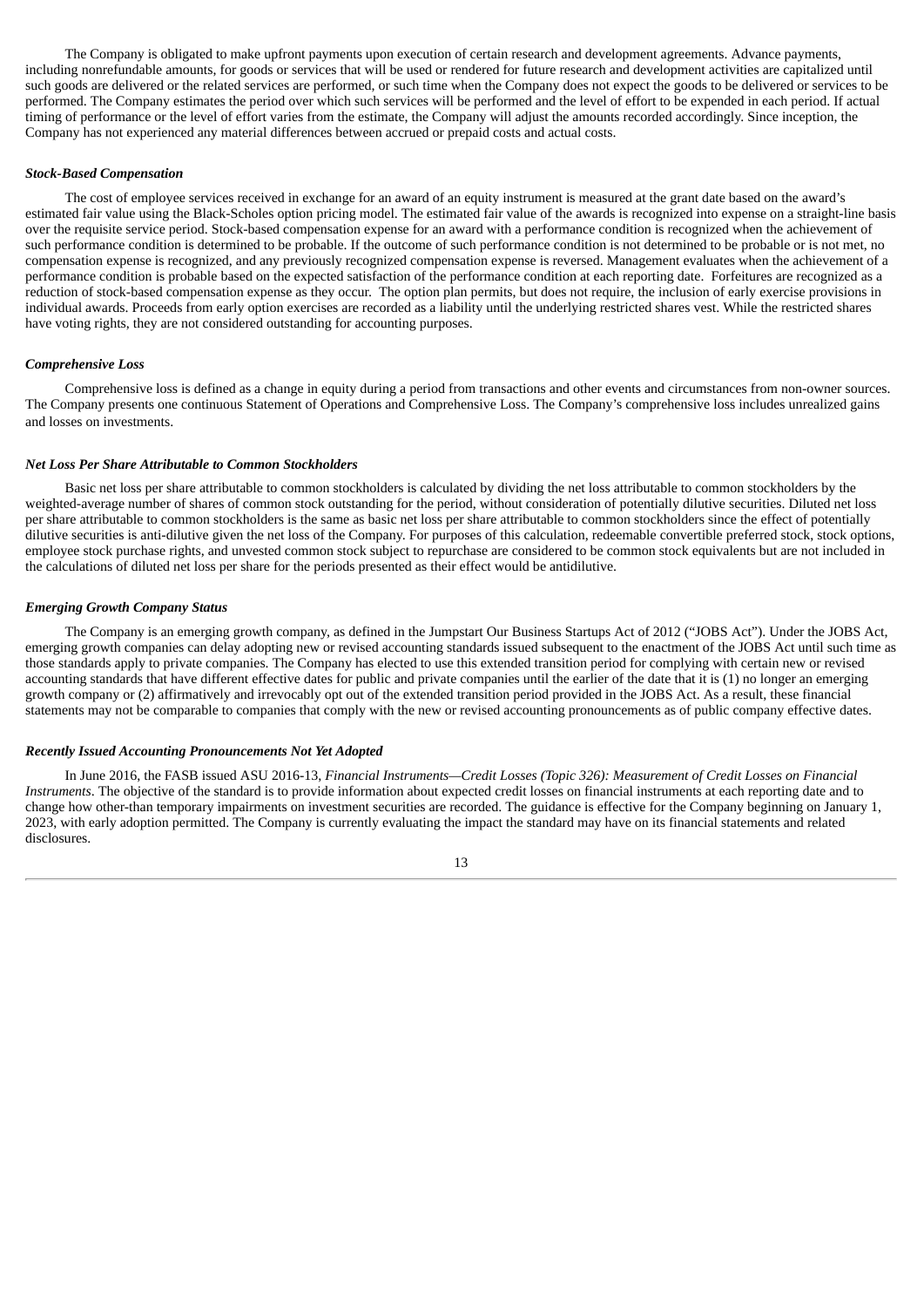#### **3. Fair Value Measurements**

The Company follows authoritative accounting guidance, which among other things, defines fair value, establishes a consistent framework for measuring fair value, and expands disclosure for each major asset and liability category measured at fair value on either a recurring or nonrecurring basis. Fair value is defined as the exchange price that would be received to sell an asset or paid to transfer a liability (at exit price) in the principal or most advantageous market for the asset or liability in an orderly transaction between market participants on the measurement date. The three levels of inputs that may be used to measure fair value include:

Level 1: Quoted prices in active markets for identical assets or liabilities.

Level 2: Observable inputs other than Level 1 prices, such as quoted prices for similar assets or liabilities in active markets or other inputs that are observable or can be corroborated by observable market data for substantially the full term of the assets or liabilities.

Level 3: Unobservable inputs that are supported by little or no market activity.

The following table identifies the Company's assets and liabilities that were measured at fair value on a recurring basis (in thousands):

|                                                   |       |  |                       |  | <b>Gross unrealized</b> |  | <b>Gross unrealized</b> |  |         |  |  |  |       |        |  |                   |  |
|---------------------------------------------------|-------|--|-----------------------|--|-------------------------|--|-------------------------|--|---------|--|--|--|-------|--------|--|-------------------|--|
| <b>March 31, 2022</b>                             | Level |  | <b>Amortized Cost</b> |  |                         |  |                         |  |         |  |  |  | gains | losses |  | <b>Fair Value</b> |  |
| Money market funds                                |       |  | 233.989               |  |                         |  |                         |  | 233,989 |  |  |  |       |        |  |                   |  |
| Short-term investments - U.S. Treasury securities |       |  | 20,118                |  |                         |  | (260)                   |  | 19,858  |  |  |  |       |        |  |                   |  |
| Long-term investments - U.S. Treasury securities  |       |  | 44,961                |  |                         |  | (988)                   |  | 43,973  |  |  |  |       |        |  |                   |  |
| Total                                             |       |  | 299,068               |  |                         |  | (1,248)                 |  | 297,820 |  |  |  |       |        |  |                   |  |
| <b>December 31, 2021</b>                          |       |  |                       |  |                         |  |                         |  |         |  |  |  |       |        |  |                   |  |
| Money market funds                                |       |  | 253.945               |  |                         |  |                         |  | 253,945 |  |  |  |       |        |  |                   |  |
| Long-term investments - U.S. Treasury securities  |       |  | 65,106                |  |                         |  | (326)                   |  | 64,780  |  |  |  |       |        |  |                   |  |
| Total                                             |       |  | 319.051               |  |                         |  | (326)                   |  | 318,725 |  |  |  |       |        |  |                   |  |

There were no transfers between the Level 1 and Level 2 categories or into or out of the Level 3 category during the periods presented.

The investments U.S. Treasury securities designated as short-term investments have an effective maturity date equal to or less than one year from the respective balance sheet date. Those designated as long-term investments have an effective maturity date that is more than one year, but less than two years, from the respective balance sheet date. The Company evaluated its investments for other-than-temporary impairment and considers the decline in market value for the securities to be primarily attributable to current economic and market conditions. For the investments, it is not more-likely-than-not that the Company will be required to sell the investments, and the Company does not intend to do so prior to the recovery of the amortized cost basis.

#### **4. Accrued Expenses**

Accrued expenses consisted of the following (in thousands):

|        |                | December 31,<br>2021 |
|--------|----------------|----------------------|
| 7.928  |                | 6,528                |
| 2.078  |                | 4,605                |
| 1.048  |                | 594                  |
| 11.054 |                | 11.727               |
|        | March 31, 2022 |                      |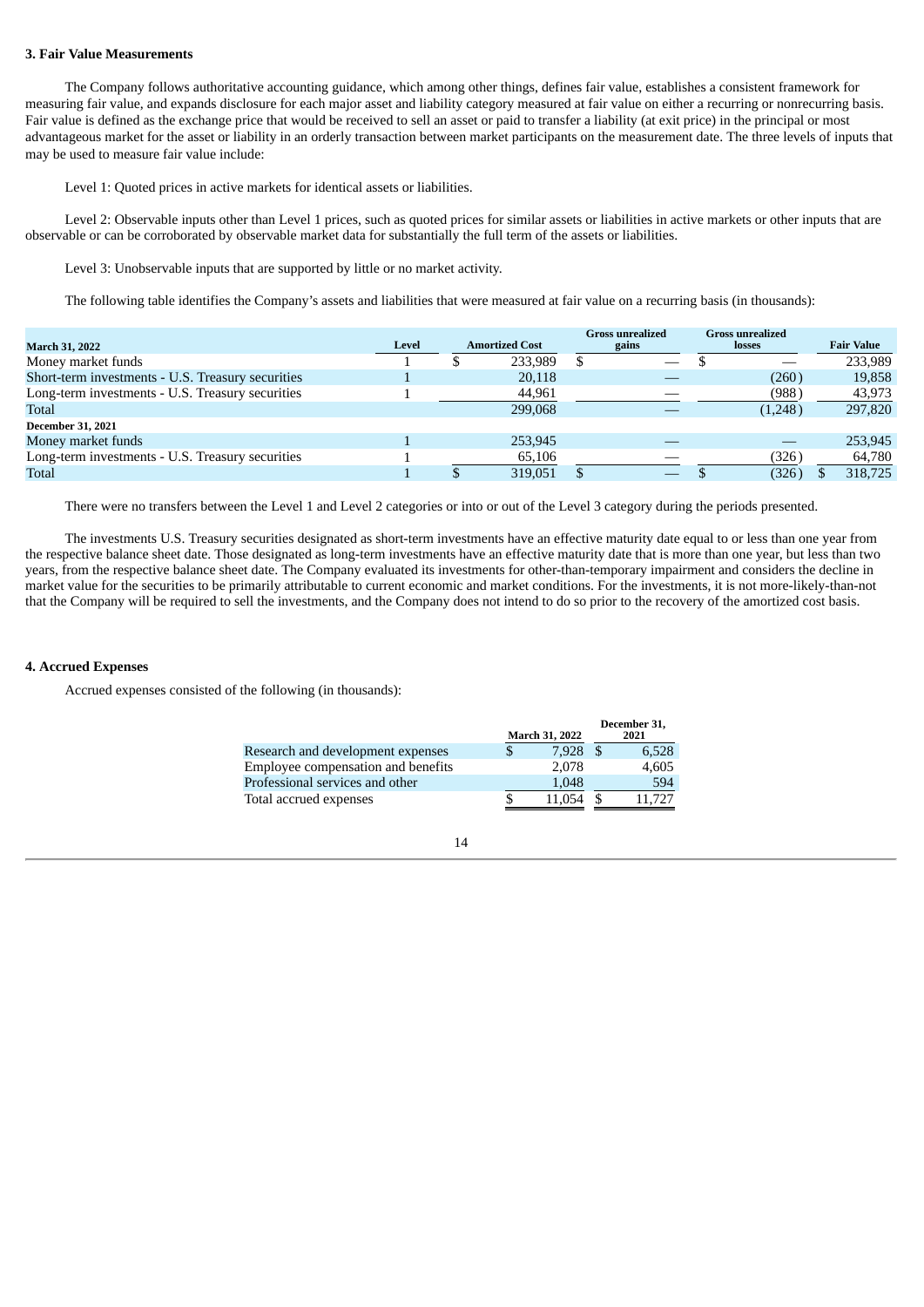# **5. Leases**

The Company leases office and laboratory space in Seattle, Washington. The components of lease expense and related cash flows were as follows (in thousands):

|                                               | Three Months Ended March 31, |  |      |  |
|-----------------------------------------------|------------------------------|--|------|--|
|                                               | 2022                         |  | 2021 |  |
| Lease expense                                 |                              |  |      |  |
| Operating lease expense                       | 356                          |  | 347  |  |
| Variable lease expense                        | 135                          |  | 106  |  |
| Total lease expense                           | 491                          |  | 453  |  |
| Operating cash outflows from operating leases | 518                          |  | 421  |  |

The weighted-average remaining term on the Company's leases was 4.5 years as of March 31, 2022. To compute the present value of the lease liabilities, the Company used a weighted average discount rate of 7.4% as of March 31, 2022.

Future minimum commitments due under the operating lease agreements as of March 31, 2022 are as follows (in thousands):

| <b>Years Ending December 31,</b>      | Amount |
|---------------------------------------|--------|
| 2022 (remaining 9 months)             | 1,080  |
| 2023                                  | 1,513  |
| 2024                                  | 1,348  |
| 2025                                  | 1,389  |
| <b>Thereafter</b>                     | 1,186  |
| Total undiscounted lease payments     | 6,516  |
| Present value adjustment              | (963)  |
| Total present value of lease payments | 5,553  |

On July 1, 2021, the Company entered into a sublease agreement for additional office space in Seattle, Washington. The commencement date of the sublease was August 1, 2021. The contractual term of the sublease is two years with an option to extend for one additional year and an option to terminate after one year subject to a termination fee. The annual minimum rent payable by the Company under the sublease is \$0.3 million annually. The ROU asset obtained in exchange for the new operating lease liability is \$0.6 million. On May 2, 2022, the Company sent a notice of termination of the sublease agreement to be effective on August 1, 2022. As of March 31, 2022, the ROU asset and lease liability recorded for the sublease agreement was \$0.4 million. The Company expects to reduce the ROU asset and lease liability by approximately \$0.3 million as a result of the termination.

#### **6. Term Loan Payable**

In November 2016, the Company entered into a loan and security agreement with Silicon Valley Bank ("SVB") and borrowed \$3.5 million as a term loan. The outstanding principal amount of the term loan accrued interest at an annual rate of 1.75% per annum. At closing, the Company incurred de minimis debt issuance costs and owed a final payment fee of \$0.3 million, both of which are amortized to interest expense over the remaining term of the debt under the effective interest method. The effective interest rate of the Company's term loan was 5.14%.

The term loan's original maturity date was November 1, 2020. However, in April 2020, the Company amended the loan and security agreement to defer principal payments for six months and extend the maturity date to May 1, 2021. There were no costs or additional warrant issuances in connection with this amendment. The Company accounted for the amendment as a debt modification and amortized the remaining debt discount over the remaining term.

On May 1, 2021, the Company made its final scheduled payment to SVB under the loan and security agreement including the final payment fee.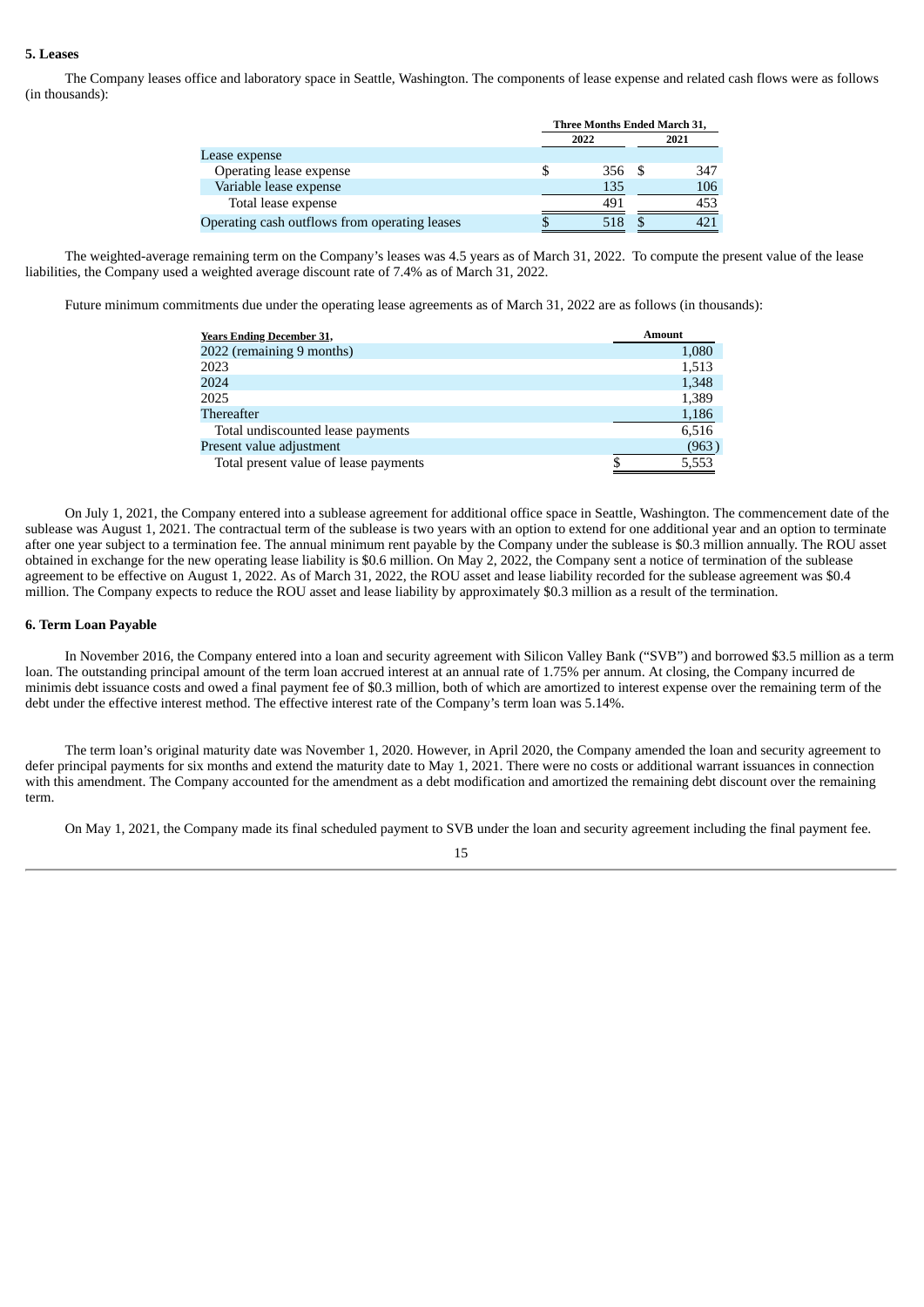# **7. Stockholders' Equity (Deficit)**

#### *Common Stock*

The Company has reserved shares of common stock for the following potential future issuances:

|                                                 | March 31,<br>2022 | December 31,<br>2021 |
|-------------------------------------------------|-------------------|----------------------|
| Shares underlying outstanding equity awards     | 8,155,506         | 6,370,873            |
| Shares available for future equity award grants | 2,891,729         | 2,931,012            |
| Shares underlying early exercised equity awards | 21.951            | 26,283               |
| Shares underlying ESPP withholdings             | 20.192            |                      |
| <b>Total</b>                                    | 11,089,378        | 9,328,168            |

#### **8. Stock-Based Compensation**

Stock-based compensation expense recognized for all equity awards has been reported in the statements of operations and comprehensive loss as follows (in thousands):

|                                        | <b>Three Months Ended March 31.</b> |      |       |  |  |
|----------------------------------------|-------------------------------------|------|-------|--|--|
|                                        | 2022                                | 2021 |       |  |  |
| Research and development expense       | 2.041                               |      | 1,925 |  |  |
| General and administrative expense     | 2.908                               |      | 2,360 |  |  |
| Total stock-based compensation expense | 4.949                               |      | 4.285 |  |  |

As of March 31, 2022, the total unrecognized stock-based compensation expense was \$49.7 million, which is expected to be recognized over a remaining weighted-average period of approximately 2.38 years. Forfeitures are recognized as a reduction of stock-based compensation expense as they occur. We expect forfeitures to increase as a result of the Company's corporate restructuring plan.

## *Stock Option Awards*

As of March 31, 2022, the Company's equity incentive plans authorized a total of 11,321,495 shares, of which 2,891,729 shares are available for future grant, and 8,155,506 shares are outstanding. Not included in the outstanding option balance are 21,951 shares pursuant to stock options that were early exercised and subject to repurchase under the Company's 2016 Equity Incentive Plan that remain unvested as of March 31, 2022.

A summary of the Company's stock option activity for the three months ended March 31, 2022 is as follows (in thousands, except share and per share data and years):

|                              | <b>Stock Options Outstanding</b>                                    |    |                                                  |                                                                         |   |                                               |  |
|------------------------------|---------------------------------------------------------------------|----|--------------------------------------------------|-------------------------------------------------------------------------|---|-----------------------------------------------|--|
|                              | <b>Shares</b><br><b>Subject to</b><br><b>Options</b><br>Outstanding |    | Weighted-<br>Average<br><b>Exercise</b><br>Price | Weighted-<br>Average<br><b>Remaining</b><br>Contractual<br>Life (Years) |   | Aggregate<br><b>Intrinsic</b><br><b>Value</b> |  |
| Balance at December 31, 2021 | 6,370,873                                                           | S. | 12.82                                            |                                                                         |   |                                               |  |
| Granted                      | 1,832,726                                                           |    | 4.85                                             |                                                                         |   |                                               |  |
| Exercised                    | (11, 347)                                                           |    | 1.23                                             |                                                                         |   | 34                                            |  |
| Cancelled                    | (292, 277)                                                          |    | 13.11                                            |                                                                         |   |                                               |  |
| Balance at March 31, 2022    | 7,899,975                                                           |    | 10.98                                            | 8.37                                                                    | S | 4,500                                         |  |
| Vested at March 31, 2022     | 2,360,449                                                           |    | 10.30                                            | 7.84                                                                    |   | 2,156                                         |  |

The total fair value of shares vested during the three months ended March 31, 2022 and 2021 was \$4.9 million and \$3.6 million, respectively. The aggregate intrinsic value in the table above is calculated as the difference between the exercise price of the underlying options and the estimated fair value of the Company's common stock for all options that were in-the-money at March 31, 2022. The weighted-average grant date fair value per share of option grants for the three months ended March 31, 2022 and 2021 was \$3.26 and \$33.32, respectively.

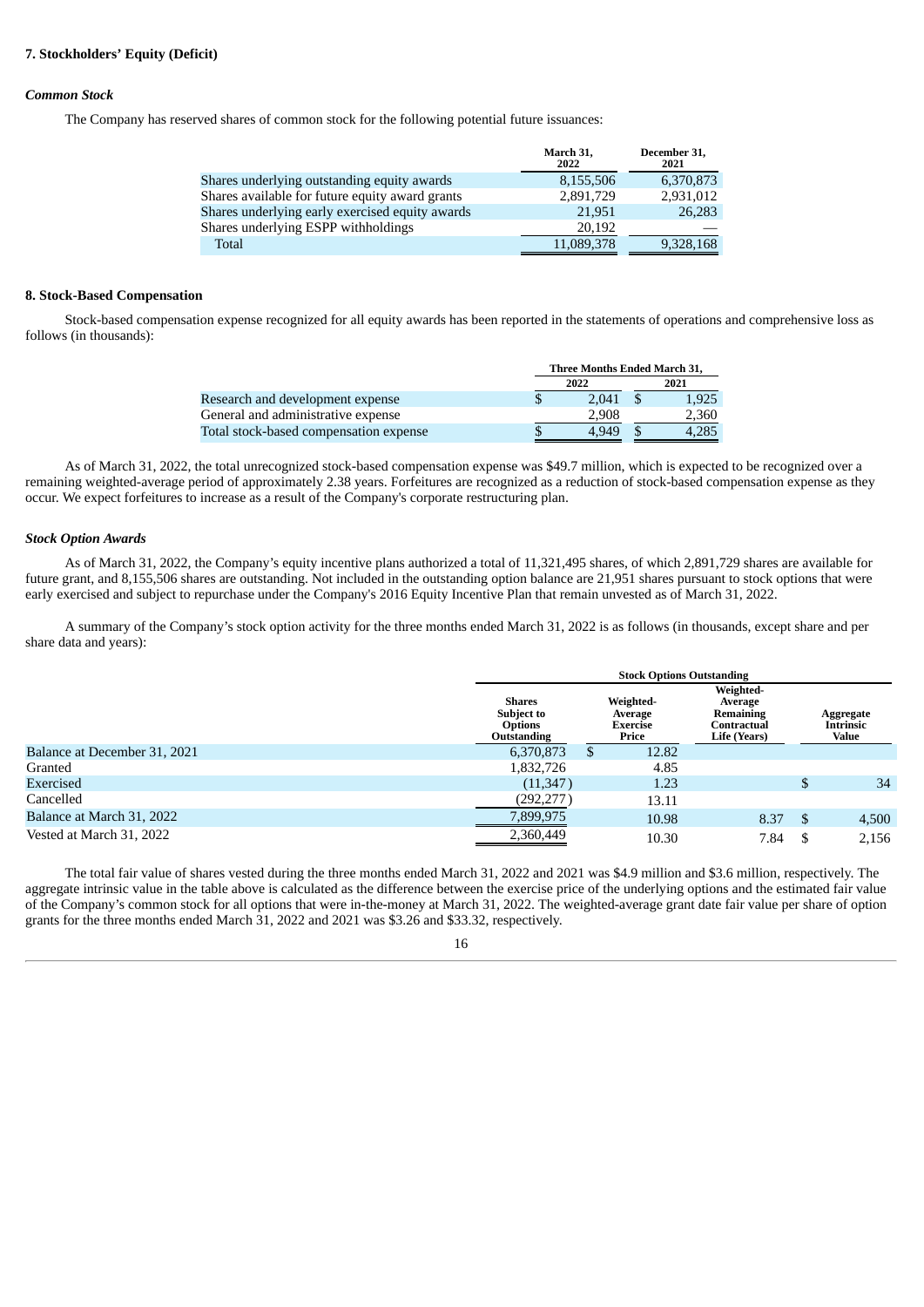The grant date fair value of stock options was estimated using a Black-Scholes option pricing model with the following weighted-average assumptions:

|                            | <b>Three Months Ended March</b><br>31. |          |
|----------------------------|----------------------------------------|----------|
|                            | 2022                                   | 2021     |
| Expected term (in years)   | 6.0                                    | 6.0      |
| <b>Expected volatility</b> | 77 <sub>%</sub>                        | 83%      |
| Risk-free interest rate    | 1.70%                                  | $0.72\%$ |
| Expected dividend yield    |                                        |          |

The fair value of stock options was determined using the Black-Scholes option-pricing model and the assumptions below. Each of these inputs is subjective and generally requires significant judgement.

*Fair Value of Common Stock.* The grant date fair market value of the shares of common stock underlying stock options is determined by the Company's board of directors. Following the closing of the Company's IPO, the fair market value of the Company's common stock is based on its closing price as reported on the date of grant on the primary stock exchange on which the Company's common stock is traded. Prior to the Company's IPO, because there was no public market for the Company's common stock, the board of directors exercised reasonable judgment and considered a number of objective and subjective factors to determine the best estimate of the fair market value, which included contemporaneous valuations performed by an independent third-party, the Company's results of operations and financial position, including its levels of available capital resources, its stage of development and material risks related to the Company's business, progress of the Company's research and development activities, the Company's business conditions and projections, the lack of marketability of the Company's common stock and preferred stock as a private company, the prices at which the Company sold shares of its redeemable convertible preferred stock to outside investors in armslength transactions, the rights, preferences and privileges of the Company's redeemable convertible preferred stock relative to those of its common stock, the analysis of IPOs and the market performance of similar companies in the biopharmaceutical industry, the likelihood of achieving a liquidity event for the Company's securityholders, such as an IPO or a sale of the company, given prevailing market conditions, the hiring of key personnel and the experience of management, trends and developments in the Company's industry and external market conditions affecting the life sciences and biotechnology industry sectors.

*Expected Term.* The expected term represents the period that the options granted are expected to be outstanding. The expected term of stock options issued is determined using the simplified method (based on the mid-point between the vesting date and the end of the contractual term) as the Company has concluded that its stock option exercise history does not provide a reasonable basis upon which to estimate expected term.

*Expected Volatility.* Given the Company's limited historical stock price volatility data, the Company derived the expected volatility from the average historical volatilities over a period approximately equal to the expected term of comparable publicly traded companies within its peer group that were deemed to be representative of future stock price trends as the Company has limited trading history for its common stock. The Company will continue to apply this process until a sufficient amount of historical information regarding the volatility of its own stock price becomes available.

*Risk-free Interest Rate.* The risk-free interest rate is based on the U.S. Treasury rate, with maturities similar to the expected term of the stock options.

*Expected Dividend Yield.* The Company has never paid dividends on its common stock and does not anticipate paying any dividends in the foreseeable future. Therefore, the Company uses an expected dividend yield of zero.

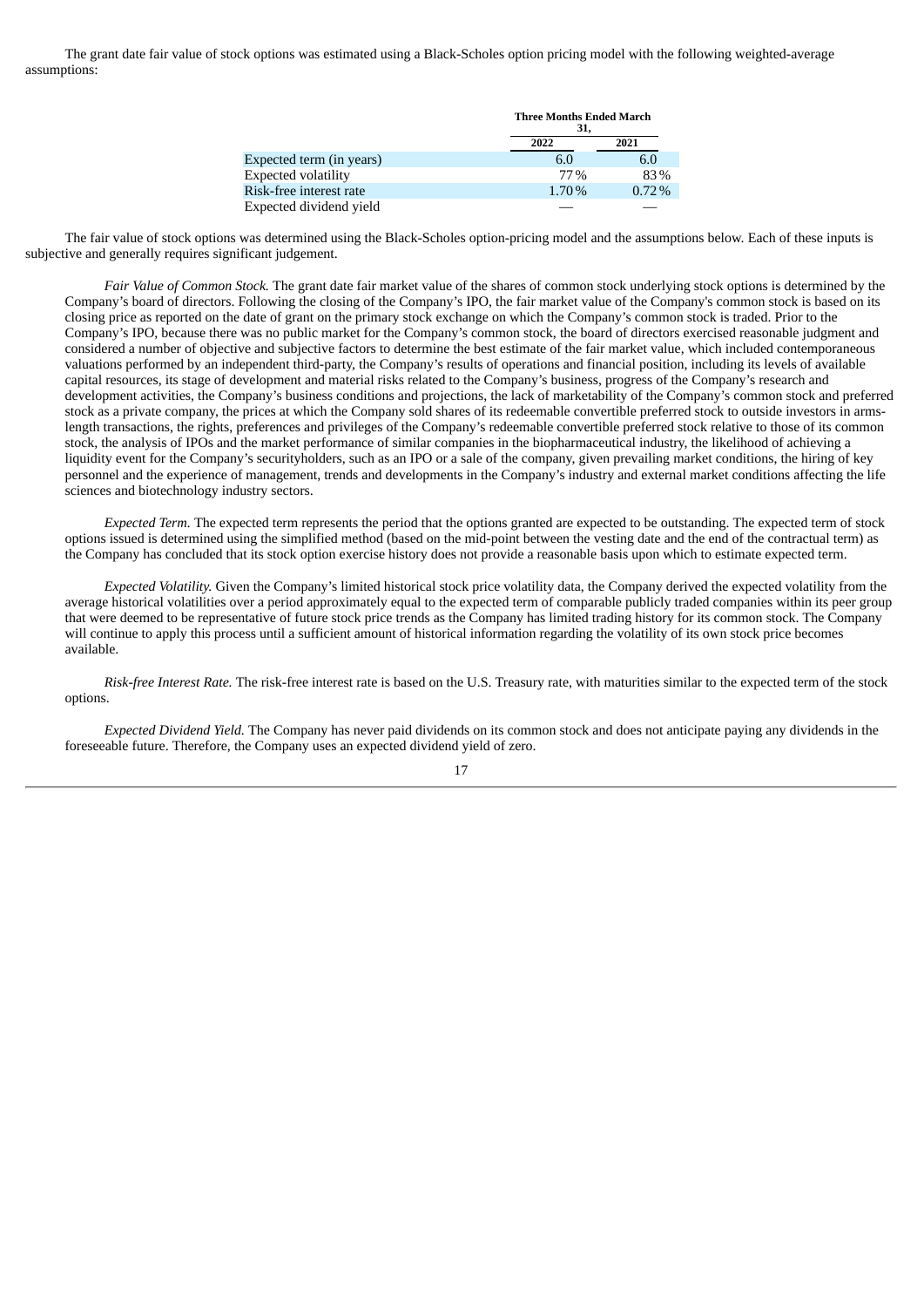# *Restricted Unit Awards*

During the three months ended March 31, 2022 the Company issued restricted stock unit ("RSU") awards to employees under the Company's 2020 Equity Incentive Plan. There was no RSU activity during the three months ended March 31, 2021. A summary of the Company's RSU activity for the three months ended March 31, 2022 is as follows:

|                              | <b>Restricted Stock Unit Awards</b> |  |                                                         |  |  |  |
|------------------------------|-------------------------------------|--|---------------------------------------------------------|--|--|--|
|                              | <b>Share Equivalents</b>            |  | Weighted-<br>Average<br><b>Grant Date Fair</b><br>Value |  |  |  |
| Balance at December 31, 2021 |                                     |  | Φ                                                       |  |  |  |
| Granted                      | 266,744                             |  | 4.85                                                    |  |  |  |
| Cancelled                    | (11,213)                            |  | 4.85                                                    |  |  |  |
| Balance at March 31, 2022    | 255,531                             |  | 4.85                                                    |  |  |  |
| Vested at March 31, 2022     |                                     |  |                                                         |  |  |  |

The shares subject to the RSU awards will vest in equal annual installments over the four years following the grant date.

#### **9. Licensing Agreement**

#### *Cell Line License Agreement with WuXi Biologics (Hong Kong) Limited*

In October 2019, the Company entered into a cell line license agreement with WuXi Biologics (Hong Kong) Limited ("WuXi Bio"). Under the license agreement, WuXi Bio granted the Company a non-exclusive, worldwide, sublicensable, under certain of WuXi Bio's intellectual property rights, know-how and biological materials ("WuXi Bio Licensed Technology"), to make, use, sell, offer for sale and import a product developed through the use of the WuXi Bio Licensed Technology ("WuXi Bio Licensed Product"). The WuXi Bio Licensed Technology is currently used to manufacture a component of the Company's SBT8230 program. The Company has paid an aggregate of \$150,000 in license fees that were recorded in research and development expense when incurred.

In the event the Company manufactures its commercial supplies of a product produced by the Licensed Cell Line using a manufacturer other than WuXi Bio or its affiliates, the Company will become obligated to pay WuXi Bio aggregate milestone payments, upon achievement of certain sales milestones, of up to \$10.8 million.

The Company has the right to terminate the license by giving at least six months prior written notice to WuXi Bio and paying all amounts due to them through the termination date. In the event the Company fails to pay all amounts due to WuXi Bio under the license agreement and fails to pay the amounts within 30 days after receiving written notice of such failure, WuXi Bio may terminate the license with 45 days written notice to the Company. In the event either party commits a material breach under the license and fails to cure the breach within 30 days after receiving written notice from the other party of such breach, either party may terminate the license immediately upon written notice to the other party.

#### **10. Commitments and Contingencies**

#### *Legal Proceedings*

From time to time, the Company may have certain contingent liabilities that arise in the ordinary course of its business activities. The Company accrues a liability for such matters when it is probable that future expenditures will be made and can be reasonably estimated. Significant judgment is required to determine both probability and the estimated amount.

On November 5, 2021, a securities class action complaint was filed against the Company and certain of the Company's officers and directors in the U.S. District for the Western District of Washington, captioned Dresner v. Silverback Therapeutics, Inc., et al., Case No. 2:21-cv-01499. The court has appointed lead plaintiff and lead plaintiff's counsel, and plaintiff's counsel then filed the amended complaint on April 11, 2022. The amended complaint alleges that between December 3, 2020 and March 31, 2022, the Company and certain of the Company's officers and directors violated (1) Sections 11 and 15 of the Securities Act of 1933, as amended; and (2) Sections 10(b) and 20(a) of the Securities Exchange Act of 1934, as amended, and Securities and Exchange Commission ("SEC") Rule 10b-5 promulgated thereunder, by making allegedly false and misleading statements in various SEC filings and press releases regarding the clinical and commercial prospects of the Company's product candidate, SBT6050, which is now discontinued. The complaint seeks unspecified damages and interest, as well as attorneys' fees and other costs. The Company and the other defendants have not yet filed a response to the amended complaint, but anticipate doing so in late May 2022.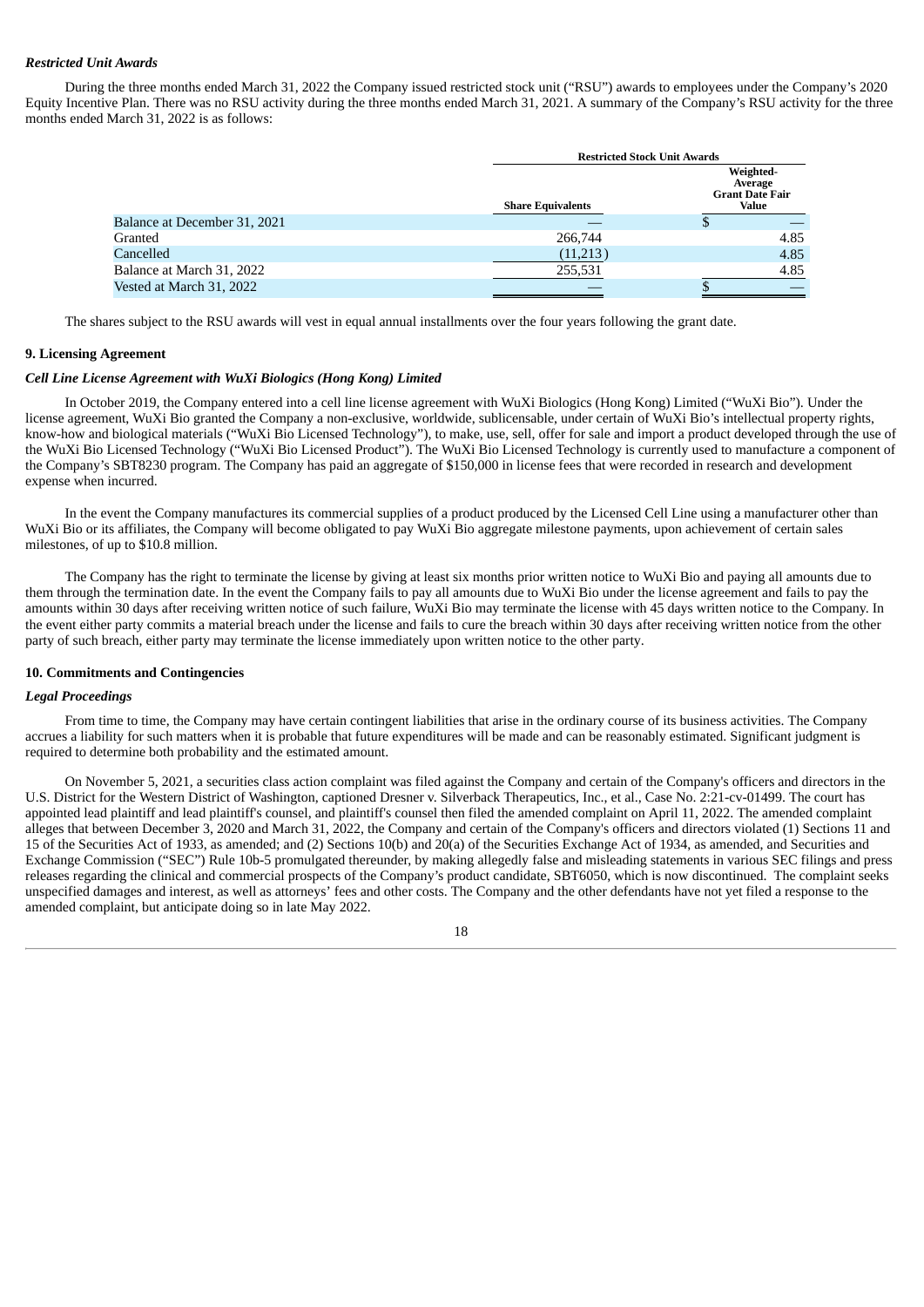The Company cannot predict the outcome of this suit, and failure by the Company to obtain a favorable resolution could have a material adverse effect on its business, results of operations and financial condition. The Company's chances of success on the merits are still uncertain and any possible loss or range of loss cannot be reasonably estimated and as such the Company has not recorded a liability as of March 31, 2022.

#### *Indemnifications*

In the ordinary course of business, the Company enters into agreements that may include indemnification provisions. Pursuant to such agreements, the Company may indemnify, hold harmless, and defend an indemnified party for losses suffered or incurred by the indemnified party. Some of the provisions will limit losses to those arising from third party actions. In some cases, the indemnification will continue after the termination of the agreement. The maximum potential amount of future payments the Company could be required to make under these provisions is not determinable. The Company has never incurred material costs to defend lawsuits or settle claims related to these indemnification provisions or related to any indemnification agreements. The Company has entered into indemnification agreements with its directors and officers that may require the Company to indemnify its directors and officers against liabilities that may arise by reason of their status or service as directors or officers to the fullest extent permitted by Delaware corporate law. The Company currently has directors' and officers' insurance coverage that reduces its exposure and enables the Company to recover a portion of any future amounts paid. The Company believes the estimated fair value of these indemnification agreements in excess of applicable insurance coverage is minimal.

#### *COVID-19*

The global COVID-19 pandemic continues to rapidly evolve, and management continue to monitor the situation closely. The extent of the impact of COVID-19 on the Company's business, operations, planned preclinical studies and clinical trials, and manufacturing timelines and plans remains uncertain, and will depend on certain developments, including the duration and spread of the outbreak and its impact on the Company's CROs, third-party manufacturers, supply chains necessary for research and development and manufacturing, and other third parties with whom the Company does business, as well as its impact on regulatory authorities and the Company's key scientific and management personnel. For example, the COVID-19 pandemic has caused the cost of obtaining animals for our preclinical studies to increase dramatically and, if the shortage continues, could also result in delays to our development timelines.

To the extent possible, management is conducting business as usual, with necessary or advisable modifications to employee travel and some of the Company's non-lab based employees working remotely. Management will continue to actively monitor the rapidly evolving situation related to COVID-19 and may take further actions that alter Company operations, including those that may be required by federal, state or local authorities, or that management determines are in the best interests of the Company's employees and other third parties with whom the Company does business. At this point, the extent to which the COVID-19 pandemic may affect the Company's business, operations and clinical development timelines and plans, including the resulting impact on Company expenditures and capital needs, remains uncertain and is subject to change.

## **11. Employee Benefit Plans**

The Company maintains a retirement plan, which is qualified under section 401(k) of the Internal Revenue Code of 1986, as amended, for the Company's U.S. employees. The plan allows eligible employees to defer, at the employee's discretion, pretax compensation up to the IRS annual limits. In 2022, the Company began matching contributions to each employee participant's account equal to 100% of the participant's contributions up to 4% of the participant's eligible compensation, subject to applicable plan and IRS limits.

#### **12. Net Loss Per Share Attributable to Common Stockholders**

The following outstanding shares of potentially dilutive securities were excluded from the computation of the diluted net loss per share attributable to common stockholders for the periods presented because their effect would have been anti-dilutive:

|                                   |           | As of March 31. |  |  |  |  |
|-----------------------------------|-----------|-----------------|--|--|--|--|
|                                   | 2022      | 2021            |  |  |  |  |
| Common stock options              | 8,155,506 | 6,308,582       |  |  |  |  |
| Unvested common stock             | 21.951    | 76.293          |  |  |  |  |
| <b>ESPP</b> withholdings          | 20.192    | 19.126          |  |  |  |  |
| Total potentially dilutive shares | 8,197,649 | 6.404.001       |  |  |  |  |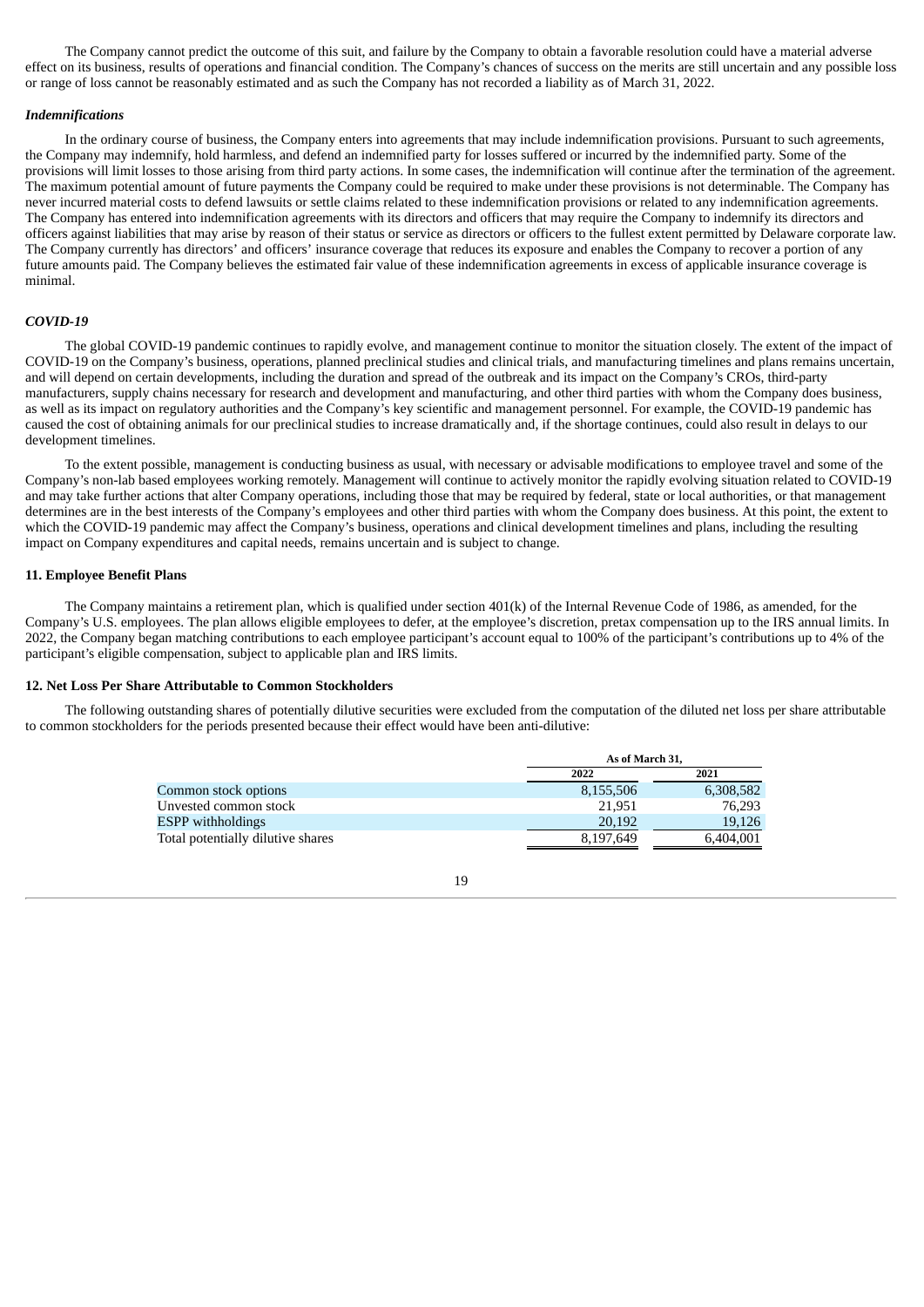# **13. Corporate Restructuring Plan**

The Company currently estimates that it will incur costs of approximately \$2.0 million for termination benefits related to the Restructuring Plan, all of which will be cash expenditures paid in 2022.

The Company expensed the following costs associated with the termination benefit payments resulting from the reduction in force (in thousands):

|                                    | <b>Three Months Ended</b><br>March 31, |
|------------------------------------|----------------------------------------|
|                                    | 2022                                   |
| Research and development expense   | 323                                    |
| General and administrative expense |                                        |
| Total severance expense            | 404                                    |

As of March 31, 2022, the accrued liability balance associated with the reduction in force is \$0.4 million and is included in the accrued expenses line of the accompanying unaudited balance sheet.

# **14. Subsequent Events**

On May 2, 2022, the Company's board of directors granted (i) of options to purchase an aggregate of 1,101,275 shares of common stock at an exercise price of \$3.15 per share and (ii) RSU awards covering 550,632 shares of common stock. The unrecognized stock-based compensation expense for these grants is approximately \$2.3 million and \$1.7 million, respectively.

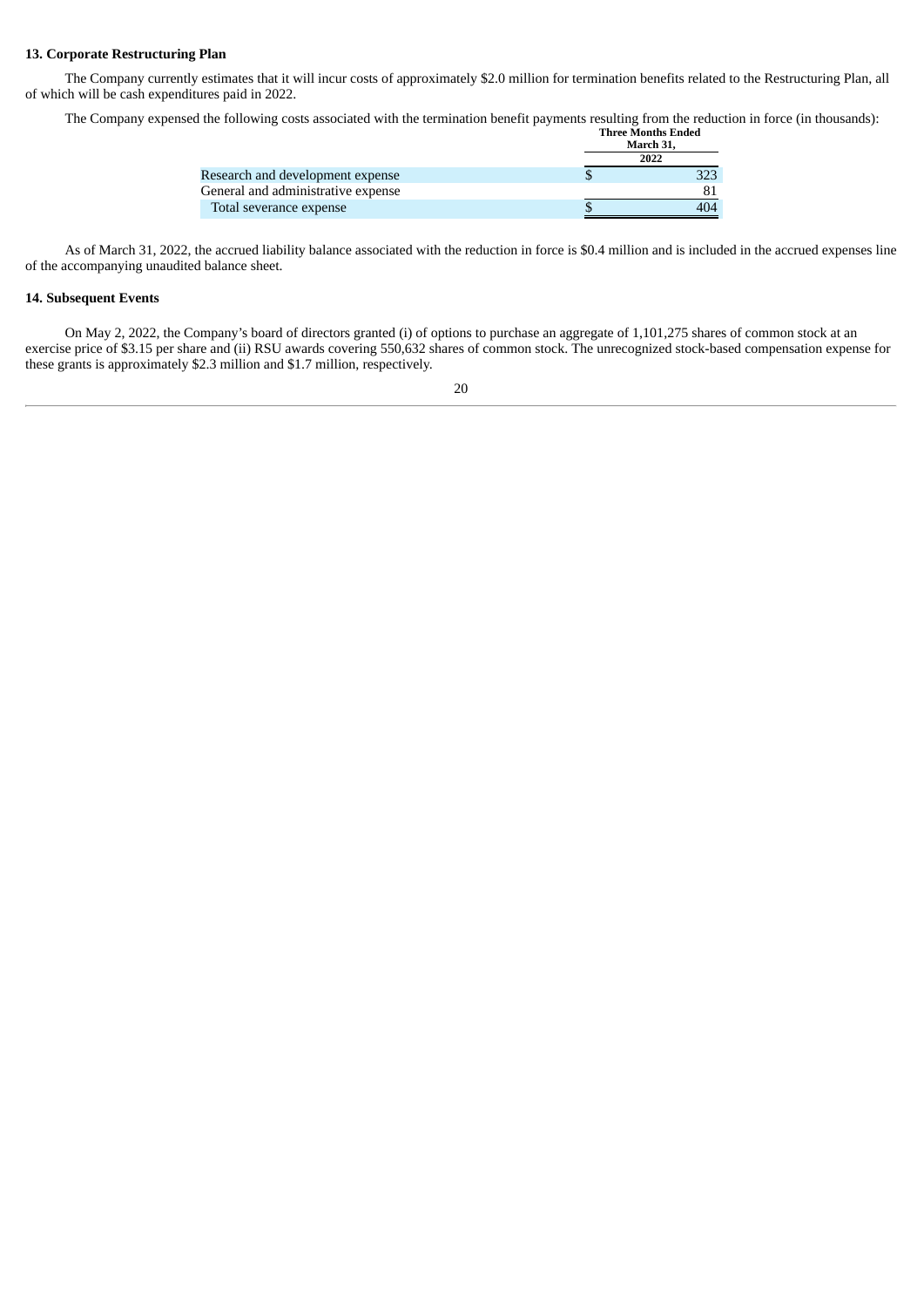#### <span id="page-20-0"></span>**Item 2. Management's Discussion and Analysis of Financial Condition and Results of Operations**

You should read the following discussion and analysis together with our unaudited financial statements and related notes thereto included in "Item 1. Financial Statements (Unaudited)" of this Quarterly Report on Form 10-Q and the audited financial statements and related notes thereto as of and for the vear ended December 31, 2021 included in our Annual Report on Form 10-K, filed with the Securities and Exchange Commission (SEC), on March 31, 2022. Some of the information contained in this discussion and analysis or set forth elsewhere in this Quarterly Report, including information with respect to our plans and strategy for our business and related financing, includes forward-looking statements that involve risks and uncertainties. As a result of many factors, including those factors set forth in the "Risk Factors" section of this Quarterly Report, our actual results could differ materially from the results described in or implied by the forward-looking statements contained in the following discussion and analysis. You should carefully read the "Risk Factors" section of this Quarterly Report to gain an understanding of the important factors that could cause actual results to differ materially from our *forward-looking statements.*

# **Overview**

We are a biopharmaceutical company focused on leveraging our proprietary ImmunoTAC technology platform to develop systemically delivered, tissue targeted therapeutics for the treatment of chronic viral infections, cancer, and other serious diseases. Our ImmunoTAC platform is the result of a focused effort to discover ways to systemically deliver disease-modifying small molecules in a directed fashion to sites of disease. Our platform enables us to strategically pair proprietary linker-payloads that modulate key disease-modifying pathways with monoclonal antibodies directed to specific disease sites. Many potentially promising systemic therapies fail to maximize their therapeutic potential due to toxicities in healthy tissues. Our approach is designed to expand the therapeutic window and avert unacceptable toxicities by directly targeting specific disease sites where our therapeutics are locally active.

In July 2020, we initiated clinical development of our first ImmunoTAC product candidate, a TLR8 agonist conjugated to a HER2 antibody, SBT6050. Preclinical data suggested that we would be able to demonstrate a therapeutic window and advance SBT6050 through clinical development as a monotherapy and in combination with standard-of-care agents that had a complementary mechanism-of-action. Our Phase 1/1b program was designed to measure safety and tolerability, pharmacokinetic (PK), pharmacodynamic (PD) and anti-tumor activity as monotherapy and in combination with pembrolizumab. On March 28, 2022, we made the decision to discontinue our clinical development program for SBT6050 due to limited monotherapy activity and dose-limiting adverse events when used in combination with pembrolizumab. SBT6290, comprised of the same linker payload conjugated to a Nectin4 antibody was expected to show a similar clinical profile and, therefore, we also terminated this program prior to dosing patients. We have prioritized our resources to focus on the development of SBT8230 and early-stage discovery programs.

Our understanding of TLR8 conjugates in preclinical species and in the clinic guides our interpretation of the preclinical characteristics of SBT8230, an ASGR1 antibody conjugated to a TLR8 agonist linker payload for the treatment of chronic hepatitis B virus (cHBV), which is currently in preclinical development. ASGR1 is highly expressed in liver and is restricted in its expression to this organ. Other ASGR1-directed agents, such as those used in RNAi therapies, have shown robust liver localization. SBT8230 shows biodistribution profiles in non-human primates (NHP) consistent with these agents, which is distinct from SBT6050 and SBT6290. We believe that efficient liver targeting of SBT8230 via ASGR1 binding has the potential to lead to markedly lower serum exposures of SBT8230 in patients compared to those observed with SBT6050 in the clinic at any dose evaluated. We believe the preclinical to clinical experience for SBT6050, coupled with the NHP PK, PD, and tolerability data for SBT8230, suggest that the clinical safety, PK and PD profiles for SBT8230 has the potential to be notably different than those for SBT6050, given the large differences in serum exposures and overall conjugate disposition for SBT8230 that are expected in patients due to its efficient liver targeting. SBT8230 is designed to elicit an anti-viral immune response by targeting TLR8 activation to the liver. The anti-viral immune response is achieved through activation of myeloid cells and subsequent activation of immune cells that drive an IFNγ signal, which has been observed in the clinic with SBT6050. This has been shown by others to drive seroconversion, an important determinant of a functional cure. We see a significant opportunity in liver-localized immunotherapies as a potential way of achieving durable responses in these patients. We are focused on advancing SBT8230, our liver-targeted conjugate designed to potently activate human myeloid cells in the liver for the treatment of cHBV.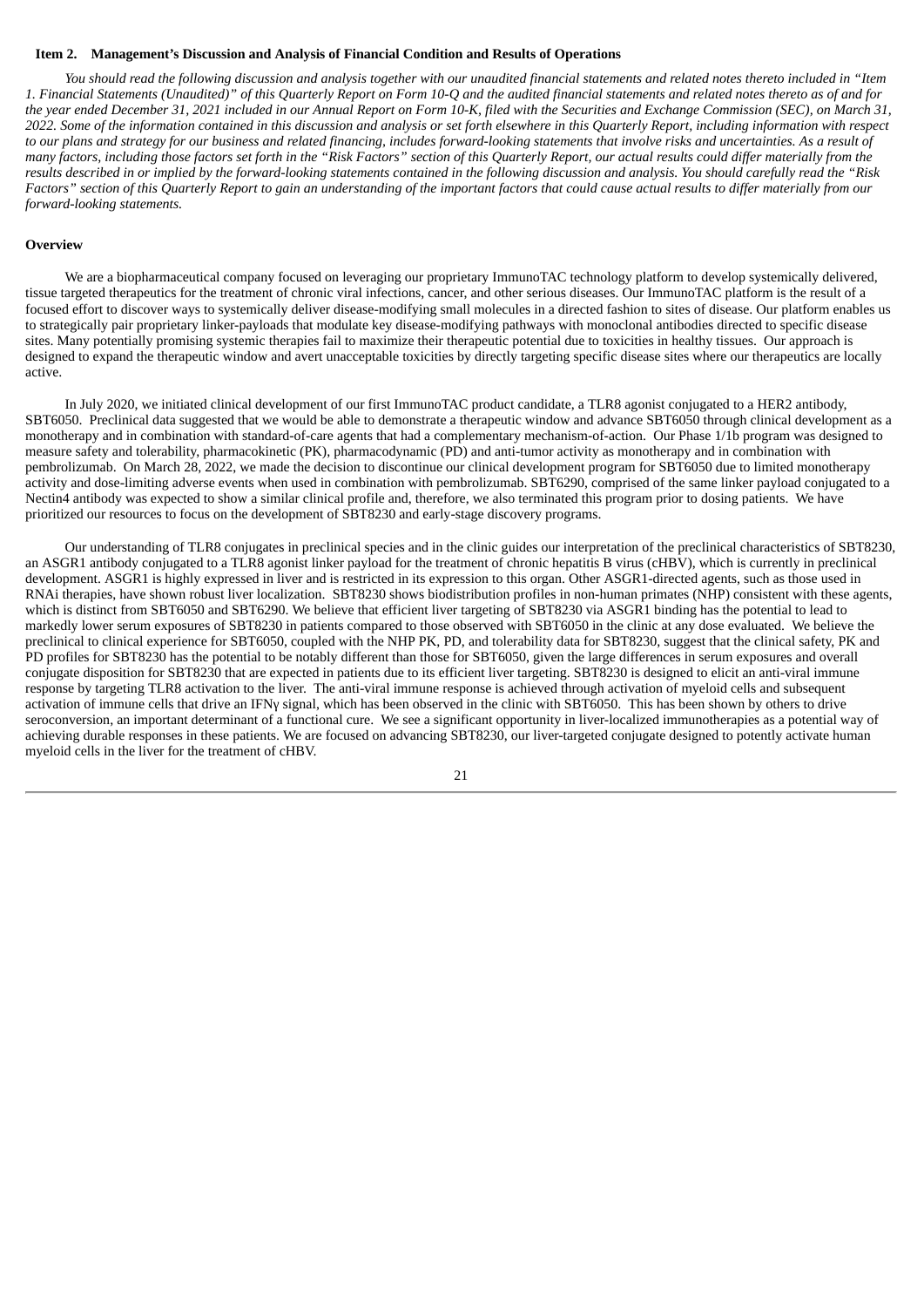Further support for investigating TLR8 agonism for the treatment of cHBV comes from selgantolimod (GS-9688), an existing untargeted, orally administered TLR8 agonist being developed by Gilead Sciences. Selgantolimod has generated anti-viral immune responses in a cHBV animal model. The clinical development of this untargeted TLR8 agonist has shown promise, but we believe that toxicity prevented the use of a sufficient dose to elicit optimal clinical activity. We believe liver-localized TLR8 agonism could better realize the potential for effective therapy and potentially lead to functional cure, which is defined as sustained loss of HBsAg in the blood, in patients suffering from cHBV. We presented a preclinical update on SBT8230 in the fourth quarter of 2021. In the first quarter of 2022, we began a Phase 1-enabling toxicology study. We plan to complete a Phase 1 regulatory submission in the fourth quarter of 2022 and begin a Phase 1 single ascending dose (SAD) study in healthy volunteers in the first quarter of 2023. We expect to report data from the Phase 1 SAD study in the second half of 2023. After completing the SAD study, we anticipate initiating a Phase 1 multiple ascending dose study in patients with cHBV, who are virally suppressed on nucleoside analogue therapy.

In addition, our internal discovery programs are focused on evaluating and developing new antigen binding domains specific for targets of interest (including antibodies), next-generation linker technologies, and both agonist and antagonist small molecule payloads, that may be combined to create novel tissue-targeted antibody conjugates. The integration of medicinal chemistry, bioconjugation, protein engineering, bioinformatics, pharmacology, and translational medicine expertise focused on developing tissue-targeted therapies allows us to leverage key learnings from our previous clinical program to bring forward the next generation of therapeutics. We anticipate providing an update on our discovery pipeline in the fourth quarter of 2022.

Our ImmunoTAC platform drives our development pipeline of tissue targeted therapeutic candidates as summarized in the chart below:



We have incurred significant operating losses since our inception. As of March 31, 2022, we had an accumulated deficit of \$210.8 million. Our net losses were \$24.6 million and \$18.9 million for the three months ended March 31, 2022 and 2021, respectively. Our losses have resulted primarily from costs incurred in connection with raising capital, research and development activities and general and administrative expenses. We do not have any products approved for sale and have not generated any revenue from product sales or otherwise.

We expect we will continue to incur significant losses for the foreseeable future as we continue our development of, and seek regulatory approvals for, our product candidates and begin to commercialize any approved products, seek to expand our product pipeline, invest in our organization and technology platform, as well as incur expenses associated with operating as a public company. Our net losses may fluctuate significantly from quarter-toquarter and year-to-year, depending on a variety of factors including the timing and scope of our preclinical studies and clinical trials. Accordingly, until such time as we can generate significant revenue from sales of our product candidates, if ever, we expect to finance our cash needs through equity offerings, debt financings or other capital sources, including potential collaborations, licenses or other similar arrangements.

On March 28, 2022, our board of directors approved a corporate restructuring plan to discontinue our clinical development programs for SBT6050 and SBT6290 and to prioritize resources on the development of SBT8230 and early-stage discovery programs (the Restructuring Plan). In connection with the Restructuring Plan, our workforce will be reduced by 27%, with substantially all of the reduction in personnel expected to be completed by July 15, 2022. We initiated the reduction in force on March 31, 2022 and expect to provide severance payments, continuation of group health insurance coverage, and other benefits for a specified period to the affected employees. We currently estimate that we will incur costs of approximately \$2.0 million for termination benefits related to the Restructuring Plan, all of which will be cash expenditures paid in 2022.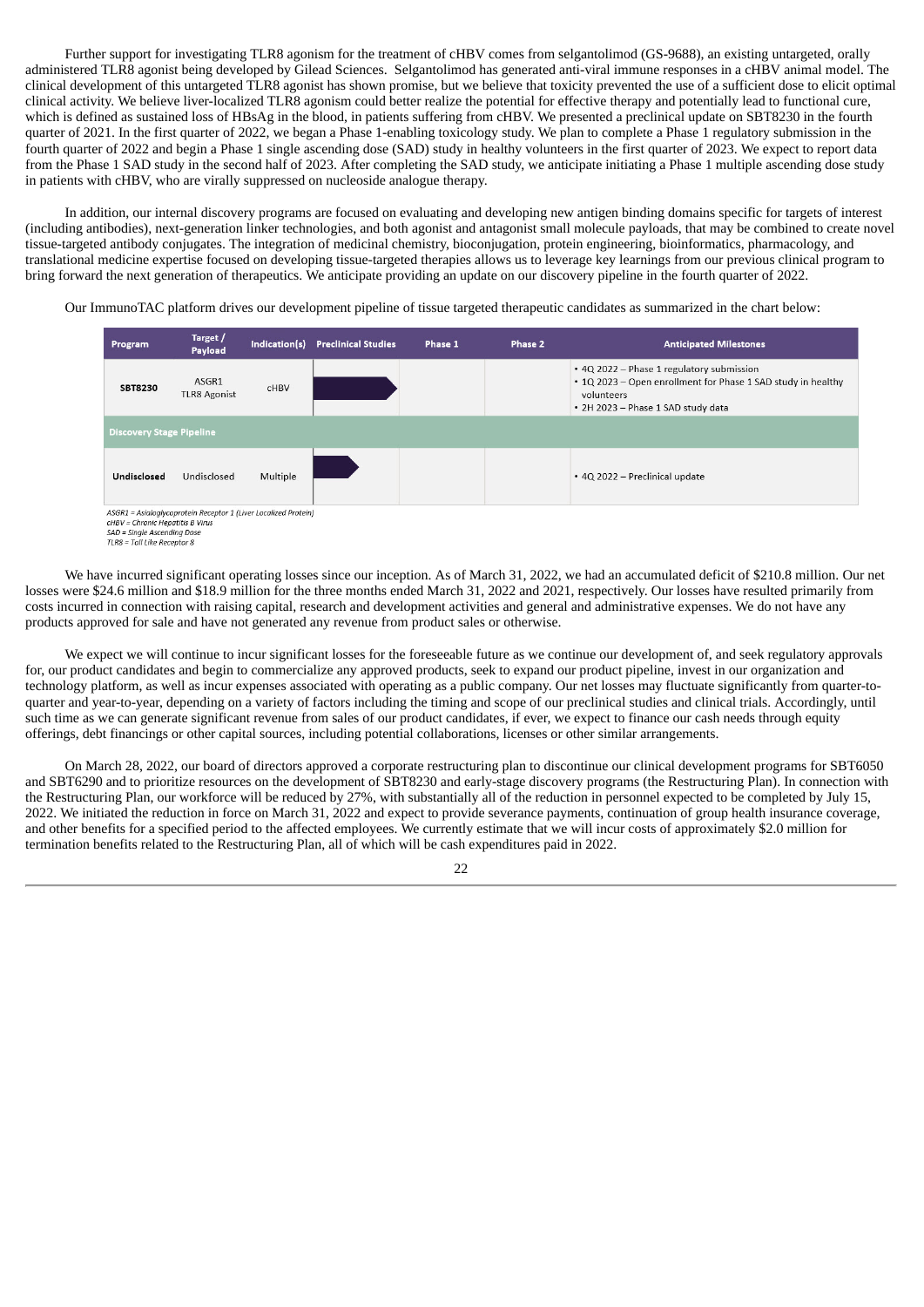# **Components of Our Results of Operations**

# *Operating Expenses*

Our operating expenses consist of (i) research and development expenses and (ii) general and administrative expenses.

#### *Research and Development*

Our research and development expenses consist primarily of direct and indirect costs incurred in connection with the development of our ImmunoTAC technology platform, product candidates, discovery efforts and preclinical studies and clinical trial activities related to our program pipeline, including our SBT8230 program.

Our direct costs include:

- expenses incurred under agreements with CROs and other vendors that conduct our preclinical and clinical activities;
- expenses associated with manufacturing our product candidates including under agreements with contract development and manufacturing organizations and other vendors; and
- consulting fees.

Our indirect costs include:

- personnel-related expenses, consisting of employee salaries, bonuses, benefits, and stock-based compensation expense and recruiting costs for personnel engaged in research and development activities;
- facility and equipment related expenses, consisting of indirect and allocated expenses for rent, depreciation, and equipment maintenance; and
- other unallocated research and development expenses incurred in connection with our research and development programs, including laboratory materials and supplies and license fees.

We expense research and development costs as incurred. Advance payments for goods and services that will be used over time for research and development are capitalized and recognized as goods are delivered or as the related services are performed. In-licensing fees and other costs to acquire technologies used in research and development that have not yet received regulatory approval and that are not expected to have an alternative future use are expensed when incurred. We track direct costs by stage of program, clinical or preclinical. However, we do not track indirect costs on a program specific or stage of program basis because these costs are deployed across multiple programs and, as such, are not separately classified.

We expect that our research and development expenses will decrease for the remainder of 2022 due to discontinuation of the clinical development of SBT6050 and SBT6290 and the Restructuring Plan. However, following 2022, we expect that our research and development expenses will begin to increase again for the foreseeable future as we continue the development of our preclinical and discovery programs, particularly as they move into later stages of development which increases costs considerably. We also expect to begin clinical trials of SBT8230 in 2023 which will increase research and development expenses. We cannot reasonably determine the timing of initiation, the duration or the completion costs of these future preclinical studies and clinical trials due to the inherently unpredictable nature of preclinical and clinical development. Clinical and preclinical development timelines, the probability of success and development costs can differ materially from expectations. We anticipate that we will make determinations as to which development candidates and discovery programs to pursue and how much funding to direct to each product candidate or program on an ongoing basis in response to the results of ongoing and future preclinical studies and clinical trials, regulatory developments and our ongoing assessments as to each product candidate's commercial potential.

#### *General and Administrative*

General and administrative expenses consist primarily of personnel-related expenses, including employee salaries, bonuses, benefits, and stockbased compensation, and recruiting costs for personnel in executive, finance, and other administrative functions. Other significant general and administrative expenses include legal fees relating to intellectual property and corporate matters, professional fees for accounting, tax and consulting services, insurance costs, travel expenses, and facility related expenses.

We expect that our general and administrative expenses will decrease for the remainder of 2022 due to the Restructuring Plan. However, following 2022, we expect that our general and administrative expenses will begin to increase again to the extent needed to support growth in our research and development activities. We also expect to continue to incur increased expenses associated with operating as a public company, including costs related to accounting, audit, legal, regulatory, and tax-related services associated with maintaining compliance with exchange listing and SEC requirements, director and officer insurance costs, and investor and public relations costs.

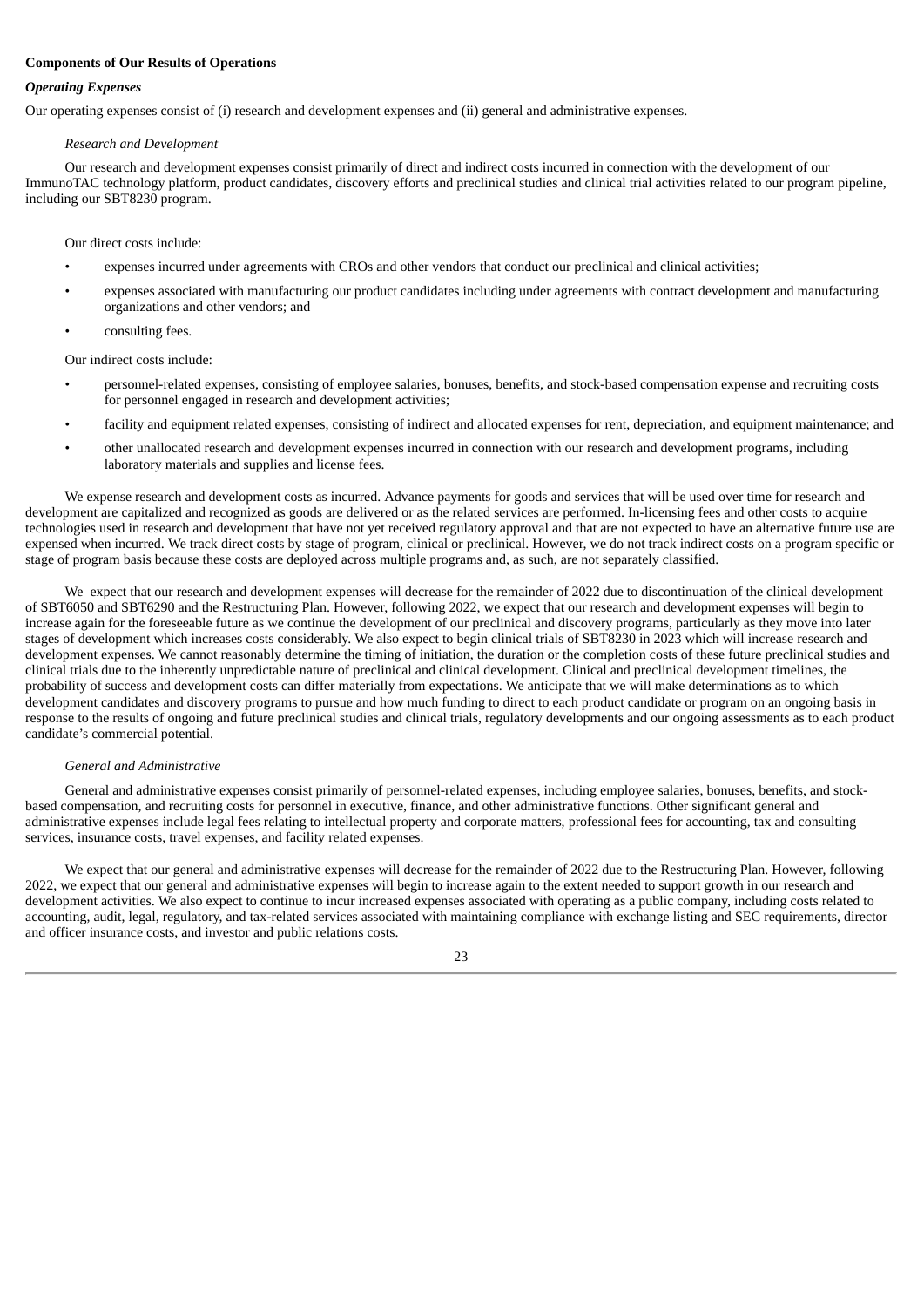## **Interest Income, Net**

Interest income, net includes interest earned on our cash and cash equivalents carried at fair value, and interest expense on our borrowings.

# **Results of Operations**

# *Comparison of the Three Months Ended March 31, 2022 and 2021*

The following table summarizes our results of operations for the three months ended March 31, 2022 and 2021:

|                            |    | Three Months Ended March 31, |  |                                    |  | <b>Dollar</b> | $\%$   |
|----------------------------|----|------------------------------|--|------------------------------------|--|---------------|--------|
|                            |    | 2022<br>2021                 |  | Change                             |  |               | Change |
|                            |    |                              |  | (in thousands, except percentages) |  |               |        |
| Operating expenses:        |    |                              |  |                                    |  |               |        |
| Research and development   | \$ | 16.897                       |  | 12.239                             |  | 4.658         | 38%    |
| General and administrative |    | 7,801                        |  | 6,646                              |  | 1,155         | 17     |
| Total operating expenses   |    | 24,698                       |  | 18,885                             |  | 5,813         | 31     |
| Loss from operations       |    | (24, 698)                    |  | (18, 885)                          |  | (5,813)       | 31     |
| Interest income, net       |    | 67                           |  | 18                                 |  | 49            | 272    |
| Net loss                   |    | (24, 631)                    |  | (18, 867)                          |  | (5,764)       | 31%    |

#### *Research and Development Expenses*

The following table summarizes our research and development expenses for the three months ended March 31, 2022 and 2021:

| 2022<br>2021<br><b>Change</b><br>Change<br>(in thousands, except percentages)<br>Direct costs:<br>\$<br><b>SBT6050</b><br>2,381<br>- \$<br>2,226<br>- \$<br>155<br><b>SBT6290</b><br>(1, 498)<br>721<br>2.219<br>Preclinical programs<br>5,276<br>1,485<br>3,791<br>Total direct costs<br>8,378<br>41<br>5,930<br>2,448<br>Indirect costs:<br>Personnel-related expenses, including stock-based<br>7,110<br>4.695<br>2.415<br>compensation<br>51<br>Facility and equipment related expenses<br>872<br>(204)<br>668<br>Other unallocated research and development expenses<br>741<br>742<br>Total research and development expenses<br>16.897<br>12.239<br>4.658 |  | Three Months Ended March 31, |  |  | Dollar | $\frac{0}{0}$ |      |
|-----------------------------------------------------------------------------------------------------------------------------------------------------------------------------------------------------------------------------------------------------------------------------------------------------------------------------------------------------------------------------------------------------------------------------------------------------------------------------------------------------------------------------------------------------------------------------------------------------------------------------------------------------------------|--|------------------------------|--|--|--------|---------------|------|
|                                                                                                                                                                                                                                                                                                                                                                                                                                                                                                                                                                                                                                                                 |  |                              |  |  |        |               |      |
|                                                                                                                                                                                                                                                                                                                                                                                                                                                                                                                                                                                                                                                                 |  |                              |  |  |        |               |      |
|                                                                                                                                                                                                                                                                                                                                                                                                                                                                                                                                                                                                                                                                 |  |                              |  |  |        |               |      |
|                                                                                                                                                                                                                                                                                                                                                                                                                                                                                                                                                                                                                                                                 |  |                              |  |  |        |               | 7%   |
|                                                                                                                                                                                                                                                                                                                                                                                                                                                                                                                                                                                                                                                                 |  |                              |  |  |        |               | (68) |
|                                                                                                                                                                                                                                                                                                                                                                                                                                                                                                                                                                                                                                                                 |  |                              |  |  |        |               | 255  |
|                                                                                                                                                                                                                                                                                                                                                                                                                                                                                                                                                                                                                                                                 |  |                              |  |  |        |               |      |
|                                                                                                                                                                                                                                                                                                                                                                                                                                                                                                                                                                                                                                                                 |  |                              |  |  |        |               |      |
|                                                                                                                                                                                                                                                                                                                                                                                                                                                                                                                                                                                                                                                                 |  |                              |  |  |        |               |      |
|                                                                                                                                                                                                                                                                                                                                                                                                                                                                                                                                                                                                                                                                 |  |                              |  |  |        |               |      |
|                                                                                                                                                                                                                                                                                                                                                                                                                                                                                                                                                                                                                                                                 |  |                              |  |  |        |               | (23) |
|                                                                                                                                                                                                                                                                                                                                                                                                                                                                                                                                                                                                                                                                 |  |                              |  |  |        |               | (0)  |
|                                                                                                                                                                                                                                                                                                                                                                                                                                                                                                                                                                                                                                                                 |  |                              |  |  |        |               | 38%  |

Research and development expenses were \$16.9 million and \$12.2 million for the three months ended March 31, 2022 and 2021, respectively. The increase of \$4.7 million was due primarily to an increase in direct costs related to our preclinical programs of \$3.8 million and increases in personnelrelated expenses of \$2.4 million. These increases were partially offset by decreases in our clinical programs of \$1.3 million, and facility and equipment related expenses of \$0.2 million.

# *General and Administrative Expenses*

General and administrative expenses were \$7.8 million and \$6.6 million for the three months ended March 31, 2022 and 2021, respectively. The increase of \$1.2 million was due primarily to an increase of \$0.9 million in personnel-related expenses due to increases in salaries, bonuses, and stockbased compensation. To a lesser extent, the increase in general and administrative expenses was due to an increase of \$0.3 million in other various general and administrative expenses.

#### *Interest Income, Net*

Interest income, net was \$67,000 and \$18,000 for the three months ended March 31, 2022 and 2021, respectively. The change of \$49,000 was primarily due to a decrease in principal on our notes payable and the investment in higher interest-bearing assets during the second half of 2021.

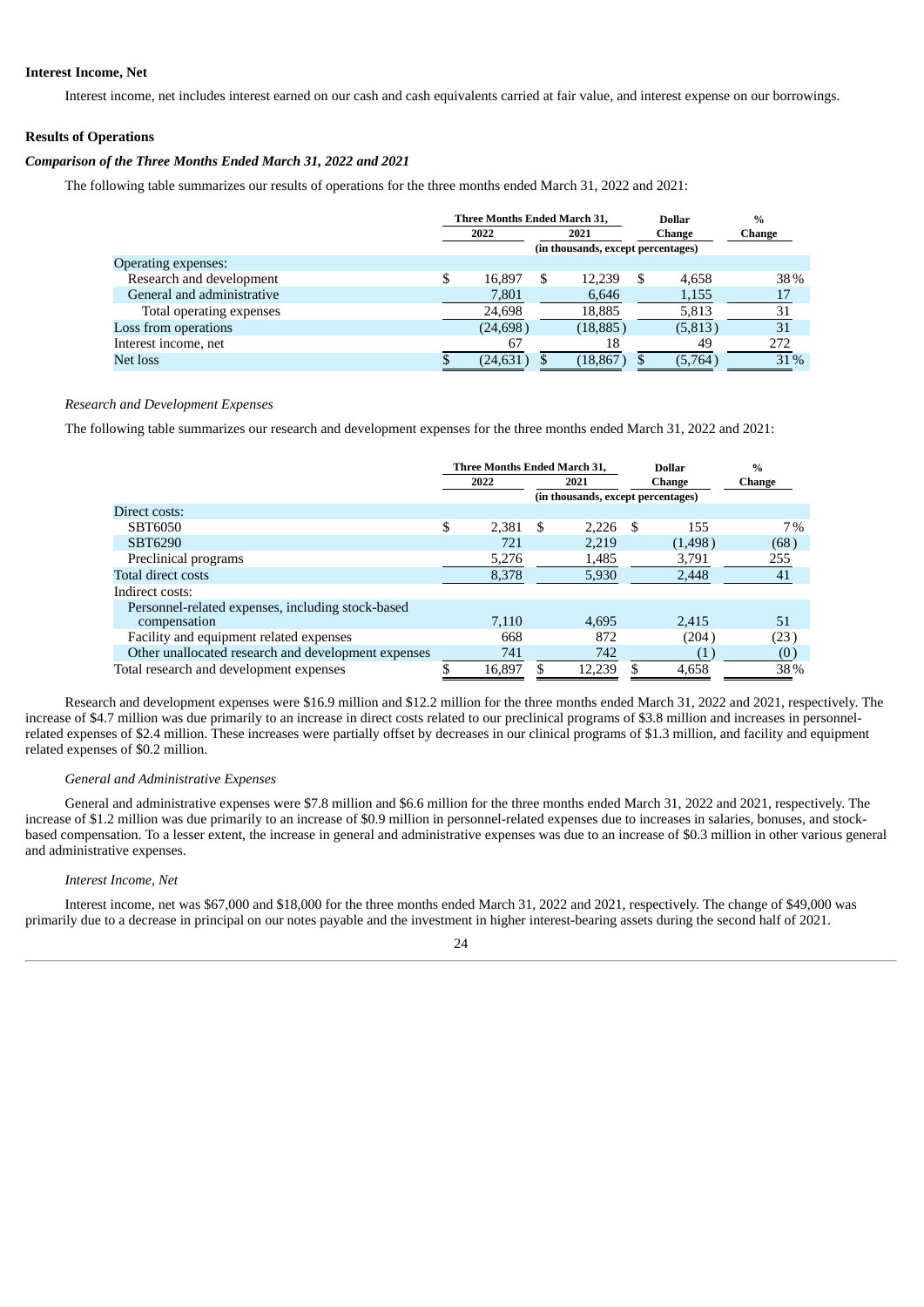# **Liquidity and Capital Resources**

We have incurred net losses and negative cash flows from operations since our inception and anticipate we will continue to incur net losses for the foreseeable future. Since our inception, we have funded our operations almost exclusively with proceeds from the sale and issuance of shares of our redeemable convertible preferred stock and common stock, and debt financings. We will need to raise substantial additional capital in the future.

As of March 31, 2022, we had \$298.1 million in cash, cash equivalents, restricted cash, and investments. The following table sets forth a summary of the net cash flow activity for the three months ended March 31, 2022 and 2021:

|                                                             | Three Months Ended March 31, |  |          |  |  |
|-------------------------------------------------------------|------------------------------|--|----------|--|--|
|                                                             | 2021<br>2022                 |  |          |  |  |
|                                                             | (in thousands)               |  |          |  |  |
| Net cash provided by (used in):                             |                              |  |          |  |  |
| Operating activities                                        | $(19,743)$ \$                |  | (12,201) |  |  |
| Investing activities                                        | (332)                        |  | (35)     |  |  |
| <b>Financing activities</b>                                 | 19                           |  | (128)    |  |  |
| Net decrease in cash, cash equivalents, and restricted cash | (20,056)                     |  | (12,364) |  |  |

#### *Operating Activities*

During the three months ended March 31, 2022, net cash used in operating activities was \$19.7 million. This consisted primarily of a net loss of \$24.6 million and an increase in our operating assets and liabilities of \$0.5 million, partially offset by non-cash charges of \$5.4 million. The increase in our operating assets and liabilities was primarily due to a decrease in the lease liability of \$0.3 million and accounts payable and accrued expenses of \$0.2 million. The non-cash charges primarily consisted of stock-based compensation expense of \$4.9 million, non-cash lease expense of \$0.2 million, and depreciation expense of \$0.2 million.

During the three months ended March 31, 2021, net cash used in operating activities was \$12.2 million. This consisted primarily of a net loss of \$18.9 million, partially offset by non-cash charges of \$4.8 million and a decrease in our operating assets and liabilities of \$1.9 million. The non-cash charges primarily consisted of stock-based compensation expense of \$4.3 million, non-cash lease expense of \$0.3 million, and depreciation expense of \$0.2 million. The decrease in our operating assets and liabilities was primarily due to an increase in accounts payable and accrued expenses of \$2.2 million. This decrease was partially offset by a decrease in our lease liability of \$0.2 million, and an increase in prepaid expenses and other assets of \$0.1 million after adjusting for non-cash items.

#### *Investing Activities*

During the three months ended March 31, 2022, cash used in investing activities was \$0.3 million. This consisted of purchases of property and equipment of \$0.3 million.

During the three months ended March 31, 2021, cash used in investing activities was less than \$0.1 million consisting of purchases of property and equipment.

#### *Financing Activities*

During the three months ended March 31, 2022, cash provided by financing activities was less than \$0.1 million. This was primarily driven by proceeds from the exercise of common stock options.

During the three months ended March 31, 2021, cash used in financing activities was \$0.1 million. This was primarily driven by \$0.4 million of principal payments on the term loan payable, which was partially offset by \$0.2 million in proceeds from exercises of common stock options.

#### *Future Funding Requirements*

We believe that our cash, cash equivalents, restricted cash, and investments of \$298.1 million at March 31, 2022 will be sufficient to fund our operating expenses and capital expenditure requirements into the second half of 2026. However, our forecast of the period of time through which our financial resources will be adequate to support our operations is a forward-looking statement that involves risks and uncertainties, and actual results could vary materially. We have based this estimate on assumptions that may prove to be wrong, and we could deplete our capital resources sooner than we expect. Additionally, the process of testing product candidates in clinical trials is costly, and the timing of progress and expenses in these trials is uncertain.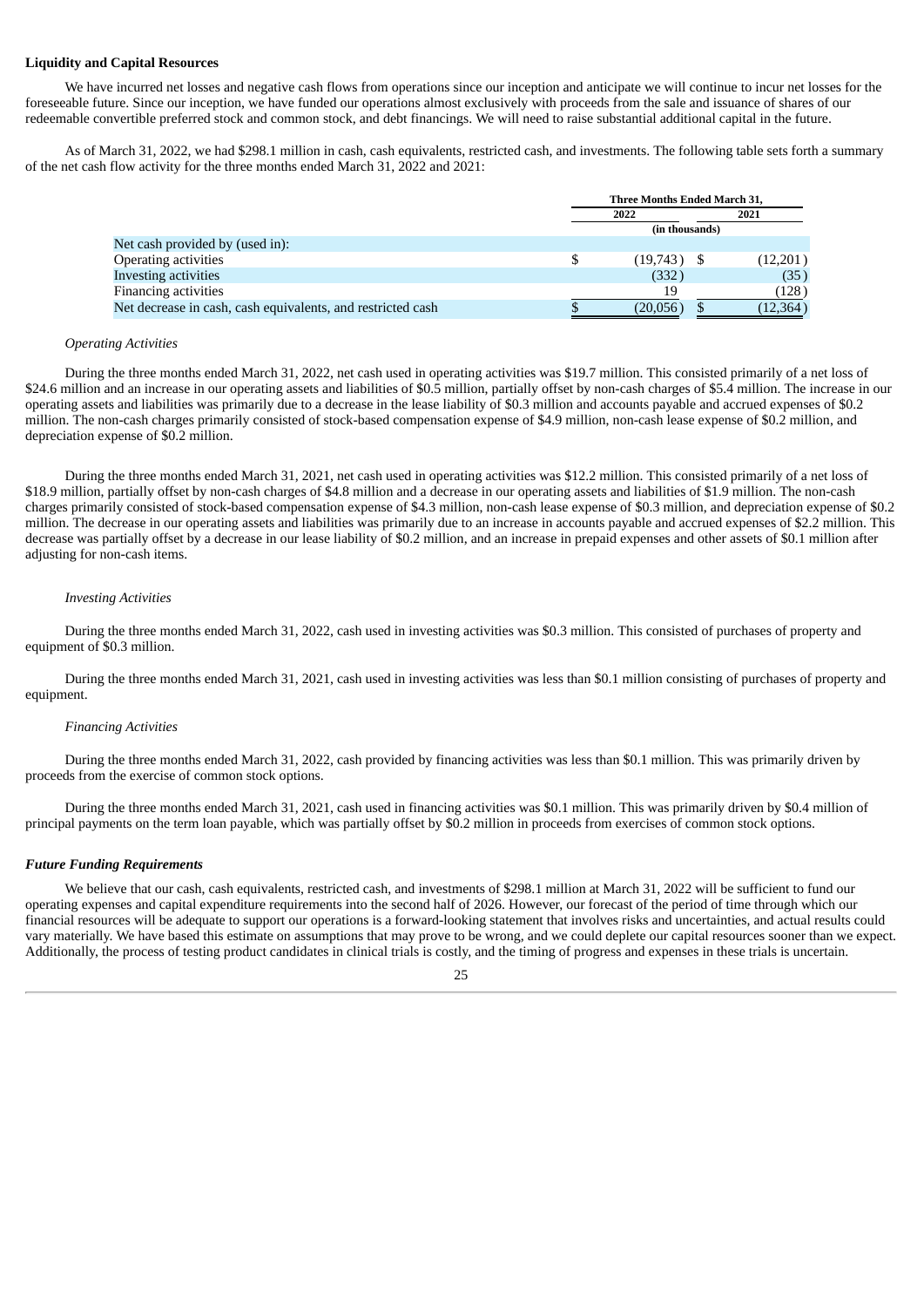Our future capital requirements will depend on many factors, including:

- the initiation, trial design, progress, timing, costs and results of drug discovery, preclinical studies and clinical trials of our product candidates, and in particular the future clinical trials for SBT8230;
- the number and characteristics of product candidates that we pursue;
- the outcome, timing and costs of seeking U.S. Food and Drug Administration (FDA), European Medicines Agency (EMA) and any other regulatory approvals;
- the costs of manufacturing our product candidates and commercial manufacturing activities;
- the costs associated with hiring additional personnel and consultants as our preclinical, manufacturing and clinical activities increase;
- the receipt of marketing approval and revenue received from any commercial sales of any of our product candidates, if approved;
- the cost of commercialization activities for any of our product candidates, if approved, including marketing, sales and distribution costs;
- the emergence of competing therapies and other adverse market developments;
- the ability to establish and maintain strategic collaboration, licensing or other arrangements and the financial terms of such agreements;
- the extent to which we in-license or acquire other products and technologies;
- the amount and timing of any payments we may be required to make pursuant to our current or future license agreements;
- the costs involved in preparing, filing, prosecuting, maintaining, expanding, defending and enforcing patent claims, including litigation costs and the outcome of such litigation;
- our need and ability to retain key management and hire scientific, technical, business, and medical personnel;
- our implementation of additional internal systems and infrastructure, including operational, financial and management information systems;
- our costs associated with expanding our facilities or building out our laboratory space;
- the effects of the recent disruptions to and volatility in the credit and financial markets in the United States and worldwide from the COVID-19 pandemic; and
- the costs of operating as a public company.

Until such time, if ever, as we can generate substantial product revenues to support our cost structure, we expect to finance our cash needs through equity offerings, debt financings or other capital sources, including potential collaborations, licenses or other similar arrangements. To the extent that we raise additional capital through the sale of equity or convertible debt securities, the ownership interest of our stockholders will be or could be diluted, and the terms of these securities may include liquidation or other preferences that adversely affect the rights of our common stockholders. Debt financing and equity financing, if available, may involve agreements that include covenants limiting or restricting our ability to take specific actions, such as incurring additional debt, making capital expenditures, or declaring dividends. If we raise funds through strategic collaborations or other similar arrangements with third parties, we may have to relinquish valuable rights to our platform technology, future revenue streams, research programs or product candidates or may have to grant licenses on terms that may not be favorable to us and/or may reduce the value of our common stock. If we are unable to raise additional funds through equity or debt financings when needed, we may be required to delay, limit, reduce or terminate our product development or future commercialization efforts. Our ability to raise additional funds may be adversely impacted by potential worsening global economic conditions and disruptions to and volatility in the credit and financial markets in the United States and worldwide resulting from the ongoing COVID-19 pandemic or otherwise. Because of the numerous risks and uncertainties associated with product development, we cannot predict the timing or amount of increased expenses and cannot assure you that we will ever be profitable or generate positive cash flow from operating activities.

### **Material Cash Requirements**

During the three months ended March 31, 2022, there have been no material changes outside the ordinary course of business to our material cash requirements from those disclosed in "Management's Discussion and Analysis of Financial Condition and Results of Operations" included in our Annual Report on Form 10-K filed with the SEC on March 31, 2022.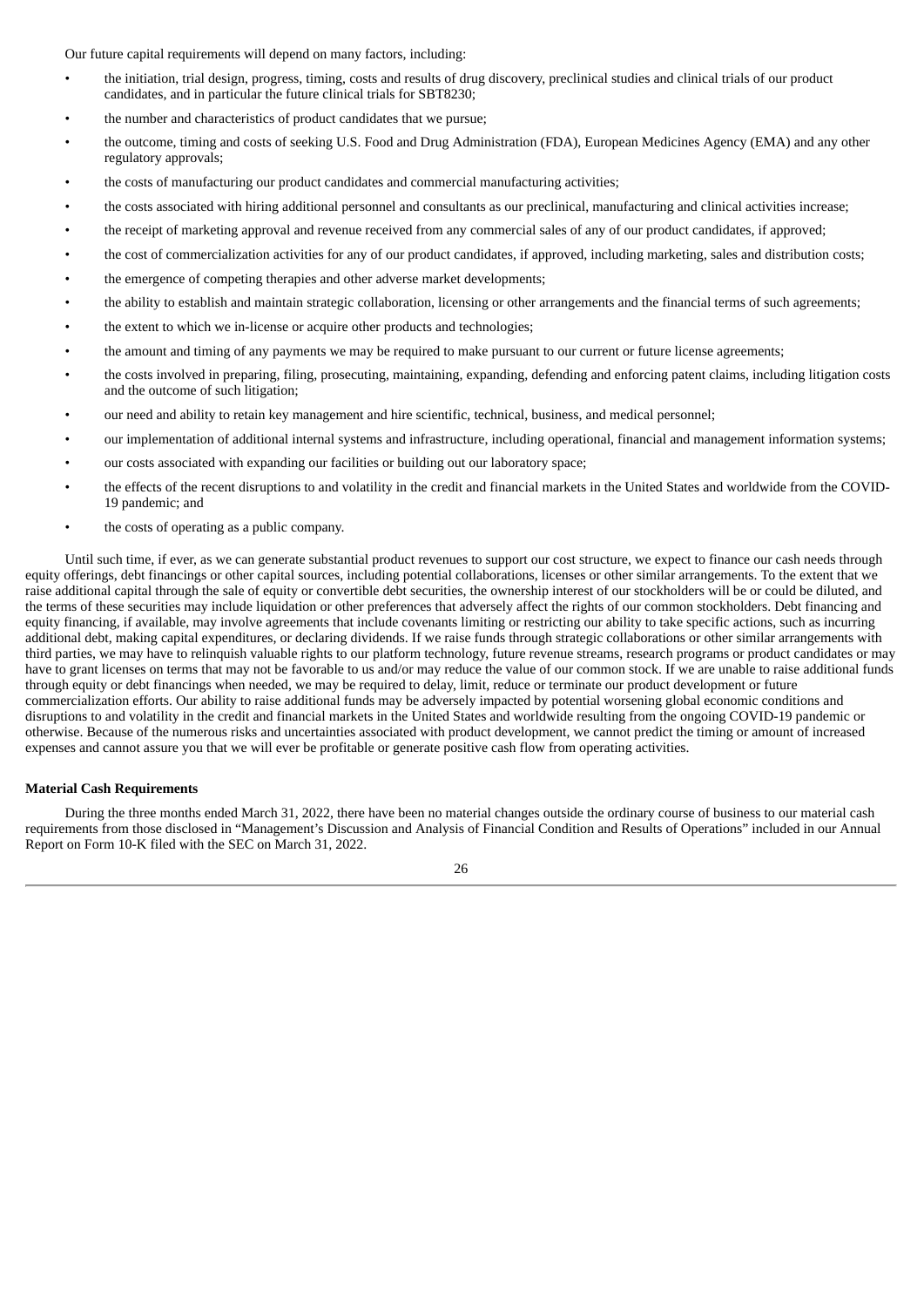# **Critical Accounting Policies and Significant Judgments and Estimates**

Our management's discussion and analysis of our financial condition and results of operations are based on our financial statements, which have been prepared in accordance with U.S. generally accepted accounting principles (GAAP). The preparation of these financial statements requires us to make estimates and judgments that affect the reported amounts of assets, liabilities, revenues and expenses and the disclosure of contingent assets and liabilities in our financial statements. On an ongoing basis, we evaluate our estimates and judgments, including those related to accrued expenses, stock-based compensation, and valuation allowances for deferred tax assets. We base our estimates on historical experience, known trends and events, and various other factors that are believed to be reasonable under the circumstances, the results of which form the basis for making judgments about the carrying values of assets and liabilities that are not readily apparent from other sources. Actual results may differ from these estimates under different assumptions or conditions.

During the three months ended March 31, 2022, there were no material changes to our critical accounting policies. Our critical accounting policies are described under the heading "Management's Discussion and Analysis of Financial Condition and Results of Operations—Critical Accounting Policies and Significant Judgments and Estimates" in our Annual Report on Form 10-K filed with the SEC on March 31, 2022 and Note 2 to our unaudited condensed financial statements appearing in Part I, Item 1 of this Quarterly Report on Form 10-Q. We believe that of our critical accounting policies, the following accounting policies involve the most judgment and complexity:

- Research and Development Costs;
- Stock-based Compensation;
- Income Taxes.

#### **Recent Accounting Pronouncements**

See Note 2 to our unaudited condensed financial statements appearing in Part I, Item 1 of this Quarterly Report on Form 10-Q for additional information.

#### **Emerging Growth Company Status**

We are an emerging growth company, as defined in the JOBS Act. For so long as we remain an emerging growth company, we are permitted and intend to rely on certain exemptions from various public company reporting requirements, including not being required to have our internal control over financial reporting audited by our independent registered public accounting firm pursuant to

Section 404 of the Sarbanes-Oxley Act, reduced disclosure obligations regarding executive compensation in our periodic reports and proxy statements, and exemptions from the requirements of holding a nonbinding advisory vote on executive compensation and any golden parachute payments not previously approved.

Under the JOBS Act, emerging growth companies can delay adopting new or revised accounting standards issued subsequent to the enactment of the JOBS Act until such time as those standards apply to private companies. We have elected to use this extended transition period for complying with certain new or revised accounting standards that have different effective dates for public and private companies until the earlier of the date that we (i) are no longer an emerging growth company or (ii) affirmatively and irrevocably opt out of the extended transition period provided in the JOBS Act. As a result, our financial statements may not be comparable to companies that comply with the new or revised accounting pronouncements as of public company effective dates.

We will remain an emerging growth company until the earliest to occur of: (i) the last day of the fiscal year in which we have at least \$1.07 billion in annual revenue; (ii) the date upon which we are deemed to be a "large accelerated filer," as defined in Rule 12b-2 under the Securities Exchange Act of 1934, as amended (the Exchange Act); (iii) the date on which we have issued more than \$1.0 billion in nonconvertible debt securities during the prior threeyear period; and (iv) December 31, 2025.

# <span id="page-26-0"></span>**Item 3. Quantitative and Qualitative Disclosures About Market Risk**

Not applicable to a "smaller reporting company" as defined under Item 10(f)(1) of Regulation S-K of the Securities Act of 1933, as amended (the Securities Act).

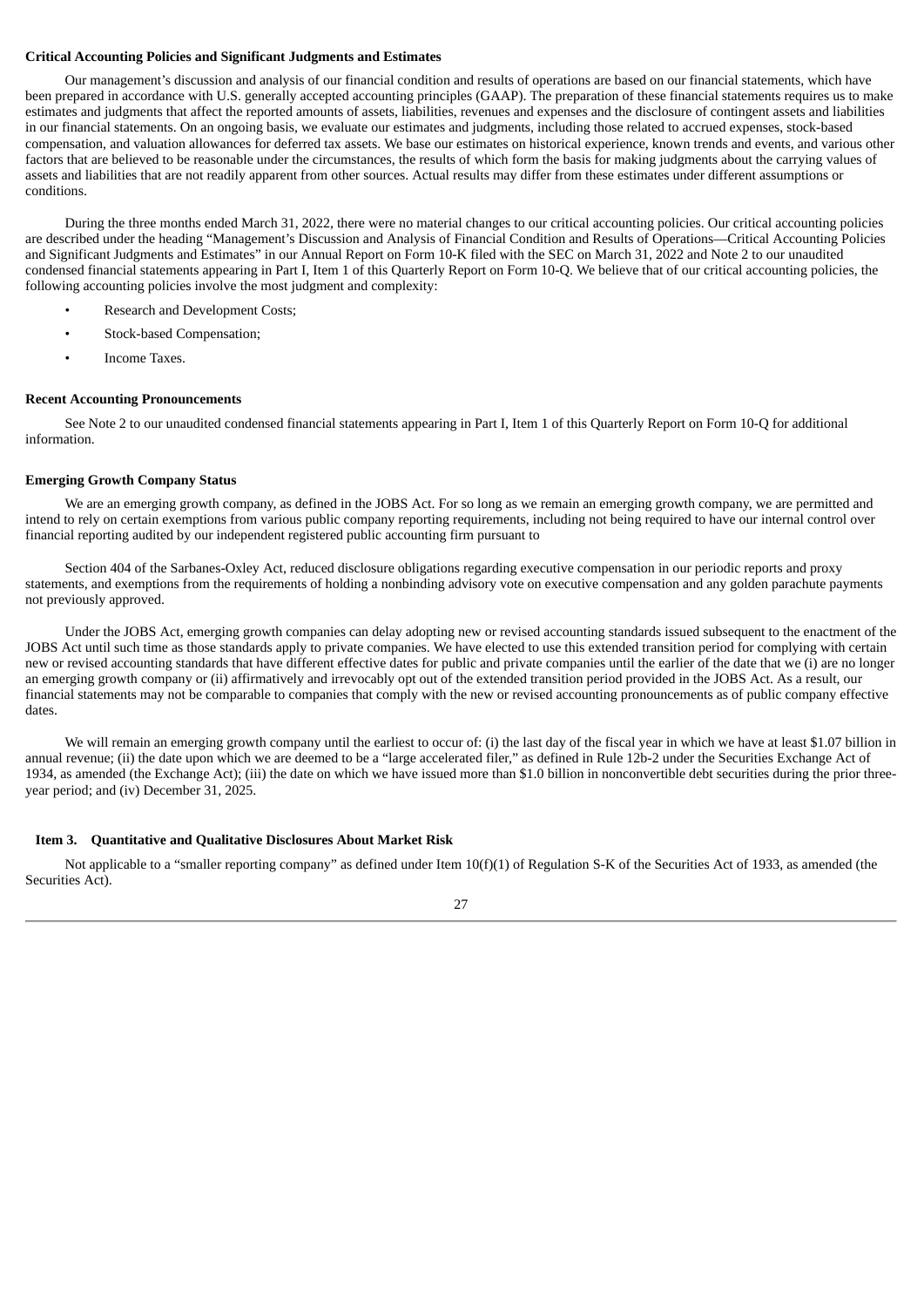# <span id="page-27-0"></span>**Item 4. Controls and Procedures**

### **Evaluation of Disclosure Controls and Procedures**

As required by Rules 13a-15(b) and 15d-15(b) of the Exchange Act, our management with the participation of our Chief Executive Officer and our Chief Financial Officer, evaluated the effectiveness of our disclosure controls and procedures as of March 31, 2022. The term "disclosure controls and procedures" as defined in Rules 13a-15(e) and 15d-15(e) under the Exchange Act, means controls and other procedures of a company that are designed to ensure that information required to be disclosed by a company in the reports that it files or submits under the Exchange Act is recorded, processed, summarized and reported, within the time periods specified in the SEC's rules and forms. Disclosure controls and procedures include, without limitation, controls and procedures designed to ensure that information required to be disclosed by a company in the reports that it files or submits under the Exchange Act is accumulated and communicated to the company's management, including its principal executive and principal financial officer, as appropriate to allow timely decisions regarding required disclosure. Management recognizes that any controls and procedures, no matter how well designed and operated, can provide only reasonable assurance of achieving their objectives, and management necessarily applies its judgment in evaluating the cost-benefit relationship of possible controls and procedures. Based on the evaluation of our disclosure controls and procedures as of March 31, 2022, our Chief Executive Officer and our Chief Financial Officer concluded that, as of such date, our disclosure controls and procedures were effective at the reasonable assurance level.

#### **Changes in Internal Control over Financial Reporting**

There were no changes in our internal control over financial reporting that occurred during the quarter ended March 31, 2022 that have materially affected, or are reasonably likely to materially affect, our internal control over financial reporting.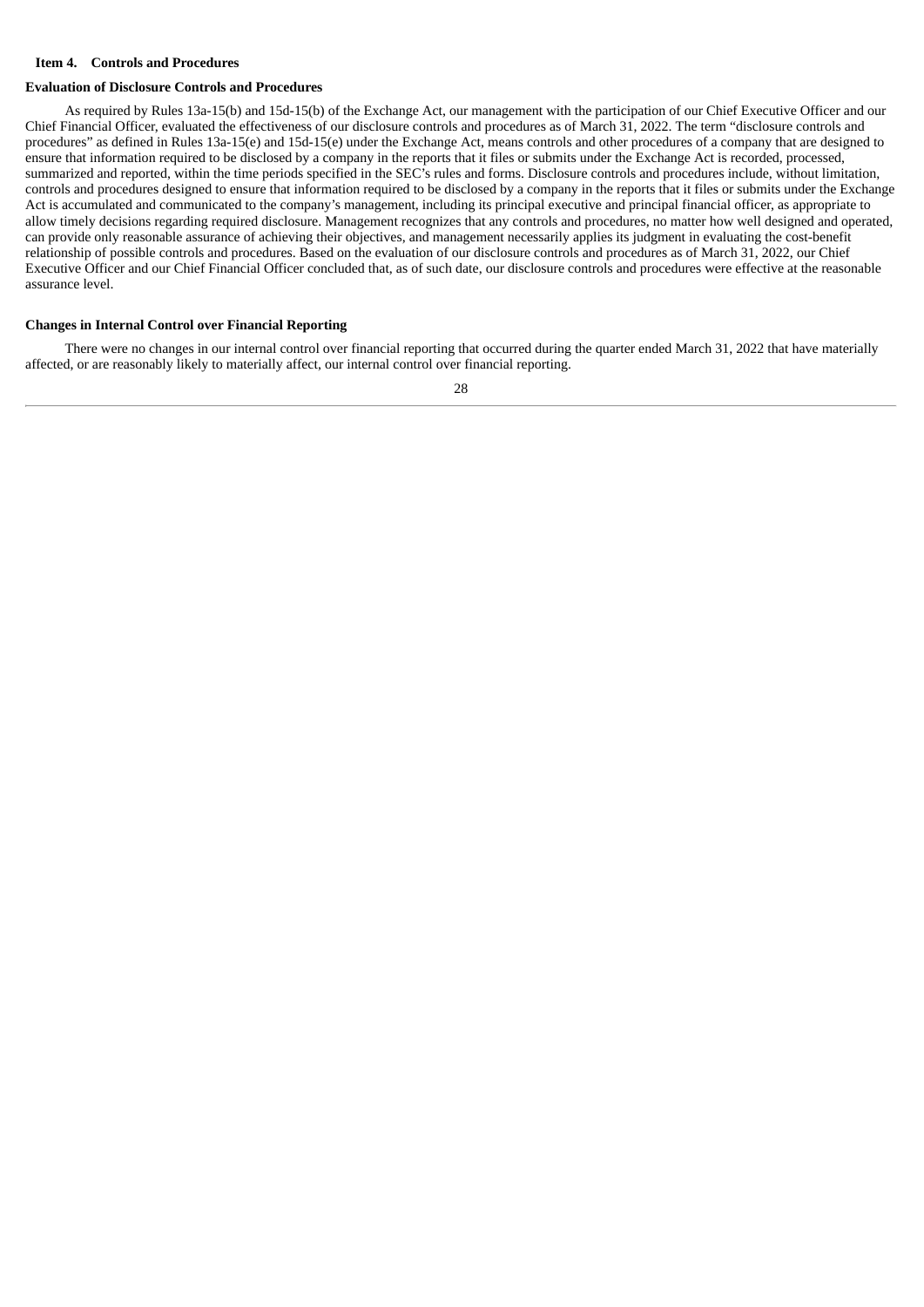## **PART II – OTHER INFORMATION**

# <span id="page-28-1"></span><span id="page-28-0"></span>**Item 1. Legal Proceedings**

On November 5, 2021, a securities class action complaint was filed against us and certain of our officers and directors in the U.S. District for the Western District of Washington, captioned Dresner v. Silverback Therapeutics, Inc., et al., Case No. 2:21-cv-01499. The court appointed lead plaintiff and lead plaintiff's counsel, and plaintiff's counsel then filed the amended complaint on April 11, 2022. The amended complaint alleges that between December 3, 2020 and March 31, 2022, we and certain of our officers and directors violated (1) Sections 11 and 15 of the Securities Act; and (2) Sections 10(b) and 20(a) of the Exchange Act and SEC Rule 10b-5 promulgated thereunder, by making allegedly false and misleading statements in various SEC filings and press releases regarding the clinical and commercial prospects of our product candidate, SBT6050, which is now discontinued. The complaint seeks unspecified damages and interest, as well as attorneys' fees and other costs. We and the other defendants have not yet filed a response to the amended complaint, but anticipate doing so in late May 2022.

#### <span id="page-28-2"></span>**Item 1A. Risk Factors**

We operate in a dynamic and rapidly changing environment that involves numerous risks and uncertainties. Certain factors may have a material adverse effect on our business, financial condition and results of operations, and you should carefully consider them. Accordingly, in evaluating our business, we encourage you to consider the following discussion of risk factors, in its entirety, in addition to other information contained in this Quarterly Report on Form 10-O and our other public filings with the SEC. Other events that we do not currently anticipate or that we currently deem immaterial may also affect our results of operations and financial condition. The risk factors set forth below that are marked with an asterisk (\*) did not appear as separate risk factors in, or contain changes to the similarly titled risk factor included in Item 1A. of our Annual Report on Form 10-K, filed with the SEC on March *31, 2022.*

### **Risks Related to Our Business and Industry**

# We have a limited operating history, have incurred net losses since our inception, and anticipate that we will continue to incur significant losses for the foreseeable future. We may never generate any revenue or become profitable or, if we achieve profitability, may not be able to sustain it.\*

We are an early-stage biopharmaceutical company with a limited operating history that may make it difficult to evaluate the success of our business to date and to assess our future viability. Our operations to date have been limited to organizing and staffing our company, business planning, business development, raising capital, developing and optimizing our technology platform, identifying potential product candidates, undertaking research and preclinical studies for our lead program and other development programs, undertaking clinical trials for our now discontinued SBT6050 and SBT6290 programs, establishing and enhancing our intellectual property portfolio, and providing general and administrative support for these operations. All of our product candidates are in preclinical development, and none have been approved for commercial sale. We have never generated any revenue from product sales and have incurred net losses each year since we commenced operations. For the three months ended March 31, 2022 and 2021, our net losses were \$24.6 million and \$18.9 million, respectively. We expect that it will be several years, if ever, before we have a product candidate ready for regulatory approval and commercialization. We expect to incur increasing levels of operating losses over the next several years and for the foreseeable future as we advance our product candidates through clinical development. Our prior losses, combined with expected future losses, had and will continue to have an adverse effect on our stockholders' deficit and working capital.

To become and remain profitable, we must develop and eventually commercialize a product or products with significant market potential. This will require us to be successful in a range of challenging activities, including completing preclinical studies and clinical trials of our product candidates, obtaining marketing approval for these product candidates, manufacturing, marketing and selling those products for which we may obtain marketing approval and satisfying any post-marketing requirements. We may never succeed in these activities and, even if we succeed in commercializing one or more of our product candidates, we may never generate revenue that is significant or large enough to achieve profitability. In addition, as a young business, we may encounter unforeseen expenses, difficulties, complications, delays, and other known and unknown challenges. If we do achieve profitability, we may not be able to sustain or increase profitability on a quarterly or annual basis and we will continue to incur substantial research and development and other expenditures to develop and market additional product candidates. Our failure to become and remain profitable would decrease the value of the company and could impair our ability to raise capital, maintain our research and development efforts, expand our business, or continue our operations. A decline in the value of our company could also cause you to lose all or part of your investment.

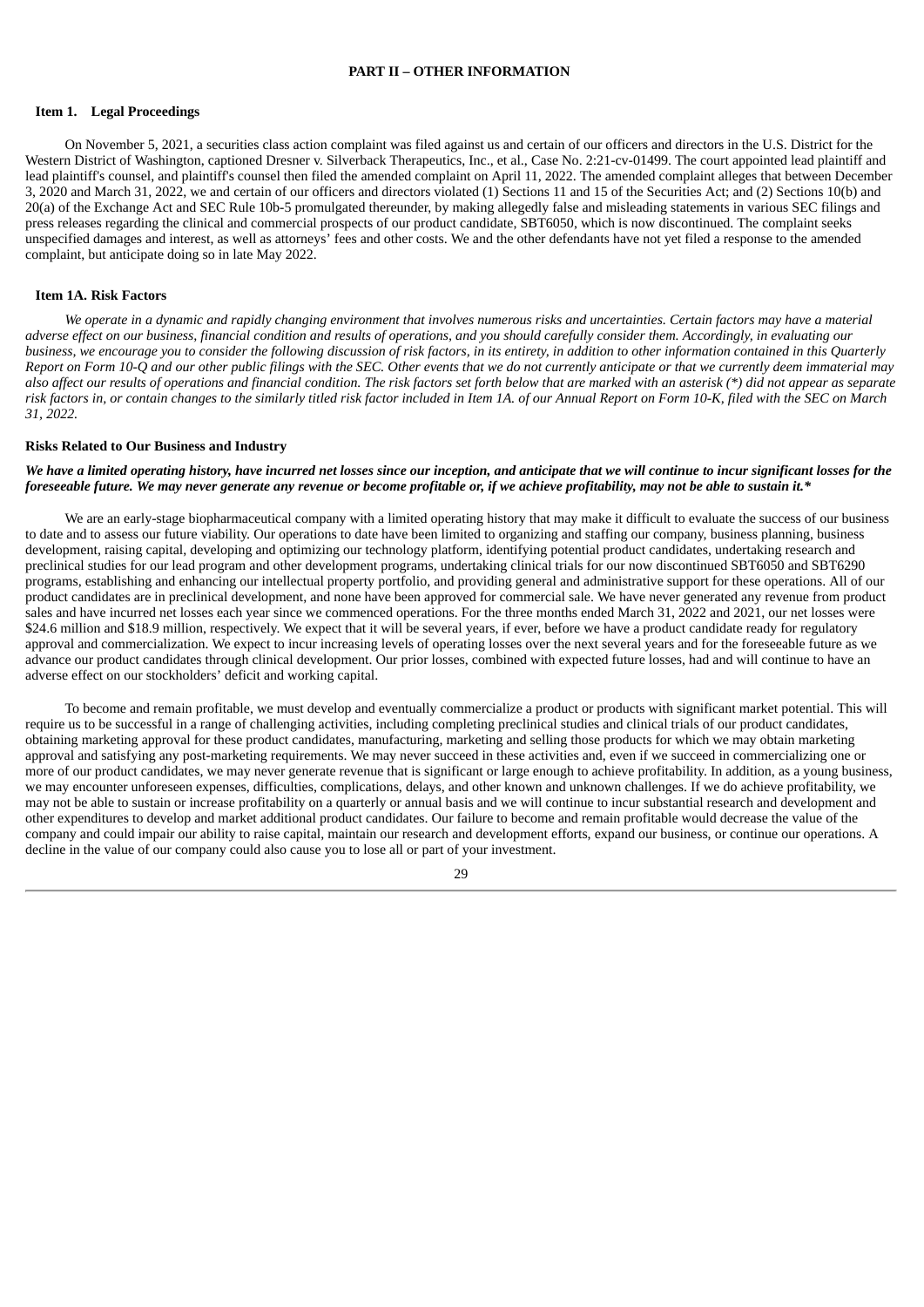# We incur significantly increased costs as a result of operating as a public company, and our management is required to devote substantial time to new *compliance initiatives.*

As a public company listed on the Nasdaq Global Market, we incur significant legal, accounting and other expenses that we did not incur as a private company. In addition, the Sarbanes-Oxley Act, as well as rules subsequently implemented by the SEC, and the Nasdaq Global Market have imposed various requirements on public companies. In July 2010, the Dodd-Frank Wall Street Reform and Consumer Protection Act (the Dodd-Frank Act) was enacted. There are significant corporate governance and executive compensation related provisions in the Dodd-Frank Act that require the SEC to adopt additional rules and regulations in these areas such as "say on pay" and proxy access. Recent legislation permits smaller "emerging growth companies" to implement many of these requirements over a longer period and up to five years from the pricing of our initial public offering. We intend to continue to take advantage of this new legislation but cannot guarantee that we will not be required to implement these requirements sooner than budgeted or planned and thereby incur unexpected expenses. Stockholder activism, the current political environment and the current high level of government intervention and regulatory reform may lead to substantial new regulations and disclosure obligations, which may lead to additional compliance costs and impact the manner in which we operate our business in ways we cannot currently anticipate. Our management and other personnel need to devote a substantial amount of time to these compliance initiatives. Moreover, these rules and regulations increase our legal and financial compliance costs and make some activities more time- consuming and costlier. For example, these rules and regulations make it more difficult and more expensive for us to obtain director and officer liability insurance and we are required to incur substantial costs to maintain our current levels of such coverage.

# If we are unable to raise additional capital when needed, we may be forced to delay, reduce or eliminate our product development programs or other *operations.\**

Since our inception, we have used substantial amounts of cash to fund our operations and expect we will continue to incur significant losses for the foreseeable future. The development of biopharmaceutical product candidates is capital intensive. As our product candidates enter and advance through preclinical studies and potential clinical trials, we will need substantial additional funds to expand our clinical, regulatory, quality and manufacturing capabilities. In addition, if we obtain marketing approval for any of our product candidates, we expect to incur significant commercialization expenses related to marketing, sales, manufacturing and distribution. Furthermore, we have incurred and expect to continue to incur additional costs associated with operating as a public company.

As of March 31, 2022, we had \$298.1 million in cash, cash equivalents, restricted cash, and investments. Based upon our current operating plan, we estimate following our corporate restructuring plan approved in March 2022, that our existing cash, cash equivalents, restricted cash, and investments will be sufficient to fund our operating expenses and capital expenditure requirements into the second half of 2026. However, we believe that our existing cash, cash equivalents, restricted cash, and investments will not be sufficient to fund any of our product candidates through regulatory approval, and we will need to raise substantial additional capital to complete the development and commercialization of our product candidates.

We have based these estimates on assumptions that may prove to be incorrect or require adjustment as a result of business decisions, and we could utilize our available capital resources sooner than we currently expect. Our future capital requirements will depend on many factors, including:

- the initiation, trial design, progress, timing, costs and results of drug discovery, preclinical studies and clinical trials of our product candidates, and in particular future clinical trials for SBT8230;
- the number and characteristics of product candidates that we pursue;
- the outcome, timing, and costs of seeking FDA, EMA and any other regulatory approvals;
- the costs of manufacturing our product candidates and commercial manufacturing activities;
- the costs associated with hiring additional personnel and consultants as our preclinical, manufacturing and clinical activities increase;
- the receipt of marketing approval and revenue received from any commercial sales of any of our product candidates, if approved;
- the cost of commercialization activities for any of our product candidates, if approved, including marketing, sales and distribution costs;
- the emergence of competing therapies and other adverse market developments;
- the ability to establish and maintain strategic collaboration, licensing or other arrangements and the financial terms of such agreements; 30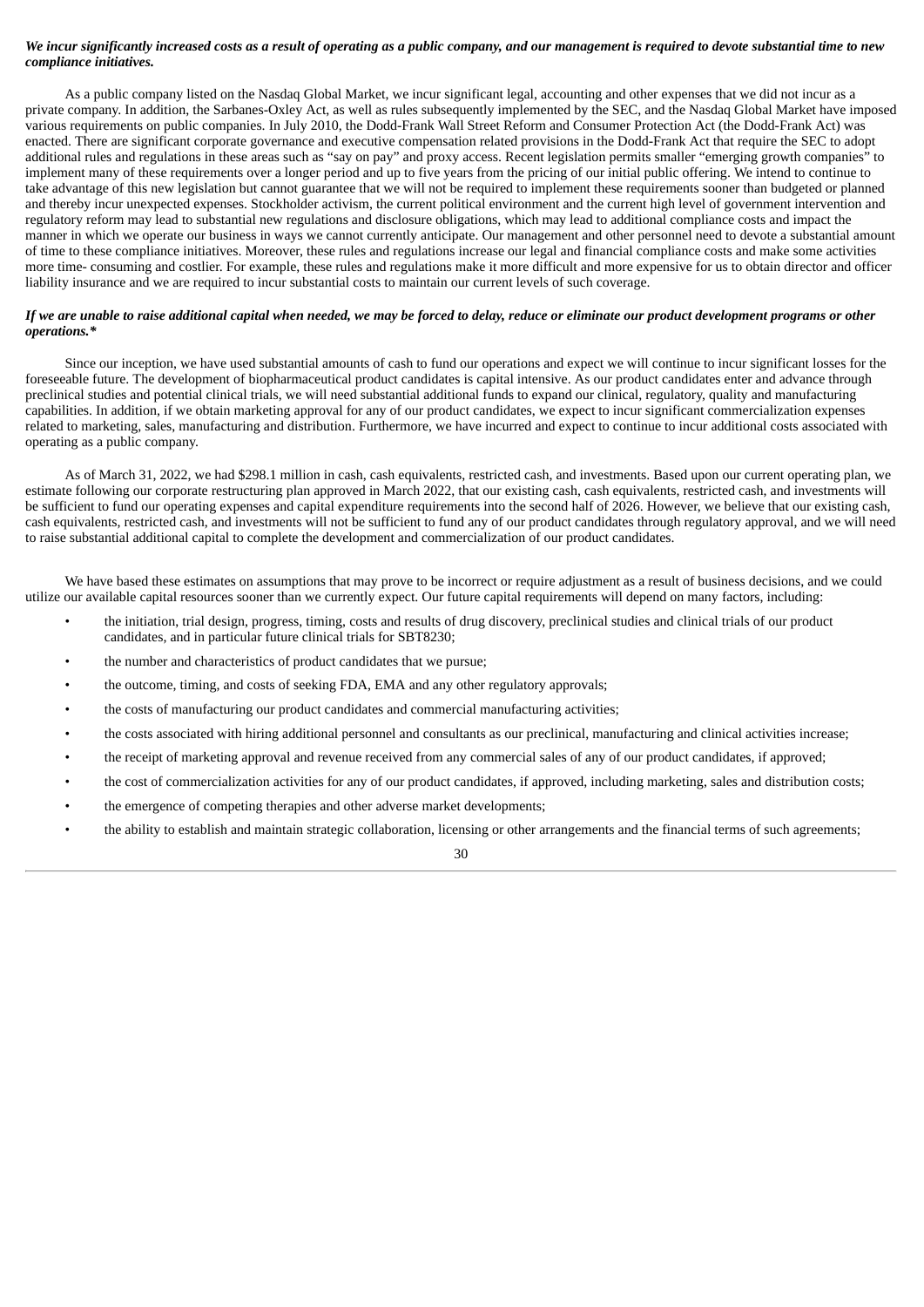- the extent to which we in-license or acquire other products and technologies;
- the amount and timing of any payments we may be required to make pursuant to our current or future license agreements;
- the costs involved in preparing, filing, prosecuting, maintaining, expanding, defending and enforcing patent claims, including litigation costs and the outcome of such litigation;
- our need and ability to retain key management and hire scientific, technical, business, and medical personnel;
- our implementation of additional internal systems and infrastructure, including operational, financial and management information systems;
- our costs associated with expanding our facilities or building out our laboratory space;
- the effects of the recent disruptions to and volatility in the credit and financial markets in the United States and worldwide from the COVID-19 pandemic; and
- the costs of operating as a public company.

Because we do not expect to generate revenue from product sales for many years, if at all, we will need to obtain substantial additional funding in connection with our continuing operations and expected increases in expenses. Until such time as we can generate significant revenue from sales of our product candidates, if ever, we expect to finance our cash needs through equity offerings, debt financings or other capital sources, including potential collaborations, licenses or other similar arrangements. In addition, we may seek additional capital due to favorable market conditions or strategic considerations, even if we believe we have sufficient funds for our current or future operating plans. The impact of the COVID-19 pandemic on capital markets may affect the availability, amount and type of financing available to us in the future. If we are unable to raise capital when needed or on attractive terms, we would be forced to delay, reduce, or eliminate our research and development programs or future commercialization efforts.

#### Raisina additional capital may cause dilution to our stockholders, restrict our operations, or require us to relinauish rights to our technologies or *product candidates.*

Until such time, if ever, as we can generate substantial product revenue, we expect to finance our operations through equity offerings, debt financings or other capital sources, including potential collaborations, licenses, or other similar arrangements. To the extent that we raise additional capital through the sale of equity or convertible debt securities, your ownership interest will be diluted, and the terms of these securities may include liquidation or other preferences that adversely affect your rights as a common stockholder. Debt financing, if available, may involve agreements that include covenants further limiting or restricting our ability to take specific actions, such as further limitations on our ability to incur additional debt, make capital expenditures or declare dividends.

If we raise funds through collaborations or licensing arrangements with third parties, we may have to relinquish valuable rights to our technologies, future revenue streams, research programs or product candidates or grant licenses on terms that may not be favorable to us. If we are unable to raise additional funds when needed, we may be required to delay, limit, reduce or terminate our product development or future commercialization efforts or grant rights to develop and market product candidates that we would otherwise prefer to develop and market ourselves.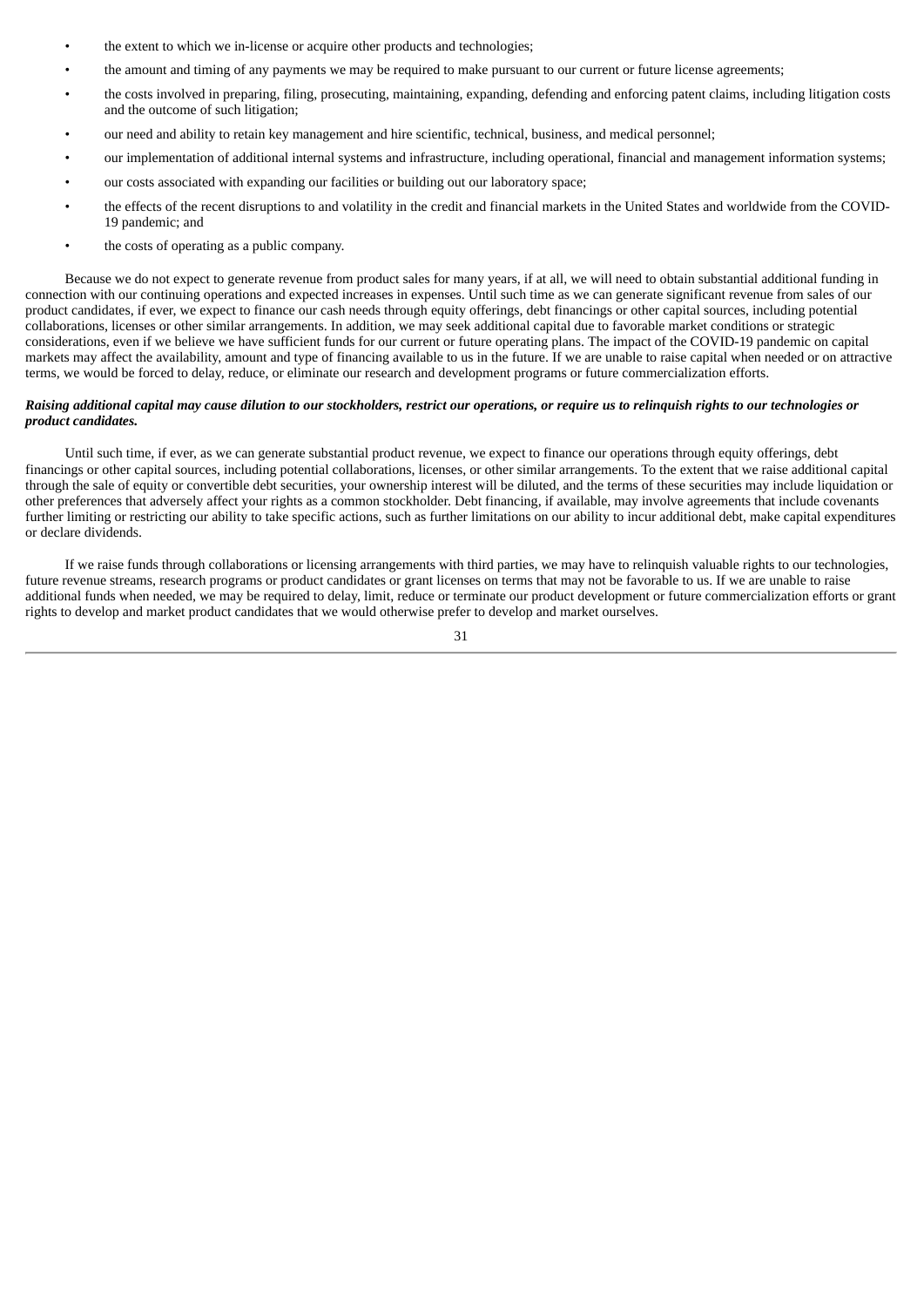# The COVID-19 pandemic has had, and could continue to have, an adverse impact on our business, including on our preclinical studies and planned *clinical trials, supply chain, and business development activities.\**

In December 2019, COVID-19, a novel strain of coronavirus, was first reported in Wuhan, China and has since become a global pandemic. The President of the United States declared the COVID-19 pandemic a national emergency and many states and municipalities in the Unites States have taken aggressive actions to reduce the spread of the disease, including limiting non-essential gatherings of people, ceasing all non-essential travel, ordering certain businesses and government agencies to cease non-essential operations at physical locations and issuing "shelter-in-place" orders which direct individuals to shelter at their places of residence (subject to limited exceptions). For example, on March 23, 2020, the Office of the Governor issued Proclamation 20-25, ordering all individuals in the State of Washington to stay at their place of residence except as needed to maintain continuity of operations of the federal critical infrastructure sectors. As a result of the Washington state order, almost all of our non-lab based employees were telecommuting, which impacted certain of our operations and may continue to do so over the long term. We may experience further limitations on employee resources in the future, including because of sickness of employees or their families. The effects of government actions and our own policies and those of third parties to reduce the spread of COVID-19 may negatively impact productivity and slow down or delay our preclinical studies, future clinical trials and research and development activities, and may cause disruptions to our supply chain and impair our ability to execute our business development strategy. In the event that government authorities were to enhance current restrictions, our employees who currently are not telecommuting may no longer be able to access our facilities, and our operations may be further limited or curtailed.

As COVID-19 continues to spread, we may experience ongoing disruptions that could severely impact our business, preclinical studies and planned clinical trials, including:

- interruption or delays in our operations, which may impact our ability to conduct and produce preclinical results required for submission of an investigational new drug application (IND);
- delays in receiving approval from local regulatory authorities to initiate our planned clinical trials;
- delays or difficulties in clinical site initiation due to staff shortages at clinical sites or with our contract research organizations (CROs);
- delays or difficulties in enrolling patients in our planned clinical trials;
- difficulties in recruiting clinical site investigators and clinical site staff;
- delays in clinical sites receiving the supplies and materials needed to conduct our planned clinical trials, including interruption in global shipping that may affect the transport of clinical trial materials;
- changes in local regulations and policies as part of a response to the COVID-19 outbreak, which may require us to change the ways in which our planned clinical trials are conducted including slower enrollment, and may result in unexpected costs or the clinical site discontinuing the clinical trial altogether;
- diversion of healthcare resources away from the conduct of clinical trials, including the diversion of hospitals serving as our clinical trial sites and hospital staff supporting the conduct of our clinical trials;
- interruption of key clinical trial activities, such as clinical trial site monitoring, due to limitations on travel imposed or recommended by federal or state governments, employers and others, or interruption of clinical trial subject visits and study procedures, the occurrence of which could affect the integrity of clinical trial data;
- interruption or delays in the operations of the FDA or other regulatory authorities, which may impact review and approval timelines;
- risk that participants enrolled in our planned clinical trials will acquire COVID-19 while the clinical trial is ongoing, which could impact the results of the clinical trial, including by increasing the number of observed adverse events; and
- refusal of the FDA to accept data from clinical trials in affected geographies.

These and other disruptions in our operations and the global economy could negatively impact our business, operating results, and financial condition.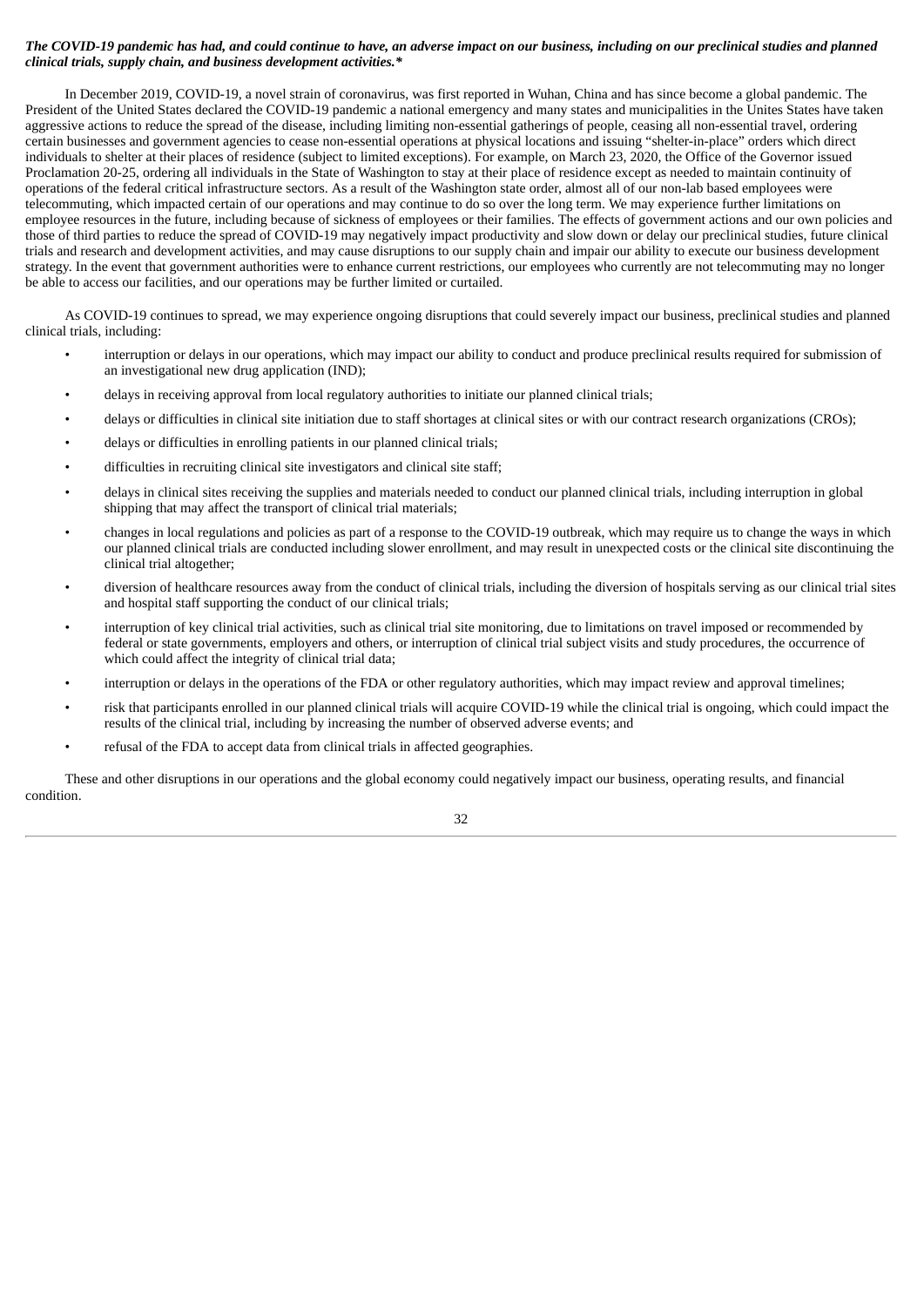Our prior clinical trials for SBT6050 and SBT6290 were, and our future clinical trials may be, affected by the COVID-19 pandemic. For example, some of our prior clinical trial sites slowed down or stopped further enrollment of new patients in clinical trials, and otherwise curtailed certain operations. Similarly, our ability to recruit and retain principal investigators and site staff who, as healthcare providers, may have heightened exposure to COVID-19, may be adversely impacted. Our planned clinical trials may also be impacted by interruptions or delays in the operations of the FDA and comparable foreign regulatory agencies. We and our CROs may need to make certain adjustments to the operation of our planned trials in an effort to ensure the monitoring and safety of patients and minimize risks to trial integrity during the pandemic in accordance with the guidance issued by the FDA. Many of these adjustments may be new and untested, may not be effective, and may have unforeseen effects on the enrollment, progress and completion of these trials and the findings from these trials. These events could delay our planned clinical trials, increase the cost of completing our planned clinical trials and negatively impact the integrity, reliability or robustness of the data from our planned clinical trials.

In addition, quarantines, shelter-in-place and similar government orders, or the perception that such orders, shutdowns or other restrictions on the conduct of business operations could occur, related to COVID-19 or other infectious diseases could impact personnel at third-party manufacturing facilities or CROs upon which we rely, or the availability or cost of materials or supplies, which could disrupt the supply chain for our product candidates or for performing preclinical studies. For example, we depend on the availability of various animals, including rodents and non-human primates, to conduct certain preclinical studies that we are required to complete prior to submitting an IND and initiating clinical development or to continue clinical development, including pharmacological and toxicology evaluations. There is currently a global shortage of animals available for drug development, due in part to an increase in demand from companies and other institutions developing vaccines and treatments for COVID-19. This has caused the cost of obtaining animals for our preclinical studies to increase dramatically and, if the shortage continues, could also result in delays to our development timelines. To the extent our suppliers and service providers are unable to comply with their obligations under our agreements with them or they are otherwise unable to deliver or are delayed in delivering goods and services to us due to the COVID-19 pandemic, our ability to continue meeting clinical supply demand for our product candidates or otherwise advancing development of our product candidates may become impaired.

We face risks related to the health, safety, morale, and productivity of our employees, including the safe occupancy of our sites during the pandemic. In the third quarter of 2021, we transitioned to a return-to-site phase for our non-lab based employees. Our job site enhancements and risk protocols, which include health screenings and COVID-19 testing and vaccine requirements, do not guarantee that we can maintain the continued safe occupancy of our sites and may adversely impact employee recruitment and retention. On-site employees testing positive for COVID-19 could lead to mandatory quarantines and potential site shutdowns. In the first quarter of 2022 and continuing to the present, the Omicron variant affected our staff, our clinical sites, our CROs and our third-party manufacturers.

The spread of COVID-19 and actions taken to reduce its spread may also materially affect us economically. While the potential economic impact brought by, and the duration of, the COVID-19 pandemic may be difficult to assess or predict, there could be a significant disruption of global financial markets, reducing our ability to access capital, which could in the future negatively affect our liquidity and financial position. In addition, the trading prices for other biopharmaceutical companies have been highly volatile as a result of the COVID-19 pandemic. As a result, we may face difficulties raising capital through sales of our common stock or such sales may be on unfavorable terms.

COVID-19 and actions taken to reduce its spread continue to rapidly evolve. The extent to which COVID-19 has or may continue to impede the development of our product candidates, reduce the productivity of our employees, disrupt our supply chains, delay our preclinical studies and future clinical trials, reduce our access to capital or limit our business development activities, will depend on future developments, which are highly uncertain and cannot be predicted with confidence. To the extent the COVID-19 pandemic otherwise adversely affects our business and financial results, it may also have the effect of heightening many of the other risks described in this "Risk Factors" section, such as those relating to the timing and results of our planned clinical trials and our financing needs.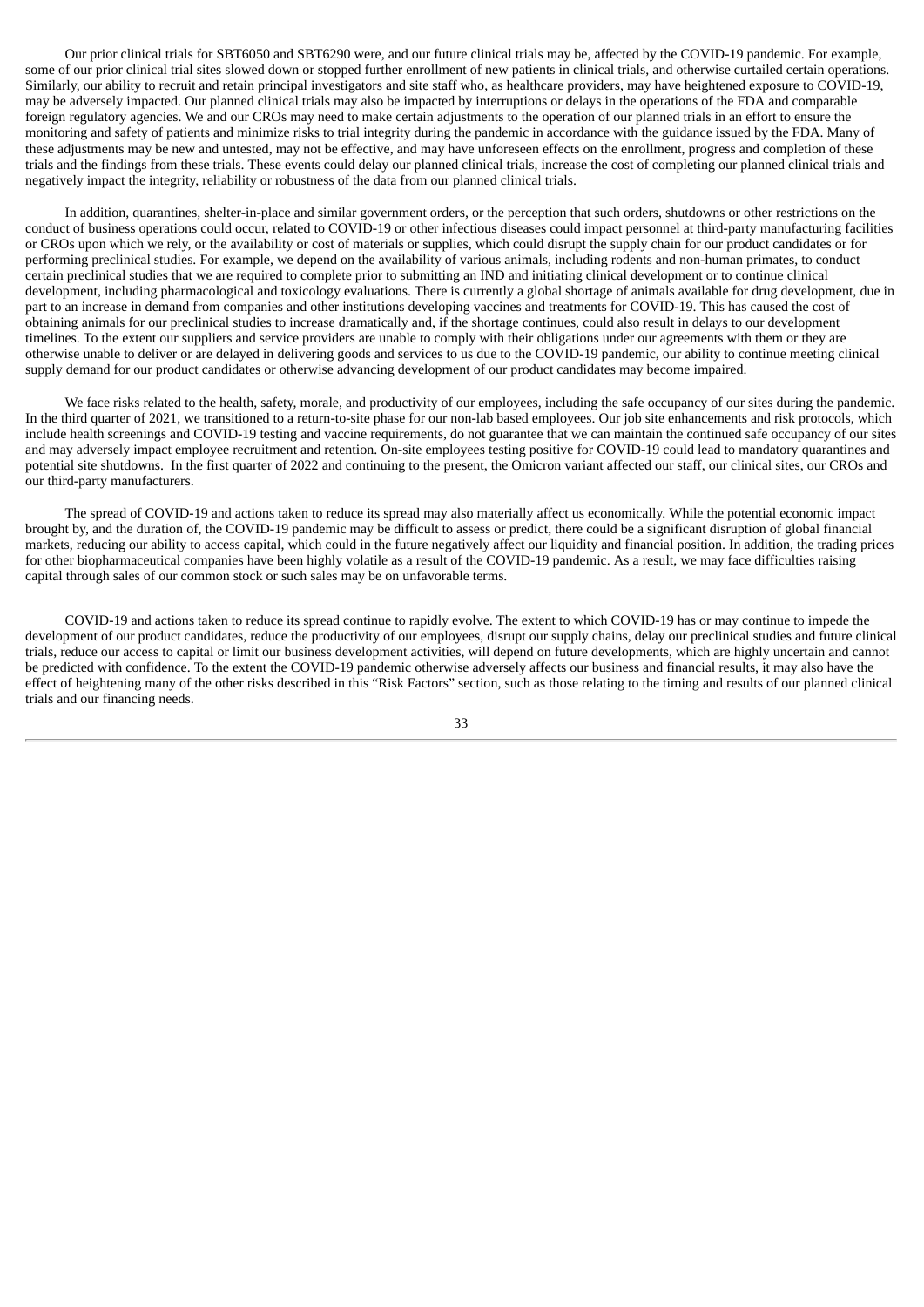# **Risks Related to the Discovery, Development, and Regulatory Approval of Our Product Candidates**

# We are early in our development efforts and all of our product candidates and research programs are in preclinical development or discovery stage.

We are early in our development efforts and most of our operations to date have been limited to developing our platform technologies and conducting drug discovery and preclinical studies. While we performed limited clinical trials for our now discontinued SBT6050 and SBT6290 programs, we have not begun clinical trials for any of our current product candidates or development programs. Our current product candidates remain in the preclinical and discovery stage. As a result, we have limited infrastructure, experience conducting clinical trials as a company and regulatory interactions, and cannot be certain that our planned clinical trials will be completed on time, if at all, that our planned development programs would be acceptable to the FDA or other comparable foreign regulatory authorities, or that, if approval is obtained, such product candidates can be successfully commercialized.

Because of the early stage of development of our products candidates, our ability to eventually generate significant revenues from product sales will depend on a number of factors, including:

- successful completion of additional preclinical studies with favorable results;
- submission and acceptance of INDs by the FDA or similar regulatory filing by comparable foreign regulatory authorities for the conduct of clinical trials of our product candidates and our proposed design of future clinical trials;
- successful enrollment in, and completion of, clinical trials and achieving positive results from the trials;
- demonstrating a risk-benefit profile acceptable to regulatory authorities;
- receipt of marketing approvals from applicable regulatory authorities;
- establishing manufacturing capabilities or arrangements with third-party manufacturers for clinical supply and, if and when approved, for commercial supply;
- establishing sales, marketing and distribution capabilities and launching commercial sales of our products, if and when approved, whether alone or in combination with others;
- acceptance of our products, if and when approved, by patients, the medical community and third-party payors;
- effectively competing with other therapies;
- developing and implementing marketing and reimbursement strategies;
- obtaining and maintaining third-party coverage and adequate reimbursement;
- obtaining and maintaining patent, trade secret and other intellectual property protection and regulatory exclusivity for our product candidates; and
- maintaining a continued acceptable safety profile of any product following approval, if any.

If we do not achieve one or more of these requirements in a timely manner, we could experience significant delays or an inability to successfully commercialize our product candidates, which would materially harm our business.

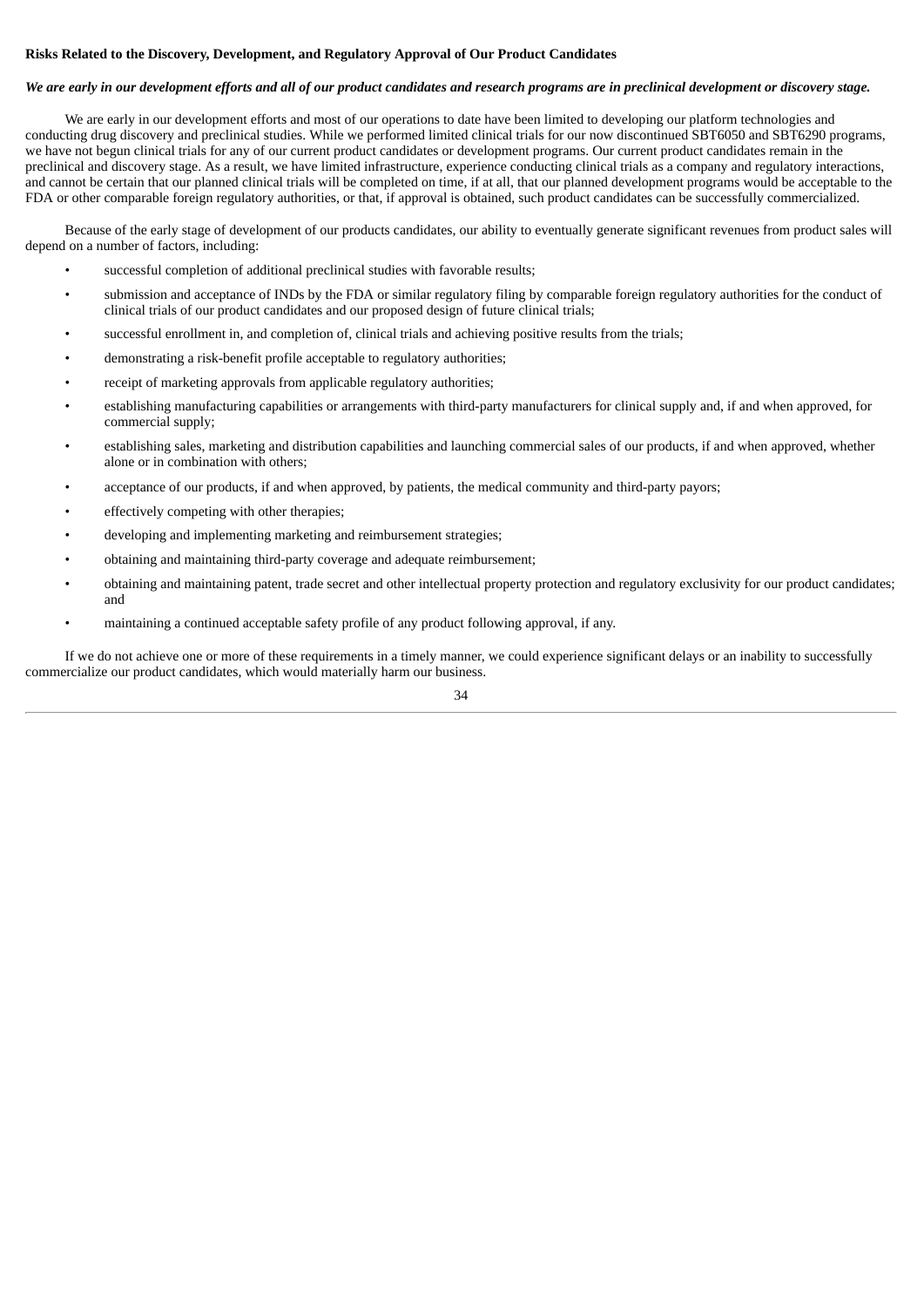# Preclinical and clinical development is a lengthy, expensive, and uncertain process. The results of preclinical studies and early clinical trials are not always predictive of future results. Any product candidate that we advance into clinical trials, including from our SBT8230 program, may not achieve *favorable results in later clinical trials, if any, or receive marketing approval.*

The research and development of drugs and biological products is extremely risky. Only a small percentage of product candidates that enter the development process ever receive marketing approval. Before obtaining marketing approval from regulatory authorities for the sale of our product candidates, we must conduct extensive clinical trials to demonstrate the safety and efficacy of the product candidates in humans. Preclinical and clinical development is expensive and can take many years to complete, and their outcome is inherently uncertain. We may face unforeseen challenges in our product candidate development strategy, and we can provide no assurances that we will ultimately be successful in our future clinical trials or that our product candidates will be able to receive regulatory approval. The results of preclinical studies and early clinical trials of our product candidates and other products, even those with the same or similar mechanisms of action, may not be predictive of the results of later-stage clinical trials. For example, it is not uncommon for product candidates to exhibit unforeseen safety or efficacy issues when tested in humans despite promising results in preclinical animal models. Future results of preclinical and clinical testing of our product candidates are also less certain due to the novel and relatively untested nature of our approach to TLR8 and related platform technologies. In general, clinical trial failure may result from a multitude of factors including flaws in study design, dose selection, patient enrollment criteria and failure to demonstrate favorable safety or efficacy traits. As such, failure in clinical trials can occur at any stage of testing. For example, on March 28, 2022, we made the decision to discontinue our clinical development programs for SBT6050 and SBT6290 due to SBT6050 exhibiting limited monotherapy activity and dose-limiting adverse events when used in combination with pembrolizumab. A number of companies in the biopharmaceutical industry have suffered setbacks in the advancement of clinical trials due to lack of efficacy or adverse safety profiles, notwithstanding promising results in earlier trials.

Prior to obtaining approval to commercialize any product candidate in the United States or abroad, we must demonstrate with substantial evidence from well-controlled clinical trials, and to the satisfaction of the FDA or comparable foreign regulatory authorities, that such product candidate is safe and effective for its intended uses. Results from preclinical studies and clinical trials can be interpreted in different ways. Even if we believe that the preclinical or clinical data for our product candidates are promising, such data may not be sufficient to support approval by the FDA and other regulatory authorities. The FDA may also require us to conduct additional preclinical studies or clinical trials for our product candidates either prior to or post-approval, or it may object to elements of our clinical development program, requiring their alteration.

If the results of our future clinical trials are inconclusive or if there are safety concerns or other adverse events associated with our product candidates, we may:

- incur unplanned costs;
- be delayed in or prevented from continuing clinical development and obtaining marketing approval for our product candidates;
- obtain approval for indications or patient populations that are not as broad as intended or desired;
- obtain approval with labeling that includes significant use or distribution restrictions or safety warnings including boxed warnings;
- be subject to changes or limitations in the way the product is administered;
- be required to perform additional clinical trials to support approval or be subject to additional post-marketing testing requirements;
- have regulatory authorities withdraw their approval of the product or impose restrictions on its distribution in the form of a modified Risk Evaluation and Mitigation Strategy (REMS);
- be subject to the addition of labeling statements, such as warnings or contraindications;
- be sued; or
- experience damage to our reputation.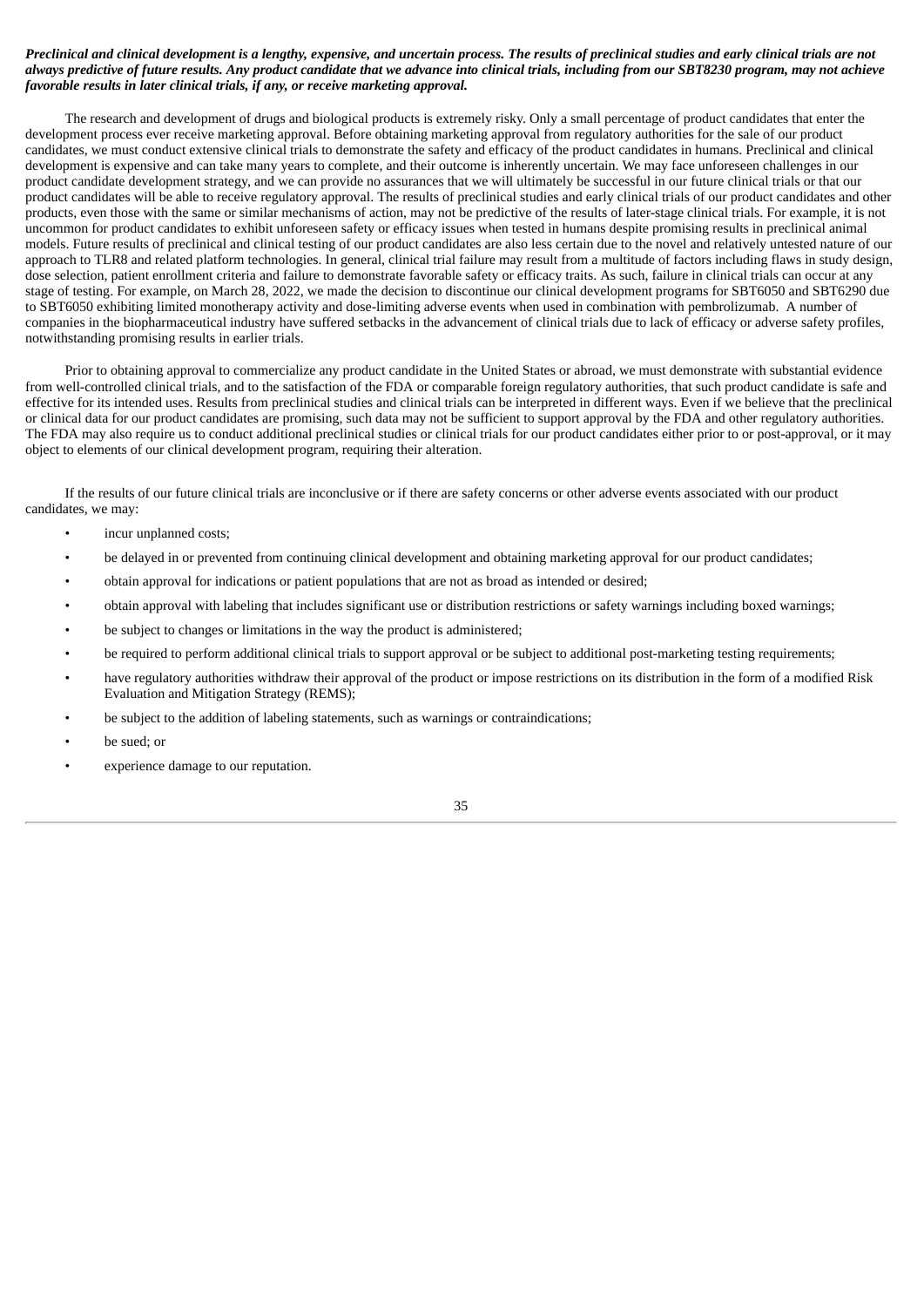Treatment of patients with chronic disease, such as hepatitis B virus infection, with our product candidates may be used in combination with other drugs, such as monoclonal antibodies or other protein-based drugs, small molecule agents, and RNAi therapeutics which can cause side effects or adverse events that are unrelated to our product candidate but may still impact the success of our future clinical trials. Additionally, our product candidates could potentially cause adverse events. As described above, any of these events could prevent us from obtaining regulatory approval or achieving or maintaining market acceptance of our product candidates and impair our ability to commercialize our products. Because all of our product candidates are derived from our platform technologies, a clinical failure of one of our product candidates may also increase the actual or perceived likelihood that our other product candidates will experience similar failures.

Of the large number of products in development, only a small percentage successfully complete the FDA or comparable foreign regulatory authorities' approval processes and are commercialized. The lengthy approval process as well as the unpredictability of future clinical trial results may result in our failing to obtain regulatory approval to market our product candidates, which would significantly harm our business, financial condition, results of operations and prospects.

Even if we eventually complete clinical testing and receive approval of a biologics license application (BLA) or foreign marketing application for our product candidates, the FDA or the comparable foreign regulatory authorities may grant approval contingent on the performance of costly additional clinical trials, including post-market clinical trials. The FDA or the comparable foreign regulatory authorities also may approve a product candidate for a more limited indication or patient population than we originally request, and the FDA or comparable foreign regulatory authorities may not approve the labeling that we believe is necessary or desirable for the successful commercialization of a product candidate. Any delay in obtaining, or inability to obtain, applicable regulatory approval would delay or prevent commercialization of that product candidate and would adversely impact our business and prospects.

In addition, the FDA or comparable foreign regulatory authorities may change their policies, adopt additional regulations or revise existing regulations or take other actions, which may prevent or delay approval of our future product candidates under development on a timely basis. Such policy or regulatory changes could impose additional requirements upon us that could delay our ability to obtain approvals, increase the costs of compliance or restrict our ability to maintain any marketing authorizations we may have obtained.

# Our product candidates are based on novel technologies, which make it difficult to predict the timing, results and cost of product candidate *development and likelihood of obtaining regulatory approval.*

We have concentrated our research and development efforts on product candidates using our platform technologies, and our future success depends on the successful development of this approach. We have not yet succeeded and may not succeed in demonstrating efficacy and safety for any product candidates based on our platform technologies in clinical trials or in obtaining marketing approval thereafter, and use of our platform technologies may not ever result in marketable products. We may also experience delays in developing a sustainable, reproducible and scalable manufacturing process or transferring that process to commercial partners or establishing our own commercial manufacturing capabilities, which may prevent us from completing our planned clinical trials or commercializing any products on a timely or profitable basis, if at all.

In addition, the clinical trial requirements of the FDA, EMA and other regulatory agencies and the criteria these regulators use to determine the safety and efficacy of a product candidate vary substantially according to the type, complexity, novelty and intended use and market of the potential products. The regulatory approval process for novel product candidates such as ours can be more expensive and take longer than for other, better known or extensively studied pharmaceutical or other product candidates.

The cHBV market is also rapidly developing and our competitors may introduce new technologies that effectively target the virus lifecycle or modulate the immune response to the virus that render our technologies obsolete or less attractive. New technology could emerge at any point in the development cycle of our product candidates.

The TLR field is also rapidly evolving and as competitors use or develop alternative TLR technologies, any failures of such technologies could adversely impact our programs. For example, companies are developing other TLR8, TLR7, TLR7/8 and TLR9 agonists, some of which are conjugated to monoclonal antibodies. Regardless of our belief that our approach to activating the innate immune system has advantages, issues encountered with other TLR programs will create a negative perception of or increase scrutiny for our technologies and product candidates.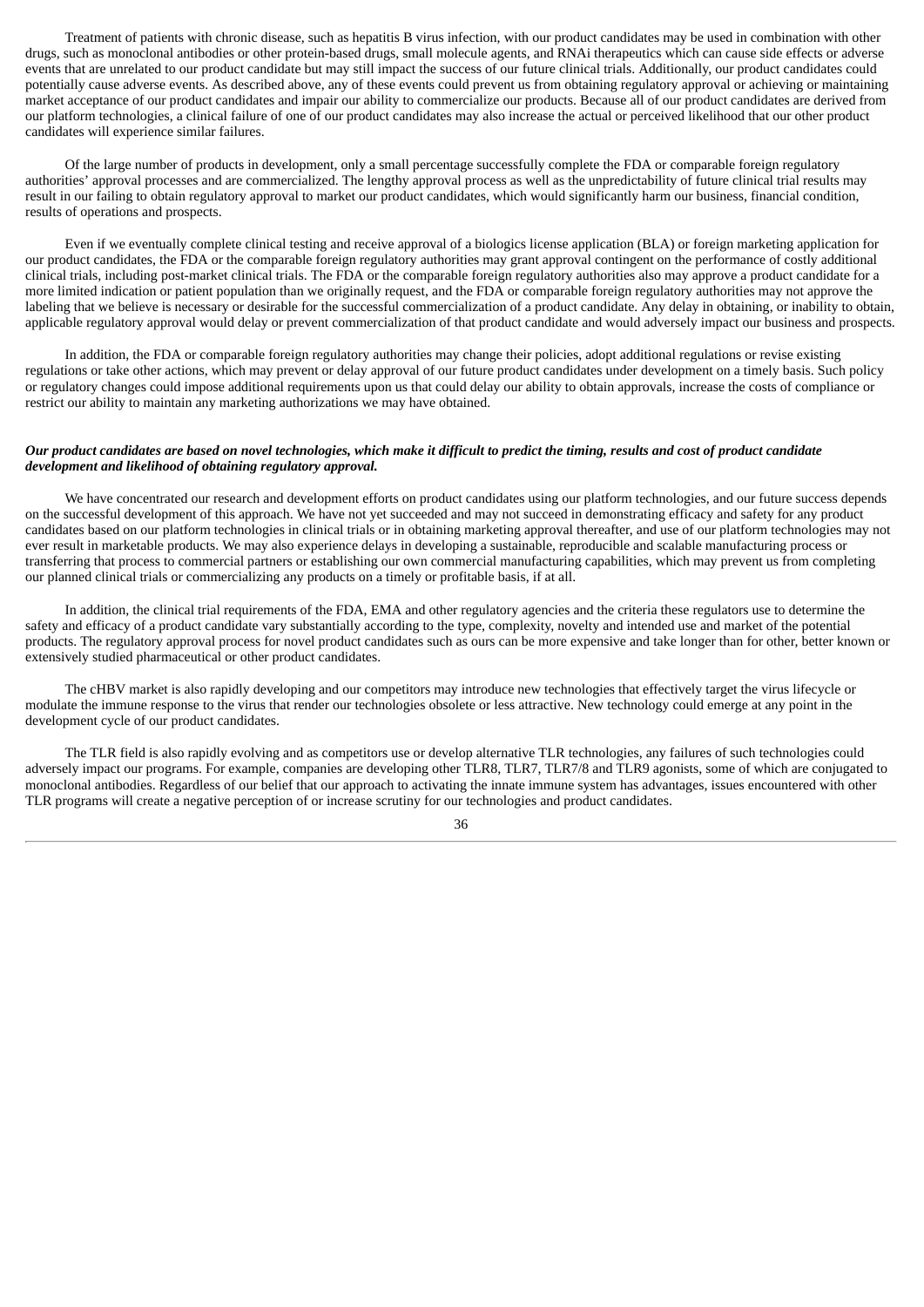# If we experience delays or difficulties enrolling in our planned clinical trials, our research and development efforts and business, financial condition *and results of operations could be materially adversely affected.*

We may not be able to initiate or continue our planned clinical trials for our product candidates if we are unable to identify and enroll a sufficient number of healthy volunteers or eligible patients to participate in these trials as required by the FDA or other regulatory agencies. Subject enrollment, a significant factor in the timing of clinical trials, is affected by many factors including the size and nature of the patient population, the proximity of patients to clinical sites, the eligibility criteria for the clinical trial, the design of the clinical trial, competing clinical trials and clinicians' and patients' perceptions as to the potential advantages of the product candidate being studied in relation to other available therapies, including any new drugs that may be approved for the indications we are investigating.

The timely completion of clinical trials in accordance with their protocols depends, among other things, on our ability to enroll a sufficient number of patients who remain in the study until its conclusion. We may experience difficulties in patient enrollment or retention in our planned clinical trials for a variety of reasons. The enrollment of patients depends on many factors, including:

- the eligibility criteria defined in the protocol;
- the size of the patient population required for analysis of the trial's primary endpoints;
- the proximity of patients to study sites;
- the design of the trial;
- our ability to recruit clinical trial investigators with the appropriate competencies and experience;
- clinicians' and patients' perceptions as to the potential advantages of the product candidate being studied in relation to other available therapies, including any new drugs that may be approved for the indications we are investigating;
- our ability to obtain and maintain patient consents; and
- the risk that patients enrolled in clinical trials will drop out of the trials before completion.

In addition, our planned clinical trials may compete with other clinical trials for product candidates that are in the same therapeutic areas as our product candidates, and this competition will reduce the number and types of patients available to us, because some patients who might have opted to enroll in our trials may instead opt to enroll in a trial being conducted by one of our competitors. Delays in patient enrollment may result in increased costs or may affect the timing or outcome of the planned clinical trials, which could prevent completion of these trials and adversely affect our ability to advance the development of our product candidates.

# Serious adverse events, undesirable side effects or other unexpected properties of our product candidates may be identified during development or after approval, which could lead to the discontinuation of our clinical development programs, refusal by regulatory authorities to approve our product candidates or, if discovered following marketing approval, revocation of marketing authorizations or limitations on the use of our product candidates *thereby limiting the commercial potential of such product candidate.*

As we continue developing our product candidates and initiate any future clinical trials of our product candidates, serious adverse events (SAEs), undesirable side effects, relapse of disease, or unexpected characteristics may emerge causing us to abandon these product candidates or limit their development to more narrow uses or subpopulations in which the SAEs or undesirable side effects or other characteristics are less prevalent, less severe or more acceptable from a risk-benefit perspective or in which efficacy is more pronounced or durable. Should we observe any SAEs in our planned clinical trials or identify other undesirable side effects or other unexpected findings, depending on their severity, our trials could be delayed or even stopped and our development programs may be halted entirely.

Our TLR8 agonist containing product candidates, including from our SBT8230 program, activate dendritic cells among other innate immune cells, which can amplify anti-drug antibodies. As a result, significant anti-drug antibodies (ADA) generation could neutralize the effects of SBT8230 by reducing exposure. The development of ADAs could also trigger hypersensitivity reactions that manifest as SAEs. If patients experience adverse events due to ADAs, our preclinical studies and future trials could be delayed or stopped and our development programs may be halted entirely if this is observed during clinical development. Even if ADAs are not detected in the early clinical trials, they may be detected after product launch and may significantly reduce the commercial potential or even result in the product being pulled from the market.

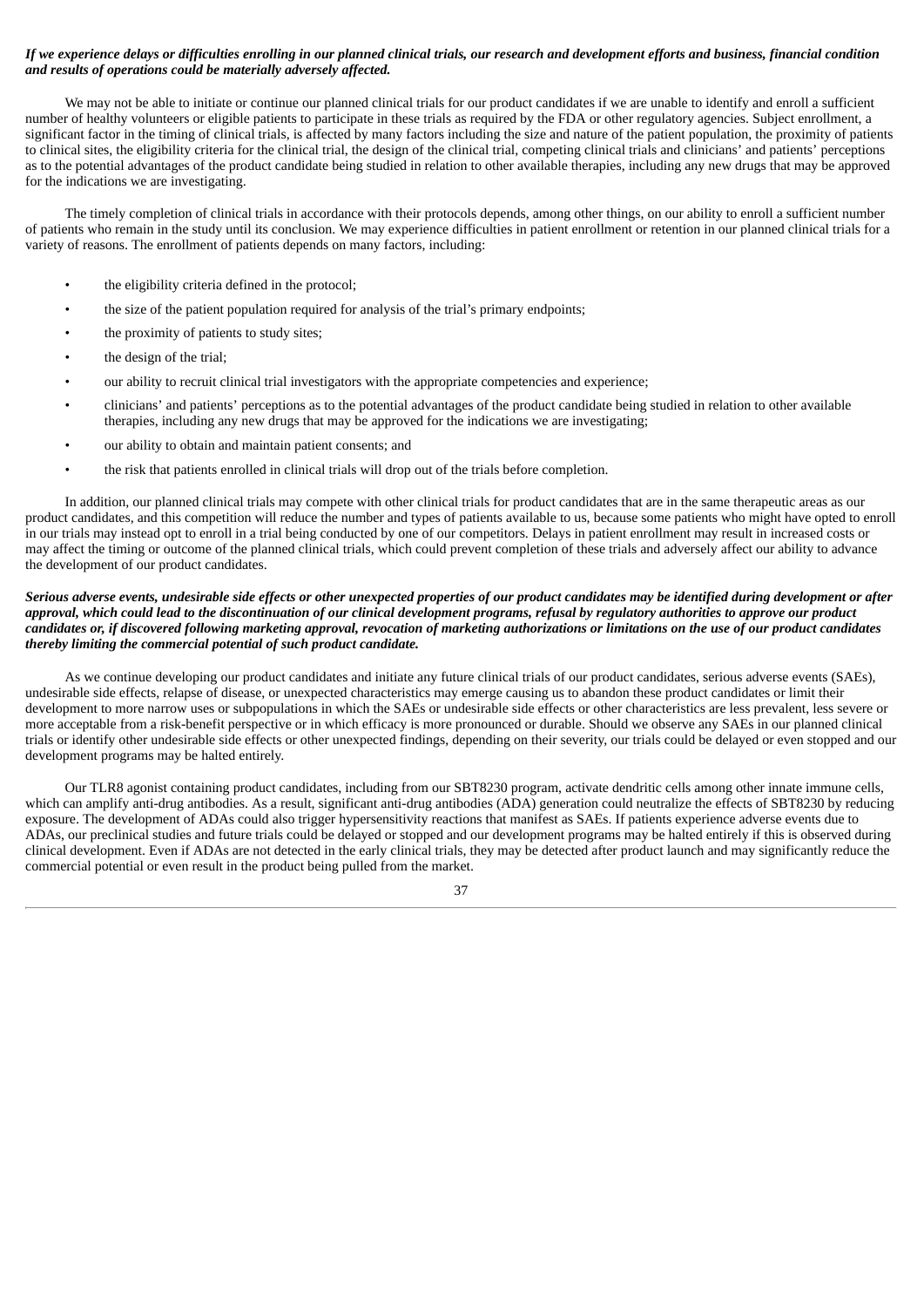Even if our product candidates initially show promise in early clinical trials, the side effects of biological products are frequently only detectable after they are tested in larger, longer, and more extensive clinical trials or, in some cases, after they are made available to patients on a commercial scale after approval. Sometimes, it can be difficult to determine if the serious adverse or unexpected side effects were caused by the product candidate or another factor, especially in oncology subjects who may suffer from other medical conditions and be taking other medications. If serious adverse or unexpected side effects are identified during development or after approval and are determined to be attributed to our product candidate, we may be required to develop a REMS to ensure that the benefits of treatment with such product candidate outweigh the risks for each potential patient, which may include, among other things, a communication plan to health care practitioners, patient education, extensive patient monitoring or distribution systems and processes that are highly controlled, restrictive and more costly than what is typical for the industry. Product-related side effects could also result in potential product liability claims. Any of these occurrences may harm our business, financial condition and prospects significantly.

In addition, if one or more of our product candidates receives marketing approval, and we or others later identify undesirable side effects or ADAs caused by such products, a number of potentially significant negative consequences could result, including:

- regulatory authorities may suspend, withdraw or limit approvals of such product, or seek an injunction against its manufacture or distribution;
- regulatory authorities may require additional warnings on the label, including "boxed" warnings, or issue safety alerts, Dear Healthcare Provider letters, press releases or other communications containing warnings or other safety information about the product;
- we may be required to create a medication guide outlining the risks of such side effects for distribution to patients;
- we may be required to change the way a product is administered or conduct additional clinical trials;
- the product may become less competitive, and our reputation may suffer;
- we may decide to remove the product from the marketplace; and
- we may be subject to fines, injunctions or the imposition of civil or criminal penalties.

## Interim, topline and preliminary data from our preclinical studies or planned clinical trials may change as more patient data become available and are *subject to audit and verification procedures that could result in material changes in the final data.*

From time to time, we may publicly disclose preliminary, interim, or topline data from our preclinical studies or planned clinical trials, which is based on a preliminary analysis of then-available data, and the results and related findings and conclusions are subject to change as patient enrollment and treatment continues and more data become available. Adverse differences between previous preliminary or interim data and future interim or final data could significantly harm our business prospects. We may also announce topline data following the completion of a preclinical study or planned clinical trial, which may be subject to change following a more comprehensive review of the data related to the particular study or trial. We also make assumptions, estimations, calculations, and conclusions as part of our analyses of data, and we may not have received or had the opportunity to fully and carefully evaluate all data. As a result, the interim, topline or preliminary results that we report may differ from future results of the same studies, or different conclusions or considerations may qualify such results, once additional data have been received and fully evaluated. Topline data also remain subject to audit and verification procedures that may result in the final data being materially different from the preliminary data we previously published. As a result, interim, topline and preliminary data should be viewed with caution until the final data are available.

Further, others, including regulatory agencies, may not accept or agree with our assumptions, estimates, calculations, conclusions or analyses or may interpret or weigh the importance of data differently, which could impact the value of the particular program, the approvability or commercialization of the particular product candidate or product and our company in general. In addition, the information we choose to publicly disclose regarding a particular study or clinical trial is based on what is typically extensive information, and you or others may not agree with what we determine to be material or otherwise appropriate information to include in our disclosure, and any information we determine not to disclose may ultimately be deemed significant with respect to future decisions, conclusions, views, activities or otherwise regarding a particular product candidate or our business. If the interim, topline, or preliminary data that we report differ from actual results, or if others, including regulatory authorities, disagree with the conclusions reached, our ability to obtain approval for and commercialize our product candidates, our business, operating results, prospects or financial condition may be harmed.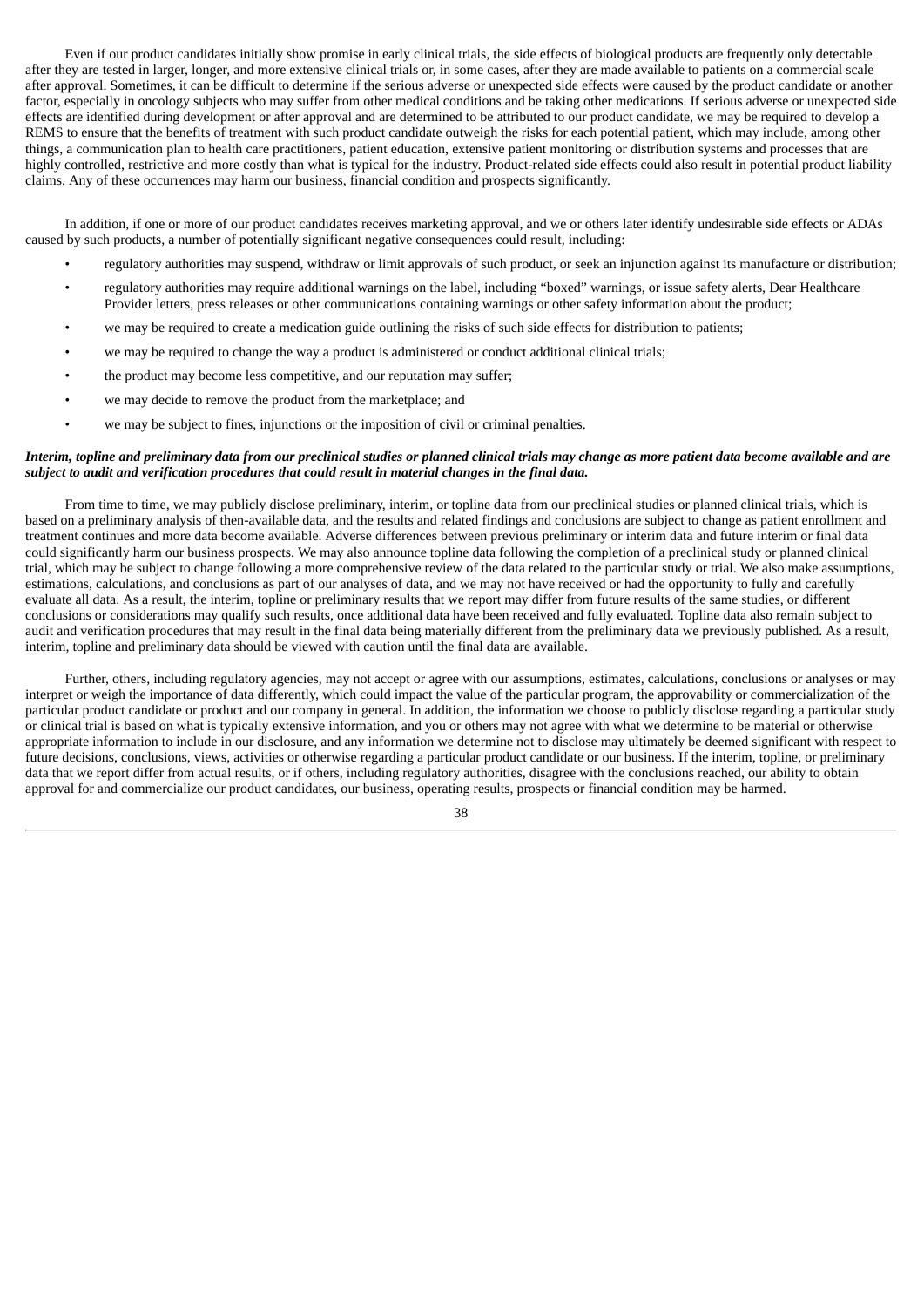# The regulatory approval process is lengthy, expensive and uncertain, and we may be unable to obtain regulatory approval for our product candidates under applicable regulatory requirements. The denial or delay of any such approval would delay commercialization of our product candidates and *adversely impact our ability to generate revenue, our business and our results of operations.*

The development, research, testing, manufacturing, labeling, approval, selling, import, export, marketing, promotion and distribution of drug products are subject to extensive and evolving regulation by federal, state and local governmental authorities in the United States, principally the FDA, and by foreign regulatory authorities, which regulations differ from country to country. Neither we nor any current or future collaborator is permitted to market any of our product candidates in the United States until we receive regulatory approval of a BLA from the FDA.

Obtaining regulatory approval of a BLA can be a lengthy, expensive and uncertain process. Prior to obtaining approval to commercialize a product candidate in the United States or abroad, we or our collaborators must demonstrate with substantial evidence from well-controlled clinical trials, and to the satisfaction of the FDA or other foreign regulatory agencies, that such product candidates are safe and effective for their intended uses. The number of preclinical studies and clinical trials that will be required for FDA approval varies depending on the product candidate, the disease or condition that the product candidate is designed to address, and the regulations applicable to any particular product candidate.

Results from preclinical studies and planned clinical trials can be interpreted in different ways. Even if we believe the preclinical or clinical data for our product candidates are promising, such data may not be sufficient to support approval by the FDA and other regulatory authorities. Administering product candidates to humans may produce undesirable side effects, which could interrupt, delay or halt clinical trials and result in the FDA or other regulatory authorities denying approval of a product candidate for any or all indications. The FDA may also require us to conduct additional studies or trials for our product candidates either prior to or post-approval, or it may object to elements of our clinical development program such as the number of subjects in our future clinical trials from the United States.

The FDA or any foreign regulatory bodies can delay, limit or deny approval of our product candidates or require us to conduct additional preclinical or clinical testing or abandon a program for many reasons, including:

- the FDA or the applicable foreign regulatory agency's disagreement with the design or implementation of our planned clinical trials;
- negative or ambiguous results from our clinical trials or results that may not meet the level of statistical significance required by the FDA or comparable foreign regulatory agencies for approval;
- serious and unexpected drug-related side effects experienced by participants in our clinical trials or by individuals using drugs similar to our product candidates;
- our inability to demonstrate to the satisfaction of the FDA or the applicable foreign regulatory body that our product candidates are safe and effective for the proposed indication;
- the FDA's or the applicable foreign regulatory agency's disagreement with the interpretation of data from preclinical studies or clinical trials;
- our inability to demonstrate the clinical and other benefits of our product candidates outweigh any safety or other perceived risks;
- the FDA's or the applicable foreign regulatory agency's requirement for additional preclinical studies or clinical trials;
- the FDA's or the applicable foreign regulatory agency's disagreement regarding the formulation, labeling and/or the specifications of our product candidates;
- the FDA's or the applicable foreign regulatory agency's failure to approve the manufacturing processes or facilities of third-party manufacturers with which we contract; or
- the potential for approval policies or regulations of the FDA or the applicable foreign regulatory agencies to significantly change in a manner rendering our clinical data insufficient for approval.

Of the large number of drugs in development, only a small percentage successfully complete the FDA or other regulatory approval processes and are commercialized. The lengthy approval process as well as the unpredictability of future clinical trial results may result in our failing to obtain regulatory approval to market our product candidates, which would significantly harm our business, financial condition, results of operations and prospects.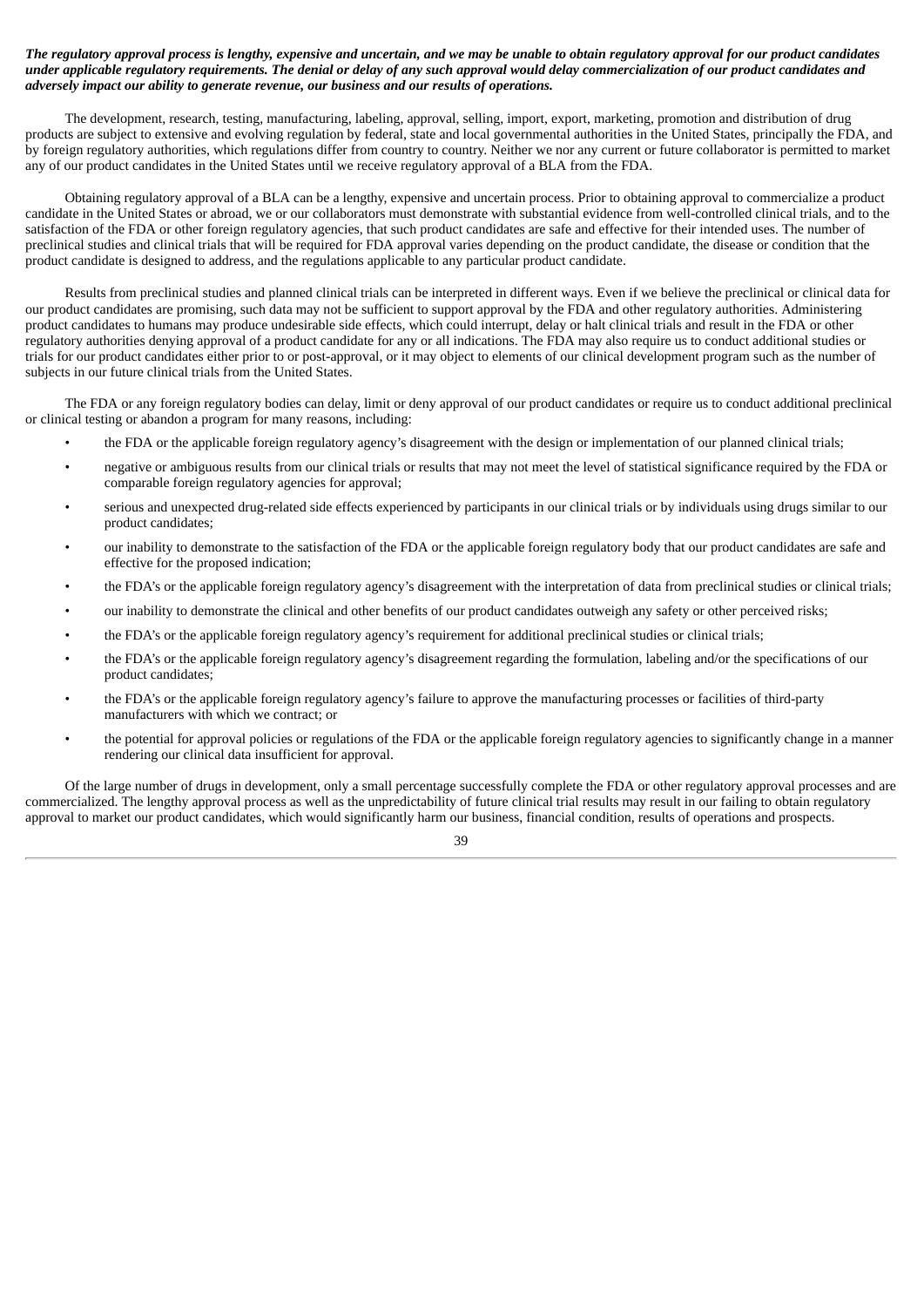Even if we eventually complete our planned clinical testing and receive approval of a BLA or foreign marketing application for our product candidates, the FDA or the applicable foreign regulatory agency may grant approval contingent on the performance of costly additional clinical trials, including Phase 4 clinical trials, and/or in the case of the FDA, the implementation of a REMS, which may be required to ensure safe use of the drug after approval. The FDA or the applicable foreign regulatory agency also may approve a product candidate for a more limited indication or a narrower patient population than we originally requested, and the FDA or applicable foreign regulatory agency may not approve the labeling that we believe is necessary or desirable for the successful commercialization of a product candidate. Any delay in obtaining, or inability to obtain, applicable regulatory approval would delay or prevent commercialization of that product candidate and would materially adversely impact our business and prospects.

## We may seek Breakthrough Therapy designation or Fast Track designation by the FDA for one or more of our product candidates, but we may not receive such designation, and even if we do, such designation may not lead to a faster development or regulatory review or approval process and it does *not increase the likelihood that our product candidates will receive marketing approval.*

We may seek Breakthrough Therapy or Fast Track designation for some of our product candidates. If a product candidate is intended for the treatment of a serious or life-threatening condition and clinical or preclinical data demonstrate the potential to address unmet medical needs for this condition, the product candidate may be eligible for Fast Track Designation. The benefits of fast track designation include more frequent meetings with FDA to discuss the drug's development plan and ensure collection of appropriate data needed to support drug approval, more frequent written communication from FDA about such things as the design of the proposed clinical trials and use of biomarkers, eligibility for Accelerated Approval and Priority Review, if relevant criteria are met, and rolling review, which means that a drug company can submit completed sections of its BLA for review by FDA, rather than waiting until every section of the BLA is completed before the entire application can be reviewed. BLA review usually does not begin until the entire application has been submitted to the FDA.

A breakthrough therapy is defined as a drug or biologic that is intended, alone or in combination with one or more other drugs or biologics, to treat a serious or life-threatening disease or condition and preliminary clinical evidence indicates that the drug may demonstrate substantial improvement over existing therapies on one or more clinically significant endpoints, such as substantial treatment effects observed early in clinical development. Drugs or biologics designated as breakthrough therapies by the FDA may be eligible for all features of Fast Track designation, intensive guidance on an efficient drug development program, beginning as early as Phase 1, and organizational commitment involving senior managers at FDA.

The FDA has broad discretion whether or not to grant these designations, so even if we believe a particular product candidate is eligible, we cannot assure you that the FDA would decide to grant it. Even if we have obtained Fast Track Designation and/or Breakthrough Therapy Designation for one or more of our product candidates, we may not experience a faster development process, review or approval compared to non-expedited FDA review procedures. In addition, the FDA may withdraw Fast Track Designation or Breakthrough Therapy Designation if it believes that the designation is no longer supported. These designations do not guarantee qualification for the FDA's priority review procedures or a faster review or approval process.

## Even if we obtain regulatory approval for our product candidates, they will remain subject to ongoing regulatory oversight. Additionally, our product candidates, if approved, could be subject to labeling and other restrictions on marketing or withdrawal from the market, and we may be subject to penalties if we fail to comply with regulatory requirements or if we experience unanticipated problems with our product candidates, when and if any of *them are approved.*

Even if we obtain regulatory approval for any of our product candidates, they will be subject to extensive and ongoing regulatory requirements for manufacturing, labeling, packaging, distribution, adverse event reporting, storage, advertising, promotion, sampling and record-keeping. These requirements include submissions of safety and other post-marketing information and reports, registration, as well as continued compliance with current good manufacturing practices (cGMP) regulations, as well as GCPs for any clinical trials that we conduct post-approval, all of which may result in significant expense and limit our ability to commercialize such products. In addition, any regulatory approvals that we receive for our product candidates may also be subject to limitations on the approved indicated uses for which the product may be marketed or to the conditions of approval, or contain requirements for potentially costly post-marketing testing, including Phase 4 clinical trials, and surveillance to monitor the safety and efficacy of the product candidate. The FDA may also require a REMS as a condition of approval of our product candidates, which could include requirements for a medication guide, physician communication plans or additional elements to ensure safe use, such as restricted distribution methods, patient registries and other risk minimization tools. Such regulatory requirements may differ from country to country depending on where we have received regulatory approval.

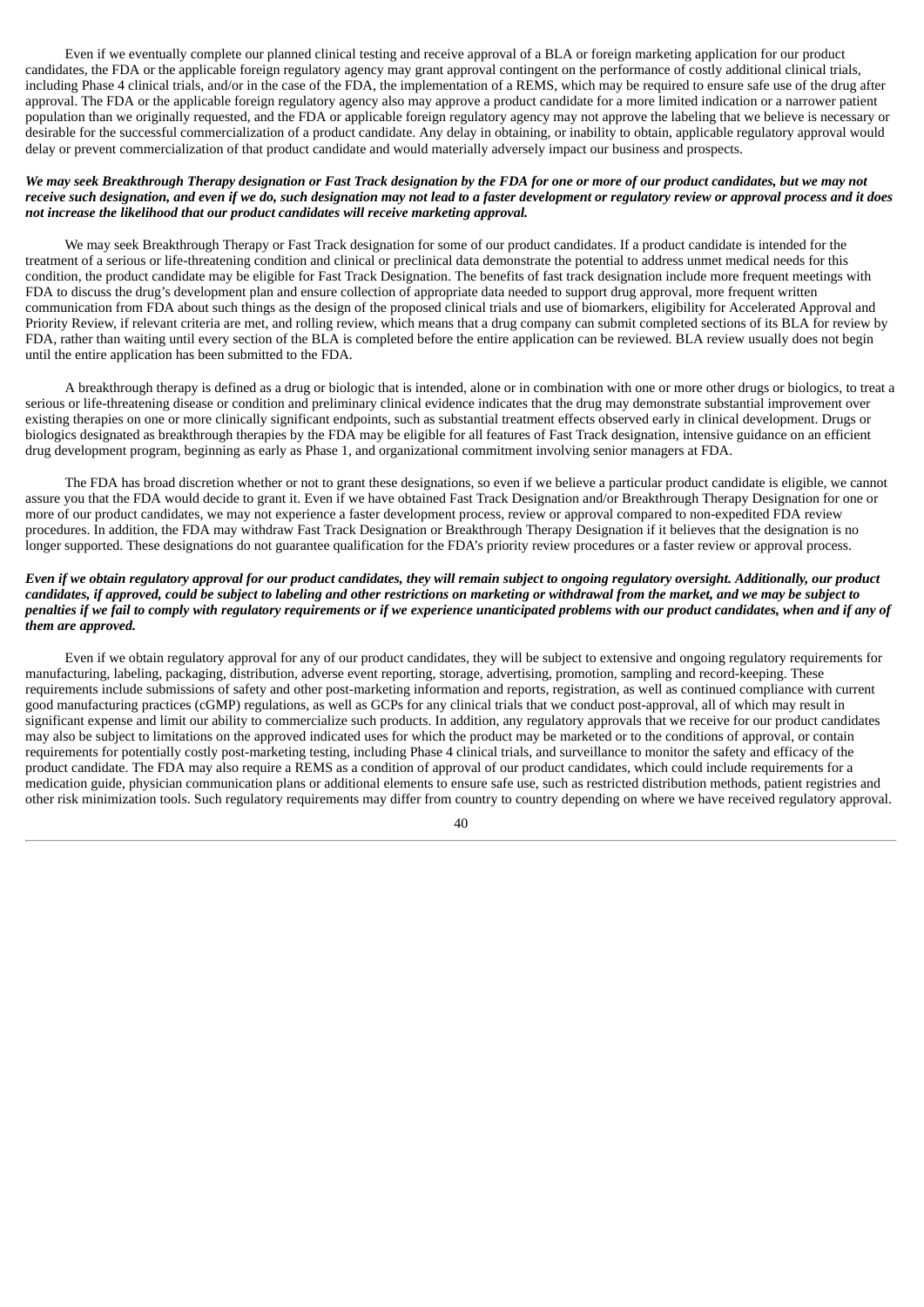The FDA's and other regulatory authorities' policies may change and additional government regulations may be enacted that could prevent, limit or delay regulatory approval of our product candidates. We cannot predict the likelihood, nature or extent of government regulation that may arise from future legislation or administrative action, either in the United States or abroad. If we are slow or unable to adapt to changes in existing requirements or the adoption of new requirements or policies, or if we are not able to maintain regulatory compliance, we may lose any marketing approval that we may have obtained and we may not achieve or sustain profitability. Moreover, if there are changes in the application of legislation or regulatory policies, or if problems are discovered with a product or our manufacture of a product, or if we or one of our distributors, licensees or co-marketers fails to comply with regulatory requirements, the regulators could take various actions. These include:

- issuing warning or untitled letters;
- mandating modifications to promotional materials or require us to provide corrective information to healthcare practitioners, or require other restrictions on the labeling or marketing of such products;
- seeking an injunction or imposing civil or criminal penalties or monetary fines;
- suspension or imposition of restrictions on operations, including product manufacturing;
- seizure or detention of products, refusal to permit the import or export of products or request that we initiate a product recall;
- suspension, modification or withdrawal of our marketing authorizations;
- suspension of any ongoing clinical trials;
- refusal to approve pending applications or supplements to applications submitted by us;
- refusal to permit the import or export of products; or
- requiring us to conduct additional clinical trials, change our product labeling or submit additional applications for marketing authorization.

Moreover, the FDA and other regulatory authorities strictly regulate the promotional claims that may be made about biologic products. In particular, a product may not be promoted for uses that are not approved by the FDA as reflected in the product's approved labeling. Physicians, on the other hand, may prescribe products for off-label uses. Although the FDA and other regulatory agencies do not regulate a physician's choice of drug treatment made in the physician's independent medical judgment, they do restrict promotional communications from companies or their sales force with respect to off-label uses of products for which marketing clearance has not been issued. Companies may only share truthful and not misleading information that is otherwise consistent with a product's FDA approved labeling. The FDA and other agencies actively enforce the laws and regulations prohibiting the promotion of offlabel uses, and a company that is found to have improperly promoted off-label uses may be subject to significant civil, criminal and administrative penalties.

Any government investigation of alleged violations of law could require us to expend significant time and resources in response and could generate negative publicity. The occurrence of any event or penalty described above may inhibit our ability to commercialize our product candidates and harm our business, financial condition, results of operations and prospects.

If any of these events occurs, our ability to sell such product may be impaired, and we may incur substantial additional expense to comply with regulatory requirements, which could harm our business, financial condition, results of operations and prospects.

# Disruptions at the FDA and other government agencies caused by funding shortages or global health concerns could hinder their ability to hire, retain or deploy key leadership and other personnel, or otherwise prevent new or modified products from being developed, or approved or commercialized in a *timely manner or at all, which could negatively impact our business.*

The ability of the FDA to review and approve new products can be affected by a variety of factors, including government budget and funding levels, statutory, regulatory, and policy changes, the FDA's ability to hire and retain key personnel and accept the payment of user fees, and other events that may otherwise affect the FDA's ability to perform routine functions. Average review times at the agency have fluctuated in recent years as a result. In addition, government funding of other government agencies that fund research and development activities is subject to the political process, which is inherently fluid and unpredictable. Disruptions at the FDA and other agencies may also slow the time necessary for new biologics to be reviewed and/or approved by necessary government agencies, which would adversely affect our business. For example, over the last several years, including for 35 days beginning on December 22, 2018, the U.S. government has shut down several times and certain regulatory agencies, such as the FDA, have had to furlough critical FDA employees and stop critical activities.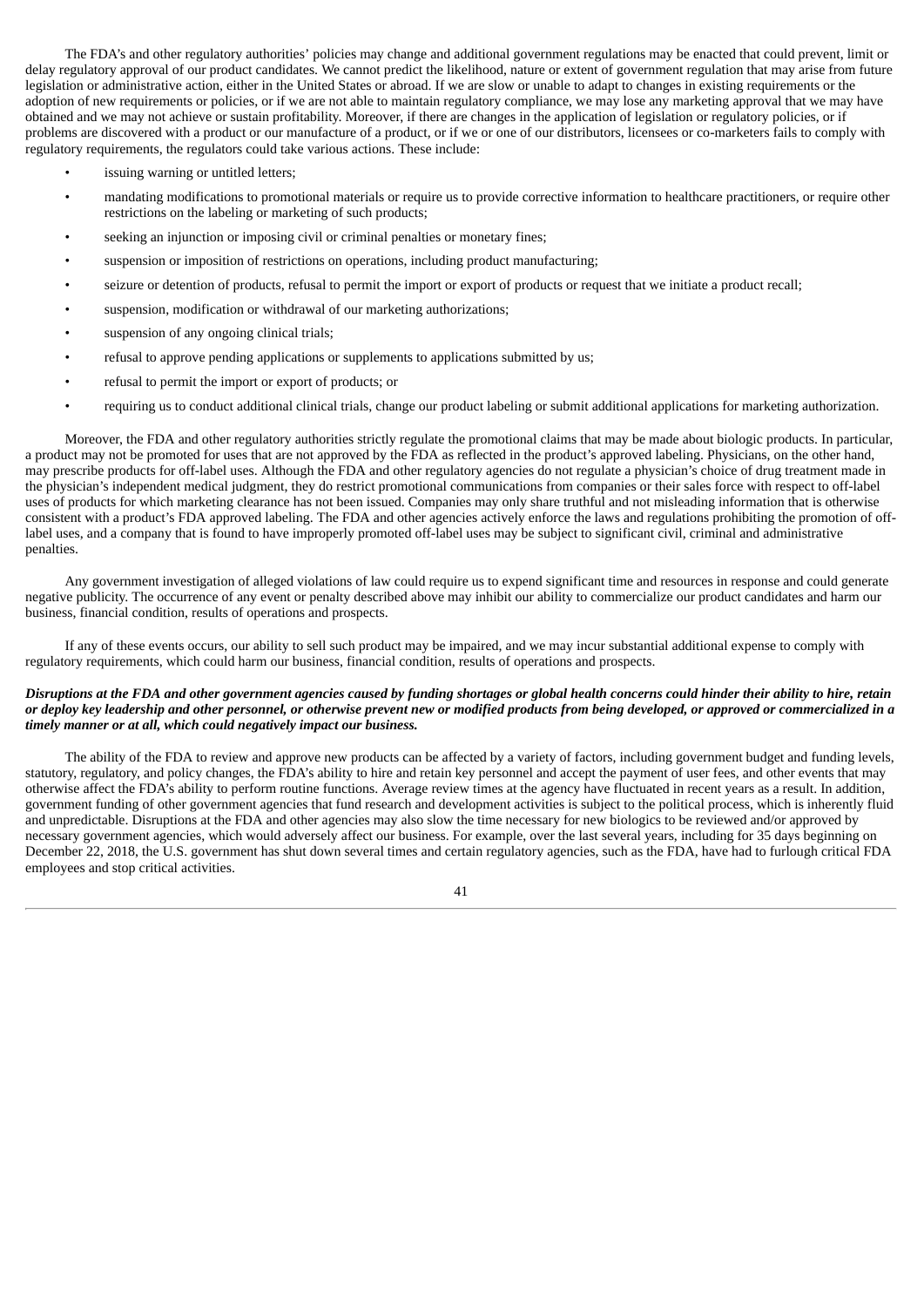Separately, in response to the global COVID-19 pandemic, in March 2020, the FDA announced its intention to postpone most foreign inspections of manufacturing facilities and products, and to temporarily postpone routine surveillance inspections of domestic manufacturing facilities. Subsequently, in July 2020 the FDA resumed certain on-site inspections of domestic manufacturing facilities on a risk-based prioritization system. The FDA intends to use this risk-based assessment system to identify the categories of regulatory activity that can occur within a given geographic area, ranging from mission critical inspections to resumption of all regulatory activities. Regulatory authorities outside the United States may adopt similar restrictions or other policy measures in response to the COVID-19 pandemic. If a prolonged government shutdown occurs, or if global health concerns continue to prevent the FDA or other regulatory authorities from conducting their regular inspections, reviews, or other regulatory activities, it could significantly impact the ability of the FDA or other regulatory authorities to timely review and process our regulatory submissions, which could have a material adverse effect on our business.

# We may expend our limited resources to pursue a particular product candidate or indication and fail to capitalize on product candidates or indications *that may be more profitable or for which there is a greater likelihood of success.*

Because we have limited financial and managerial resources, we must prioritize our research programs and will need to focus our discovery and development on select product candidates and indications. Correctly prioritizing our research and development activities is particularly important for us due to the breadth of potential product candidates and indications that we believe could be pursued using our platform technologies. As a result, we may forego or delay pursuit of opportunities with other product candidates or for other indications that later prove to have greater commercial potential. Our resource allocation decisions may cause us to fail to capitalize on viable commercial products or profitable market opportunities. Our spending on current and future research and development programs and product candidates for specific indications may not yield any commercially viable products. If we do not accurately evaluate the commercial potential or target market for a particular product candidate, we may also relinquish valuable rights to that product candidate through collaboration, licensing or other royalty arrangements in cases in which it would have been more advantageous for us to retain sole development and commercialization rights to such product candidate. For example, on March 28, 2022, we made the decision to discontinue our clinical development programs for SBT6050 and SBT6290 and to prioritize resources on the development of SBT8230 and our early-stage discovery programs.

# We may not be successful in our efforts to identify or discover additional product candidates in the future.

Our research programs may initially show promise in identifying potential product candidates, yet fail to yield product candidates for clinical development for a number of reasons, including:

- our inability to design such product candidates with the properties that we desire; or
- potential product candidates may, on further study, be shown to have harmful side effects or other characteristics that indicate that they are unlikely to be products that will receive marketing approval and achieve market acceptance.

Research programs to identify new product candidates require substantial technical, financial and human resources. If we are unable to identify suitable additional candidates for preclinical and clinical development, our opportunities to successfully develop and commercialize therapeutic products will be limited.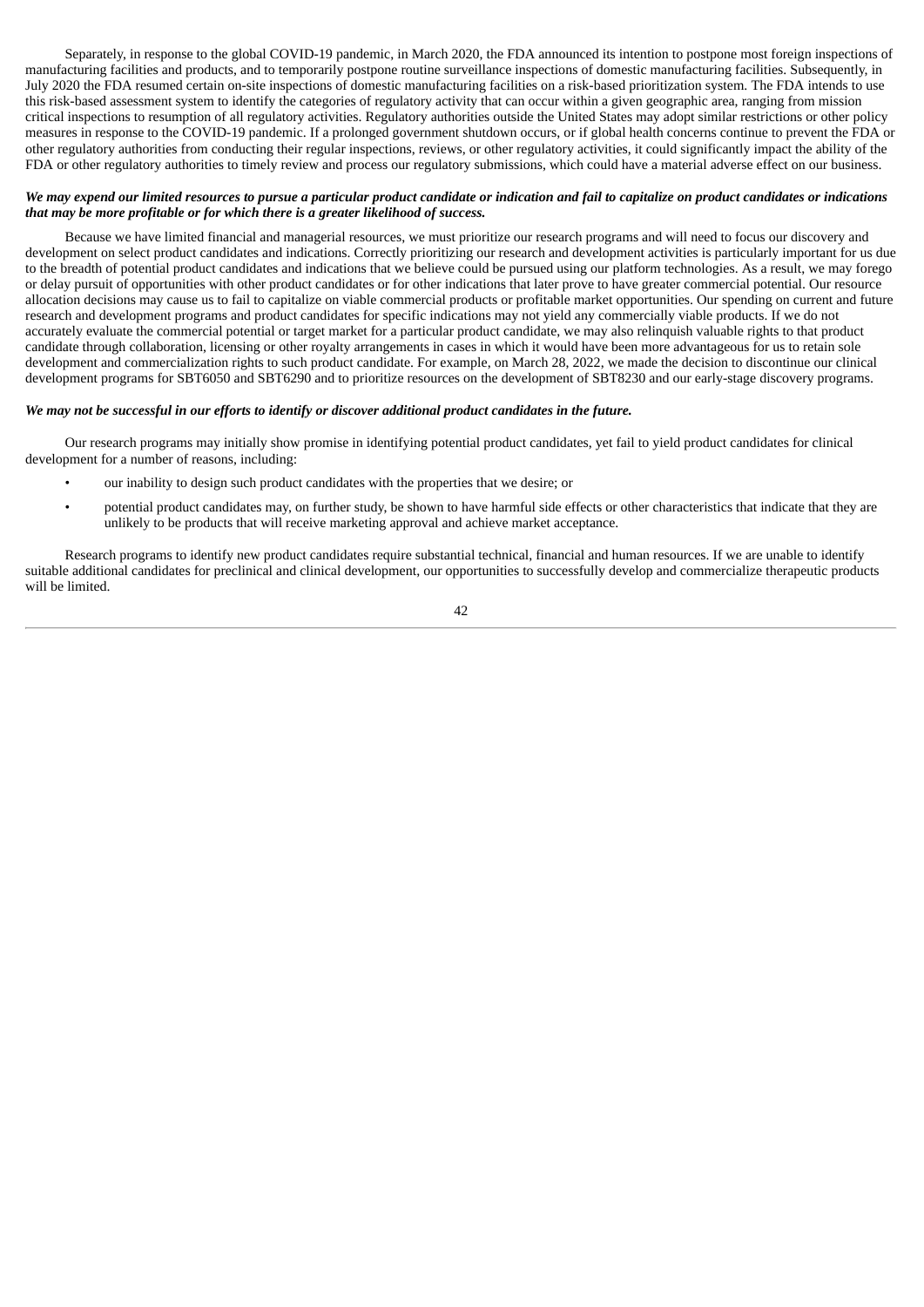#### **Risks Related to Manufacturing, Commercialization, and Reliance on Third Parties**

We may rely on third parties to conduct, supervise, and monitor our planned clinical trials and perform some of our research and preclinical studies. If these third parties do not satisfactorily carry out their contractual duties or fail to meet expected deadlines, our development programs may be delayed or subject to increased costs, each of which may have an adverse effect on our business and prospects.

We do not have the ability to conduct all aspects of our preclinical testing or planned clinical trials ourselves. As a result, we are and expect to remain dependent on third parties to conduct our preclinical studies, including GLP toxicology studies, and any future clinical trials of our product candidates. Specifically, CROs that manage preclinical studies, GLP toxicology studies and our planned clinical trials as well as consultants play a significant role in the conduct of our preclinical studies and future clinical studies and the subsequent collection and analysis of data. The timing of the initiation and completion of these studies and trials will therefore be partially controlled by such third parties and may result in delays to our development programs. Nevertheless, we are responsible for ensuring that each of our preclinical studies and clinical trials is conducted in accordance with the applicable protocol, legal requirements, and scientific standards, and our reliance on the CROs and other third parties does not relieve us of our regulatory responsibilities. We and our CROs are required to comply with GLP and GCP requirements, which are regulations and guidelines enforced by the FDA, the Competent Authorities of the Member States of the European Economic Area, and comparable foreign regulatory authorities for all of our product candidates in clinical development. Regulatory authorities enforce these GLP and GCP requirements through periodic inspections of preclinical study sites, trial sponsors, clinical trial investigators and clinical trial sites. If we or any of our CROs or future clinical trial sites fail to comply with applicable GLP or GCP requirements, the data generated in our preclinical studies and planned clinical trials may be deemed unreliable, and the FDA or comparable foreign regulatory authorities may require us to perform additional preclinical or clinical trials before approving our marketing applications. In addition, our clinical trials must be conducted with product produced under cGMP regulations. Our failure to comply with these regulations may require us to stop and/or repeat clinical trials, which would delay the marketing approval process.

There is no guarantee that any such CROs, clinical trial investigators or other third parties on which we rely will devote adequate time and resources to our development activities or perform as contractually required. These risks are heightened as a result of the efforts of government agencies and the CROs themselves to limit the spread of COVID-19, including quarantines and shelter-in-place orders, which have also adversely impacted the supply chain for many research and clinical supplies, including animals for preclinical testing. If any of these third parties fail to meet expected deadlines, adhere to our clinical protocols or meet regulatory requirements, otherwise performs in a substandard manner, or terminates its engagement with us, the timelines for our development programs may be extended or delayed or our development activities may be suspended or terminated. If any of our clinical trial sites terminates for any reason, we may experience the loss of follow-up information on subjects enrolled in such clinical trials unless we are able to transfer those subjects to another qualified clinical trial site, which may be difficult or impossible. In addition, clinical trial investigators for our clinical trials may serve as scientific advisors or consultants to us from time to time and may receive cash or equity compensation in connection with such services. If these relationships and any related compensation result in perceived or actual conflicts of interest, or the FDA or any comparable foreign regulatory authority concludes that the financial relationship may have affected the interpretation of the trial, the integrity of the data generated at the applicable clinical trial site may be questioned and the utility of the clinical trial itself may be jeopardized, which could result in the delay or rejection of any marketing application we submit by the FDA or any comparable foreign regulatory authority. Any such delay or rejection could prevent us from commercializing our product candidates.

Furthermore, these third parties may also have relationships with other entities, some of which may be our competitors. If these third parties do not successfully carry out their contractual duties, meet expected deadlines or conduct our clinical trials in accordance with regulatory requirements or our stated protocols, we will not be able to obtain, or may be delayed in obtaining, marketing approvals for our product candidates and will not be able to, or may be delayed in our efforts to, successfully commercialize our products.

## We contract with third parties for the manufacture and supply of certain of our product candidates for use in preclinical testina and clinical trials and will rely on third parties for commercial supply, which supply may become limited or interrupted or may not be of satisfactory quality and quantity.

We do not have any manufacturing facilities. We produce in our laboratory relatively small quantities of product for evaluation in our research programs. We rely on third parties for the manufacture of a portion of our product candidates for preclinical testing and all of our product candidates for clinical testing and we will continue to rely on such third parties for commercial manufacture if any of our product candidates are approved. We currently have limited manufacturing arrangements and expect that each of our product candidates, including from our SBT8230 program, will only be covered by single source suppliers for the foreseeable future. This reliance increases the risk that we will not have sufficient quantities of our product candidates or products, if approved, or such quantities at an acceptable cost or quality, which could delay, prevent or impair our development or commercialization efforts.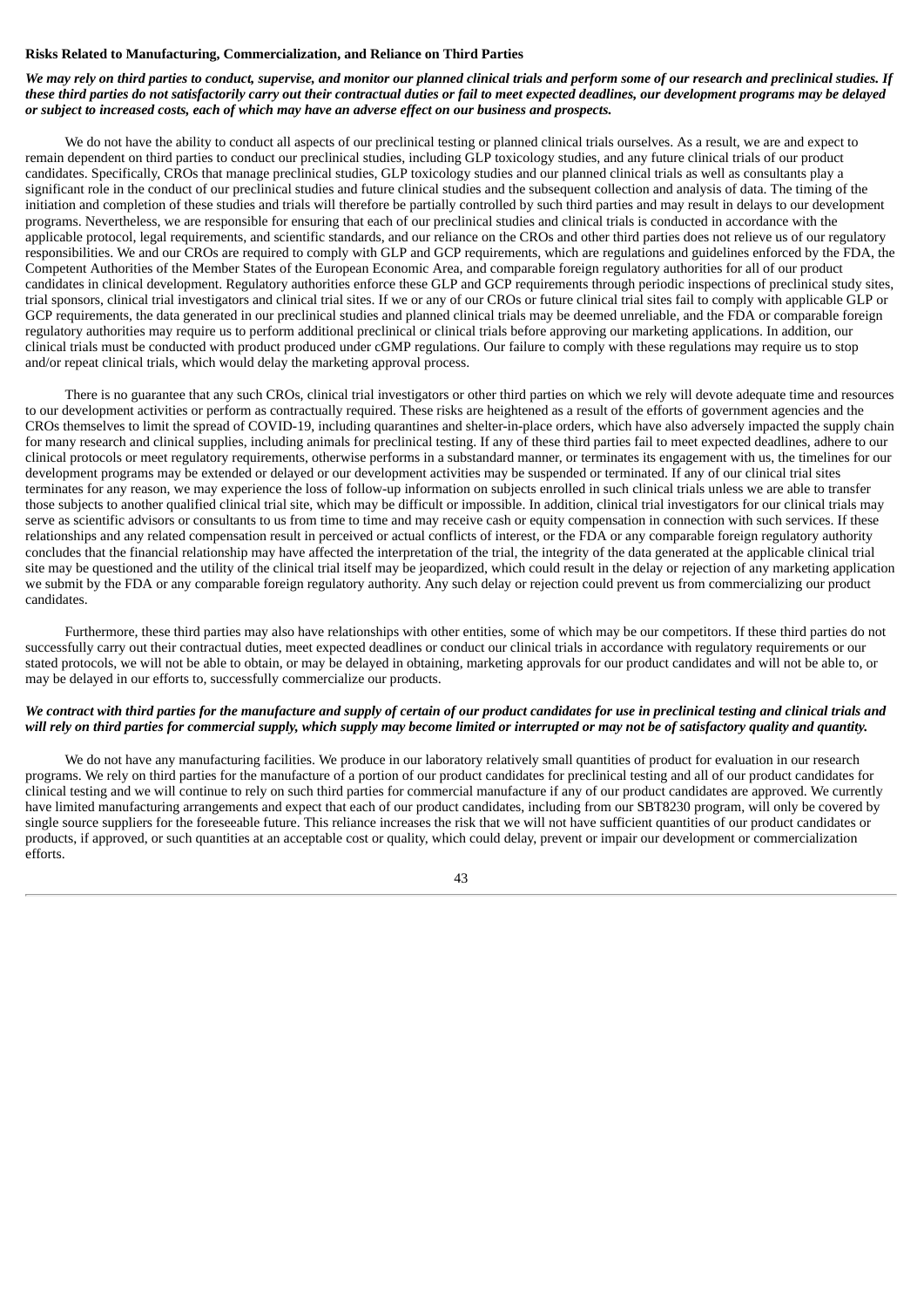Furthermore, all entities involved in the preparation of therapeutics for clinical trials or commercial sale, including our existing contract manufacturers for our product candidates, are subject to extensive regulation. Components of a finished therapeutic product approved for commercial sale or used in clinical trials must be manufactured in accordance with cGMP requirements. These regulations govern manufacturing processes and procedures, including record keeping, and the implementation and operation of quality systems to control and assure the quality of investigational products and products approved for sale. Poor control of production processes can lead to the introduction of contaminants, or to inadvertent changes in the properties or stability of our product candidates that may not be detectable in final product testing. We or our contract manufacturers must supply all necessary documentation in support of a BLA on a timely basis and must adhere to the FDA's GLP regulations and cGMP regulations enforced by the FDA through its facilities inspection program. Comparable foreign regulatory authorities may require compliance with similar requirements. The facilities and quality systems of our third-party contract manufacturers must pass a pre-approval inspection for compliance with the applicable regulations as a condition of marketing approval of our product candidates. We do not control the manufacturing activities of, and are completely dependent on, our contract manufacturers for compliance with cGMP regulations.

In the event that any of our manufacturers fails to comply with such requirements or to perform its obligations to us in relation to quality, timing or otherwise, or if our supply of components or other materials becomes limited or interrupted for other reasons, including due to the impact of the COVID-19 pandemic, we may be forced to manufacture the materials ourselves, for which we currently do not have the capabilities or resources, or enter into an agreement with another third-party, which we may not be able to do on commercially reasonable terms, if at all. In particular, any replacement of our manufacturers could require significant effort and expertise because there may be a limited number of qualified replacements. In some cases, the technical skills or technology required to manufacture our product candidates may be unique or proprietary to the original manufacturer and we may have difficulty transferring such skills or technology to another third-party and a feasible alternative may not exist. In addition, certain of our product candidates and our own proprietary methods have never been produced or implemented outside of our company, and we may therefore experience delays to our development programs if and when we attempt to establish new third-party manufacturing arrangements for these product candidates or methods. These factors would increase our reliance on such manufacturer or require us to obtain a license from such manufacturer in order to have another third-party manufacture our product candidates. If we are required to or voluntarily change manufacturers for any reason, we will be required to verify that the new manufacturer maintains facilities and procedures that comply with quality standards and with all applicable regulations and guidelines and that the product produced is equivalent to that produced in a prior facility. The delays associated with the verification of a new manufacturer and equivalent product could negatively affect our ability to develop product candidates in a timely manner or within budget.

Our or a third-party's failure to execute on our manufacturing requirements, do so on commercially reasonable terms and timelines and comply with cGMP requirements could adversely affect our business in a number of ways, including:

- inability to meet our product specifications and quality requirements consistently;
- an inability to initiate or continue preclinical studies or clinical trials of our product candidates under development;
- delay in submitting regulatory applications, or receiving marketing approvals, for our product candidates, if at all;
- loss of the cooperation of future collaborators:
- subjecting third-party manufacturing facilities or our manufacturing facilities to additional inspections by regulatory authorities;
- requirements to cease development or to recall batches of our product candidates; and
- in the event of approval to market and commercialize our product candidates, an inability to meet commercial demands for our product or any other future product candidates.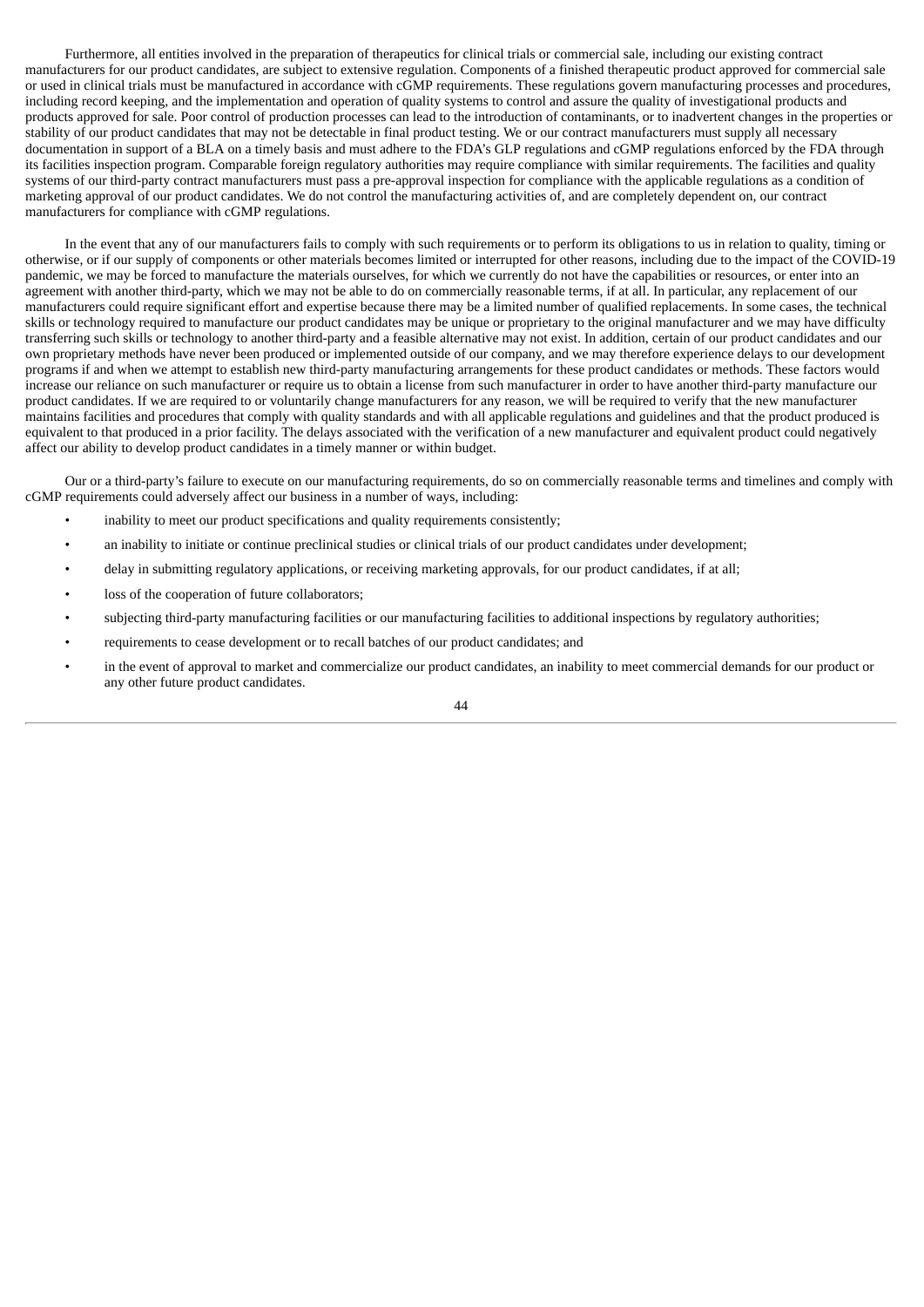# Manufacturing antibody drug conjugate products is complex and our third-party manufacturers may encounter difficulties in production. If any of our third-party manufacturers encounter such difficulties, our ability to provide supply of our product candidates for clinical trials or our products for *patients, if approved, could be delayed or prevented.*

Manufacturing antibody drug conjugate products is complex and require the use of innovative technologies to handle living cells. Manufacturing these products requires facilities specifically designed for and validated for this purpose and sophisticated quality assurance and quality control procedures are necessary. Slight deviations anywhere in the manufacturing process, including filling, labeling, packaging, storage and shipping and quality control and testing, may result in lot failures, product recalls or spoilage. When changes are made to the manufacturing process, we may be required to provide preclinical and clinical data showing the comparable identity, strength, quality, purity or potency of the products before and after such changes. If microbial, viral or other contaminations are discovered at manufacturing facilities, such facilities may need to be closed for an extended period of time to investigate and remedy the contamination, which could delay clinical trials and adversely harm our business. The use of biologically derived ingredients can also lead to allegations of harm, including infections or allergic reactions, or closure of product facilities due to possible contamination.

In addition, there are risks associated with large scale manufacturing for clinical trials or commercial scale including, among others, cost overruns, potential problems with process scale-up, process reproducibility, stability issues, compliance with good manufacturing practices, lot consistency, significant lead times and timely availability of raw materials. Even if we obtain marketing approval for any of our product candidates, there is no assurance that we or our manufacturers will be able to manufacture the approved product to specifications acceptable to the FDA or other comparable foreign regulatory authorities, to produce it in sufficient quantities to meet the requirements for the potential commercial launch of the product or to meet potential future demand. If our manufacturers are unable to produce sufficient quantities for clinical trials or for commercialization, our development and commercialization efforts would be impaired, which would have an adverse effect on our business, financial condition, results of operations and growth prospects.

Due to the early nature of our product candidates, the drug product may not be stable over time causing changes to be made to the manufacturing or storage process which may result in delays or stopping the development of the product candidate.

#### *Changes in methods of product candidate manufacturing may result in additional costs or delays.*

As product candidates progress through preclinical to late-stage clinical trials to marketing approval and commercialization, it is common that various aspects of the development program, such as manufacturing methods, are altered along the way in an effort to optimize yield, manufacturing batch size, change drug product dosage form, minimize costs and achieve consistent quality and results. Such changes carry the risk that they will not achieve these intended objectives. Any of these changes could cause our product candidates to perform differently and affect the results of planned clinical trials or other future clinical trials conducted with the altered materials. This could delay completion of clinical trials, require the conduct of bridging clinical trials or the repetition of one or more clinical trials, increase clinical trial costs, delay approval of our product candidates and jeopardize our ability to commercialize our product candidates and generate revenue.

# Any approved products may fail to achieve the degree of market acceptance by physicians, patients, hospitals, healthcare payors and others in the *medical community necessary for commercial success.*

If any of our product candidates receive marketing approval, they may nonetheless fail to gain sufficient market acceptance by physicians, patients, healthcare payors and others in the medical community. Our product candidate targets mechanisms for which there are limited or no currently approved products, which may result in slower adoption by physicians, patients and payors. If our product candidates do not achieve an adequate level of acceptance, we may not generate significant product revenue and we may not become profitable. The degree of market acceptance of our product candidates, if approved for commercial sale, will depend on a number of factors, including:

- efficacy and potential advantages compared to alternative treatments;
- our ability to offer our products for sale at competitive prices;
- convenience and ease of administration compared to alternative treatments;
- the willingness of the target patient population to try new therapies and of physicians to prescribe these therapies;
- the strength of marketing and distribution support; and
- the prevalence and severity of any side effects.

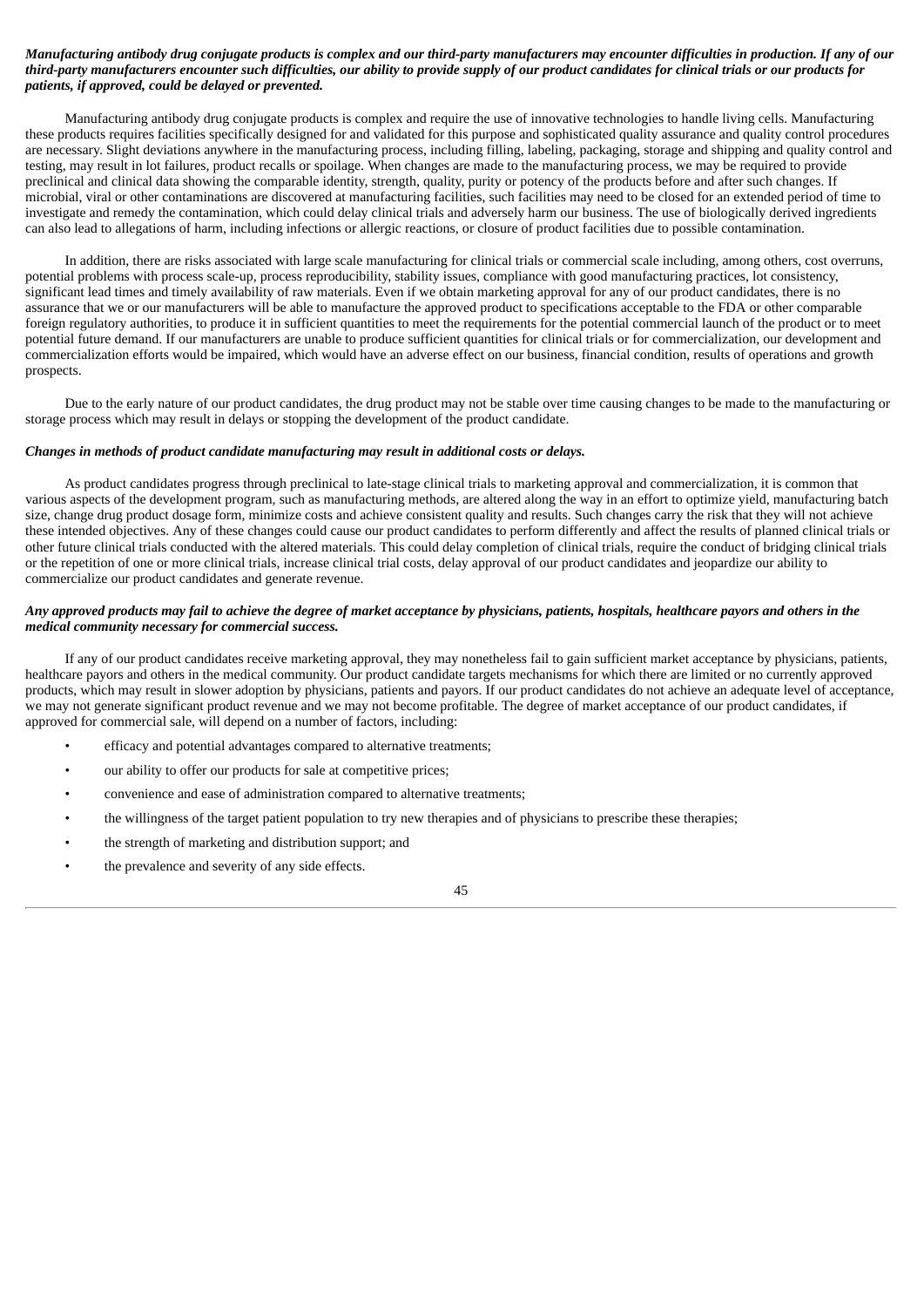# We may not be able to successfully commercialize our product candidates, if approved, due to unfavorable pricing regulations or third-party coverage *and reimbursement policies, which could make it difficult for us to sell our product candidates profitably.*

Obtaining coverage and reimbursement approval for a product from a government or other third-party payor is a time-consuming and costly process, with uncertain results, that could require us to provide supporting scientific, clinical and cost effectiveness data for the use of our products to the payor. There may be significant delays in obtaining such coverage and reimbursement for newly approved products, and coverage may not be available, or may be more limited than the purposes for which the product is approved by the FDA or comparable foreign regulatory authorities. Moreover, eligibility for coverage and reimbursement does not imply that a product will be paid for in all cases or at a rate that covers our costs, including research, development, intellectual property, manufacture, sale and distribution expenses. Interim reimbursement levels for new products, if applicable, may also not be sufficient to cover our costs and may not be made permanent. Reimbursement rates may vary according to the use of the product and the clinical setting in which it is used, may be based on reimbursement levels already set for lower cost products and may be incorporated into existing payments for other services. Net prices for products may be reduced by mandatory discounts or rebates required by government healthcare programs or private payors, by any future laws limiting drug prices and by any future relaxation of laws that presently restrict imports of product from countries where they may be sold at lower prices than in the United States.

There is significant uncertainty related to the insurance coverage and reimbursement of newly approved products. In the United States, there is no uniform policy among third-party payors for coverage and reimbursement. Third-party payors often rely upon Medicare coverage policy and payment limitations in setting reimbursement policies, but also have their own methods and approval process apart from Medicare coverage and reimbursement determinations. Therefore, one third-party payor's determination to provide coverage for a product does not assure that other payors will also provide coverage for the product.

Coverage and reimbursement by a third-party payor may depend upon a number of factors, including the third-party payor's determination that use of a product is:

- a covered benefit under its health plan;
- safe, effective and medically necessary;
- appropriate for the specific patient;
- cost-effective; and
- neither experimental nor investigational.

We cannot be sure that reimbursement will be available for any product that we commercialize and, if coverage and reimbursement are available, what the level of reimbursement will be. Obtaining reimbursement for our products may be particularly difficult because of the higher prices often associated with branded therapeutics and therapeutics administered under the supervision of a physician. Our inability to promptly obtain coverage and adequate reimbursement rates from both government-funded and private payors for any approved products that we develop could have a material adverse effect on our operating results, our ability to raise capital needed to commercialize products and our overall financial condition.

Reimbursement may impact the demand for, and the price of, any product for which we obtain marketing approval. Even if we obtain coverage for a given product by a third-party payor, the resulting reimbursement payment rates may not be adequate or may require co-payments that patients find unacceptably high. Patients who are prescribed medications for the treatment of their conditions, and their prescribing physicians, generally rely on thirdparty payors to reimburse all or part of the costs associated with those medications. Patients are unlikely to use our products unless coverage is provided and reimbursement is adequate to cover all or a significant portion of the cost of our products. Therefore, coverage and adequate reimbursement are critical to a new product's acceptance. Coverage decisions may depend upon clinical and economic standards that disfavor new products when more established or lower cost therapeutic alternatives are already available or subsequently become available.

For products administered under the supervision of a physician, obtaining coverage and adequate reimbursement may be particularly difficult because of the higher prices often associated with such drugs. Additionally, separate reimbursement for the product itself may or may not be available. Instead, the hospital or administering physician may be reimbursed only for providing the treatment or procedure in which our product is used. Further, from time to time, the Centers for Medicine and Medicaid Services (CMS) revises the reimbursement systems used to reimburse health care providers, including the Medicare Physician Fee Schedule and Hospital Outpatient Prospective Payment System, which may result in reduced Medicare payments.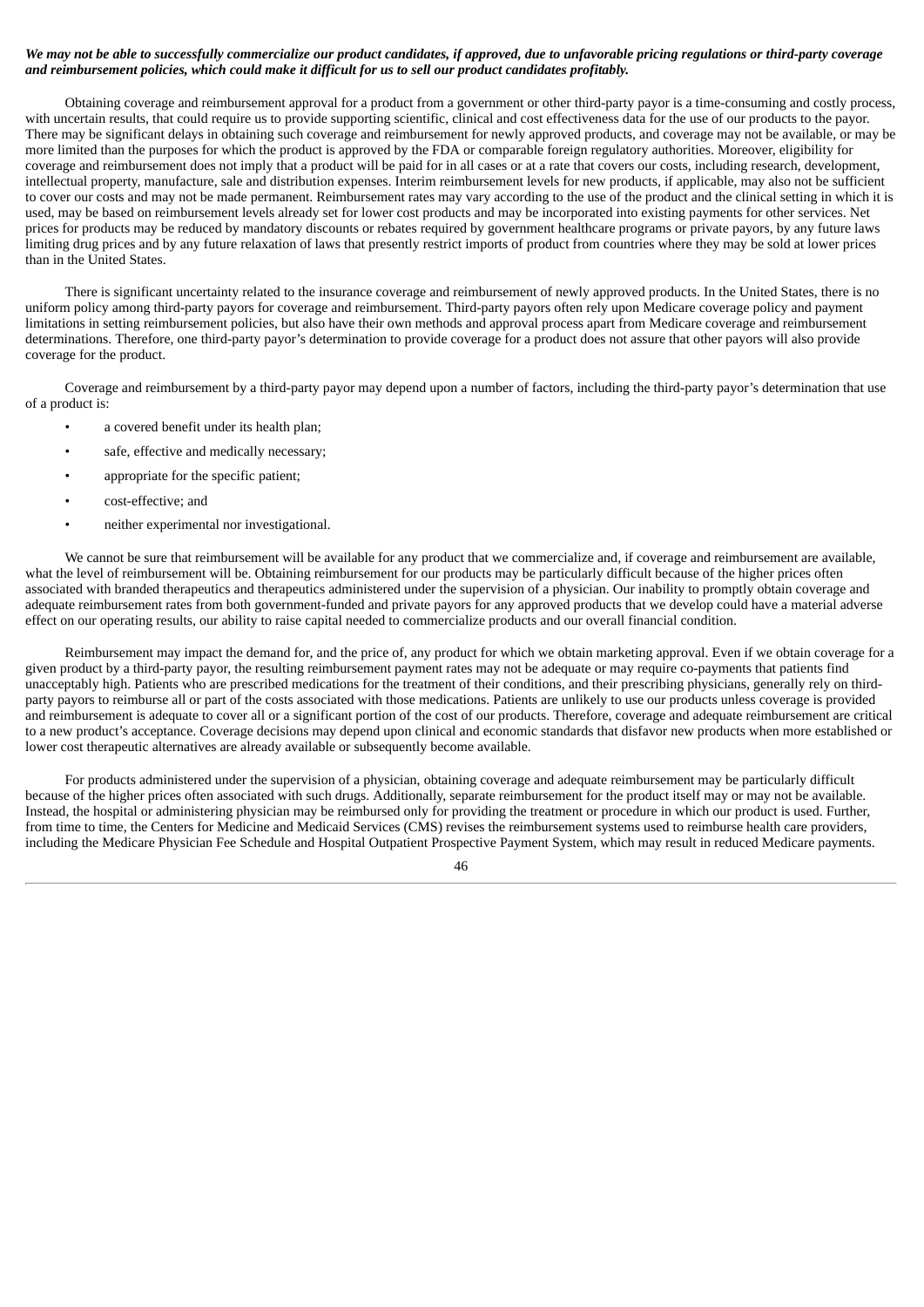We expect to experience pricing pressures in connection with the sale of any of our product candidates due to the trend toward managed healthcare, the increasing influence of health maintenance organizations, and additional legislative changes. The downward pressure on healthcare costs in general, particularly prescription medicines, medical devices and surgical procedures and other treatments, has become very intense. As a result, increasingly high barriers are being erected to the successful commercialization of new products. Further, the adoption and implementation of any future governmental cost containment or other health reform initiative may result in additional downward pressure on the price that we may receive for any approved product.

Outside of the United States, many countries require approval of the sale price of a product before it can be marketed, and the pricing review period only begins after marketing or product licensing approval is granted. To obtain reimbursement or pricing approval in some of these countries, we may be required to conduct a clinical trial that compares the cost-effectiveness of our product candidate to other available therapies. In some foreign markets, prescription pharmaceutical pricing remains subject to continuing governmental control even after initial approval is granted. As a result, we might obtain marketing approval for a product candidate in a particular country, but then be subject to price regulations that delay our commercial launch of the product, possibly for lengthy time periods, and negatively impact the revenue, if any, we are able to generate from the sale of the product in that country. Adverse pricing limitations may hinder our ability to recoup our investment in one or more product candidates, even if such product candidates obtain marketing approval.

## Our product candidates for which we intend to seek approval as biologic products may face competition sooner than anticipated.

The Patient Protection and Affordable Care Act, as amended by the Health Care and Education Reconciliation Act of 2010 (the Affordable Care Act) signed into law on March 23, 2010, includes a subtitle called the Biologics Price Competition and Innovation Act of 2009 (BPCIA) which created an abbreviated approval pathway for biological products that are biosimilar to or interchangeable with an FDA-licensed reference biological product. Under the BPCIA, an application for a biosimilar product may not be submitted to the FDA until four years following the date that the reference product was first licensed by the FDA. In addition, the approval of a biosimilar product may not be made effective by the FDA until 12 years from the date on which the reference product was first licensed. During this 12-year period of exclusivity, another company may still market a competing version of the reference product if the FDA approves a full BLA for the competing product containing the sponsor's own preclinical data and data from adequate and wellcontrolled clinical trials to demonstrate the safety, purity and potency of their product.

We believe that any of our product candidates approved as a biological product under a BLA should qualify for the 12-year period of exclusivity. However, there is a risk that this exclusivity could be shortened due to congressional action, court decisions or otherwise, or that the FDA will not consider our product candidates to be reference products for competing products, potentially creating the opportunity for generic competition sooner than anticipated. Other aspects of the BPCIA, some of which may impact the BPCIA exclusivity provisions, have also been the subject of recent litigation. Moreover, the extent to which a biosimilar, once approved, will be substituted for any one of our reference products in a way that is similar to traditional generic substitution for non-biological products is not yet clear, and will depend on a number of marketplace and regulatory factors that are still developing.

If any approved products are subject to biosimilar competition sooner than we expect, we will face significant pricing pressure and our commercial opportunity will be limited.

#### If the market opportunities for any of our product candidates are smaller than we believe they are, our revenue may be adversely affected, and our *business may suffer.*

We are focused on developing tissue targeted therapeutics for the treatment of chronic viral infections, cancer, and other serious diseases, such as SBT8230 for cHBV. Our projections of addressable patient populations that have the potential to benefit from treatment with a current or future product candidate are based on estimates. If any of our estimates are inaccurate, the market opportunities for any of our product candidates could be significantly diminished and have an adverse material impact on our business.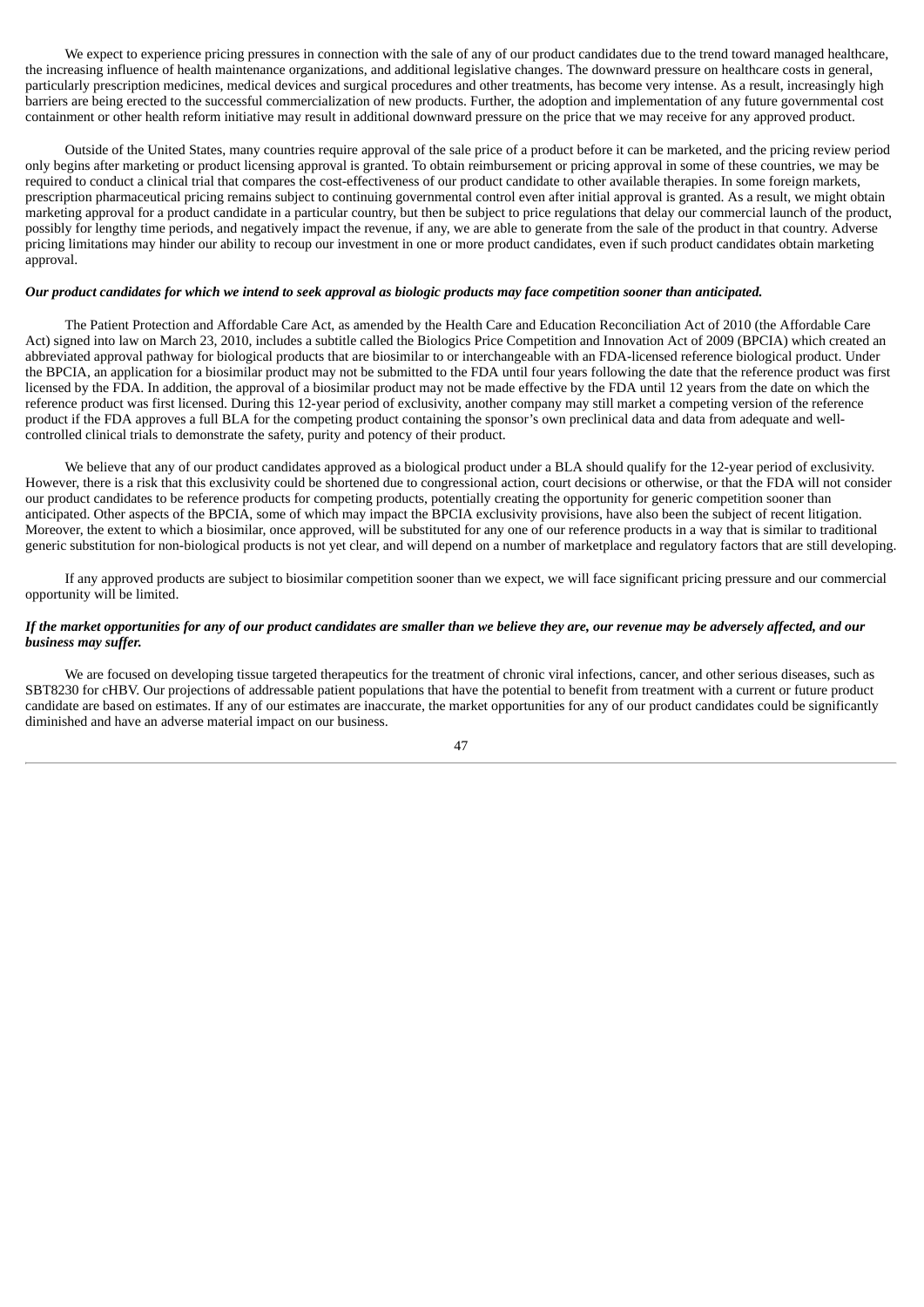# Our reliance on third parties requires us to share our trade secrets, which increases the possibility that a competitor will discover them or that our trade *secrets will be misappropriated or disclosed.*

Because we rely on third parties to research and develop and to manufacture our product candidates, we must share trade secrets with them. We seek to protect our proprietary technology in part by entering into confidentiality agreements and, if applicable, material transfer agreements, consulting agreements or other similar agreements with our advisors, employees, third-party contractors and consultants prior to beginning research or disclosing proprietary information. These agreements typically limit the rights of the third parties to use or disclose our confidential information, including our trade secrets. Despite the contractual provisions employed when working with third parties, the need to share trade secrets and other confidential information increases the risk that such trade secrets become known by our competitors, are inadvertently incorporated into the technology of others, or are disclosed or used in violation of these agreements. Given that our proprietary position is based, in part, on our know-how and trade secrets, a competitor's independent discovery of our trade secrets or other unauthorized use or disclosure would impair our competitive position and may have a material adverse effect on our business. In addition, these agreements typically restrict the ability of our advisors, employees, third-party contractors and consultants to publish data potentially relating to our trade secrets, although our agreements may contain certain limited publication rights. For example, any academic institution that we may collaborate with will likely expect to be granted rights to publish data arising out of such collaboration and any joint research and development programs may require us to share trade secrets under the terms of our research and development or similar agreements. Despite our efforts to protect our trade secrets, our competitors may discover our trade secrets through breach of our agreements with third parties, independent development, or publication of information by any of our third-party collaborators. A competitor's discovery of our trade secrets would impair our competitive position and have an adverse impact on our business.

## If any of our product candidates are approved for marketing and commercialization and we are unable to establish sales and marketing capabilities or enter into agreements with third parties to sell and market our product candidates, we will be unable to successfully commercialize our product *candidates if and when they are approved.*

We have no sales, marketing or distribution capabilities or experience. To achieve commercial success for any approved product for which we retain sales and marketing responsibilities, we must either develop a sales and marketing organization, which would be expensive and time consuming, or outsource these functions to other third parties. In the future, we may choose to build a focused sales and marketing infrastructure to sell, or participate in sales activities with our collaborators for, some of our product candidates if and when they are approved.

There are risks involved with both establishing our own sales and marketing capabilities and entering into arrangements with third parties to perform these services. For example, recruiting and training a sales force is expensive and time consuming and could delay any product launch. If the commercial launch of a product candidate for which we recruit a sales force and establish marketing capabilities is delayed or does not occur for any reason, we would have prematurely or unnecessarily incurred these commercialization expenses. This may be costly, and our investment would be lost if we cannot retain or reposition our sales and marketing personnel.

Factors that may inhibit our efforts to commercialize future products on our own include:

- our inability to recruit and retain adequate numbers of effective sales and marketing personnel;
- the inability of sales personnel to obtain access to physicians or educate adequate numbers of physicians on the benefits of prescribing any future products;
- the lack of complementary products to be offered by sales personnel, which may put us at a competitive disadvantage relative to companies with more extensive product portfolios; and
- unforeseen costs and expenses associated with creating an independent sales and marketing organization.

If we enter into arrangements with third parties to perform sales, marketing and distribution services, our product revenue or the profitability of these product revenue to us are likely to be lower than if we were to market and sell any products that we develop ourselves. In addition, we may not be successful in entering into arrangements with third parties to sell and market our product candidates or may be unable to do so on terms that are favorable to us. In entering into third-party marketing or distribution arrangements, any revenue we receive will depend upon the efforts of the third parties and we cannot assure you that such third parties will establish adequate sales and distribution capabilities or devote the necessary resources and attention to sell and market any future products effectively. If we do not establish sales and marketing capabilities successfully, either on our own or in collaboration with third parties, we will not be successful in commercializing our product candidates.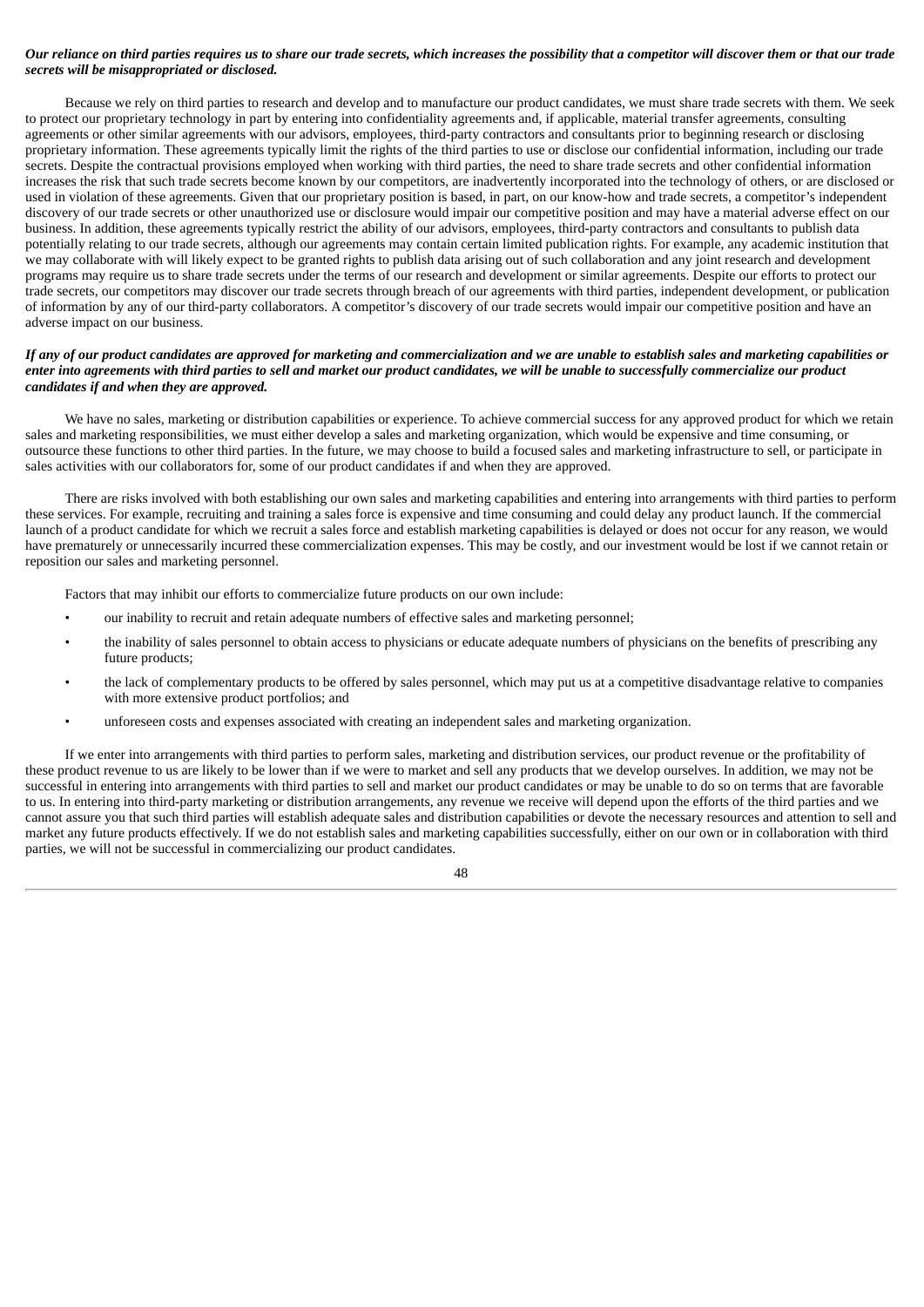# Even if we obtain FDA approval of any of our product candidates, we may never obtain approval or commercialize such products outside of the United *States, which would limit our ability to realize their full market potential.*

In order to market any products outside of the United States, we must establish and comply with numerous and varying regulatory requirements of other countries regarding safety and efficacy. Clinical trials conducted in one country may not be accepted by regulatory authorities in other countries, and regulatory approval in one country does not mean that regulatory approval will be obtained in any other country. Approval procedures vary among countries and can involve additional product testing and validation and additional administrative review periods. Seeking foreign regulatory approvals could result in significant delays, difficulties and costs for us and may require additional preclinical studies or clinical trials which would be costly and time consuming. Regulatory requirements can vary widely from country to country and could delay or prevent the introduction of our products in those countries. Satisfying these and other regulatory requirements is costly, time consuming, uncertain and subject to unanticipated delays. In addition, our failure to obtain regulatory approval in any country may delay or have negative effects on the process for regulatory approval in other countries. We do not have any product candidates approved for sale in any jurisdiction, including international markets, and we do not have experience in obtaining regulatory approval in international markets. If we fail to comply with regulatory requirements in international markets or to obtain and maintain required approvals, our ability to realize the full market potential of our products will be harmed.

# **Risks Related to Our In-Licenses and Other Strategic Agreements**

#### We may not realize the benefits of any acquisitions, in-license, or strategic alliances that we enter into.

We have entered into in-license agreements with a licensor and in the future may seek and form strategic alliances, create joint ventures or collaborations, or enter into acquisitions or additional licensing arrangements with third parties that we believe will complement or augment our existing technologies and product candidates.

These transactions can entail numerous operational and financial risks, including exposure to unknown liabilities, disruption of our business and diversion of our management's time and attention in order to manage a collaboration or develop acquired products, product candidates or technologies, incurrence of substantial debt or dilutive issuances of equity securities to pay transaction consideration or costs, higher than expected collaboration, acquisition or integration costs, write-downs of assets or goodwill or impairment charges, increased amortization expenses, difficulty and cost in facilitating the collaboration or combining the operations and personnel of any acquired business, impairment of relationships with key suppliers, manufacturers or customers of any acquired business due to changes in management and ownership and the inability to retain key employees of any acquired business. As a result, if we enter into acquisition or in-license agreements or strategic partnerships, we may not be able to realize the benefit of such transactions if we are unable to successfully integrate them with our existing operations and company culture, or if there are materially adverse impacts on our or the counterparty's operations resulting from COVID-19, which could delay our timelines or otherwise adversely affect our business. We also cannot be certain that, following a strategic transaction or license, we will achieve the revenue or specific net income that justifies such transaction or such other benefits that led us to enter into the arrangement.

# We may wish to form collaborations in the future with respect to our product candidates, but may not be able to do so or to realize the potential benefits *of such transactions, which may cause us to alter or delay our development and commercialization plans.*

The development and potential commercialization of our product candidates will require substantial additional capital to fund expenses. We may, in the future, decide to collaborate with other biopharmaceutical companies for the development and potential commercialization of those product candidates, including in territories outside the United States or for certain indications. We will face significant competition in seeking appropriate collaborators. We may not be successful in our efforts to establish a strategic partnership or other alternative arrangements for our product candidates because they may be deemed to be at too early of a stage of development for collaborative effort and third parties may not view our product candidates as having the requisite potential to demonstrate safety and efficacy. If and when we collaborate with a third-party for development and commercialization of a product candidate, we can expect to relinquish some or all of the control over the future success of that product candidate to the third-party. Our ability to reach a definitive agreement for a collaboration will depend, among other things, upon our assessment of the collaborator's resources and expertise, the terms and conditions of the proposed collaboration and the proposed collaborator's evaluation of our technologies, product candidates and market opportunities. The collaborator may also consider alternative product candidates or technologies for similar indications that may be available to collaborate on and whether such a collaboration could be more attractive than the one with us for our product candidate. We may also be restricted under any license agreements from entering into agreements on certain terms or at all with potential collaborators.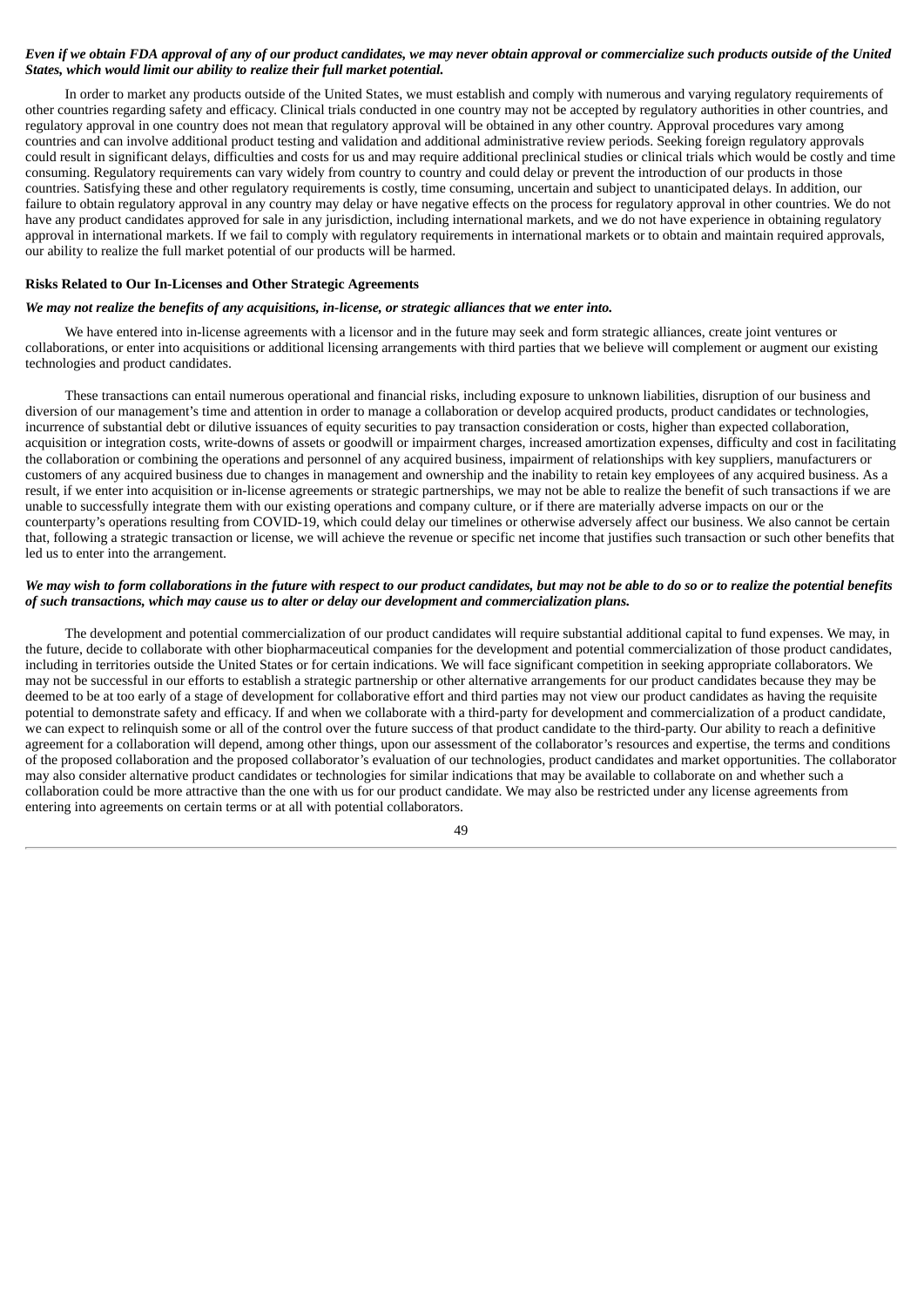Collaborations are complex and time-consuming to negotiate and document. In addition, there have been a significant number of recent business combinations among large pharmaceutical companies that have resulted in a reduced number of potential future collaborators and changes to the strategies of the combined company. As a result, we may not be able to negotiate collaborations on a timely basis, on acceptable terms, or at all. If we are unable to do so, we may have to curtail the development of such product candidate, reduce or delay one or more of our other development programs, delay the potential commercialization or reduce the scope of any planned sales or marketing activities for such product candidate, or increase our expenditures and undertake development, manufacturing or commercialization activities at our own expense. If we elect to increase our expenditures to fund development, manufacturing or commercialization activities on our own, we may need to obtain additional capital, which may not be available to us on acceptable terms or at all. If we do not have sufficient funds, we may not be able to further develop our product candidates or bring them to market and generate product revenue.

Our product candidates may also require specific components to work effectively and efficiently, and rights to those components may be held by others. We may be unable to in-license any compositions, methods of use, processes or other third-party intellectual property rights from third parties that we identify. We may fail to obtain any of these licenses at a reasonable cost or on reasonable terms, which would harm our business. Even if we are able to obtain a license, it may be non-exclusive, thereby giving our competitors access to the same technologies licensed to us. In that event, we may be required to expend significant time and resources to develop or license replacement technology.

#### **Risks Related to Our Business Operations**

#### Our employees, principal investigators, consultants and commercial partners may engage in misconduct or other improper activities, including non*compliance with regulatory standards and requirements and insider trading.*

We are exposed to the risk of fraud or other misconduct by our employees, principal investigators, consultants and commercial partners. Misconduct by these parties could include intentional failures to comply with the regulations of the FDA and non-U.S. regulators, provide accurate information to the FDA and non-U.S. regulators, comply with healthcare fraud and abuse laws and regulations in the United States and abroad, report financial information or data accurately or disclose unauthorized activities to us. In particular, sales, marketing and business arrangements in the healthcare industry are subject to extensive laws and regulations intended to prevent fraud, misconduct, kickbacks, self-dealing and other abusive practices. These laws and regulations may restrict or prohibit a wide range of pricing, discounting, marketing and promotion, sales commission, customer incentive programs and other business arrangements. Such misconduct could also involve the improper use of information obtained in the course of clinical trials, which could result in regulatory sanctions and cause serious harm to our reputation. It is not always possible to identify and deter employee misconduct, and the precautions we take to detect and prevent this activity may not be effective in controlling unknown or unmanaged risks or losses or in protecting us from governmental investigations or other actions or lawsuits stemming from a failure to comply with these laws or regulations. If any such actions are instituted against us those actions could have a significant impact on our business, including the imposition of significant civil, criminal and administrative penalties, damages, fines, disgorgement, imprisonment, exclusion from government funded healthcare programs, such as Medicare and Medicaid, contractual damages, reputational harm, diminished profits and future earnings, additional reporting obligations and oversight if subject to a corporate integrity agreement or other agreement to resolve allegations of non-compliance with these laws, and the curtailment or restructuring of our operations.

# We face potential product liability, and, if successful claims are brought against us, we may incur substantial liability and costs. If the use of our product candidates harms patients or is perceived to harm patients even when such harm is unrelated to our product candidates, our regulatory approvals could be revoked or otherwise negatively impacted and we could be subject to costly and damaging product ligbility claims.

The use of our product candidates in clinical trials and the sale of any products for which we obtain marketing approval exposes us to the risk of product liability claims. Product liability claims might be brought against us by consumers, healthcare providers, pharmaceutical companies or others selling or otherwise coming into contact with our products. There is a risk that our product candidates may induce adverse events. If we cannot successfully defend against product liability claims, we could incur substantial liability and costs. In addition, regardless of merit or eventual outcome, product liability claims may result in:

- impairment of our business reputation;
- withdrawal of clinical trial participants;
- costs due to related litigation;
- distraction of management's attention from our primary business;
- substantial monetary awards to patients or other claimants;

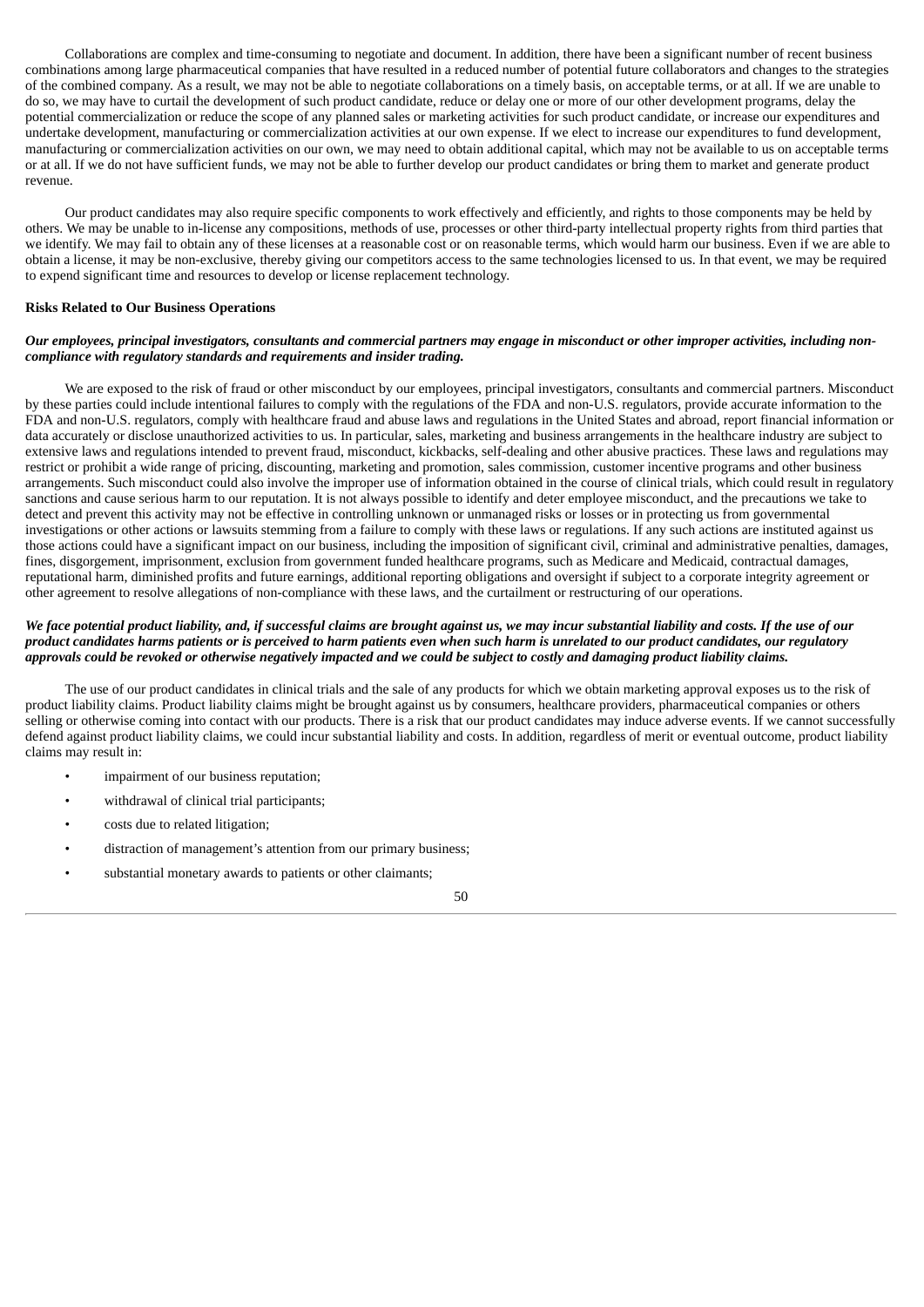- the inability to commercialize our product candidates; and
- decreased demand for our product candidates, if approved for commercial sale.

We believe our product liability insurance coverage is sufficient in light of our current programs; however, we may not be able to maintain insurance coverage at a reasonable cost or in sufficient amounts to protect us against losses due to liability. If and when we obtain marketing approval for product candidates, we intend to expand our insurance coverage to include the sale of commercial products; however, we may be unable to obtain product liability insurance on commercially reasonable terms or in adequate amounts. On occasion, large judgments have been awarded in class action lawsuits based on drugs or medical treatments that had unanticipated adverse effects. A successful product liability claims, or series of claims brought against us could cause our stock price to decline and, if judgments exceed our insurance coverage, could adversely affect our results of operations and business.

Patients with infectious disease, such as cHBV, and other diseases targeted by our product candidates are often already in severe and advanced stages of disease and have both known and unknown significant pre-existing and potentially life-threatening health risks. During the course of treatment, patients may suffer adverse events, including death, for reasons that may be related to our product candidates. Such events could subject us to costly litigation, require us to pay substantial amounts of money to injured patients, delay, negatively impact or end our opportunity to receive or maintain regulatory approval to market our products, or require us to suspend or abandon our commercialization efforts. Even in a circumstance in which we do not believe that an adverse event is related to our products, the investigation into the circumstance may be time-consuming or inconclusive. These investigations may interrupt our sales efforts, delay our regulatory approval process in other countries, or impact and limit the type of regulatory approvals our product candidates receive or maintain. As a result of these factors, a product liability claim, even if successfully defended, could have a material adverse effect on our business, financial condition or results of operations.

## We are highly dependent on our key personnel, and if we are not successful in attracting and retaining highly qualified personnel, we may not be able *to successfully implement our business strategy.*

Our ability to compete in the highly competitive biotechnology and pharmaceutical industries depends upon our ability to attract and retain highly qualified managerial, scientific and medical personnel. We are highly dependent on our management, scientific and medical personnel. The loss of the services of any of our executive officers, other key employees, and other scientific and medical advisors, and our inability to find suitable replacements could result in delays in product development and harm our business.

We conduct substantially all of our operations at our facilities in Seattle. This region is headquarters to many other biopharmaceutical companies and many academic and research institutions. Competition for skilled personnel in our market is intense and may limit our ability to hire and retain highly qualified personnel on acceptable terms or at all.

To induce valuable employees to remain at our company, in addition to salary and cash incentives, we have provided stock options and restricted stock units that vest over time. The value to employees of stock options and restricted stock units that vest over time may be significantly affected by movements in our stock price that are beyond our control and may at any time be insufficient to counteract more lucrative offers from other companies. Despite our efforts to retain valuable employees, members of our management, scientific and development teams may terminate their employment with us on short notice. Although we have employment agreements with certain of our key employees, these employment agreements provide for at-will employment, which means that any of our employees could leave our employment at any time, with or without notice. We do not maintain "key person" insurance policies on the lives of these individuals or the lives of any of our employees. Our success also depends on our ability to continue to attract, retain and motivate highly skilled junior, mid-level and senior managers as well as junior, mid-level and senior scientific and medical personnel.

# We expect to expand our development, requiatory and operational capabilities and, as a result, we may encounter difficulties in managing our growth, *which could disrupt our operations.\**

As of March 31, 2022, we had 92 employees which represents an increase of 2 employees since January 1, 2022. However, on March 28, 2022, we approved a corporate restructuring plan to discontinue our clinical development programs for SBT6050 and SBT6290 and in connection with this plan, our workforce will be reduced by 27%, with substantially all of the reduction in personnel expected to be completed by July 15, 2022. As we advance our research and development programs, we may be required to further increase the number of our employees and the scope of our operations, particularly in the areas of clinical development, quality, regulatory affairs and, if any of our product candidates receives marketing approval, sales, marketing and distribution. To manage any future growth, we must:

• identify, recruit integrate, maintain and motivate additional qualified personnel;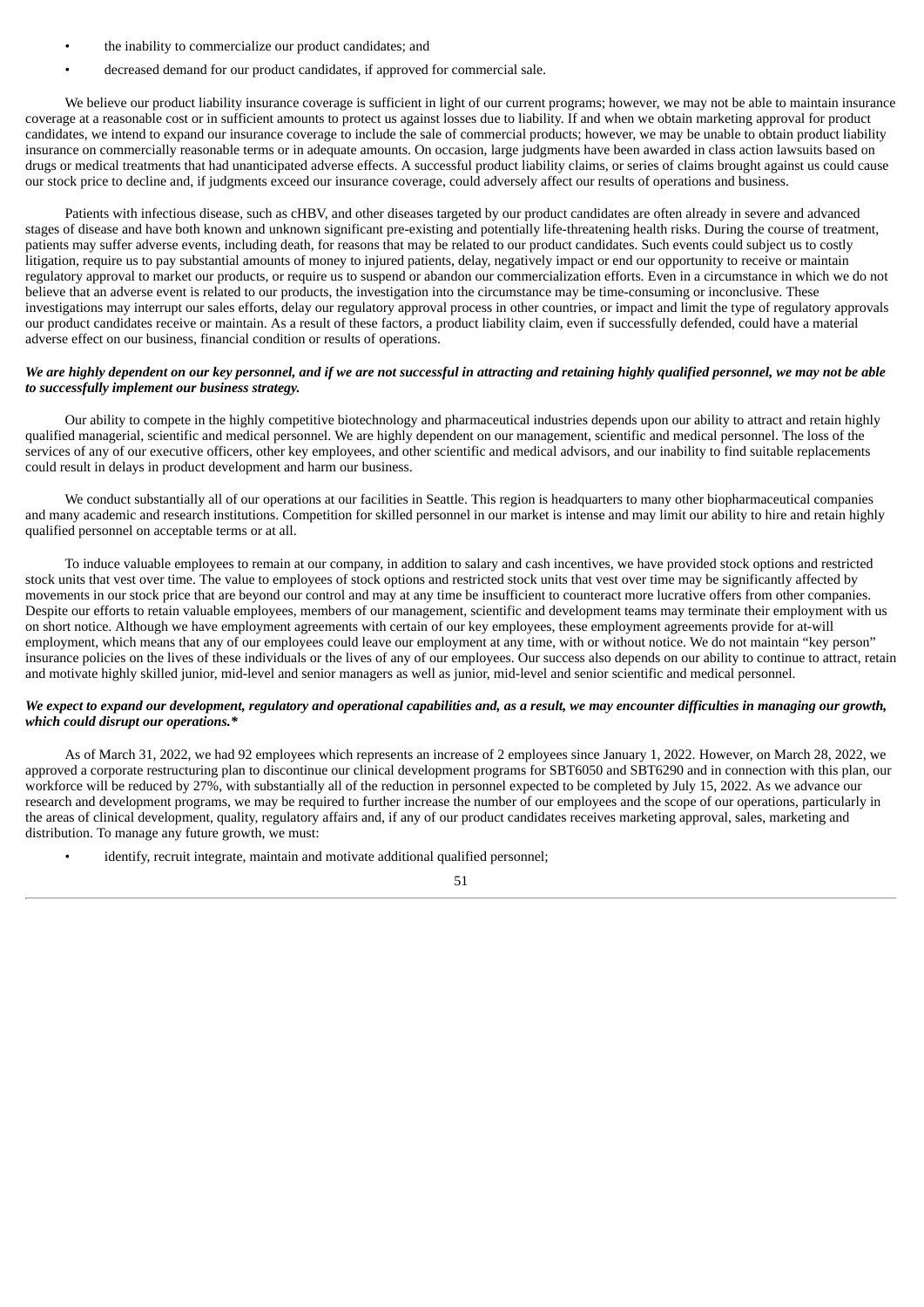- manage our development efforts effectively, including the initiation and conduct of clinical trials for our product candidates, both as a monotherapy and in combination with other therapeutics; and
- improve our operational, financial and management controls, reporting systems and procedures.

Our future financial performance and our ability to develop, manufacture and commercialize our product candidates, if approved, will depend, in part, on our ability to effectively manage any future growth, and our management may also have to divert financial and other resources, and a disproportionate amount of its attention away from day-to-day activities in order to devote a substantial amount of time, to managing these growth activities.

If we are not able to effectively expand our organization by hiring new employees and expanding our groups of consultants and contractors, we may not be able to successfully implement the tasks necessary to further develop and commercialize our product candidates and, accordingly, may not achieve our research, development and commercialization goals.

# We face substantial competition, which may result in others discovering, developing or commercializing products more quickly or marketing them more *successfully than us.\**

The development and commercialization of new products is highly competitive. We largely compete in the segments of the pharmaceutical, biotechnology and other related markets that develop treatments for infectious diseases. Our commercial opportunity could be reduced or eliminated if our competitors develop and commercialize products that are safer, more effective, have fewer or less severe side effects, are more convenient, or are less expensive than any products that we may develop. Our competitors also may obtain FDA or other regulatory approval for their products more rapidly than we may obtain approval for ours, if ever, which could result in our competitors establishing a strong market position before we are able to enter the market or make our development more complicated. Moreover, with the proliferation of new drugs and therapies into oncology, we expect to face increasingly intense competition as new technologies become available. If we fail to stay at the forefront of technological change, we may be unable to compete effectively. Any product candidates that we successfully develop and commercialize will compete with existing therapies and new therapies that may become available in the future. The highly competitive nature of and rapid technological changes in the biotechnology and pharmaceutical industries could render our product candidates or our technology obsolete, less competitive or uneconomical.

Other products in a similar class as some of our product candidates have already been approved and other products in the same class are further along in development. As more product candidates within a particular class of biopharmaceutical products proceed through clinical development to regulatory review and approval, the amount and type of clinical data that may be required by regulatory authorities may increase or change. Consequently, the results of our clinical trials for product candidates in those class will likely need to show a risk benefit profile that is competitive with or more favorable than those products and product candidates in order to obtain marketing approval or, if approved, a product label that is favorable for commercialization. If the risk benefit profile is not competitive with those products or product candidates, we may have developed a product that is not commercially viable, that we are not able to sell profitably or that is unable to achieve favorable pricing or reimbursement. In such circumstances, our future product revenue and financial condition would be materially and adversely affected.

Specifically, there are many companies pursuing therapies against cHBV infection, including TLR agonists, such as 3SBio, AICuris, Albireo, Aligos, Allovir, Alnylam, Altimmune, Antios, Arbutus, Arcus, Arrowhead, Ascentage, Assembly Biosciences, Blue Jay Therapeutics, Bristol Myers Squibb, Door Pharmaceuticals, Enanta, ENYO Pharma, Excision Bio, Finch Therapeutics, GC Pharma, Gilead, GlaxoSmithKline, Golden Biotechnology Group, Grifols, HEC Pharm, Hepion, Immunocore, ISA pharmaceuticals, Johnson & Johnson, Kineta, Lupin Limited, Merck, Nucorion, Replicor, Roche, SciClone Pharma, Shanghai Henlius Group, Spring Bank, Tasly, TeneoTen, TRACON, Vaccitech, VBI Vaccines, VenatoRx, Vir, VLP Biotech, Zhimeng Biopharma, and Zydus Cadila.

Other companies pursuing TLR agonists for use outside of cHBV, such as therapies for cancer, include but are not limited to Ambrx, Apros Therapeutics, Ascendis, BioNTech, Bolt Biotherapeutics, Bristol Myers Squibb, CureVac, Exicure, Galderma, Gilead, Idera, Mologen, Nektar, Novartis, Primmune, Regeneron, Roche, Seven&Eight, Shanghai De Novo, Sumitomo Dainippon, Tallac Therapeutics, TriSalus, and UroGen. We also face competition from companies that continue to invest in the antibody-drug conjugate field, including but not limited to AbbVie, Actym, ADC Therapeutics, Astellas, BioAtla, Bicycle Therapeutics, Celldex, CytomX, Daiichi Sankyo, Eli Lilly and Company, GlaxoSmithKline, Genmab, ImmunoGen, Millennium, Mersana, MorphoSys AG, Novartis, Pfizer, Sanofi, Seagen, Sutro, and Takeda.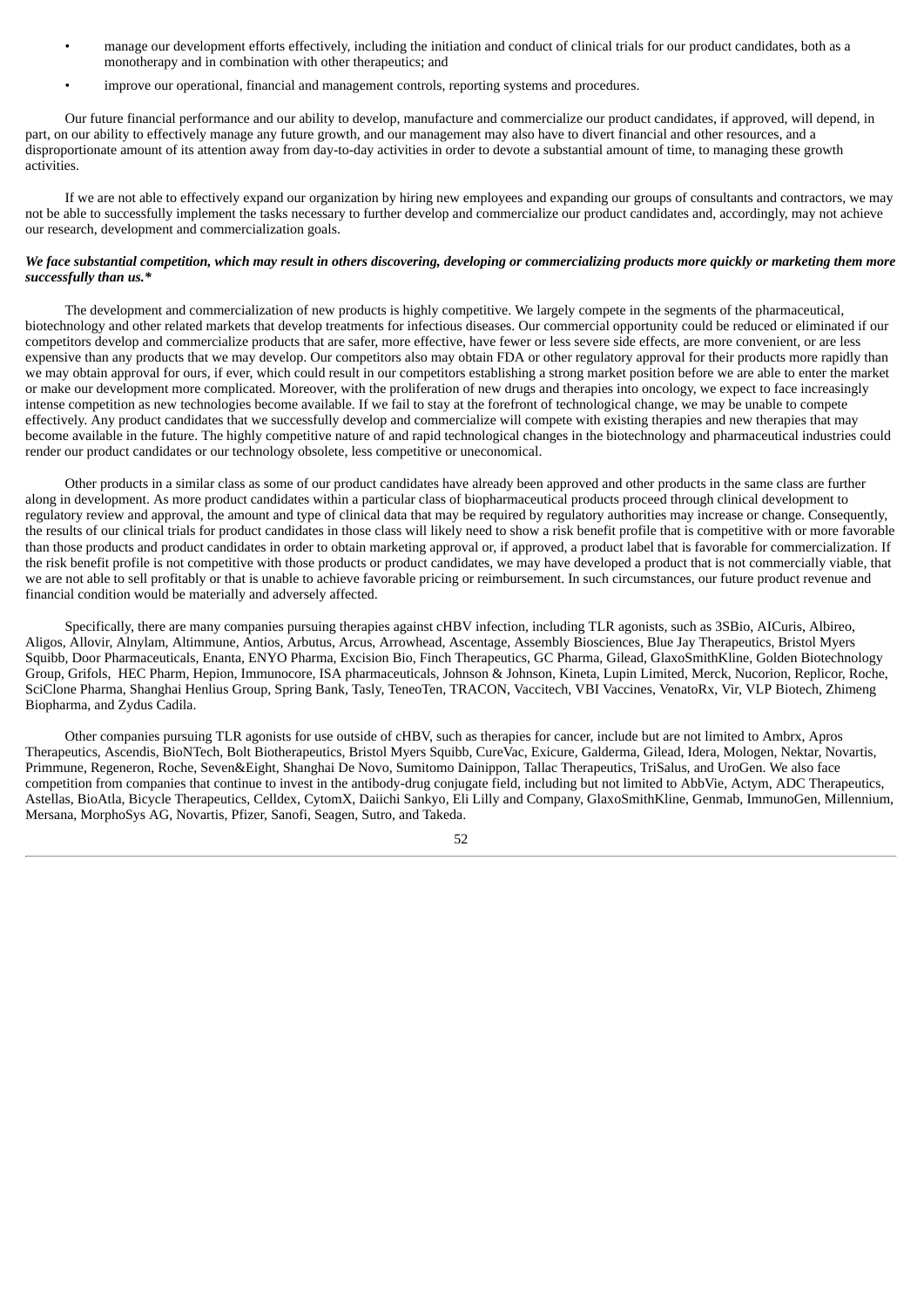Many of our competitors, either alone or with their collaboration partners, have significantly greater financial resources and expertise in research and development, preclinical testing, clinical trials, manufacturing and marketing than we do. Future collaborations and mergers and acquisitions may result in further resource concentration among a smaller number of competitors. Smaller or early-stage companies may also prove to be significant competitors, particularly through collaborative arrangements with large and established companies. These competitors will also compete with us in recruiting and retaining qualified scientific and management personnel and establishing clinical trial sites and subject registration for clinical trials, as well as in acquiring technologies complementary to, or that may be necessary for, our programs.

The key competitive factors affecting the success of all of our programs are likely to be efficacy, safety, and convenience. If we are not successful in developing, commercializing and achieving higher levels of reimbursement than our competitors, we will not be able to compete against them and our business would be materially harmed.

#### *Our ability to use our net operating loss carryforwards and certain other tax attributes may be limited.*

We have incurred substantial losses during our history and do not expect to become profitable in the near future, and we may never achieve profitability. Unused U.S. federal net operating loss carryforwards (NOLs) for taxable years beginning before January 1, 2018, may be carried forward to offset future taxable income, if any, until such unused NOLs expire. Under current law, U.S. federal NOLs incurred in taxable years beginning after December 31, 2017, can be carried forward indefinitely, but the deductibility of such U.S. federal NOLs in taxable years beginning after December 31, 2020, is limited to 80% of taxable income.

As of December 31, 2021, we had \$160.3 million of U.S. federal NOLs. If not used, \$18.2 million of the U.S. federal NOLs will begin to expire in 2036 and \$142.1 million can be carried forward indefinitely under current law. As of December 31, 2021, we also had aggregate U.S. federal research and development (R&D) credits of approximately \$2.7 million. Our NOL carryforwards and R&D credits are subject to review and possible adjustment by the U.S. and state tax authorities.

In addition, under Sections 382 and 383 of the Internal Revenue Code of 1986, as amended, and corresponding provisions of state law, if a corporation undergoes an "ownership change," which is generally defined as a greater than 50 percentage point change (by value) in its equity ownership over a three-year period, the corporation's ability to use its pre-change NOL carryforwards, R&D credits and certain other tax attributes to offset its postchange income or taxes may be limited. This could limit the amount of NOLs, R&D credit carryforwards or other applicable tax attributes that we can utilize annually to offset future taxable income or tax liabilities. Subsequent ownership changes and changes to the U.S. tax rules in respect of the utilization of NOLs, R&D credits and other applicable tax attributes carried forward may further affect the limitation in future years. In addition, at the state level, there may be periods during which the use of NOLs is suspended or otherwise limited, which could accelerate or permanently increase state taxes owed.

# Our business operations and current and future relationships with investigators, health care professionals, consultants, third-party payors, and customers are subject, directly or indirectly, to federal and state healthcare fraud and abuse laws, transparency laws, privacy laws, and other healthcare laws and regulations. If we are unable to comply, or have not fully complied, with such laws, we could face substantial penalties.\*

Although we do not currently have any products on the market, our operations may be, directly or indirectly through our relationships with healthcare professionals, customers and third-party payors, subject to various U.S. federal and state healthcare laws and regulations, including, without limitation, the U.S. federal Anti-Kickback Statute, the U.S. federal civil and criminal false claims laws, the Physician Payments Sunshine Act, and the Health Insurance Portability and Accountability Act (HIPAA), and their implementing regulations. Healthcare providers and others play a primary role in the recommendation and prescription of any products for which we obtain marketing approval. These laws may impact, among other things, our current business operations, including our clinical research activities, and proposed sales, marketing and education programs and constrain the business of financial arrangements and relationships with healthcare providers and other parties through which we may market, sell and distribute our products for which we obtain marketing approval. In addition, we may be subject to additional healthcare, statutory and regulatory requirements and enforcement by foreign regulatory authorities in jurisdictions in which we conduct our business. The laws that may affect our ability to operate include:

• the U.S. federal Anti-Kickback Statute, which prohibits, among other things, persons or entities from knowingly and willfully soliciting, offering, receiving or paying any remuneration (including any kickback, bribe or certain rebates), directly or indirectly, overtly or covertly, in cash or in kind, to induce or reward either the referral of an individual for, or the purchase, lease, order or recommendation of, any good, facility, item or service, for which payment may be made, in whole or in part, under U.S. federal and state healthcare programs such as Medicare and Medicaid. A person or entity does not need to have actual knowledge of the statute or specific intent to violate it in order to have committed a violation;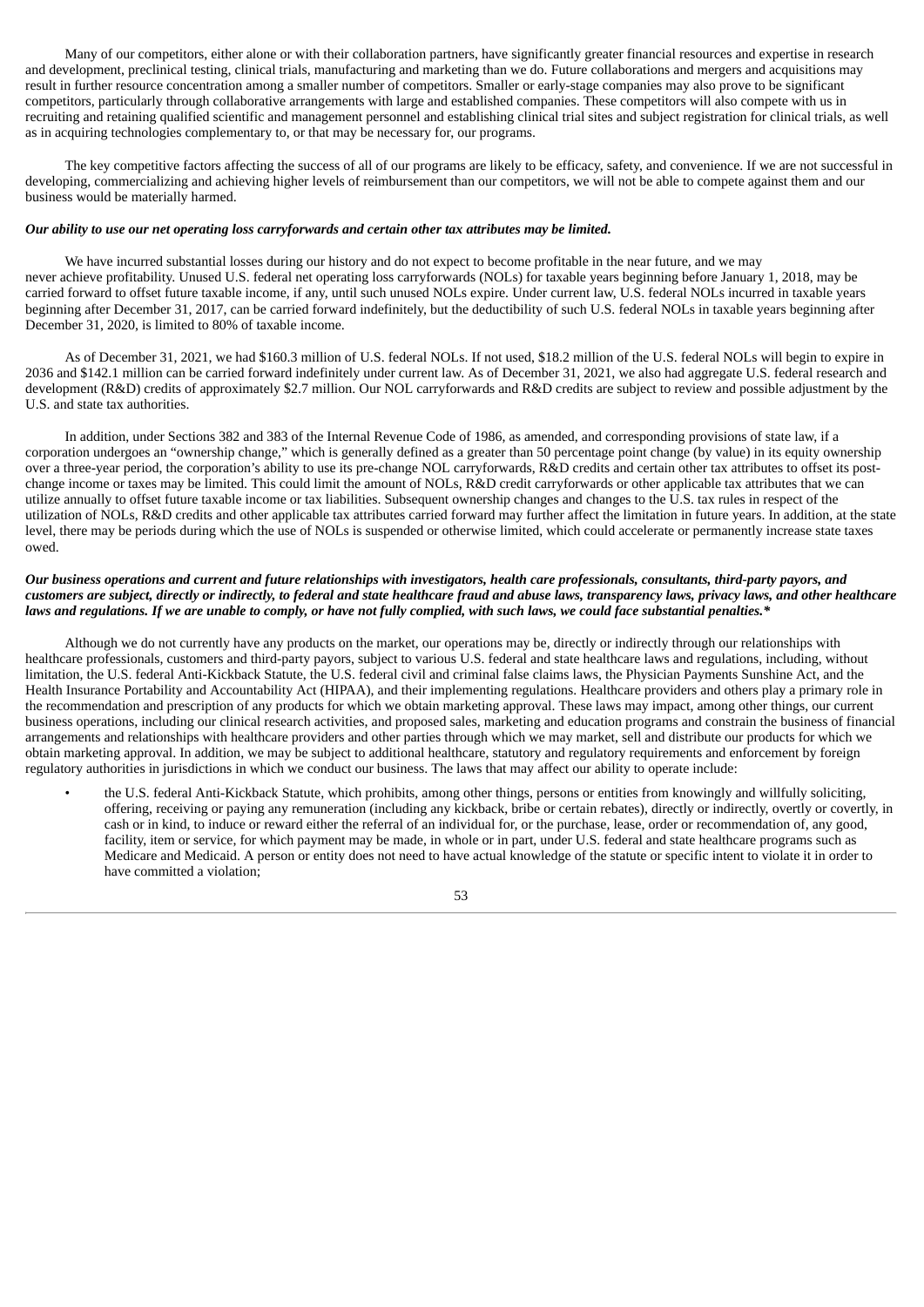- the U.S. federal false claims, including the False Claims Act, which can be enforced through whistleblower actions, and Civil Monetary Penalties Laws, which, among other things, impose criminal and civil penalties against individuals or entities for knowingly presenting, or causing to be presented, to the U.S. federal government, claims for payment or approval that are false or fraudulent, knowingly making, using or causing to be made or used, a false record or statement material to a false or fraudulent claim, or from knowingly making a false statement to avoid, decrease or conceal an obligation to pay money to the U.S. federal government. In addition, the government may assert that a claim including items and services resulting from a violation of the U.S. federal Anti-Kickback Statute constitutes a false or fraudulent claim for purposes of the False Claims Act;
- HIPAA, which imposes criminal and civil liability for, among other things, knowingly and willfully executing, or attempting to execute, a scheme to defraud any healthcare benefit program, or knowingly and willfully falsifying, concealing or covering up a material fact or making any materially false statement, in connection with the delivery of, or payment for, healthcare benefits, items or services; similar to the U.S. federal Anti-Kickback Statute, a person or entity does not need to have actual knowledge of the statute or specific intent to violate it in order to have committed a violation;
- HIPAA, as amended by the Health Information Technology for Economic and Clinical Health Act (HITECH), and their respective implementing regulations, impose requirements on certain covered healthcare providers, health plans, and healthcare clearinghouses as well as their respective business associates that perform services for them, and their covered subcontractors, that involve the use, or disclosure of, individually identifiable health information, relating to the privacy, security, and transmission of such individually identifiable health information;
- the U.S. Federal Food, Drug and Cosmetic Act, which prohibits, among other things, the adulteration or misbranding of drugs, biologics and medical devices;
- the U.S. Physician Payments Sunshine Act, enacted as part of the Affordable Care Act, and its implementing regulations, which requires certain manufacturers of drugs, devices, biologics and medical supplies that are reimbursable under Medicare, Medicaid or the Children's Health Insurance Program to report annually to the CMS information related to certain payments and other transfers of value to physicians (defined to include doctors, dentists, optometrists, podiatrists and chiropractors), other healthcare professionals (such as physician assistants and nurse practitioners), and teaching hospitals, as well as ownership and investment interests held by the physicians described above and their immediate family members;
- analogous state laws and regulations, including: state anti-kickback and false claims laws, which may apply to our business practices, including, but not limited to, research, distribution, sales and marketing arrangements and claims involving healthcare items or services reimbursed by any third-party payor, including private insurers; state laws that require pharmaceutical companies to comply with the pharmaceutical industry's voluntary compliance guidelines and the relevant compliance guidance promulgated by the U.S. federal government, or otherwise restrict payments that may be made to healthcare providers and other potential referral sources; state laws and regulations that require drug manufacturers to file reports relating to pricing and marketing information, which requires tracking gifts and other remuneration and items of value provided to healthcare professionals and entities; and state and local laws requiring the registration of pharmaceutical sales representatives; and
- European and other foreign law equivalents of each of the laws, including reporting requirements detailing interactions with and payments to healthcare providers.

Ensuring that our internal operations and future business arrangements with third parties comply with applicable healthcare laws and regulations will involve substantial costs. It is possible that governmental authorities will conclude that our business practices do not comply with current or future statutes, regulations, agency guidance or case law involving applicable fraud and abuse or other healthcare laws and regulations. If our operations are found to be in violation of any of the laws described above or any other governmental laws and regulations that may apply to us, we may be subject to significant penalties, including civil, criminal and administrative penalties, damages, fines, exclusion from U.S. government funded healthcare programs, such as Medicare and Medicaid, or similar programs in other countries or jurisdictions, disgorgement, imprisonment, contractual damages, reputational harm, diminished profits, additional reporting requirements and oversight if we become subject to a corporate integrity agreement or similar agreement to resolve allegations of non-compliance with these laws and the delay, reduction, termination or restructuring of our operations. Further, defending against any such actions can be costly and time-consuming, and may require significant financial and personnel resources. Therefore, even if we are successful in defending against any such actions that may be brought against us, our business may be impaired. If any of the physicians or other providers or entities with whom we expect to do business is found to not be in compliance with applicable laws, they may be subject to significant criminal, civil or administrative sanctions, including exclusions from government funded healthcare programs and imprisonment. If any of the above occur, it could adversely affect our ability to operate our business and our results of operations.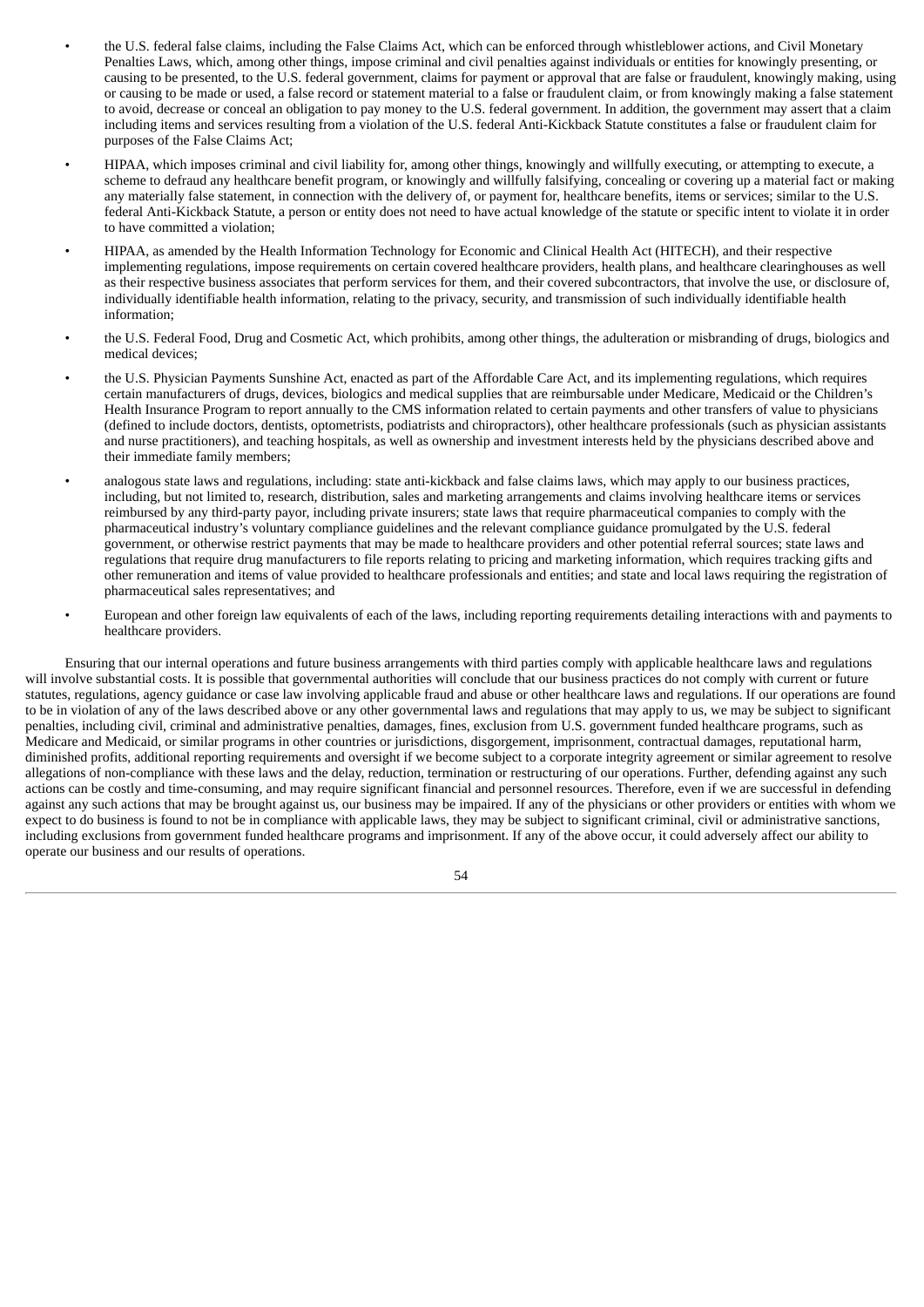### Enacted and future legislation may increase the difficulty and cost for us to obtain marketing approval of and commercialize our product candidates *and affect the prices we may charge for such product candidates.\**

The United States and many foreign jurisdictions have enacted or proposed legislative and regulatory changes affecting the healthcare system that could prevent or delay marketing approval of our product candidates, restrict or regulate post-approval activities and affect our ability to profitably sell any product for which we obtain marketing approval.

In March 2010, the Affordable Care Act was enacted, which includes measures that have significantly changed the way health care is financed by both governmental and private insurers. There have been executive, judicial and congressional challenges to certain aspects of the Affordable Care Act. For example, on June 17, 2021 the U.S. Supreme Court dismissed a challenge on procedural grounds that argued the Affordable Care Act is unconstitutional in its entirety because the "individual mandate" was repealed by Congress. Thus, the Affordable Care Act will remain in effect in its current form. Further, prior to the U.S. Supreme Court ruling, on January 28, 2021, President Biden issued an executive order that initiated a special enrollment period for purposes of obtaining health insurance coverage through the Affordable Care Act marketplace. The executive order also instructed certain governmental agencies to review and reconsider their existing policies and rules that limit access to healthcare, including among others, reexamining Medicaid demonstration projects and waiver programs that include work requirements, and policies that create unnecessary barriers to obtaining access to health insurance coverage through Medicaid or the Affordable Care Act. It is possible that the Affordable Care Act will be subject to judicial or Congressional challenges in the future. It is unclear how any such challenges and the healthcare reform measures of the Biden administration will impact the Affordable Care Act and our business.

In addition, other legislative changes have been proposed and adopted since the Affordable Care Act was enacted. For example, in August 2011, the Budget Control Act of 2011 was signed into law, which, among other things, included aggregate reductions to Medicare payments to providers of, on average, 2% per fiscal year through 2031, with the exception of a temporary suspension from May 1, 2020 through December 31, 2021, unless Congress takes additional action. Under current legislation the actual reduction in Medicare payments will vary from 1% in 2022 to up to 3% in the final fiscal year of this sequester. Additionally, on March 11, 2021, President Biden signed the American Rescue Plan Act of 2021 into law, which eliminates the statutory Medicaid drug rebate cap, currently set at 100% of a drug's average manufacturer price, for single source and innovator multiple source drugs, beginning January 1, 2024.

Recently, there has been increasing legislative and enforcement interest in the United States with respect to specialty drug pricing practices. Specifically, there have been several recent U.S. congressional inquiries and legislation designed to, among other things, bring more transparency to drug pricing, reduce the cost of prescription drugs under Medicare, review the relationship between pricing and manufacturer patient programs and reform government program reimbursement methodologies for drugs. At the federal level, the Trump administration used several means to propose or implement drug pricing reform, including through federal budget proposals, executive orders and policy initiatives. For example, on July 24, 2020 and September 13, 2020, the Trump administration announced several executive orders related to prescription drug pricing that seek to implement several of the administration's proposals. As a result, the FDA released a final rule and guidance in September 2020, providing pathways for states to build and submit importation plans for drugs from Canada. Further, on November 20, 2020, HHS finalized a regulation removing safe harbor protection for price reductions from pharmaceutical manufacturers to plan sponsors under Medicare Part D, either directly or through pharmacy benefit managers, unless the price reduction is required by law. The rule also creates a new safe harbor for price reductions reflected at the point-of-sale, as well as a new safe harbor for certain fixed fee arrangements between pharmacy benefit managers and manufacturers. The implementation of this rule has been delayed until January 1, 2026. On November 20, 2020, CMS issued an interim final rule implementing the Trump administration's Most Favored Nation (MFN) executive order, which would tie Medicare Part B payments for certain physician-administered drugs to the lowest price paid in other economically advanced countries, effective January 1, 2021. As a result of litigation challenging the MFN model, on December 27, 2021, CMS published a final rule that rescinded the MFN interim final rule. In July 2021, the Biden administration released an executive order, "Promoting Competition in the American Economy," with multiple provisions aimed at prescription drugs. In response to Biden's executive order, on September 9, 2021, HHS released a Comprehensive Plan for Addressing High Drug Prices that outlines principles for drug pricing reform and sets out a variety of potential legislative policies that Congress could pursue to advance these principles. In addition, Congress is considering drug pricing as part of other health reform initiatives. Individual states in the United States have also become increasingly active in passing legislation and implementing regulations designed to control pharmaceutical product pricing, including price or patient reimbursement constraints, discounts, restrictions on certain product access and marketing cost disclosure and transparency measures, and, in some cases, designed to encourage importation from other countries and bulk purchasing.

Any reduction in reimbursement from Medicare and other government programs may result in a similar reduction in payments from private payers. At the state level, legislatures have increasingly passed legislation and implemented regulations designed to control costs of pharmaceutical and biological products. Moreover, regional healthcare authorities and individual hospitals are increasingly using bidding procedures to determine what pharmaceutical products and which suppliers will be included in their prescription drug and other healthcare programs.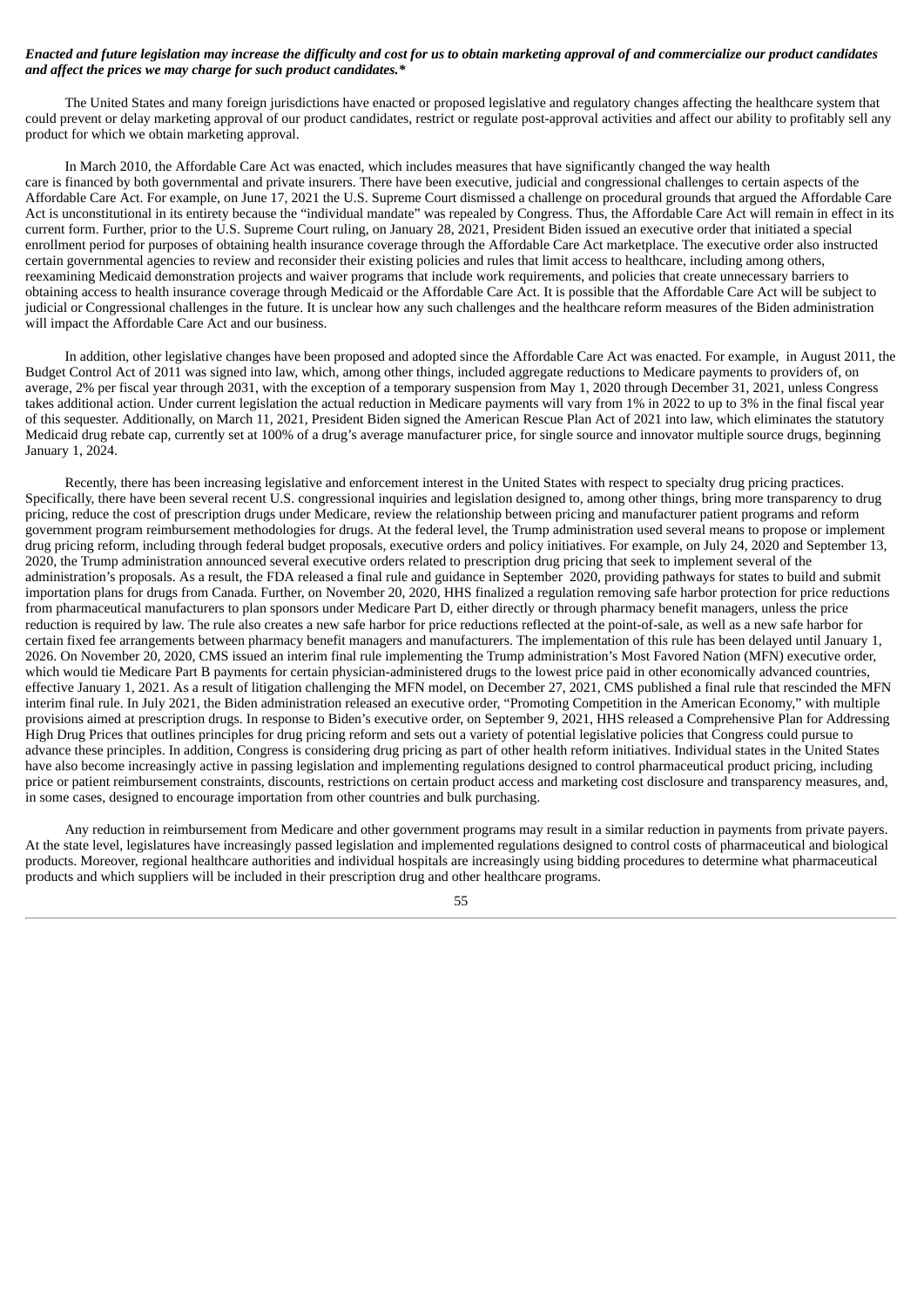We expect that the healthcare reform measures that have been adopted, and that may be adopted in the future, may result in more rigorous coverage criteria and in additional downward pressure on the price that we receive for any approved product and could seriously harm our future revenues. Any reduction in reimbursement from Medicare or other government programs may result in a similar reduction in payments from private payors. The implementation of cost containment measures or other healthcare reforms may prevent us from being able to generate revenue, attain profitability or commercialize our products. Further, it is possible that additional governmental action is taken in response to the COVID-19 pandemic.

# If we fail to comply with environmental, health and safety laws and regulations, we could become subject to fines or penalties or incur costs that could *have a material adverse effect on the success of our business.*

We, and the third parties with whom we share our facilities, are subject to numerous environmental, health and safety laws and regulations, including those governing laboratory procedures and the handling, use, storage, treatment and disposal of hazardous materials and wastes. Each of our operations involve the use of hazardous and flammable materials, including chemicals and biological and radioactive materials. Each of our operations also produce hazardous waste products. We generally contract with third parties for the disposal of these materials and wastes. We cannot eliminate the risk of contamination or injury from these materials. We could be held liable for any resulting damages in the event of contamination or injury resulting from the use of hazardous materials by us or the third parties with whom we share our facilities, and any liability could exceed our resources. We also could incur significant costs associated with civil or criminal fines and penalties.

Although we maintain workers' compensation insurance to cover us for costs and expenses we may incur due to injuries to our employees resulting from the use of hazardous materials, this insurance may not provide adequate coverage against potential liabilities. We do not maintain insurance for environmental liability or toxic tort claims that may be asserted against us in connection with our storage or disposal of biological, hazardous or radioactive materials.

In addition, we may incur substantial costs in order to comply with current or future environmental, health and safety laws and regulations. These current or future laws and regulations may impair our research and development. Failure to comply with these laws and regulations also may result in substantial fines, penalties or other sanctions.

# We are subject to certain U.S. and foreign anti-corruption, anti-money laundering, export control, sanctions, and other trade laws and regulations. We *can face serious consequences for violations.*

U.S. and foreign anti-corruption, anti-money laundering, export control, sanctions, and other trade laws and regulations, or collectively, Trade Laws, prohibit, among other things, companies and their employees, agents, CROs, legal counsel, accountants, consultants, contractors, and other partners from authorizing, promising, offering, providing, soliciting, or receiving directly or indirectly, corrupt or improper payments or anything else of value to or from recipients in the public or private sector. Violations of Trade Laws can result in substantial criminal fines and civil penalties, imprisonment, the loss of trade privileges, debarment, tax reassessments, breach of contract and fraud litigation, reputational harm, and other consequences. We have direct or indirect interactions with officials and employees of government agencies or government-affiliated hospitals, universities, and other organizations. We also expect our non-U.S. activities to increase over time. We expect to rely on third parties for research, preclinical studies, and clinical trials and/or to obtain necessary permits, licenses, patent registrations, and other marketing approvals. We can be held liable for the corrupt or other illegal activities of our personnel, agents, or partners, even if we do not explicitly authorize or have prior knowledge of such activities.

# We are subject to stringent and changing obligations related to data privacy and security. Our actual or perceived failure to comply with such obligations could lead to regulatory investigations or actions, litigation, and/or adverse publicity and could negatively affect our operating results and *business.\**

In the ordinary course of business, we collect, receive, store, process, generate, use, transfer, disclose, make accessible, protect, secure, dispose of, transmit, and share (collectively, processing) personal data and other sensitive information, including proprietary and confidential business data, trade secrets, intellectual property, data we collect about trial participants in connection with clinical trials, and sensitive third-party data. For example, we may obtain clinical trial data from research institutions. Our data processing activities subject us to numerous data privacy and security obligations, such as various laws, regulations, guidance, industry standards, external and internal privacy and security policies, contracts, and other obligations that govern the processing of personal data by us and on our behalf.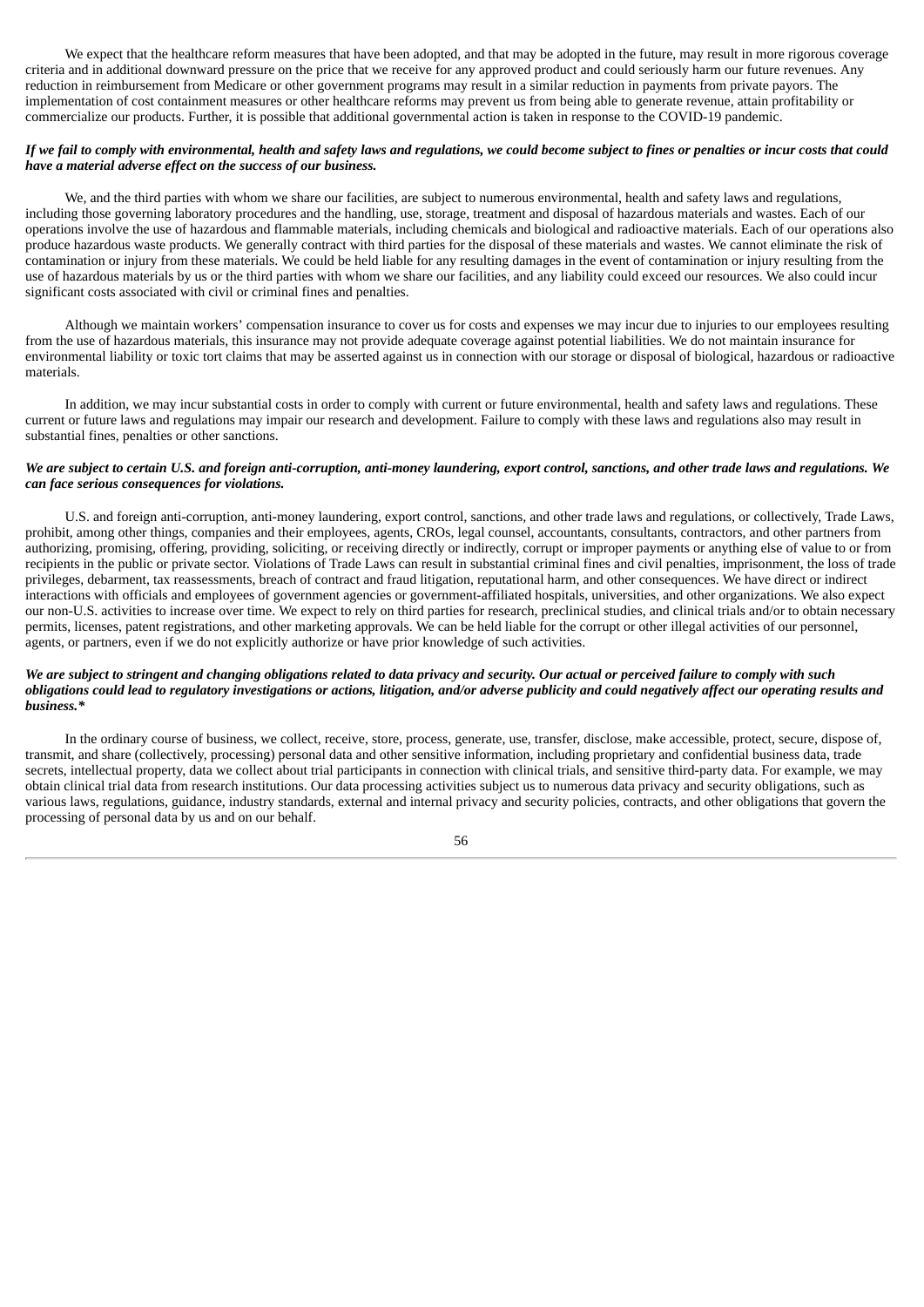In the United States, numerous federal, state, and local laws and regulations, including federal health information privacy laws, state data breach notification laws, state health information privacy laws and federal and state consumer protection laws (e.g., Section 5 of the Federal Trade Commission Act), that govern the collection, use, disclosure and protection of health-related and other personal information could apply to our operations or the operations of our collaborators and third-party providers. For example, HIPAA as amended by HITECH, imposes specific requirements relating to the privacy, security, and transmission of individually identifiable health information.

The California Consumer Privacy Act (the CCPA) gives California residents expanded rights to access and delete their personal information, opt out of certain personal information sharing and receive detailed information about how their personal information is used. The CCPA allows for statutory fines for noncompliance (up to \$7,500 per violation). Although the CCPA exempts some data processed in the context of clinical trials, the CCPA may increase compliance costs and potential liability with respect to other personal data we maintain about California residents. In addition, it is anticipated that the California Privacy Rights Act of 2020 (the CPRA), effective January 1, 2023, will expand the CCPA. Additionally, the CPRA establishes a new California Privacy Protection Agency to implement and enforce the CPRA, which could increase the risk of enforcement. At this time, we do not collect personal information relating to residents of California, but should we begin to do so, the CCPA and CPRA will impose new and burdensome privacy compliance obligations on our business and will raise new risks for potential fines and class actions.

Other states have enacted data privacy laws. For example, Virginia passed the Consumer Data Protection Act, Colorado passed the Colorado Privacy Act, and Utah passed the Consumer Privacy Act, all of which become effective in 2023. Additionally, several states and localities have enacted statutes banning or restricting the collection of biometric information. In addition, data privacy and security laws have been proposed at the federal, state, and local levels in recent years, which could further complicate compliance efforts.

In addition to data privacy and security laws, we may be contractually subject to data privacy and security obligations, including industry standards adopted by industry groups and may become subject to new data privacy and security obligations in the future. For example, certain privacy laws, such as the GDPR and the CCPA, require our customers to impose specific contractual restrictions on their service providers.

Outside the United States, an increasing number of laws, regulations, and industry standards apply to data privacy and security. For example, the European Union's General Data Protection Regulation (the EU GDPR), the United Kingdom's GDPR (the UK GDPR), Brazil's General Data Protection Law (the Lei Geral de Proteção de Dados Pessoais, or LGPD) (Law No. 13,709/2018), and China's Personal Information Protection Law (the PIPL) impose strict requirements for processing personal data. For example, under the EU GDPR, government regulators may impose temporary or definitive bans on data processing, as well as fines of up to 20 million euros or 4% of annual global revenue, whichever is greater. Further, individuals may initiate litigation related to processing of their personal data.

Certain jurisdictions have enacted data localization laws and cross-border personal data transfer laws, which could make it more difficult to transfer information across jurisdictions (such as transferring or receiving personal data that originates in the EU or in other foreign jurisdictions). Existing mechanisms that facilitate cross-border personal data transfers may change or be invalidated. For example, absent appropriate safeguards or other circumstances, the EU GDPR generally restricts the transfer of personal data to countries outside of the European Economic Area (the EEA) that the European Commission does not consider to provide an adequate level of data privacy and security, such as the United States. The European Commission released a set of "Standard Contractual Clauses" (the SCCs) that are designed to be a valid mechanism to facilitate personal data transfers out of the EEA to these jurisdictions. Currently, these Standard Contractual Clauses are a valid mechanism to transfer personal data outside of the EEA, but there exists some uncertainty regarding whether the SCCs will remain a valid mechanism. Additionally, the SCCs impose additional compliance burdens, such as conducting transfer impact assessments to determine whether additional security measures are necessary to protect the at-issue personal data. If we cannot implement a valid compliance mechanism for cross-border data transfers, we may face increased exposure to regulatory actions, substantial fines, and injunctions against processing or transferring personal data from Europe or other foreign jurisdictions. The inability to import personal data to the United States could significantly and negatively impact our business operations, including by limiting our ability to conduct clinical trial activities in Europe and elsewhere; limiting our ability to collaborate with parties that are subject to such cross-border data transfer or localization laws; or requiring us to increase our personal data processing capabilities and infrastructure in foreign jurisdictions at significant expense. At this time, we do not believe we are subject to the GDPR, but should this change, the GDPR will increase our responsibility and potential liability in relation to personal data that we process, and we may be required to put in place additional mechanisms to ensure compliance with the new EU data protection rules.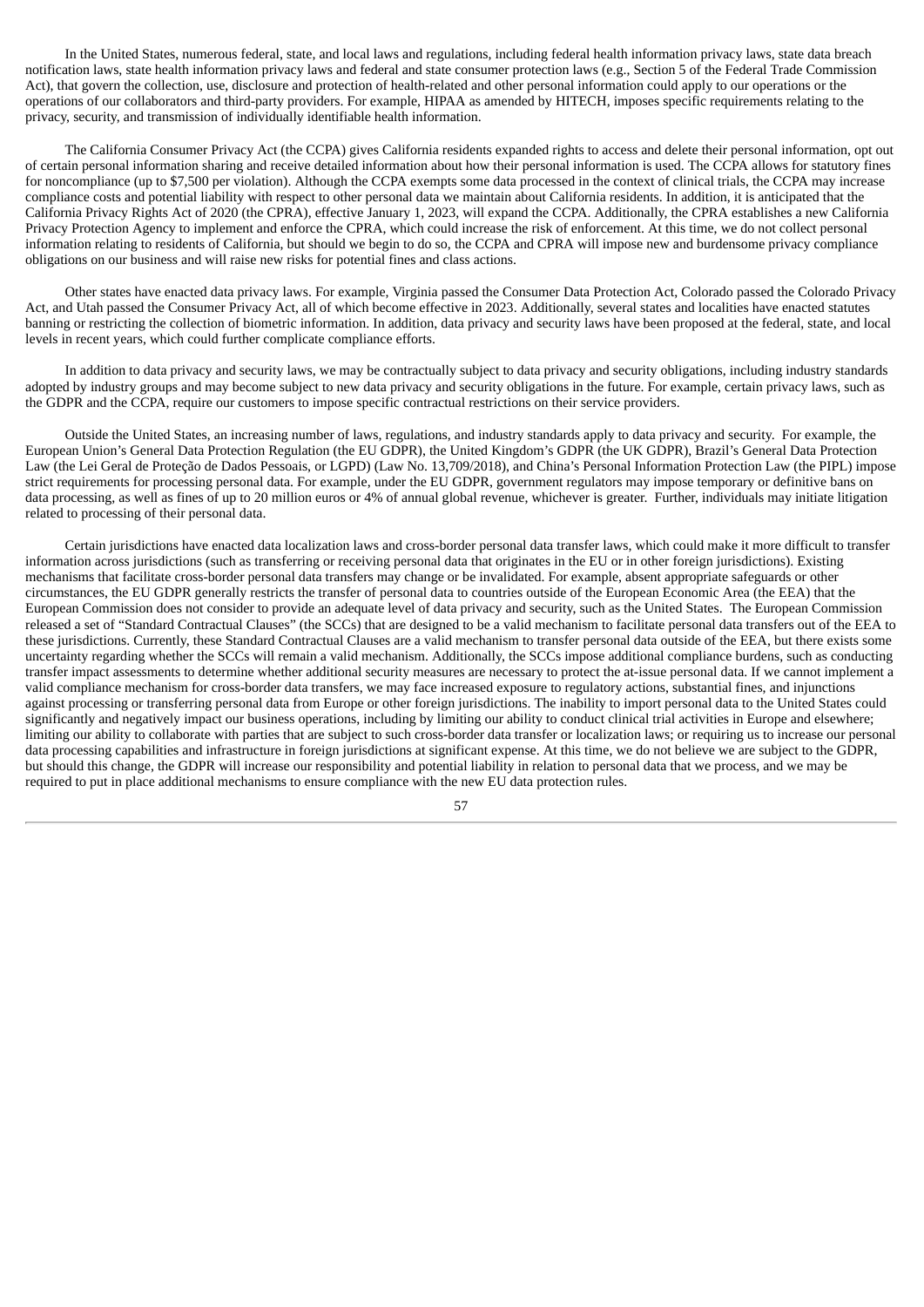Our obligations related to data privacy and security are quickly changing in an increasingly stringent fashion, creating some uncertainty as to the effective future legal framework. Additionally, these obligations may be subject to differing applications and interpretations, which may be inconsistent or conflict among jurisdictions. Preparing for and complying with these obligations requires significant resources and may necessitate changes to our information technologies, systems, and practices and to those of any third parties that process personal data on our behalf. Although we endeavor to comply with all applicable data privacy and security obligations, we may at times fail (or be perceived to have failed) to do so. Moreover, despite our efforts, our personnel or third parties upon whom we rely may fail to comply with such obligations, which could negatively impact our business operations and compliance posture. For example, any failure by a third-party processor to comply with applicable law, regulations, or contractual obligations could result in adverse effects, including inability to or interruption in our ability to operate our business and proceedings against us by governmental entities or others. If we or our collaborators and third-party providers fail, or are perceived to have failed, to comply with U.S. and foreign data privacy and security laws and regulations, we could face significant consequences. These consequences may include, but are not limited to, government enforcement actions (e,g., investigations, fines, penalties, audits, inspections, and similar), private litigation (including class-related claims), additional reporting requirements and/or oversight, bans on processing personal data, orders to destroy or not use personal data, and imprisonment of company officials. Any of these events could have a material adverse effect on our reputation, business, or financial condition, including but not limited to, loss of customers, interruptions or stoppages in our business operations (including, as relevant, clinical trials), inability to process personal data or to operate in certain jurisdictions, limited ability to develop or commercialize our products, expenditure of time and resources to defend any claim or inquiry, adverse publicity, or revision or restructuring of our operations. Moreover, clinical trial subjects about whom we or our potential collaborators obtain information, as well as the providers who share this information with us, may contractually limit our ability to use and disclose such information. Claims that we have violated individuals' privacy rights, failed to comply with data privacy and security laws or breached our contractual obligations, even if we are not found liable, could be expensive and time consuming to defend, could result in adverse publicity and could have a material adverse effect on our business, financial condition, results of operations and prospects.

### If we fail to maintain effective disclosure controls and internal control over financial reporting, our ability to produce timely and accurate financial *statements or comply with applicable regulations could be impaired.*

As a public company, we are subject to requirements of the Sarbanes-Oxley Act, the rules and regulations of the Nasdaq Global Market, the rules and regulations of the Securities and Exchange Commission. We expect that the requirements of these rules and regulations will continue to increase our legal, accounting and financial compliance costs, make some activities more difficult, time-consuming and costly and place significant strain on our personnel, systems and resources. Company responsibilities required by the Sarbanes-Oxley Act include, among other things, that we maintain corporate oversight and adequate internal control over financial reporting and disclosure controls and procedures. We are continuing to develop and refine our disclosure controls and other procedures that are designed to ensure that information required to be disclosed by us in the reports that we file with the SEC is recorded, processed, summarized and reported within the time periods specified in SEC rules and forms and that information required to be disclosed in reports under the Securities Exchange Act of 1934, as amended (the Exchange Act) is accumulated and communicated to our principal executive and financial officers. We are also continuing to improve our internal control over financial reporting. In order to develop, maintain, and improve the effectiveness of our internal controls and procedures, and internal control over financial reporting, we have expended, and anticipate that we will continue to expend, significant resources, including accounting-related costs and significant management oversight.

Our current controls and any new controls that we develop may become inadequate because of changes in conditions in our business. Further, weaknesses in our disclosure controls and internal control over financial reporting may be discovered in the future. Any failure to develop or maintain effective controls or any difficulties encountered in their implementation or improvement could harm our results of operations or cause us to fail to meet our reporting obligations and may result in a restatement of our financial statements for prior periods. Any failure to implement and maintain, or any disruptions or difficulties in implementing or using, such a system could adversely affect our controls and harm our business. Moreover, such disruption or difficulties could result in unanticipated costs and diversion of management attention. In addition, we may discover weaknesses in our system of internal financial and accounting controls and procedures that could result in a material misstatement of our financial statements. Our internal control over financial reporting will not prevent or detect all errors and all fraud. A control system, no matter how well designed and operated, can provide only reasonable, not absolute, assurance that the control system's objectives will be met. Because of the inherent limitations in all control systems, no evaluation of controls can provide absolute assurance that misstatements due to error or fraud will not occur or that all control issues and instances of fraud will be detected.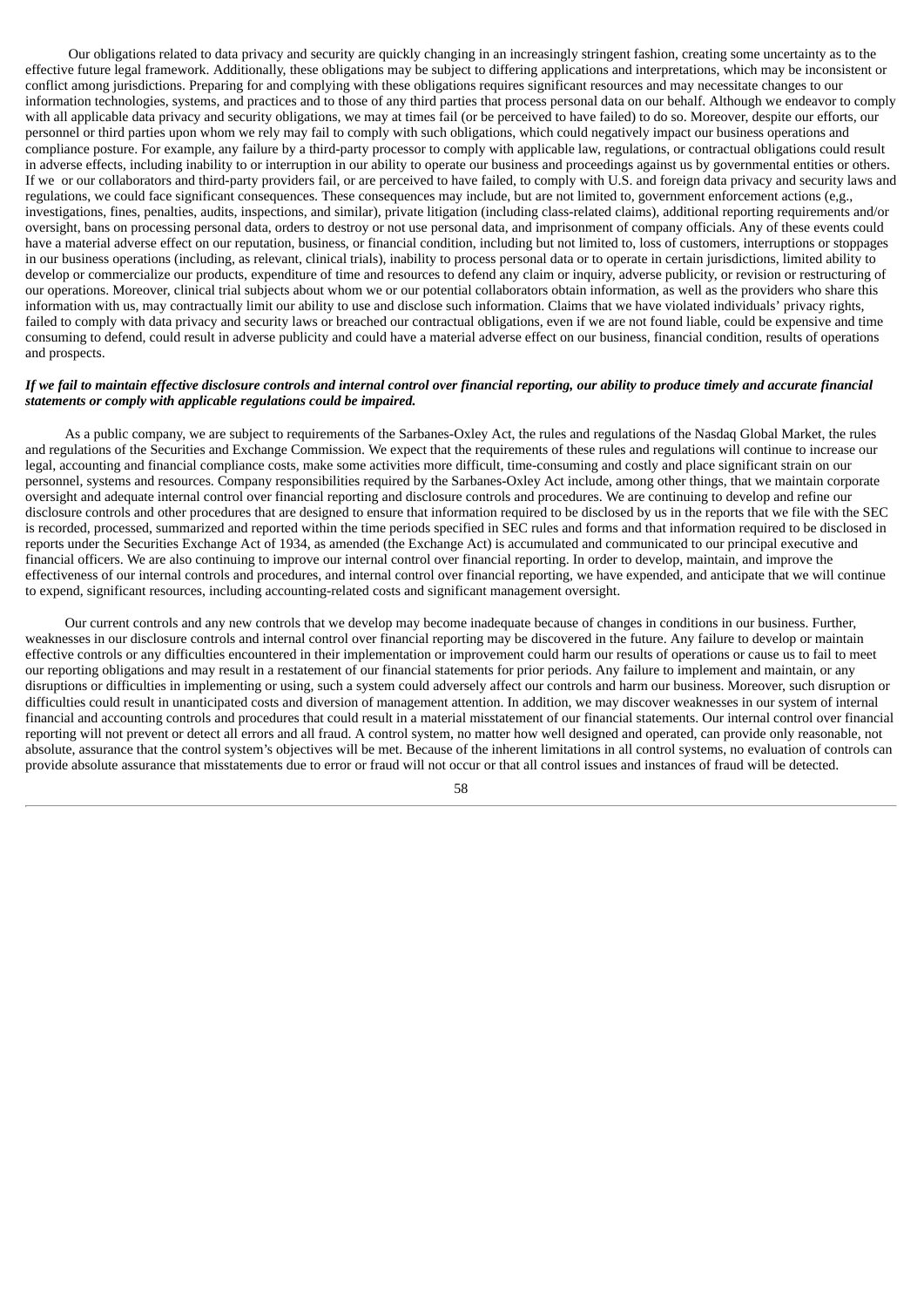If we are not able to comply with the requirements of Section 404 of the Sarbanes-Oxley Act in a timely manner, or if we are unable to maintain proper and effective internal controls, we may not be able to produce timely and accurate financial statements. If we cannot provide reliable financial reports or prevent fraud, our business and results of operations could be harmed, investors could lose confidence in our reported financial information and we could be subject to sanctions or investigations by Nasdaq, the SEC or other regulatory authorities. Any failure to maintain effective disclosure controls and internal control over financial reporting could have a material and adverse effect on our business, results of operations, and financial condition and could cause a decline in the trading price of our common stock.

## *Our disclosure controls and procedures may not prevent or detect all errors or acts of fraud.*

We are subject to the periodic reporting requirements of the Exchange Act. We designed our disclosure controls and procedures to reasonably assure that information we must disclose in reports we file or submit under the Exchange Act is accumulated and communicated to management, and recorded, processed, summarized and reported within the time periods specified in the rules and forms of the SEC. We believe that any disclosure controls and procedures or internal controls and procedures, no matter how well-conceived and operated, can provide only reasonable, not absolute, assurance that the objectives of the control system are met.

These inherent limitations include the realities that judgments in decision-making can be faulty, and that breakdowns can occur because of simple error or mistake. For example, our directors or executive officers could inadvertently fail to disclose a new relationship or arrangement causing us to fail to make any related party transaction disclosures. Additionally, controls can be circumvented by the individual acts of some persons, by collusion of two or more people or by an unauthorized override of the controls. Accordingly, because of the inherent limitations in our control system, misstatements due to error or fraud may occur and not be detected.

## Future changes in financial accounting standards or practices may cause adverse and unexpected revenue fluctuations and adversely affect our *reported results of operations.*

Future changes in financial accounting standards may cause adverse, unexpected revenue fluctuations and affect our reported financial position or results of operations. Financial accounting standards in the United States are constantly under review and new pronouncements and varying interpretations of pronouncements have occurred with frequency in the past and are expected to occur again in the future. As a result, we may be required to make changes in our accounting policies. Those changes could affect our financial condition and results of operations or the way in which such financial condition and results of operations are reported. We intend to invest resources to comply with evolving standards, and this investment may result in increased general and administrative expenses and a diversion of management time and attention from business activities to compliance activities. See the section titled "Management's Discussion and Analysis of Financial Condition and Results of Operations—Recent Accounting Pronouncements."

### Changes in tax laws or regulations that are applied adversely to us or our customers may have a material adverse effect on our business, cash flow, *financial condition or results of operations.*

New income, sales, use, or other tax laws, statutes, rules, regulations or ordinances could be enacted at any time, which could adversely affect our business operations and financial performance. Further, existing tax laws, statutes, rules, regulations, or ordinances could be interpreted, changed, modified, or applied adversely to us. For example, the legislation informally titled the Tax Cuts and Jobs Act (the Tax Act) enacted in 2017 enacted many significant changes to the U.S. tax laws. Future guidance from the Internal Revenue Service and other tax authorities with respect to the Tax Act may affect us, and certain aspects of the Tax Act could be repealed or modified in future legislation. For example, legislation enacted on March 27, 2020, entitled the Coronavirus Aid, Relief, and Economic Security Act (the CARES Act) modified certain provisions of the Tax Act, and it is possible that the Biden administration and Congress may enact proposed legislation that could have an adverse effect on our operations, cash flows and results of operations and contribute to overall market volatility. In addition, it is uncertain if and to what extent various states will conform to the Tax Act, the CARES Act or any newly enacted federal tax legislation. Changes in corporate tax rates, the realization of net deferred tax assets relating to our operations, the taxation of foreign earnings, and the deductibility of expenses under the Tax Act or future reform legislation could have a material impact on the value of our deferred tax assets, could result in significant one-time charges, and could increase our future U.S. tax expense.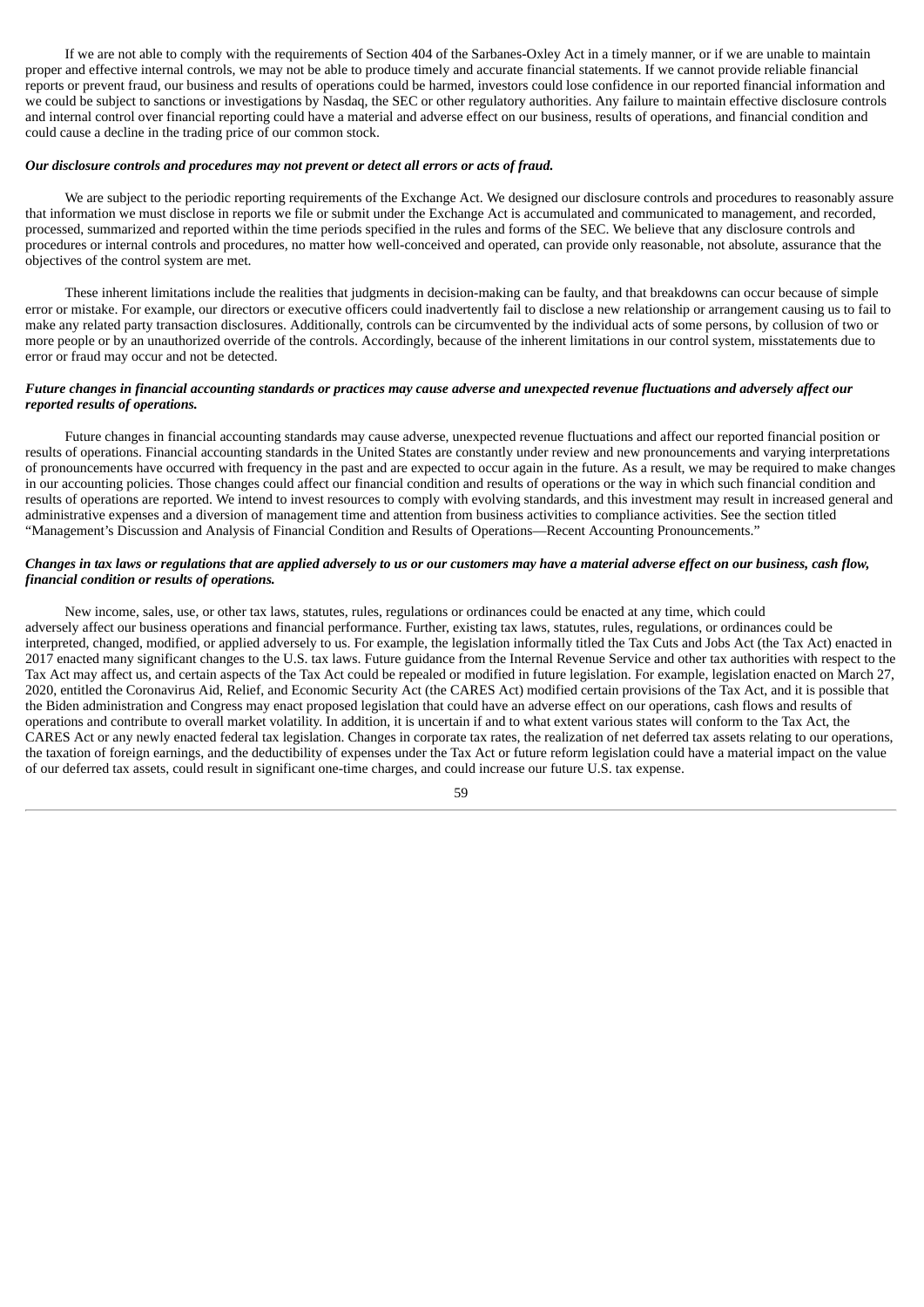#### **Risks Related to Our Intellectual Property**

# If we are unable to obtain and maintain sufficient intellectual property protection for our platform technologies and product candidates, or if the scope of the intellectual property protection is not sufficiently broad, our competitors could develop and commercialize products similar or identical to ours, *and our ability to successfully commercialize our products may be adversely affected.*

We rely upon a combination of patents, know-how and confidentiality agreements to protect the intellectual property related to our products and technologies and to prevent third parties from copying and surpassing our achievements, thus eroding our competitive position in our market.

Our success depends in large part on our ability to obtain and maintain patent protection for our platform technologies, product candidates and their uses, as well as our ability to operate without infringing the proprietary rights of others. We seek to protect our proprietary position by filing patent applications in the United States and abroad related to our novel discoveries and technologies that are important to our business. Our pending and future patent applications may not result in patents being issued or that issued patents will afford sufficient protection of our product candidates or their intended uses against competitors, nor can there be any assurance that the patents issued will not be infringed, designed around, invalidated by third parties, or effectively prevent others from commercializing competitive technologies, products or product candidates.

Obtaining and enforcing patents is expensive and time-consuming, and we may not be able to file and prosecute all necessary or desirable patent applications or maintain and/or enforce patents that may issue based on our patent applications, at a reasonable cost or in a timely manner, including delays as a result of the COVID-19 pandemic impacting our or our licensors' operations. It is also possible that we will fail to identify patentable aspects of our research and development results before it is too late to obtain patent protection. Although we enter into non-disclosure and confidentiality agreements with parties who have access to patentable aspects of our research and development output, such as our employees, corporate collaborators, outside scientific collaborators, CROs, contract manufacturers, consultants, advisors and other third parties, any of these parties may breach these agreements and disclose such results before a patent application is filed, thereby jeopardizing our ability to seek patent protection.

Composition of matter patents for biological and pharmaceutical product candidates often provide a strong form of intellectual property protection for those types of products, as such patents provide protection without regard to any method of use. We cannot be certain that the claims in our pending patent applications directed to composition of matter of our product candidates will be considered patentable by the United States Patent and Trademark Office (USPTO) or by patent offices in foreign countries, or that the claims in any of our issued patents will be considered valid and enforceable by courts in the United States or foreign countries. Method of use patents protect the use of a product for the specified method. This type of patent does not prevent a competitor from making and marketing a product that is identical to our product for an indication that is outside the scope of the patented method. Moreover, even if competitors do not actively promote their product for our targeted indications, physicians may prescribe these products "off-label." Although off-label prescriptions may infringe or contribute to the infringement of method of use patents, the practice is common and such infringement is difficult to prevent or prosecute.

The patent position of biopharmaceutical companies generally is highly uncertain, involves complex legal and factual questions and has in recent years been the subject of much litigation, resulting in court decisions, including Supreme Court decisions, which have increased uncertainties as to the ability to enforce patent rights in the future. In addition, the laws of foreign countries may not protect our rights to the same extent as the laws of the United States, or vice versa.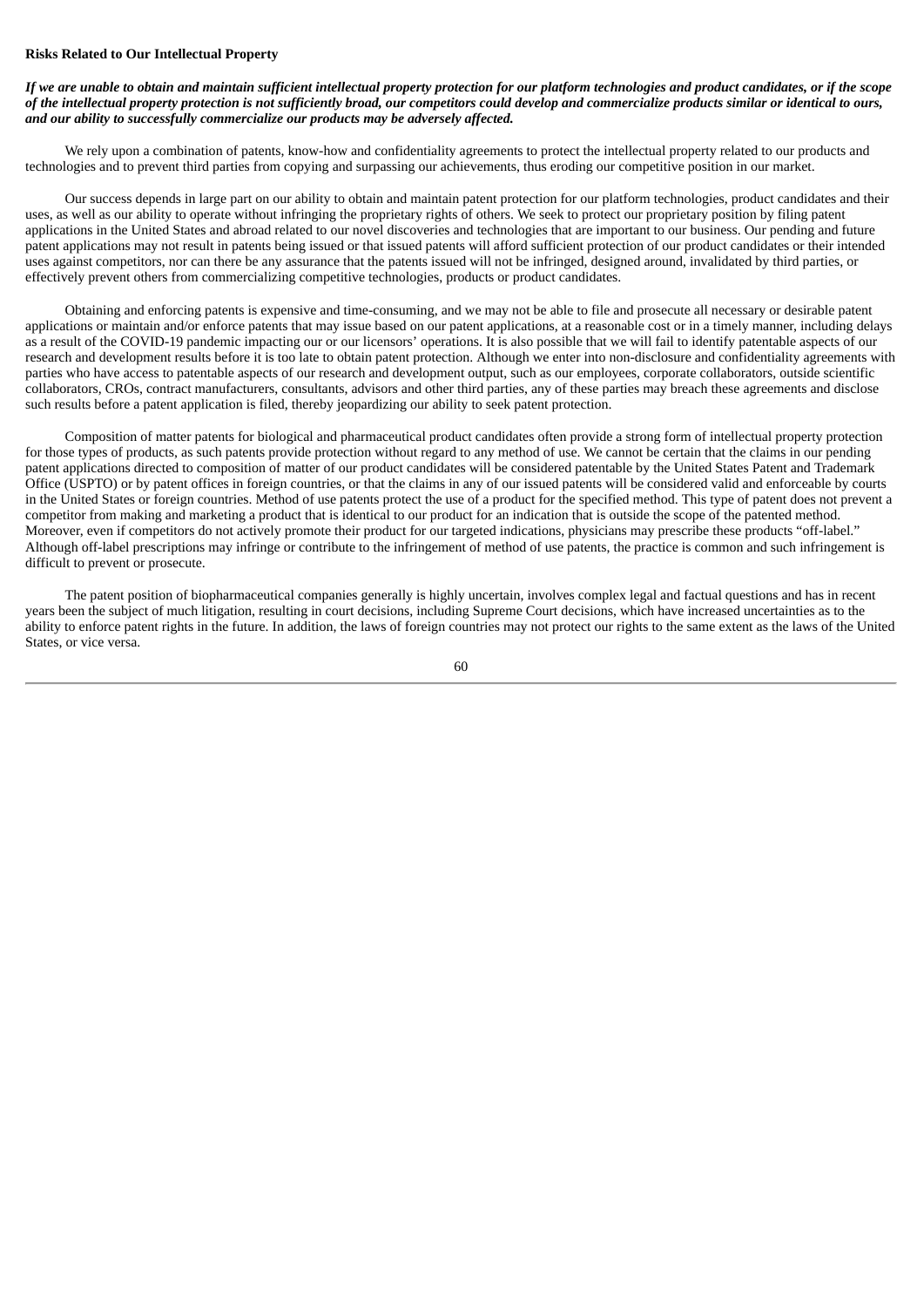The patent application process is subject to numerous risks and uncertainties, and there can be no assurance that we or any of our potential future collaborators will be successful in protecting our product candidates by obtaining and defending patents. For example, we may not be aware of all thirdparty intellectual property rights potentially relating to our product candidates or their intended uses, and as a result the impact of such third-party intellectual property rights upon the patentability of our own patents and patent applications, as well as the impact of such third-party intellectual property upon our freedom to operate, is highly uncertain. Patent applications in the United States and other jurisdictions are typically not published until 18 months after filing or, in some cases, not at all. Therefore, we cannot know with certainty whether we were the first to make the inventions claimed in our patents or pending patent applications, or that we were the first to file for patent protection of such inventions. As a result, the issuance, inventorship, scope, validity, enforceability and commercial value of our patent rights are highly uncertain. Our pending patent applications may be challenged in patent offices in the United States and abroad. Even issued patents may later be found invalid or unenforceable or may be modified or revoked in proceedings instituted by third parties before various patent offices or in courts. For example, our pending patent applications may be subject to third-party pre-issuance submissions of prior art to the USPTO or our issued patents may be subject to post-grant review (PGR) proceedings, oppositions, derivations, reexaminations, or *inter partes* review (IPR) proceedings, in the United States or elsewhere, challenging our patent rights or the patent rights of others. An adverse determination in any such challenges may result in loss of exclusivity or in patent claims being narrowed, invalidated, or held unenforceable, in whole or in part, which could limit our ability to stop others from using or commercializing similar or identical technology and products, or limit the duration of the patent protection of our technology and products. In addition, given the amount of time required for the development, testing and regulatory review of new product candidates, patents protecting such candidates might expire before or shortly after such candidates are commercialized. The degree of future protection for our proprietary rights is uncertain. Only limited protection may be available and may not adequately protect our rights or permit us to gain or keep any competitive advantage. Any failure to obtain or maintain patent protection with respect to our product candidates or their uses could have a material adverse effect on our business, financial condition, results of operations and prospects.

In addition to the protection afforded by patents, we rely on trade secret protection and confidentiality agreements to protect proprietary know-how that is not patentable, processes for which patents are difficult to enforce and any other elements of our discovery and development processes that involve proprietary know-how, information or technology that is not covered by patents. We may also rely on trade secret protection as temporary protection for concepts that may be included in a future patent filing. However, trade secret protection will not protect us from innovations that a competitor develops independently of our proprietary know how. If a competitor independently develops a technology that we protect as a trade secret and files a patent application on that technology, then we may not be able to patent that technology in the future, may require a license from the competitor to use our own know-how, and if the license is not available on commercially-viable terms, then we may not be able to launch our product. Although we require all of our employees to assign their inventions to us, and require all of our employees, consultants, advisors and any third parties who have access to our proprietary know-how, information or technology to enter into confidentiality agreements, we cannot be certain that our trade secrets and other confidential proprietary information will not be disclosed or that competitors will not otherwise gain access to our trade secrets or independently develop substantially equivalent information and techniques. Furthermore, the laws of some foreign countries do not protect proprietary rights to the same extent or in the same manner as the laws of the United States. As a result, we may encounter significant problems in protecting and defending our intellectual property both in the United States and abroad. If we are unable to prevent unauthorized material disclosure of our intellectual property to third parties, we will not be able to establish or maintain a competitive advantage in our market, and this scenario could materially adversely affect our business, financial condition and results of operations.

# We cannot ensure that patent rights relating to inventions described and claimed in our pending patent applications will issue or that patents based on *our patent applications will not be challenged and rendered invalid and/or unenforceable.*

The patent application process is subject to numerous risks and uncertainties, and there can be no assurance that we or any of our potential future collaborators will be successful in protecting our product candidates by obtaining and defending patents. We have pending U.S. and foreign patent applications in our portfolio; however, we cannot predict:

- if and when patents may issue based on our patent applications;
- the scope of protection of any patent issuing based on our patent applications;
- whether the claims of any patent issuing based on our patent applications will provide protection against competitors;
- whether or not third parties will find ways to invalidate or circumvent our patent rights;
- whether or not others will obtain patents claiming aspects similar to those covered by our patents and patent applications;
- whether we will need to initiate litigation or administrative proceedings to enforce and/or defend our patent rights which will be costly whether we win or lose; and/or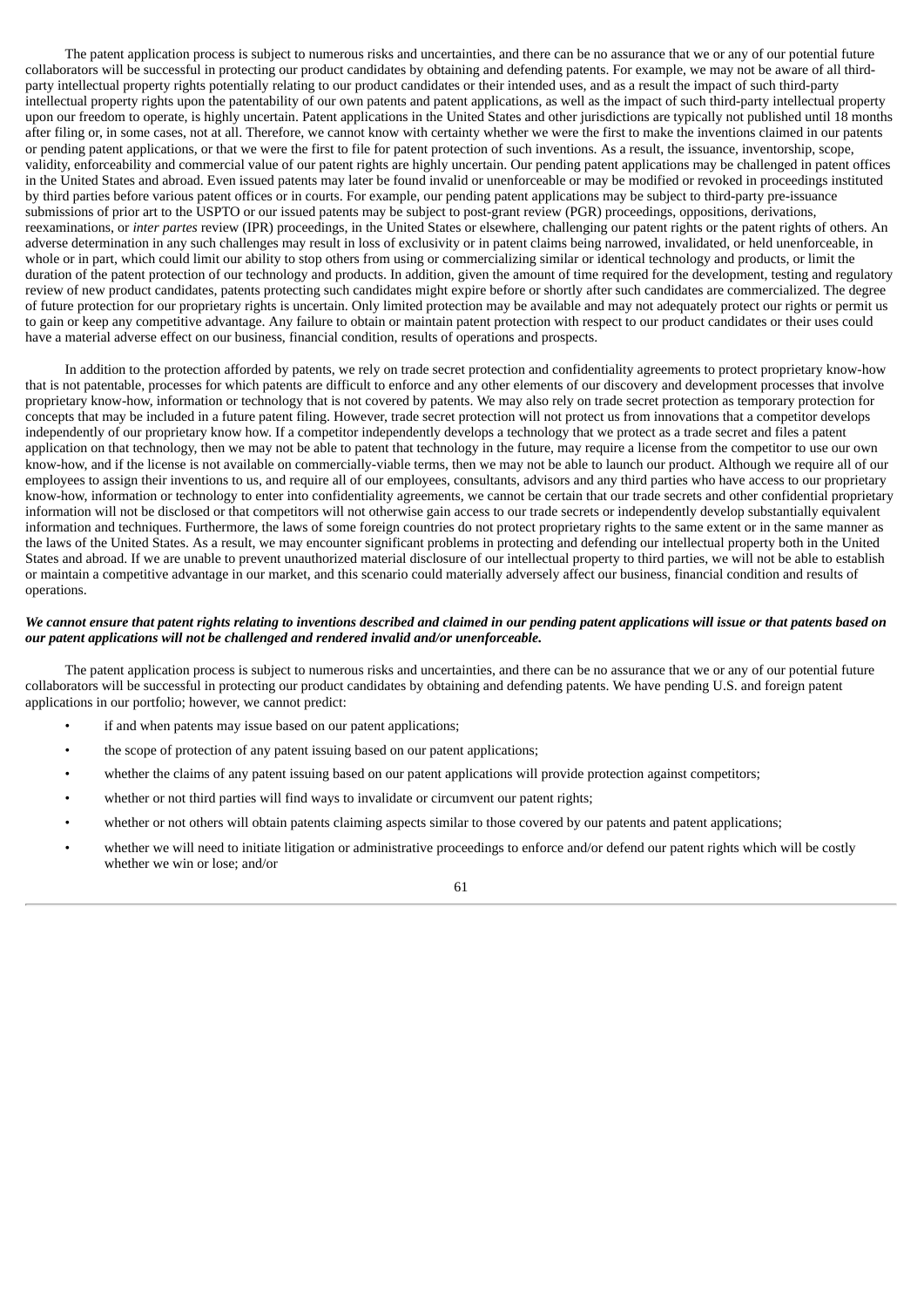• whether the patent applications that we own or in-license will result in issued patents with claims that cover our product candidates or uses thereof in the United States or in other foreign countries.

We cannot be certain that the claims in our pending patent applications directed to our product candidates and/or technologies will be considered patentable by the USPTO or by patent offices in foreign countries. There can be no assurance that any such patent applications will issue as granted patents. One aspect of the determination of patentability of our inventions depends on the scope and content of the "prior art," information that was or is deemed available to a person of skill in the relevant art prior to the priority date of the claimed invention. There may be prior art of which we are not aware that may affect the patentability of our patent claims or, if issued, affect the validity or enforceability of a patent claim. Even if the patents do issue based on our patent applications, third parties may challenge the validity, enforceability or scope thereof, which may result in such patents being narrowed, invalidated or held unenforceable. Furthermore, even if they are unchallenged, patents in our portfolio may not adequately exclude third parties from practicing relevant technology or prevent others from designing around our claims. If the breadth or strength of our intellectual property position with respect to our product candidates is threatened, it could dissuade companies from collaborating with us to develop and threaten our ability to commercialize our product candidates. In the event of litigation or administrative proceedings, we cannot be certain that the claims in any of our issued patents will be considered valid by courts in the United States or foreign countries.

## *We may not be able to protect our intellectual property rights throughout the world.*

Patent protection is available on a national or regional level. Filing, prosecuting and defending patents on all of our product candidates throughout the world would be prohibitively expensive. As such, our intellectual property rights outside the United States may not extend to all other possible countries outside the United States and we may not be able to prevent third parties from practicing our inventions in countries outside the United States where we do not have patent protection, or from selling in and importing products into other jurisdictions made using our inventions in such countries outside the United States. Competitors may use our technologies in jurisdictions where we have not obtained patent protection to develop their own products or technology and may export otherwise infringing products or technology to territories where we have patent protection, but enforcement rights are not as strong as those in the United States. These products may compete with our products, and our patents or other intellectual property rights may not be effective or sufficient to prevent them from competing. Further, the legal systems of certain countries particularly certain developing countries, do not favor the enforcement of patents and other intellectual property protection, particularly those relating to pharmaceuticals or biologics, which could make it difficult for us to stop the infringement of our patents or marketing of competing products in violation of our proprietary rights generally. Proceedings to enforce our patent rights in foreign jurisdictions could result in substantial costs and divert our efforts and attention from other aspects of our business, could put our patents at risk of being invalidated or interpreted narrowly and our patent applications at risk of not issuing and could provoke third parties to assert claims against us. We may not prevail in any such lawsuits that we initiate and the damages and other remedies awarded, if any, may not be commercially meaningful. Similarly, if our trade secrets are disclosed in a foreign jurisdiction, competitors worldwide could have access to our proprietary information and we may be without satisfactory recourse. Such disclosure could have a material adverse effect on our business. Moreover, our ability to protect and enforce our intellectual property rights may be adversely affected by unforeseen changes in foreign intellectual property laws. We currently have and may in the future enter into more contract research and manufacturing relationships with organizations that operate in certain countries that are at heightened risk of theft of technology, data and intellectual property, including through direct intrusion by private parties or foreign actors, and those affiliated with or controlled by state actors. In addition, certain developing countries, including China and India, have compulsory licensing laws under which a patent owner may be compelled under certain circumstances to grant licenses to third parties at nominal or no consideration. In those countries, we and our licensors may have limited remedies if patents are infringed or if we or our licensors are compelled to grant a license to a third-party, which could materially diminish the value of those patents. In addition, many countries limit the enforceability of patents against government agencies or government contractors. This could limit our potential revenue opportunities. Accordingly, our efforts to enforce our intellectual property rights around the world may be inadequate to obtain a significant commercial advantage from the intellectual property that we develop or license.

#### *Intellectual property rights do not necessarily address all potential threats to our competitive advantage.*

The degree of future protection afforded by our intellectual property rights is uncertain because intellectual property rights have limitations and may not adequately protect our business or permit us to maintain our competitive advantage. For example:

- others may be able to make product candidates that are similar to ours but that are not covered by the claims of the patents that we own or have exclusively licensed;
- we or our licensors or future collaborators might not have been the first to make the inventions covered by the issued patent or pending patent application that we own or have exclusively licensed;
- we or our licensors or future collaborators might not have been the first to file patent applications covering certain of our inventions;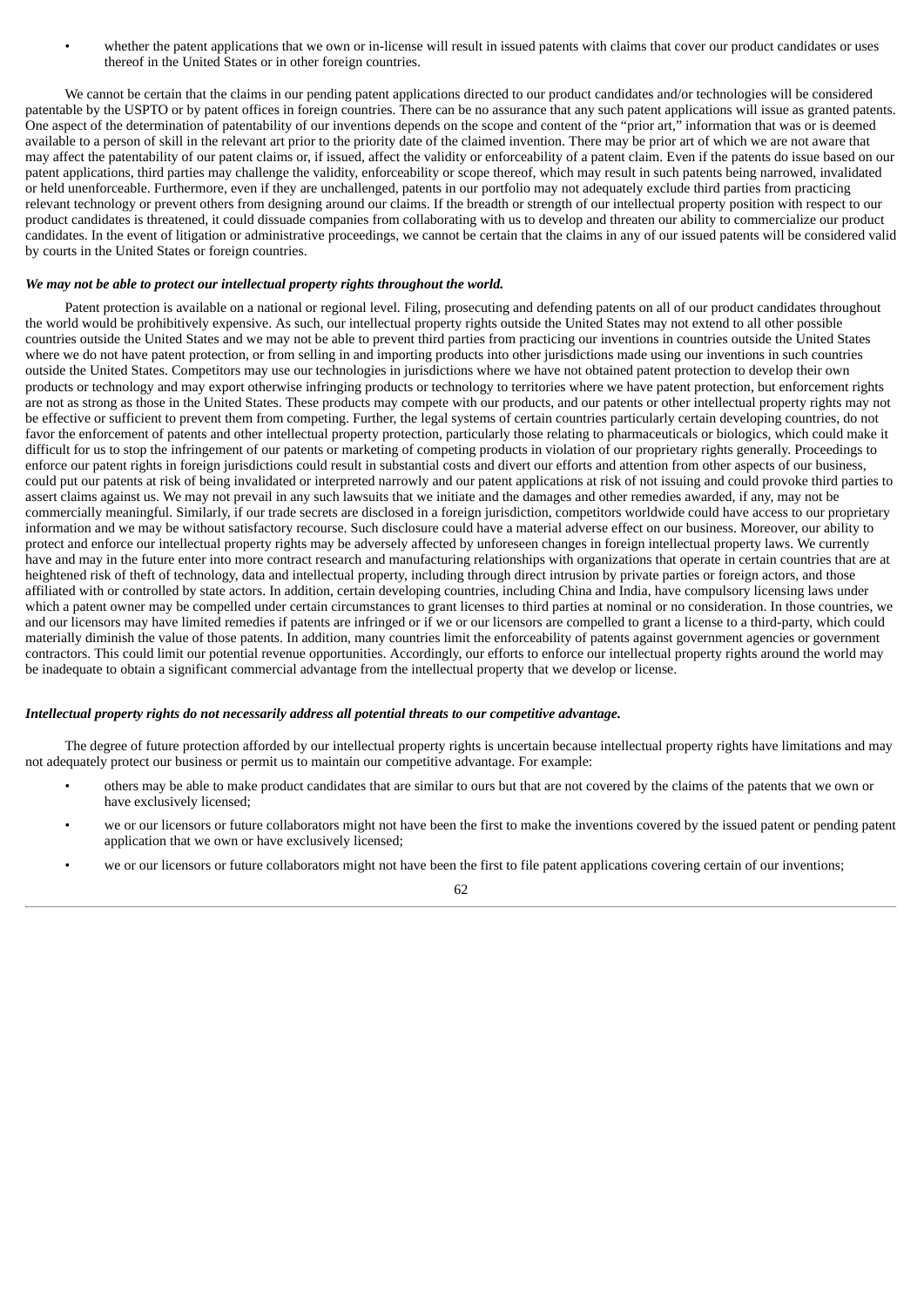- others may independently develop similar or alternative technologies or duplicate any of our technologies without infringing our intellectual property rights;
- it is possible that noncompliance with the USPTO and foreign governmental patent agencies requirement for a number of procedural, documentary, fee payment and other provisions during the patent process can result in abandonment or lapse of a patent or patent application, and partial or complete loss of patent rights in the relevant jurisdiction;
- it is possible that our pending patent applications will not lead to issued patents;
- issued patents that we own or have exclusively licensed may be revoked, modified, or held invalid or unenforceable, as a result of legal challenges by our competitors;
- our competitors might conduct research and development activities in countries where we do not have patent rights and then use the information learned from such activities to develop competitive products for sale in our major commercial markets;
- we may not develop additional proprietary technologies that are patentable;
- we cannot predict the scope of protection of any patent issuing based on our patent applications, including whether the patent applications that we own or in-license will result in issued patents with claims that directed to our product candidates or uses thereof in the United States or in other foreign countries;
- there may be significant pressure on the U.S. government and international governmental bodies to limit the scope of patent protection both inside and outside the United States for disease treatments that prove successful, as a matter of public policy regarding worldwide health concerns;
- countries other than the United States may have patent laws less favorable to patentees than those upheld by U.S. courts, allowing foreign competitors a better opportunity to create, develop and market competing product candidates;
- the claims of any patent issuing based on our patent applications may not provide protection against competitors or any competitive advantages, or may be challenged by third parties;
- if enforced, a court may not hold that our patents are valid, enforceable and infringed;
- we may need to initiate litigation or administrative proceedings to enforce and/or defend our patent rights which will be costly whether we win or lose;
- we may choose not to file a patent application in order to maintain certain trade secrets or know-how, and a third-party may subsequently file a patent application covering such intellectual property;
- we may fail to adequately protect and police our trademarks and trade secrets; and
- the patents of others may have an adverse effect on our business, including if others obtain patents claiming subject matter similar to or improving that covered by our patents and patent applications.

Should any of these or similar events occur, they could significantly harm our business, results of operations and prospects.

# We may not identify relevant third-party patents or may incorrectly interpret the relevance, scope, or expiration of a third-party patent, which might *adversely affect our ability to develop and market our products.*

We cannot guarantee that any of our patent searches or analyses, including the identification of relevant patents, the scope of patent claims or the expiration of relevant patents, are complete or thorough, nor can we be certain that we have identified each and every third-party patent and pending application in the United States and abroad that is relevant to or necessary for the commercialization of our product candidates in any jurisdiction.

The scope of a patent claim is determined by an interpretation of the law, the written disclosure in a patent and the patent's prosecution history. Our interpretation of the relevance or the scope of a patent or a pending application may be incorrect. For example, we may incorrectly determine that our products are not covered by a third-party patent or may incorrectly predict whether a third-party's pending application will issue with claims of relevant scope. Our determination of the expiration date of any patent in the United States or abroad that we consider relevant may be incorrect. Our failure to identify and correctly interpret relevant patents may negatively impact our ability to develop and market our products.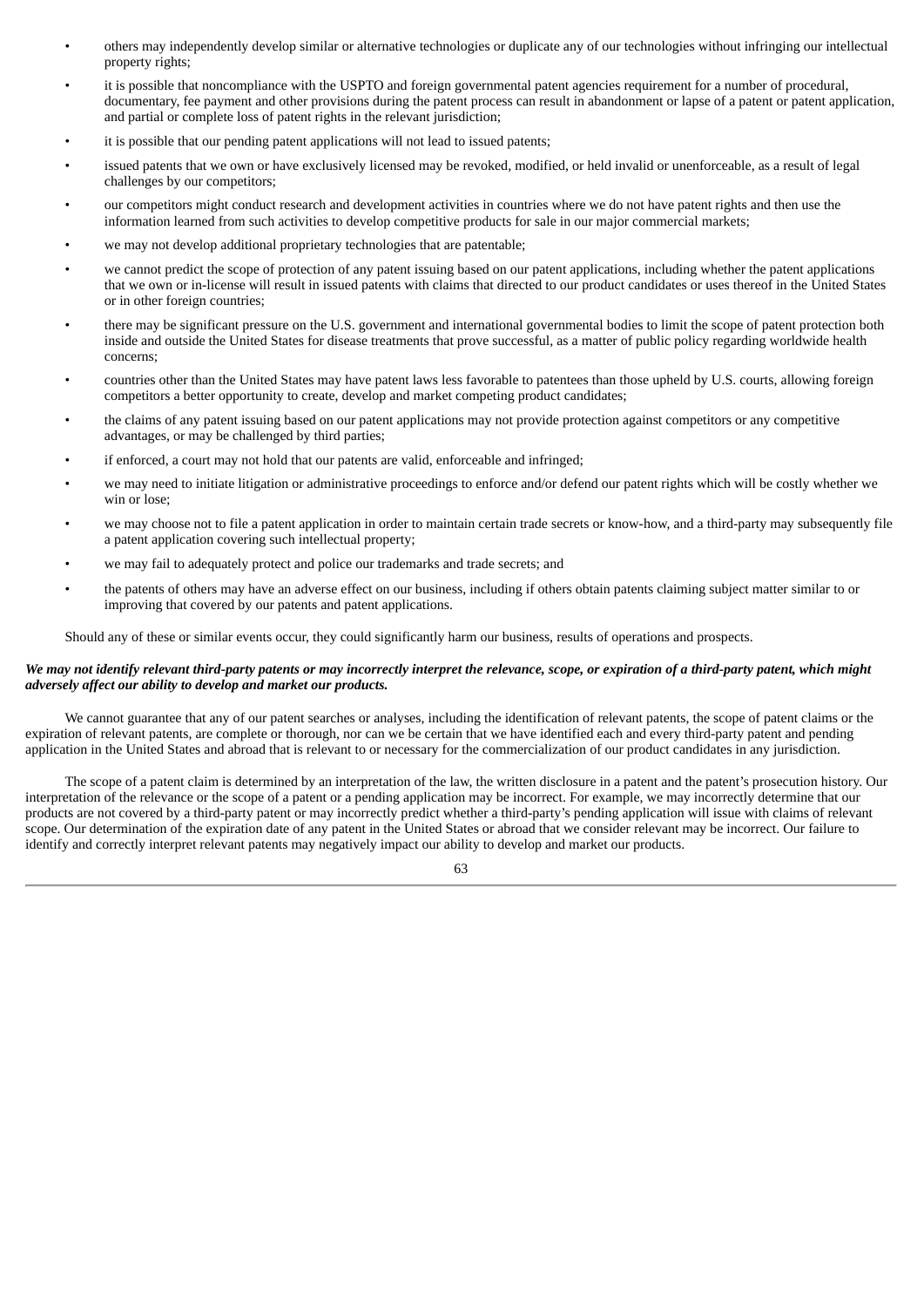# We are currently party to an in-license agreement under which we were granted rights to manufacture certain components of our product candidates. If we breach our obligations under these agreements, we may be required to pay damages, lose our rights to these technologies or both, which would *adversely affect our business and prospects.*

We rely, in part, on license and other strategic agreements, which subject us to various obligations, including payment obligations for achievement of certain milestones on product sales. For example, with respect to SBT8230, we have licensed a cell line to manufacture a component of this product under an agreement with WuXi Biologics. If we fail to comply with the obligations under our license agreements, including as a result of COVID-19 impacting our operations, or use the intellectual property licensed to us in an unauthorized manner, we may be required to pay damages and our licensors may have the right to terminate the license. If our license agreements are terminated, we may experience significant delays, difficulties, and costs in developing new cell lines and identifying an alternative source to manufacture components of our candidate products covered by our agreements and those being tested or approved in combination with such products. Such an occurrence could materially adversely affect the value of the product candidates being developed under any such agreement.

In addition, the agreements under which we license intellectual property or technology to or from third parties are complex, and certain provisions in such agreements may be susceptible to multiple interpretations. The resolution of any contract interpretation disagreement that may arise could narrow what we believe to be the scope of our rights to the relevant intellectual property or technology or increase what we believe to be our financial or other obligations under the relevant agreement, either of which could have a material adverse effect on our business, financial condition, results of operations and prospects.

We control the prosecution of patents resulting from licensed technology. In the event we breach any of our obligations related to such prosecution, we may incur significant liability to our licensing partners. Licensing of intellectual property involves complex legal, business and scientific issues and is complicated by the rapid pace of scientific discovery in our industry. Disputes may arise regarding intellectual property subject to a licensing agreement, including:

- the scope of rights granted under the license agreement and other interpretation-related issues;
- the extent to which our technology and processes infringe on intellectual property of the licensor that is not subject to the licensing agreement;
- the sublicensing of patent and other rights;
- our diligence obligations under the license agreement and what activities satisfy those diligence obligations;
- the ownership of inventions and know-how resulting from the creation or use of intellectual property by us alone or with our licensors and partners;
- the scope and duration of our payment obligations; and
- the priority of invention of patented technology.

If disputes over intellectual property and other rights that we have licensed prevent or impair our ability to maintain our current licensing arrangements on acceptable terms, we may be unable to successfully develop and commercialize the affected product candidates. We are generally also subject to all of the same risks with respect to protection of intellectual property that we license as we are for intellectual property that we own, which are described herein. If we or our licensor fail to adequately protect this intellectual property, our ability to develop, manufacture, or commercialize products could suffer.

In addition, while we cannot currently determine the amount of the royalty obligations we would be required to pay on sales of future products, if any, the amounts may be significant. The amount of our future royalty obligations will depend on the technology and intellectual property we use in products that we successfully develop and commercialize, if any. Therefore, even if we successfully develop and commercialize products, we may be unable to achieve or maintain profitability.

If we are unable to successfully obtain rights to required third-party intellectual property rights or maintain the existing intellectual property rights we have, we may have to abandon development of the relevant research programs or product candidates and our business, financial condition, results of operations and prospects could suffer.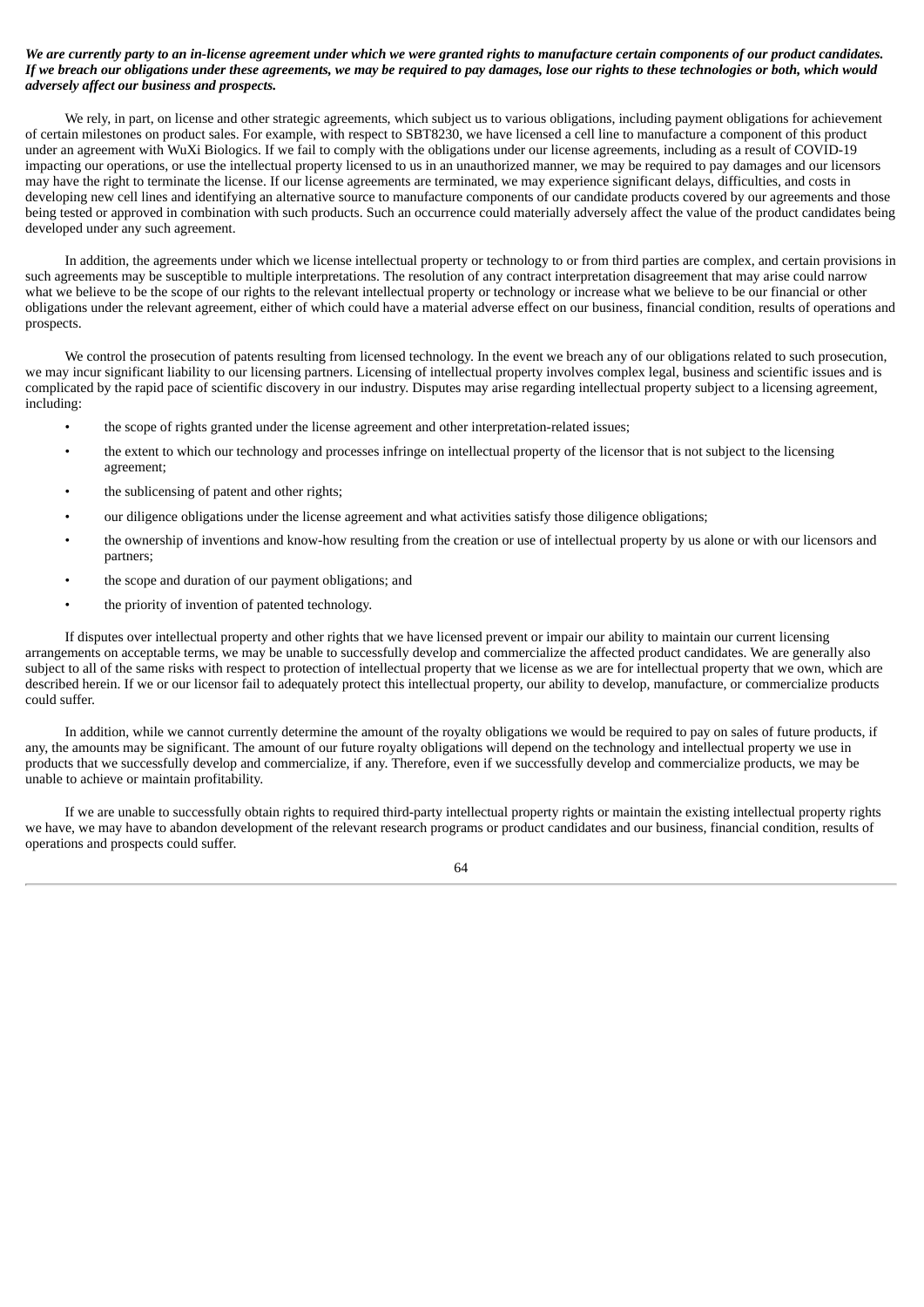#### In the future, we may need to obtain additional licenses of third-party technology that may not be available to us or are available only on commercially unreasonable terms, and which may cause us to operate our business in a more costly or otherwise adverse manner that was not anticipated.

We currently own intellectual property directed to our product candidates and other proprietary technologies. Other pharmaceutical companies and academic institutions may also have filed or are planning to file patent applications potentially relevant to our business. From time to time, in order to avoid infringing these third-party patents, we may be required to license technology from additional third parties to further develop or commercialize our product candidates. Should we be required to obtain licenses to any third-party technology, including any such patents required to manufacture, use or sell our product candidates, such licenses may not be available to us on commercially reasonable terms, or at all. The inability to obtain any third-party license required to develop or commercialize any of our product candidates could cause us to abandon any related efforts, which could seriously harm our business and operations.

The licensing or acquisition of third-party intellectual property rights is a competitive area, and several more established companies may pursue strategies to license or acquire third-party intellectual property rights we may consider attractive or necessary. These established companies may have a competitive advantage over us due to their size, capital resources and greater clinical development and commercialization capabilities. In addition, companies that perceive us to be a competitor may be unwilling to assign or license rights to us.

Moreover, some of our owned and in-licensed patents or patent applications or future patents are or may be co-owned with third parties. If we are unable to obtain an exclusive license to any such third-party co-owners' interest in such patents or patent applications, such co-owners may be able to license their rights to other third parties, including our competitors, and our competitors could market competing products and technology. In addition, we may need the cooperation of any such co-owners of our patents in order to enforce such patents against third parties, and such cooperation may not be provided to us. Furthermore, our owned and in-licensed patents may be subject to a reservation of rights by one or more third parties. Any of the foregoing could have a material adverse effect on our competitive position, business, financial conditions, results of operations and prospects.

# If we are sued for infringing intellectual property rights of third parties, such litigation could be costly and time consuming and could prevent or delay *us from developing or commercializing our product candidates.*

Our commercial success depends, in part, on our ability to develop, manufacture, market and sell our product candidates without infringing the intellectual property and other proprietary rights of third parties. Third parties may allege that we have infringed or misappropriated their intellectual property. Litigation or other legal proceedings relating to intellectual property claims, with or without merit, is unpredictable and generally expensive and time consuming and, even if resolved in our favor, is likely to divert significant resources from our core business, including distracting our technical and management personnel from their normal responsibilities. In addition, there could be public announcements of the results of hearings, motions or other interim proceedings or developments and if securities analysts or investors perceive these results to be negative, it could have a substantial adverse effect on the market price of our common stock. Such litigation or proceedings could substantially increase our operating losses and reduce the resources available for development activities or any future sales, marketing or distribution activities. We may not have sufficient financial or other resources to adequately conduct such litigation or proceedings. Some of our competitors may be able to sustain the costs of such litigation or proceedings more effectively than we can because of their greater financial resources and more mature and developed intellectual property portfolios. Uncertainties resulting from the initiation and continuation of patent litigation or other proceedings could have a material adverse effect on our ability to compete in the marketplace.

There is a substantial amount of intellectual property litigation in the biotechnology and pharmaceutical industries, and we may become party to, or threatened with, litigation or other adversarial proceedings regarding intellectual property rights with respect to our products candidates. We cannot be certain that our product candidates and other proprietary technologies we may develop will not infringe existing or future patents owned by third parties. Third parties may assert infringement claims against us based on existing or future intellectual property rights. For example, we have identified certain third-party patents that may be asserted against us with respect to our ImmunoTAC conjugate SBT8230. These patents may expire prior to commercial launch of SBT8230, if approved. We believe that the relevant claims of these third-party patents are likely invalid or unenforceable, and we may choose to challenge those patents, though the outcome of any challenge that we may initiate in the future is uncertain. We may also decide in the future to seek a license to those third-party patents, but we might not be able to do so on reasonable terms. Proving invalidity may be difficult. For example, in the United States, proving invalidity in court requires a showing of clear and convincing evidence to overcome the presumption of validity enjoyed by issued patents. If we are found to infringe a third-party's intellectual property rights, we could be forced, including by court order, to cease developing, manufacturing or commercializing the infringing candidate product or product. Alternatively, we may be required to obtain a license from such third-party in order to use the infringing technology and continue developing, manufacturing or marketing the infringing candidate product or product. However, we may not be able to obtain any required license on commercially reasonable terms or at all. Even if we were able to obtain a license, it could be non-exclusive,

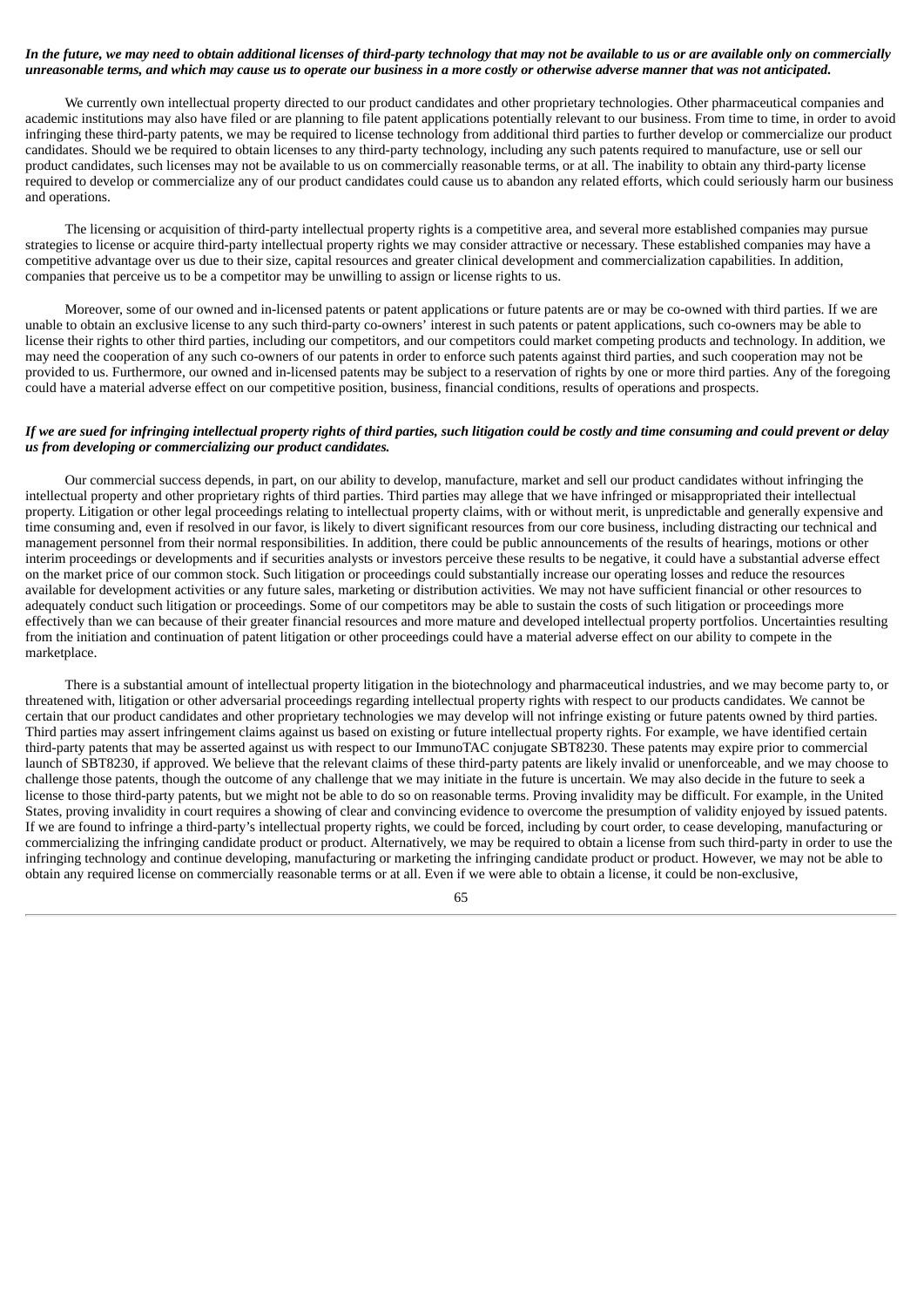thereby giving our competitors access to the same technologies licensed to us. In addition, we could be found liable for monetary damages, including treble damages and attorneys' fees if we are found to have willfully infringed a patent. A finding of infringement could prevent us from commercializing our investigational products or force us to cease some of our business operations, which could materially harm our business.

We may not be aware of patents that have already been issued and that a third-party, for example, a competitor in the fields in which we are developing our product candidates, might assert are infringed by our current or future product candidates, including claims to compositions, formulations, methods of manufacture or methods of use or treatment that cover our product candidates. It is also possible that patents owned by third parties of which we are aware, but which we do not believe are relevant to our product candidates and other proprietary technologies we may develop, could be found to be infringed by our product candidate. In addition, because patent applications can take many years to issue, there may be currently pending patent applications that may later result in issued patents that our product candidates may infringe. Our competitors in both the United States and abroad, many of which have substantially greater resources and have made substantial investments in patent portfolios and competing technologies, may have applied for or obtained or may in the future apply for and obtain, patents that will prevent, limit or otherwise interfere with our ability to make, use and sell our product candidates. The pharmaceutical and biotechnology industries have produced a considerable number of patents, and it may not always be clear to industry participants, including us, which patents cover various types of products or methods of use. The coverage of patents is subject to interpretation by the courts, and the interpretation is not always uniform. If we were sued for patent infringement, we would need to demonstrate that our product candidates, products or methods either do not infringe the patent claims of the relevant patent or that the patent claims are invalid or unenforceable, and we may not be able to do this. Proving invalidity may be difficult. For example, in the United States, proving invalidity in court requires a showing of clear and convincing evidence to overcome the presumption of validity enjoyed by issued patents, and there is no assurance that a court of competent jurisdiction would invalidate the claims of any such U.S. patent. Even if we are successful in these proceedings, we may incur substantial costs and the time and attention of our management and scientific personnel could be diverted in pursuing these proceedings, which could have a material adverse effect on our business and operations. Furthermore, because of the substantial amount of discovery required in connection with intellectual property litigation, there is a risk that some of our confidential information could be compromised by disclosure during litigation. In addition, we may not have sufficient resources to bring these actions to a successful conclusion.

We may choose to challenge the enforceability or validity of claims in a third-party's U.S. patent by requesting that the USPTO review the patent claims in an *ex-parte* re-exam, *inter partes* review or post-grant review proceedings. These proceedings are expensive and may consume our time or other resources. We may choose to challenge a third-party's patent in patent opposition proceedings in the EPO, or other foreign patent office. The costs of these opposition proceedings could be substantial and may consume our time or other resources. If we fail to obtain a favorable result at the USPTO, EPO or other patent office then we may be exposed to litigation by a third-party alleging that the patent may be infringed by our product candidates or proprietary technologies.

If we are found to infringe a third-party's intellectual property rights, we could be forced, including by court order, to cease developing, manufacturing, or commercializing the infringing product candidate or product. Alternatively, we may be required to obtain a license from such third-party in order to use the infringing technology and continue developing, manufacturing or marketing the infringing product candidate. However, we may not be able to obtain any required license on commercially reasonable terms or at all. Even if we were able to obtain a license, it could be non-exclusive, thereby giving our competitors access to the same technologies licensed to us. In addition, we could be found liable for monetary damages, including treble damages and attorneys' fees if we are found to have willfully infringed a patent. A finding of infringement could prevent us from commercializing our product candidates or force us to cease some of our business operations, and could divert the time and attention of our technical personnel and management, cause development delays, and/or require us to develop non-infringing technology, which may not be possible on a cost-effective basis, any of which could materially harm our business. In the event of a successful claim of infringement against us, we may have to pay substantial monetary damages, including treble damages and attorneys' fees for willful infringement, pay royalties and other fees, redesign our infringing drug or obtain one or more licenses from third parties, which may be impossible or require substantial time and monetary expenditure. Claims that we have misappropriated the confidential information or trade secrets of third parties could have a similar negative impact on our business.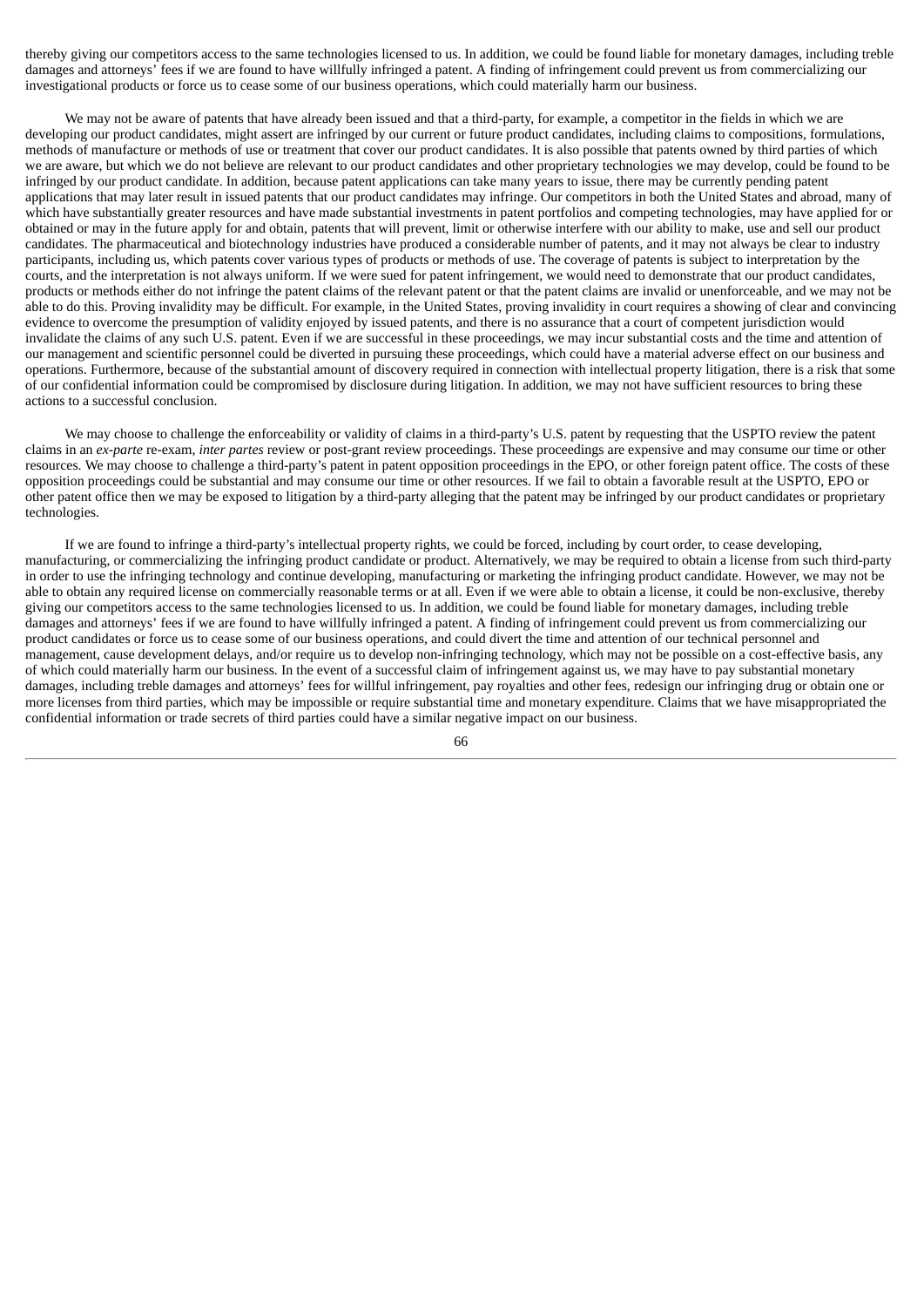#### We may become involved in lawsuits to protect or enforce our patents or other intellectual property, which could be expensive, time consuming, and *unsuccessful.*

Competitors or other third parties may infringe our patents, trademarks or other intellectual property. To counter infringement or unauthorized use, we may be required to file infringement claims, which can be expensive and time consuming and divert the time and attention of our management and scientific personnel. Our pending patent applications cannot be enforced against third parties practicing the technology claimed in such applications unless and until a patent issues from such applications. Any claims we assert against perceived infringers could provoke these parties to assert counterclaims against us alleging that we infringe their patents, in addition to counterclaims asserting that our patents are invalid or unenforceable, or both. In patent litigation in the United States, defendant counterclaims alleging invalidity and/or unenforceability are commonplace. Grounds for a validity challenge could be an alleged failure to meet any of several statutory requirements, including lack of novelty, obviousness, non-enablement or insufficient written description. Grounds for an unenforceability assertion could be an allegation that someone connected with prosecution of the patent withheld relevant information from the USPTO or made a misleading statement during prosecution. The outcome following legal assertions of invalidity and unenforceability is unpredictable. In any patent infringement proceeding, there is a risk that a court will decide that a patent of ours is invalid or unenforceable, in whole or in part, and that we do not have the right to stop the other party from using the invention at issue. There is also a risk that, even if the validity of such patents is upheld, the court will construe the patent's claims narrowly or decide that we do not have the right to stop the other party from using the invention at issue on the grounds that our patent claims do not cover the invention, or decide that the other party's use of our patented technology falls under the safe harbor to patent infringement under 35 U.S.C. §271I(1). An adverse outcome in a litigation or proceeding involving our patents could limit our ability to assert our patents against those parties or other competitors and may curtail or preclude our ability to exclude third parties from making and selling similar or competitive products. Any of these occurrences could adversely affect our competitive business position, business prospects and financial condition. Similarly, if we assert trademark infringement claims, a court may determine that the marks we have asserted are invalid or unenforceable, or that the party against whom we have asserted trademark infringement has superior rights to the marks in question. In this case, we could ultimately be forced to cease use of such trademarks.

Even if we establish infringement, the court may decide not to grant an injunction against further infringing activity and instead award only monetary damages, which may or may not be an adequate remedy. Furthermore, because of the substantial amount of discovery required in connection with intellectual property litigation, there is a risk that some of our confidential information could be compromised by disclosure during litigation. There could also be public announcements of the results of hearings, motions or other interim proceedings or developments. If securities analysts or investors perceive these results to be negative, it could have a material adverse effect on the price of shares of our common stock. Moreover, we cannot assure you that we will have sufficient financial or other resources to file and pursue such infringement claims, which typically last for years before they are concluded. Even if we ultimately prevail in such claims, the monetary cost of such litigation and the diversion of the attention of our management and scientific personnel could outweigh any benefit we receive as a result of the proceedings.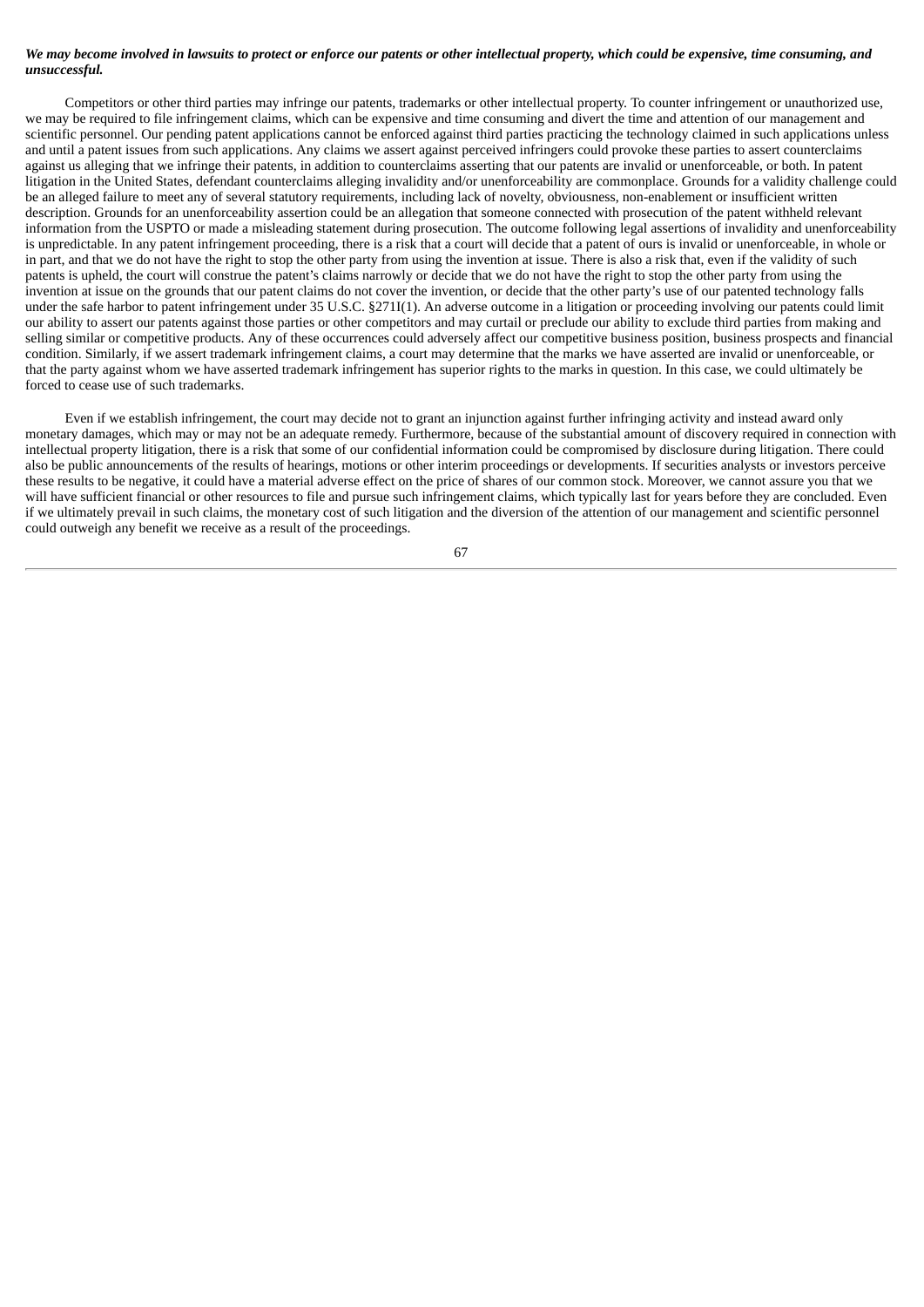#### Because of the expense and uncertainty of litigation, we may not be in a position to enforce our intellectual property rights against third parties.

Because of the expense and uncertainty of litigation, we may conclude that even if a third-party is infringing our issued patent, any patents that may be issued as a result of our pending or future patent applications or other intellectual property rights, the risk-adjusted cost of bringing and enforcing such a claim or action may be too high or not in the best interest of our company or our stockholders, or it may be otherwise impractical or undesirable to enforce our intellectual property against some third parties. Our competitors or other third parties may be able to sustain the costs of complex patent litigation or proceedings more effectively than we can because of their greater financial resources and more mature and developed intellectual property portfolios. In such cases, we may decide that the more prudent course of action is to simply monitor the situation or initiate or seek some other non-litigious action or solution. In addition, the uncertainties associated with litigation could compromise our ability to raise the funds necessary to continue our preclinical studies, initiate and continue planned clinical trials, continue our internal research programs, in-license needed technology or other product candidates, or enter into development partnerships that would help us bring our product candidates to market.

### We may be subject to claims that we have wrongfully hired an employee from a competitor or that our employees, consultants, or independent *contractors have wrongfully used or disclosed confidential information of third parties.*

As is common in the pharmaceutical industry, in addition to our employees, we engage the services of consultants to assist us in the development of our product candidates. Many of these consultants, and many of our employees, were previously employed at, or may have previously provided or may be currently providing consulting services to, other pharmaceutical companies including our competitors or potential competitors. We could in the future be subject to claims that we or our employees have inadvertently or otherwise used or disclosed alleged trade secrets or other confidential information of former employers or competitors. Although we try to ensure that our employees and consultants do not use the intellectual property, proprietary information, know-how or trade secrets of others in their work for us, we may become subject to claims that we caused an employee to breach the terms of his or her non-competition or non-solicitation agreement, or that we or these individuals have, inadvertently or otherwise, used or disclosed the alleged trade secrets or other proprietary information of a former employer or competitor.

While we may litigate to defend ourselves against these claims, even if we are successful, litigation could result in substantial costs and could be a distraction to management. If our defenses to these claims fail, in addition to requiring us to pay monetary damages, a court could prohibit us from using technologies or features that are essential to our product candidates, if such technologies or features are found to incorporate or be derived from the trade secrets or other proprietary information of the former employers. Moreover, any such litigation or the threat thereof may adversely affect our reputation, our ability to form strategic alliances or sublicense our rights to collaborators, engage with scientific advisors or hire employees or consultants, each of which would have an adverse effect on our business, results of operations and financial condition. Even if we are successful in defending against such claims, litigation could result in substantial costs and be a distraction to management.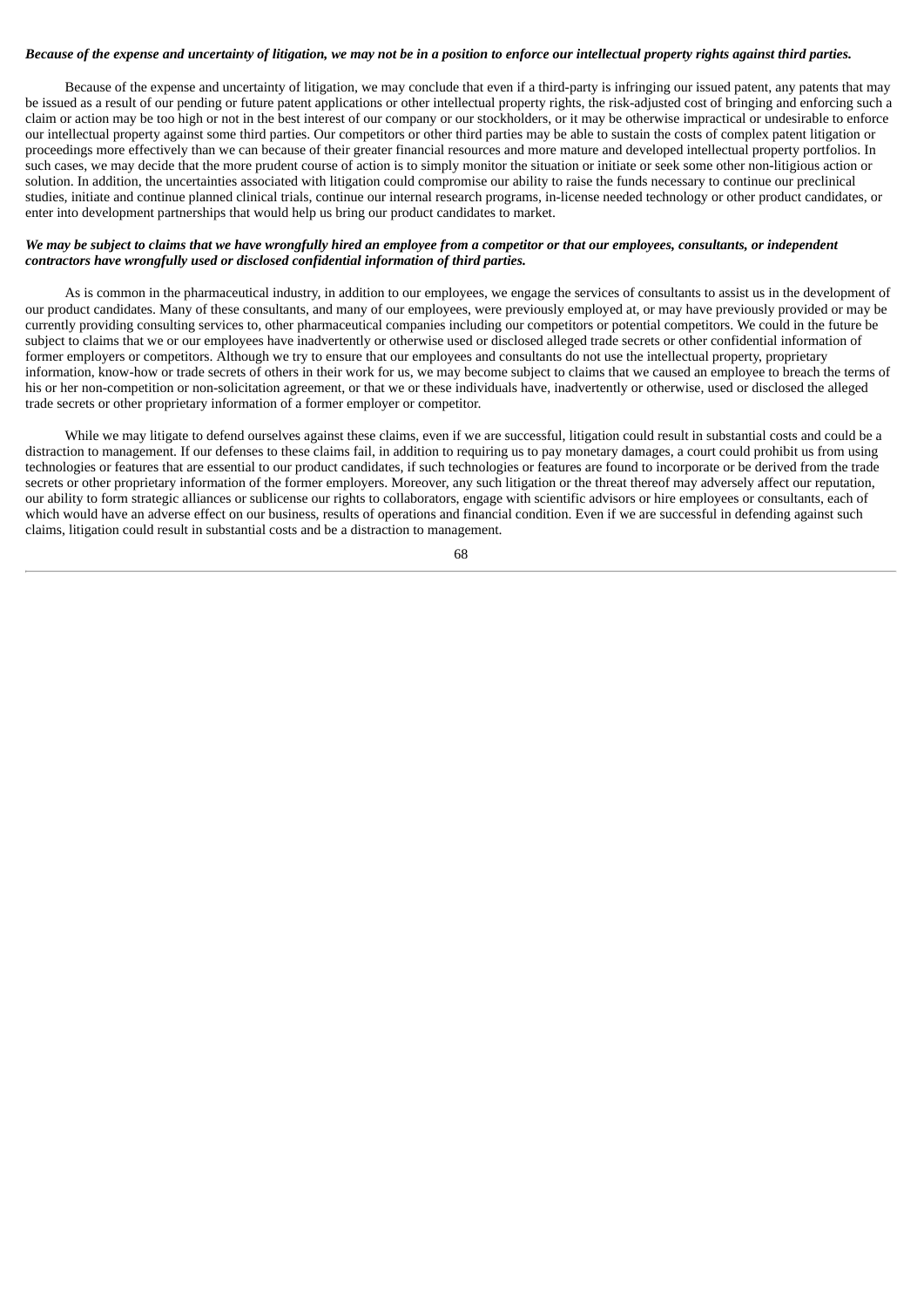### Changes in patent law in the United States and other jurisdictions could diminish the value of patents in general, thereby impairing our ability to *protect our product candidates.*

As is the case with other biopharmaceutical companies, our success is heavily dependent on intellectual property, particularly patents. Obtaining and enforcing patents in the biopharmaceutical industry involves both technological and legal complexity and is therefore costly, time consuming and inherently uncertain. Changes in either the patent laws or interpretation of the patent laws in the United States could increase the uncertainties and costs, and may diminish our ability to protect our inventions, obtain, maintain, and enforce our intellectual property rights and, more generally, could affect the value of our intellectual property or narrow the scope of our owned and licensed patents. Patent reform legislation in the United States and other countries, including the Leahy-Smith America Invents Act (the Leahy-Smith Act), signed into law on September 16, 2011, could increase those uncertainties and costs surrounding the prosecution of our patent applications and the enforcement or defense of our issued patents. The Leahy-Smith Act includes a number of significant changes to U.S. patent law. These include provisions that affect the way patent applications are prosecuted, redefine prior art and provide more efficient and cost-effective avenues for competitors to challenge the validity of patents. These include allowing third-party submission of prior art to the USPTO during patent prosecution and additional procedures to attack the validity of a patent by USPTO administered post-grant proceedings, including post-grant review, *inter partes* review, and derivation proceedings. Further, because of a lower evidentiary standard in these USPTO post-grant proceedings compared to the evidentiary standard in United States federal courts necessary to invalidate a patent claim, a third-party could potentially provide evidence in a USPTO proceeding sufficient for the USPTO to hold a claim invalid even though the same evidence would be insufficient to invalidate the claim if first presented in a district court action. Accordingly, a third-party may attempt to use the USPTO procedures to invalidate our patent claims that would not have been invalidated if first challenged by the third-party as a defendant in a district court action. Thus, the Leahy-Smith Act and its implementation could increase the uncertainties and costs surrounding the prosecution of our patent applications and the enforcement or defense of our issued patents, all of which could have a material adverse effect on our business, financial condition, results of operations and prospects.

After March 2013, under the Leahy-Smith Act, the United States transitioned to a first inventor to file system in which, assuming that the other statutory requirements are met, the first inventor to file a patent application will be entitled to the patent on an invention regardless of whether a third-party was the first to invent the claimed invention. A third-party that files a patent application in the USPTO after March 2013, but before we file an application covering the same invention, could therefore be awarded a patent covering an invention of ours even if we had made the invention before it was made by such third-party. This will require us to be cognizant going forward of the time from invention to filing of a patent application. Since patent applications in the United States and most other countries are confidential for a period of time after filing or until issuance, we cannot be certain that we or our licensors were the first to either (i) file any patent application related to our product candidates and other proprietary technologies we may develop or (ii) invent any of the inventions claimed in our or our licensor's patents or patent applications. Even where we have a valid and enforceable patent, we may not be able to exclude others from practicing the claimed invention where the other party can show that they used the invention in commerce before our filing date or the other party benefits from a compulsory license. However, the Leahy-Smith Act and its implementation could increase the uncertainties and costs surrounding the prosecution of our patent applications and the enforcement or defense of our issued patents, all of which could have a material adverse effect on our business, financial condition, results of operations and prospects.

In addition, the patent positions of companies in the development and commercialization of pharmaceuticals are particularly uncertain. The U.S. Supreme Court has ruled on several patent cases in recent years, either narrowing the scope of patent protection available in certain circumstances or weakening the rights of patent owners in certain situations. Depending on future actions by the U.S. Congress, the U.S. courts, the USPTO and the relevant law-making bodies in other countries, the laws and regulations governing patents could change in unpredictable ways that would weaken our ability to obtain new patents or to enforce our existing patents and patents that we might obtain in the future. For example, in the 2013 case *Assoc. for Molecular Pathology v. Myriad Genetics, Inc.*, the U.S. Supreme Court held that certain claims to DNA molecules are not patentable. While we do not believe that any of the patents owned or licensed by us will be found invalid based on this decision, we cannot predict how future decisions by the courts, the U.S. Congress or the USPTO may impact the value of our patents.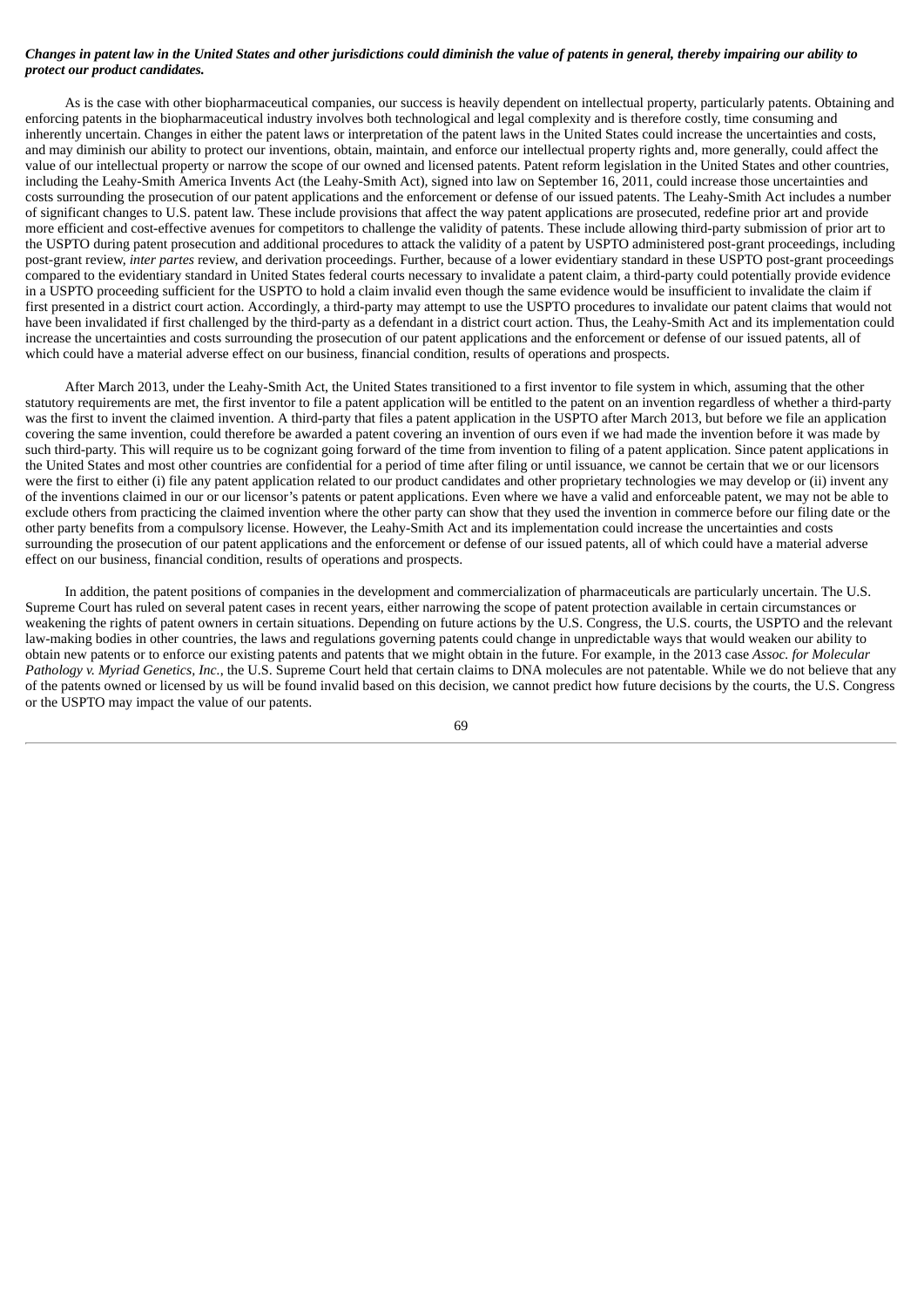#### Obtaining and maintaining patent protection depends on compliance with various procedural, document submissions, fee payment and other requirements imposed by governmental patent agencies, and our patent protection could be reduced or eliminated for non-compliance with these *requirements.*

Periodic maintenance fees, renewal fees, annuities fees and various other governmental fees on patents and/or patent applications are due to be paid to the USPTO and foreign patent agencies in several stages over the lifetime of the patent and/or patent application. The USPTO and various foreign governmental patent agencies also require compliance with a number of procedural, documentary, fee payment and other similar provisions during the patent application process. While an inadvertent lapse, including due to the effect of the COVID-19 pandemic on us or our patent maintenance vendors, can in many cases be cured by payment of a late fee or by other means in accordance with the applicable rules, there are situations in which noncompliance can result in abandonment or lapse of the patent or patent application, resulting in partial or complete loss of patent rights in the relevant jurisdiction. Noncompliance events that could result in abandonment or lapse of a patent or patent application include, but are not limited to, failure to respond to official actions within prescribed time limits, non-payment of fees and failure to properly legalize and submit formal documents. If we fail to maintain the patents and patent applications covering our product candidates, our competitive position would be adversely affected.

## We may rely on trade secret and proprietary know-how, which can be difficult to trace and enforce and, if we are unable to protect the confidentiality of *our trade secrets, our business and competitive position would be harmed.*

In addition to seeking patents for some of our technology and product candidates, we may also rely on trade secrets, including unpatented knowhow, technology and other proprietary information, to maintain our competitive position. Elements of our product candidate, including processes for their preparation and manufacture, may involve proprietary know-how, information, or technology that is not covered by patents, and thus for these aspects we may consider trade secrets and know-how to be our primary intellectual property. Any disclosure, either intentional or unintentional, by our employees, the employees of third parties with whom we share our facilities or third-party consultants and vendors that we engage to perform research, clinical trials or manufacturing activities, or misappropriation by third parties (such as through a cybersecurity incident) of our trade secrets or proprietary information could enable competitors to duplicate or surpass our technological achievements, thus eroding our competitive position in our market. Because we expect to rely on third parties in the development and manufacture of our product candidates, we must, at times, share trade secrets with them. Our reliance on third parties requires us to share our trade secrets, which increases the possibility that a competitor will discover them or that our trade secrets will be misappropriated or disclosed.

Trade secrets and know-how can be difficult to protect. We require our employees to enter into written employment agreements containing provisions of confidentiality and obligations to assign to us any inventions generated in the course of their employment. We and any third parties with whom we share facilities enter into written agreements that include confidentiality and intellectual property obligations to protect each party's property, potential trade secrets, proprietary know-how, and information. We further seek to protect our potential trade secrets, proprietary know-how, and information in part, by entering into non-disclosure and confidentiality agreements with parties who are given access to them, such as our corporate collaborators, outside scientific collaborators, CROs, contract manufacturers, consultants, advisors and other third parties. With our consultants, contractors, and outside scientific collaborators, these agreements typically include invention assignment obligations. We cannot guarantee that we have entered into such agreements with each party that may have or has had access to our trade secrets or proprietary technology and processes. We cannot be certain that our trade secrets and other confidential proprietary information will not be disclosed or that competitors will not otherwise gain access to our trade secrets or independently develop substantially equivalent information and techniques. Despite these efforts, any of these parties may breach the agreements and disclose our proprietary information, including our trade secrets, and we may not be able to obtain adequate remedies for such breaches. Enforcing a claim that a party illegally disclosed or misappropriated a trade secret is difficult, expensive and time-consuming, and the outcome is unpredictable. In addition, some courts inside and outside the United States are less willing or unwilling to protect trade secrets. We may need to share our proprietary information, including trade secrets, with future business partners, collaborators, contractors and others located in countries at heightened risk of theft of trade secrets, including through direct intrusion by private parties or foreign actors, and those affiliated with or controlled by state actors. Further, if any of our trade secrets were to be lawfully obtained or independently developed by a competitor or other third-party, we would have no right to prevent them from using that technology or information to compete with us. If any of our trade secrets were to be disclosed to or independently developed by a competitor or other third-party, our competitive position would be harmed.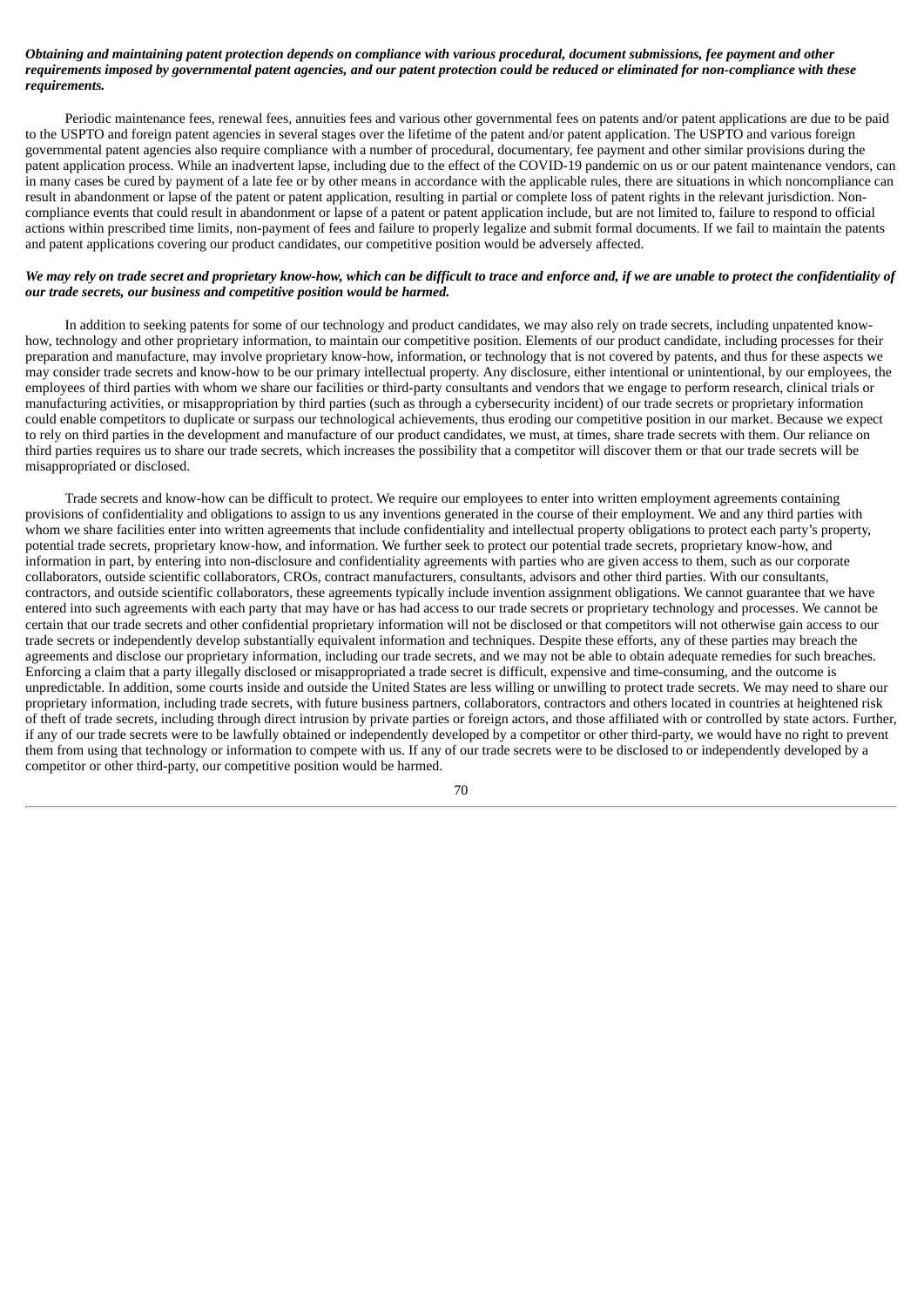#### We may become subject to claims challenging the inventorship or ownership of our patents and other intellectual property.

We may be subject to claims that former employees, collaborators or other third parties have an interest in our patents or other intellectual property as an inventor or co-inventor. The failure to name the proper inventors on a patent application can result in the patents issuing thereon being unenforceable. Inventorship disputes may arise from conflicting views regarding the contributions of different individuals named as inventors, the effects of foreign laws where foreign nationals are involved in the development of the subject matter of the patent, conflicting obligations of third parties involved in developing our product candidates or as a result of questions regarding co-ownership of potential joint inventions. Litigation may be necessary to resolve these and other claims challenging inventorship and/or ownership. Alternatively, or additionally, we may enter into agreements to clarify the scope of our rights in such intellectual property. If we fail in defending any such claims, in addition to paying monetary damages, we may lose valuable intellectual property rights, such as exclusive ownership of, or right to use, valuable intellectual property. Such an outcome could have a material adverse effect on our business. Even if we are successful in defending against such claims, litigation could result in substantial costs and be a distraction to management and other employees.

Our licensors may have relied on third-party consultants or collaborators or on funds from third parties, such as the U.S. government, such that our licensors are not the sole and exclusive owners of the patents we in-licensed. If other third parties have ownership rights or other rights to our in-licensed patents, they may be able to license such patents to our competitors, and our competitors could market competing products and technology. This could have a material adverse effect on our competitive position, business, financial conditions, results of operations, and prospects.

In addition, while it is our policy to require our employees and contractors who may be involved in the conception or development of intellectual property to execute agreements assigning such intellectual property to us, we may be unsuccessful in executing such an agreement with each party who, in fact, conceives or develops intellectual property that we regard as our own. The assignment of intellectual property rights may not be self-executing, or the assignment agreements may be breached, and we may be forced to bring claims against third parties, or defend claims that they may bring against us, to determine the ownership of what we regard as our intellectual property. Such claims could have a material adverse effect on our business, financial condition, results of operations, and prospects.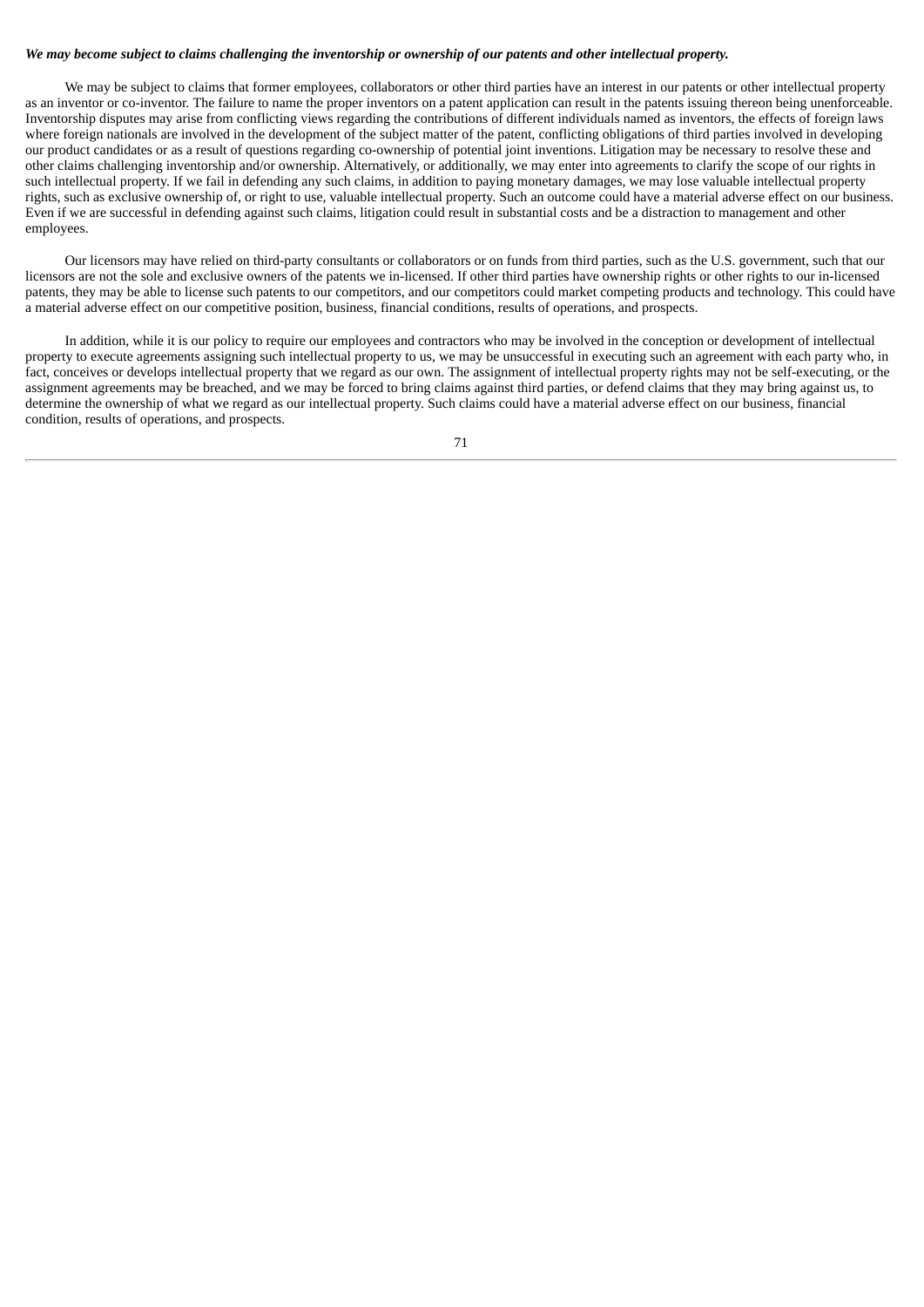#### Patent terms may be inadequate to protect our competitive position on our product candidates for an adequate amount of time.

Patent rights are of limited duration. In the United States, if all maintenance fees are paid timely, the natural expiration of a patent is generally 20 years after its first effective filing date. Given the amount of time required for the development, testing and regulatory review of new product candidates, patents protecting such candidates might expire before or shortly after such product candidates are commercialized. Even if patents covering our product candidates are obtained, once the patent life has expired for a product, we may be open to competition from biosimilar or generic products. As a result, our patent portfolio may not provide us with sufficient rights to exclude others from commercializing product candidates similar or identical to ours. Upon issuance in the United States, the term of a patent can be increased by patent term adjustment, which is based on certain delays caused by the USPTO, but this increase can be reduced or eliminated based on certain delays caused by the patent applicant during patent prosecution. The term of a United States patent may also be shortened if the patent is terminally disclaimed over an earlier-filed patent. A patent term extension (PTE) based on regulatory delay may be available in the United States. However, only a single patent can be extended for each marketing approval, and any patent can be extended only once, for a single product. Moreover, the scope of protection during the period of the PTE does not extend to the full scope of the claim, but instead only to the scope of the product as approved. Laws governing analogous PTEs in foreign jurisdictions vary widely, as do laws governing the ability to obtain multiple patents from a single patent family. Additionally, we may not receive an extension if we fail to exercise due diligence during the testing phase or regulatory review process, apply within applicable deadlines, fail to apply prior to expiration of relevant patents or otherwise fail to satisfy applicable requirements. If we are unable to obtain PTE or restoration, or the term of any such extension is less than we request, the period during which we will have the right to exclusively market our product will be shortened and our competitors may obtain approval of competing products following our patent expiration and may take advantage of our investment in development and clinical trials by referencing our clinical and preclinical data to launch their product earlier than might otherwise be the case, and our revenue could be reduced, possibly materially.

#### If our trademarks and trade names are not adequately protected, then we may not be able to build name recognition in our markets of interest and our *business may be adversely affected.*

Our current or future trademarks or trade names may be challenged, infringed, circumvented or declared generic or descriptive or determined to be infringing on other marks. We may not be able to protect our rights to these trademarks and trade names or may be forced to stop using these names, which we need for name recognition by potential partners or customers in our markets of interest. During trademark registration proceedings, we may receive rejections of our applications by the USPTO or in other foreign jurisdictions. Although we would be given an opportunity to respond to those rejections, we may be unable to overcome such rejections. In addition, in the USPTO and in comparable agencies in many foreign jurisdictions, third parties are given an opportunity to oppose pending trademark applications and to seek to cancel registered trademarks. Opposition or cancellation proceedings may be filed against our trademarks, and our trademarks may not survive such proceedings. If we are unable to establish name recognition based on our trademarks and trade names, we may not be able to compete effectively and our business may be adversely affected. We may license our trademarks and trade names to third parties, such as distributors. Although these license agreements may provide guidelines for how our trademarks and trade names may be used, a breach of these agreements or misuse of our trademarks and tradenames by our licensees may jeopardize our rights in or diminish the goodwill associated with our trademarks and trade names.

Moreover, any name we have proposed to use with our product candidate in the United States must be approved by the FDA, regardless of whether we have registered it, or applied to register it, as a trademark. Similar requirements exist in Europe. The FDA typically conducts a review of proposed product names, including an evaluation of potential for confusion with other product names. If the FDA (or an equivalent administrative body in a foreign jurisdiction) objects to any of our proposed proprietary product names, it may be required to expend significant additional resources in an effort to identify a suitable substitute name that would qualify under applicable trademark laws, not infringe the existing rights of third parties and be acceptable to the FDA. Furthermore, in many countries, owning and maintaining a trademark registration may not provide an adequate defense against a subsequent infringement claim asserted by the owner of a senior trademark. At times, competitors or other third parties may adopt trade names or trademarks similar to ours, thereby impeding our ability to build brand identity and possibly leading to market confusion. In addition, there could be potential trade name or trademark infringement claims brought by owners of other registered trademarks or trademarks that incorporate variations of our registered or unregistered trademarks or trade names. If we assert trademark infringement claims, a court may determine that the marks we have asserted are invalid or unenforceable, or that the party against whom we have asserted trademark infringement has superior rights to the marks in question. In this case, we could ultimately be forced to cease use of such trademarks.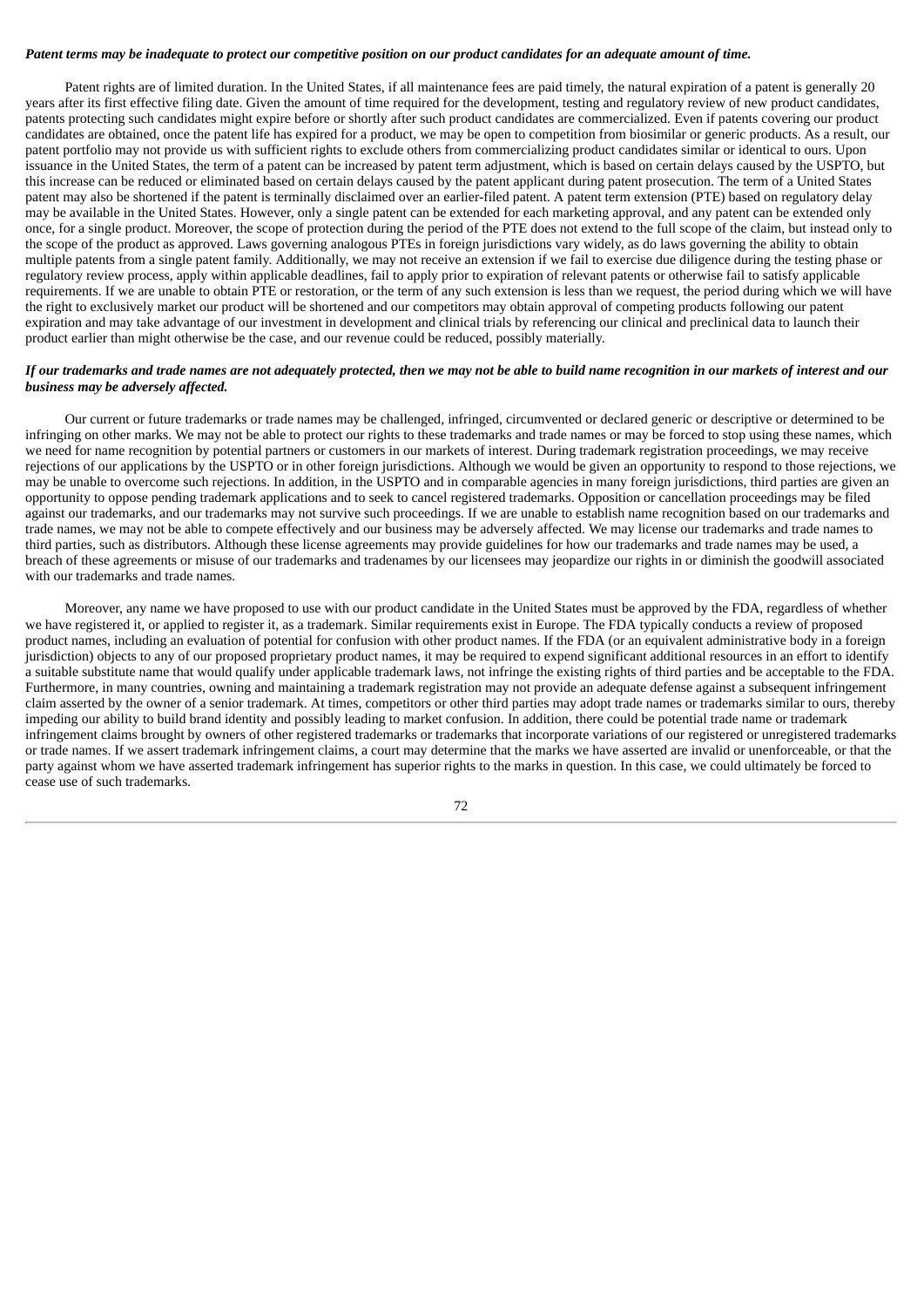## **Risks Related to the Securities Markets and Ownership of Our Common Stock**

# An active trading market for our common stock may not continue to be developed or be sustained, which may make it difficult for you to sell your *shares.*

Prior to our initial public offering in December 2020, there had been no public market for our common stock. The trading market for our common stock on The Nasdaq Global Market has been limited and an active trading market for our shares may not be sustained. If an active market for our common stock is not sustained, it may be difficult for you to sell your shares at a price that is attractive to you, or at all.

## *The price of our common stock could be subject to volatility related or unrelated to our operations.*

Our stock price may be volatile. The stock market in general and the market for biotechnology and pharmaceutical companies, in particular, have experienced extreme volatility that has often been unrelated to the operating performance of particular companies. As a result of this volatility, you may not be able to sell your shares at a price that is attractive to you, or at all. The market price for our common stock may be influenced by numerous factors, many of which are beyond our control, including:

- results from future clinical trials with our current and future product candidates or of our competitors;
- adverse results or delays in preclinical studies or prior and future clinical trials;
- failure to commercialize our product candidates;
- unanticipated serious safety concerns related to the use of our product candidates;
- changes in our projected operating results that we provide to the public, our failure to meet these projections or changes in recommendations by securities analysts that elect to follow our common stock;
- any delay in our regulatory filings for our product candidates and any adverse development or perceived adverse development with respect to the applicable regulatory authority's review of such filings, including without limitation the FDA's issuance of a "refusal to file" letter or a request for additional information;
- regulatory or legal developments in the United States and other countries;
- the level of expenses related to future product candidates or clinical development programs;
- our failure to achieve product development goals in the timeframe we announce;
- announcements of acquisitions, strategic alliances or significant agreements by us or by our competitors;
- recruitment or departure of key personnel;
- the economy as a whole and market conditions in our industry;
- trading activity by a limited number of stockholders who together beneficially own a majority of our outstanding common stock;
- the expiration of market standoff or contractual lock-up agreements;
- the size of our market float:
- political uncertainty and/or instability in the United States;
- the ongoing and future impact of the COVID-19 pandemic and actions taken to slow its spread; and
- any other events or factors discussed in this report.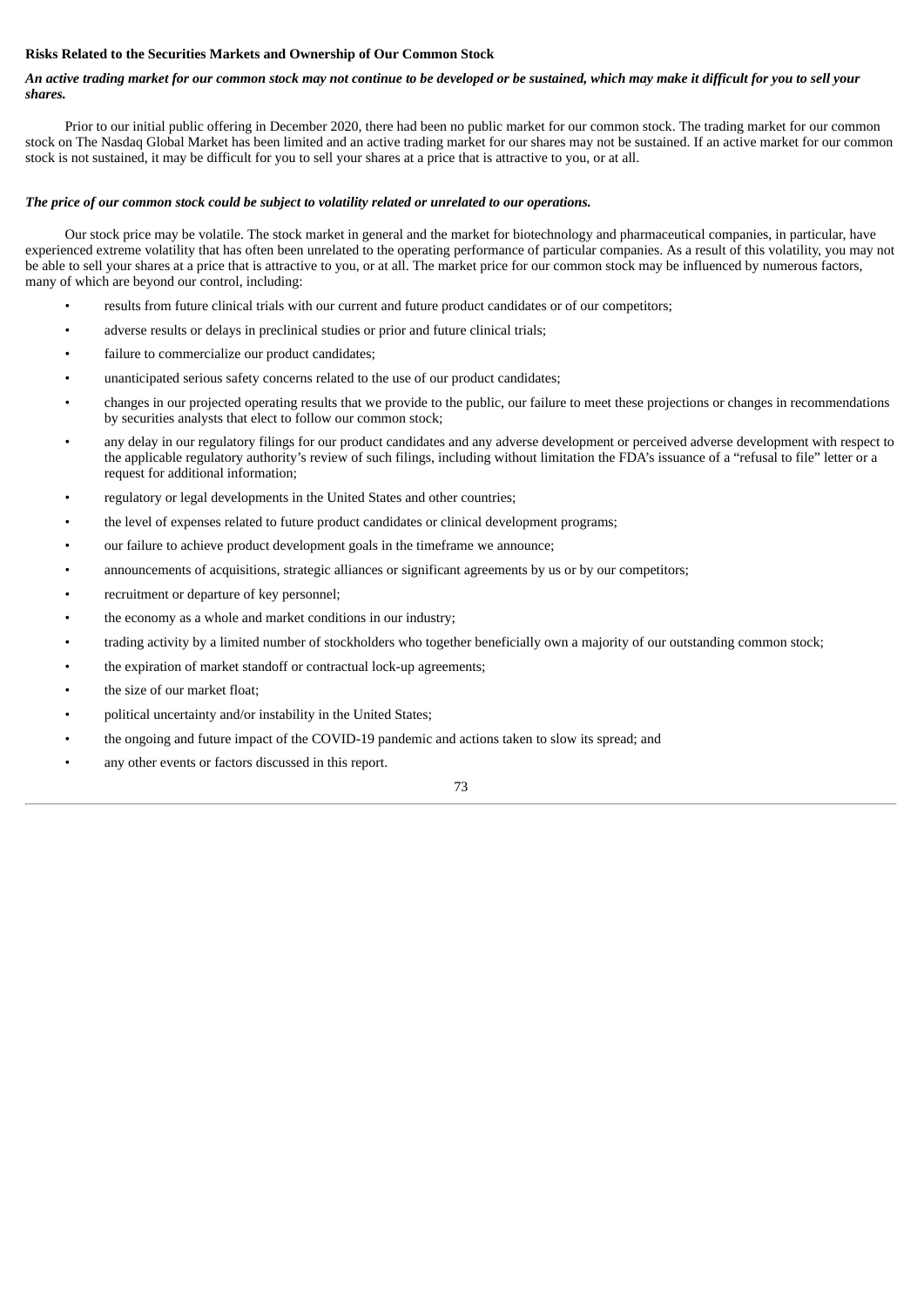In addition, the stock markets have experienced extreme price and volume fluctuations that have affected and continue to affect the market prices of equity securities of many immune-oncology companies. Stock prices of many immune-oncology companies have fluctuated in a manner unrelated or disproportionate to the operating performance of those companies. The trading prices for common stock of other biopharmaceutical companies have also been highly volatile as a result of the COVID-19 pandemic. In the past, stockholders have filed securities class action lawsuits following periods of market volatility. For example, following a decline in our stock price, a federal securities class action complaint was filed against us and certain of our officers and directors in the U.S. District for the Western District of Washington, captioned Dresner v. Silverback Therapeutics, Inc., et al., Case No. 2:21-cv-01499, which alleges violations of (i) Sections 11 and 15 of the Securities Act of 1933, as amended (the Securities Act); and (ii) Sections 10(b) and 20(a) of the Exchange Act and SEC Rule 10b-5 promulgated thereunder. Even if we are successful in defending against this action or any similar claims that may be brought in the future, such litigation could subject us to substantial costs, divert resources and the attention of management from our business, and adversely affect our business.

#### Our principal stockholders and management own a significant percentage of our stock and will be able to exert significant control over matters subject *to stockholder approval.*

Certain of our executive officers, directors and large stockholders own a significant percentage of our outstanding capital stock. As a result of their share ownership, these stockholders will have the ability to influence us through their ownership positions. These stockholders may be able to determine all matters requiring stockholder approval. For example, these stockholders, acting together, may be able to control elections of directors, amendments of our organizational documents, or approval of any merger, sale of assets, or other major corporate transaction. This may prevent or discourage unsolicited acquisition proposals or offers for our common stock that you may believe are in your best interest as one of our stockholders.

#### If there are substantial sales of shares of our common stock, the price of our common stock could decline.\*

The price of our common stock could decline if there are substantial sales of our common stock, particularly sales by our directors, executive officers and significant stockholders, or if there is a large number of shares of our common stock available for sale and the market perceives that sales will occur. As of March 31, 2022, we had 35,145,218 outstanding shares of our common stock.

#### Unstable market and economic conditions may have serious adverse consequences on our business, financial condition, and stock price.

As a result of the COVID-19 pandemic and actions taken to slow its spread, as well as actual or perceived changes in interest rates and economic inflation, the global credit and financial markets have experienced extreme volatility and disruptions, including severely diminished liquidity and credit availability, declines in consumer confidence, declines in economic growth, increases in unemployment rates and uncertainty about economic stability. In addition, government efforts to stimulate economic activity in the face of the COVID-19 pandemic have caused interest rates to fluctuate and created uncertainty as to future fluctuations. There can be no assurance that further deterioration in credit and financial markets and confidence in economic conditions will not occur. Our general business strategy may be adversely affected by any such economic downturn, volatile business environment or continued unpredictable and unstable market conditions. If the current equity and credit markets deteriorate, it may make any necessary debt or equity financing more difficult, more costly and more dilutive. Failure to secure any necessary financing in a timely manner and on favorable terms could have a material adverse effect on our growth strategy, financial performance and stock price and could require us to delay or abandon clinical development plans. In addition, there is a risk that one or more of our current service providers, manufacturers and other partners may not survive an economic downturn, which could directly affect our ability to attain our operating goals on schedule and on budget.

## If securities or industry analysts do not publish research or publish inaccurate or unfavorable research about our business, our stock price and trading *volume could decline.*

The trading market for our common stock will depend in part on the research and reports that securities or industry analysts publish about us or our business. Securities and industry analysts do not currently, and may never, publish research on our company. If no or only very few securities analysts commence coverage of us, or if industry analysts cease coverage of us, the trading price for our common stock would be negatively affected. If one or more of the analysts who cover us downgrade our common stock or publish inaccurate or unfavorable research about our business, our common stock price would likely decline. If one or more of these analysts cease coverage of us or fail to publish reports on us regularly, demand for our common stock could decrease, which might cause our common stock price and trading volume to decline.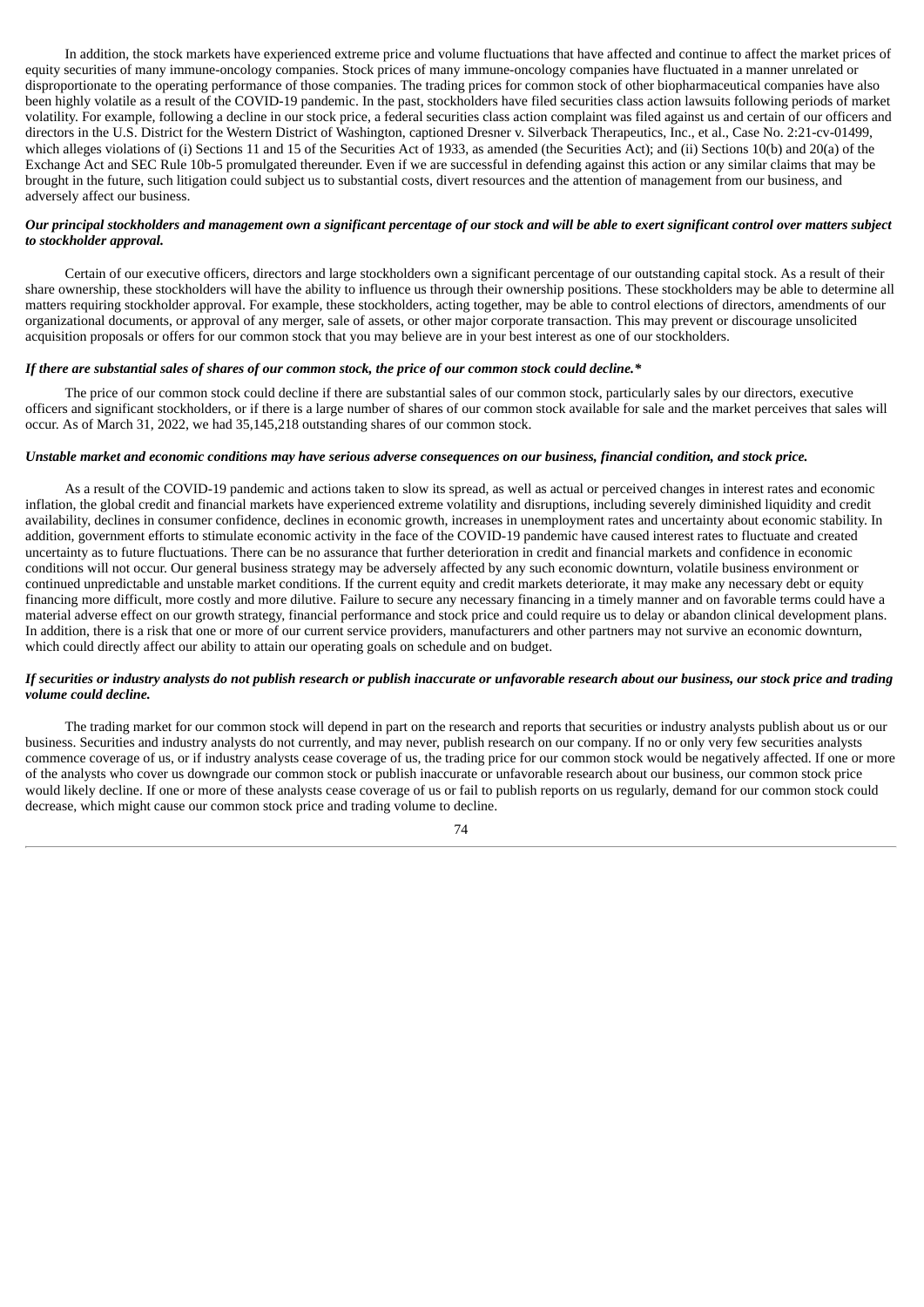## Future sales and issuances of our common stock or rights to purchase common stock, including pursuant to our equity incentive plans, could result in additional dilution of the percentage ownership of our stockholders and could cause our stock price to fall.

Additional capital will be needed in the future to continue our planned operations. To the extent we raise additional capital by issuing equity securities, our stockholders may experience substantial dilution. We may sell common stock, convertible securities or other equity securities in one or more transactions at prices and in a manner, we determine from time to time. If we sell common stock, convertible securities or other equity securities in more than one transaction, investors may be materially diluted by subsequent sales. These sales may also result in material dilution to our existing stockholders, and new investors could gain rights superior to our existing stockholders.

Pursuant to our 2020 Equity Incentive Plan, our management is authorized to grant stock options, restricted stock units and other equity-based awards to our employees, directors and consultants. The number of shares of our common stock reserved for issuance under our 2020 Equity Incentive Plan will automatically increase on January 1 of each calendar year through January 1, 2030, in an amount equal to the lesser of (i) 5.0% of the total number of shares of our common stock outstanding on the last day of the calendar month before the date of each automatic increase; or (ii) a lesser number of shares determined by our board of directors prior to the applicable January 1st. If our board of directors elects to increase the number of shares available for future grant by the maximum amount each year, our stockholders may experience additional dilution, which could cause our stock price to fall.

## Raising additional capital may cause dilution to our existing stockholders, restrict our operations, or require us to relinquish rights to our technologies *or product candidates.*

We may seek additional capital through a combination of equity offerings, debt financings or other capital sources, including potential collaborations, licenses, or other similar arrangements. To the extent that we raise additional capital through the sale of equity or convertible debt securities, your ownership interest will be diluted, and the terms may include liquidation or other preferences that adversely affect your rights as a stockholder. The incurrence of indebtedness would result in increased fixed payment obligations and could involve certain restrictive covenants, such as limitations on our ability to incur additional debt, limitations on our ability to acquire or license intellectual property rights and other operating restrictions that could adversely impact our ability to conduct our business. If we raise additional funds through strategic partnerships and alliances and licensing arrangements with third parties, we may have to relinquish valuable rights to our technologies or product candidates, or grant licenses on terms unfavorable to us.

## We do not intend to pay dividends on our common stock so any returns will be limited to the value of our stock.

We currently anticipate that we will retain future earnings for the development, operation and expansion of our business and do not anticipate declaring or paying any cash dividends for the foreseeable future. Any return to stockholders will therefore be limited to the appreciation of their stock.

## We are subject to securities class action litigation and may be subject to additional litigation in the future.

In the past, securities class action litigation has often been brought against a company following a decline in the market price of its securities. This risk is especially relevant for us because pharmaceutical companies have experienced significant stock price volatility in recent years. For example, following a decline in our stock price, a federal securities class action complaint was filed against us and certain of our officers and directors in the U.S. District for the Western District of Washington, captioned Dresner v. Silverback Therapeutics, Inc., et al., Case No. 2:21-cv-01499, which alleges violations of (i) Sections 11 and 15 of the Securities Act; and (ii) Sections 10(b) and 20(a) of the Exchange Act and SEC Rule 10b-5 promulgated thereunder. Even if we are successful in defending against this action or any similar claims that may be brought in the future, such litigation could result in substantial costs and a diversion of management's attention and resources, which could harm our business.

## We are an "emerging growth company," and we cannot be certain if the reduced reporting requirements applicable to emerging growth companies will *make our common stock less attractive to investors.*

We are an "emerging growth company" as defined in the JOBS Act, and we intend to take advantage of some of the exemptions from reporting requirements that are applicable to other public companies that are not emerging growth companies, including:

- being permitted to provide only two years of audited financial statements, in addition to any required unaudited interim financial statements, with correspondingly reduced "Management's Discussion and Analysis of Financial Condition and Results of Operations" disclosure;
- not being required to comply with the auditor attestation requirements in the assessment of our internal control over financial reporting; 75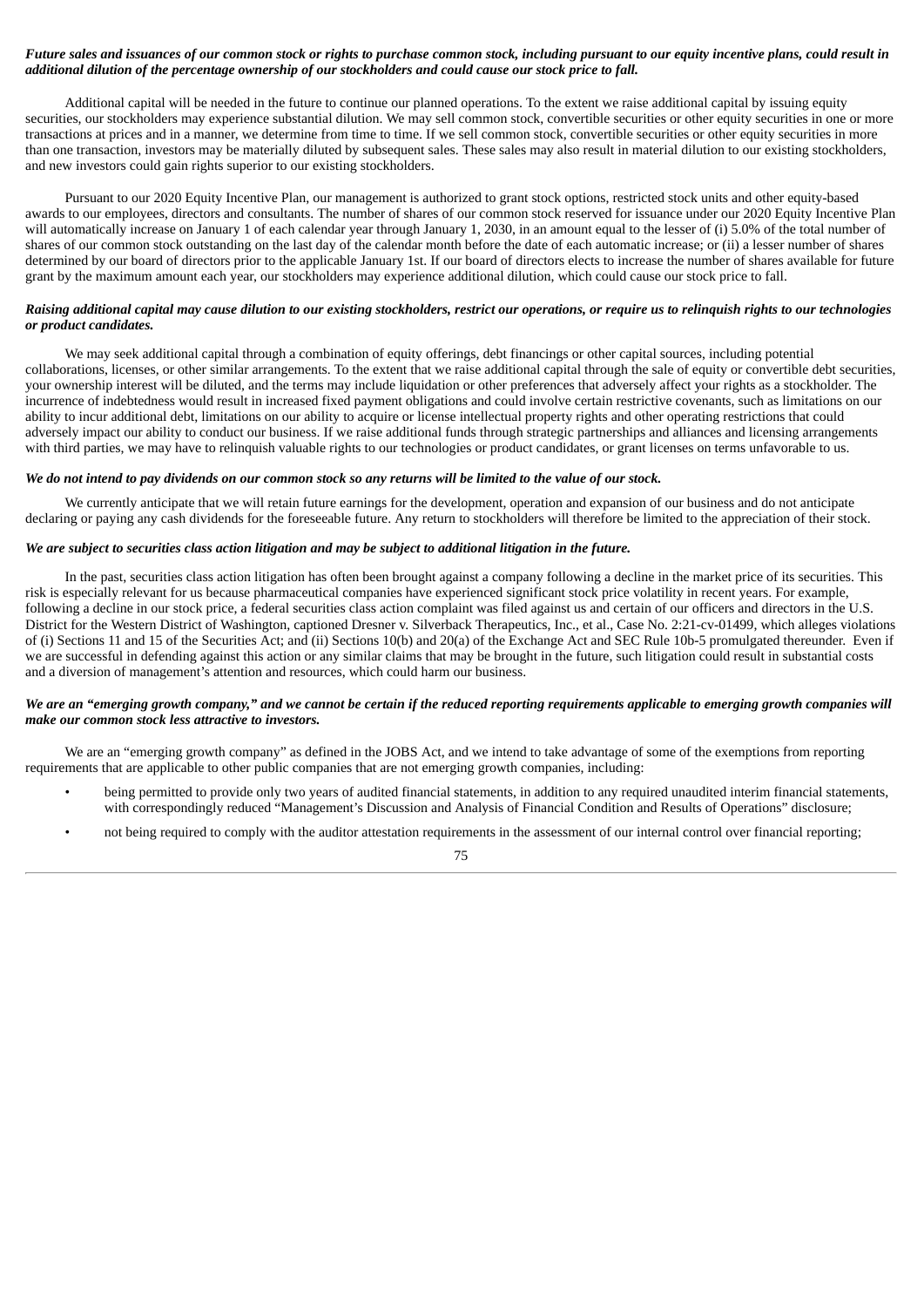- not being required to comply with any requirement that may be adopted by the Public Company Accounting Oversight Board regarding mandatory audit firm rotation or a supplement to the auditor's report providing additional information about the audit and the financial statements;
- reduced disclosure obligations regarding executive compensation; and
- not being required to hold a non-binding advisory vote on executive compensation or obtain stockholder approval of any golden parachute payments not previously approved.

In addition, as an "emerging growth company" the JOBS Act allows us to delay adoption of new or revised accounting pronouncements applicable to public companies until such pronouncements are made applicable to private companies, unless we later irrevocably elect not to avail ourselves of this exemption. We have elected to use this extended transition period under the JOBS Act. As a result, our financial statements may not be comparable to the financial statements of issuers who are required to comply with the effective dates for new or revised accounting standards that are applicable to public companies, which may make comparison of our financials to those of other public companies more difficult.

We cannot predict if investors will find our common stock less attractive because we will rely on these exemptions. If some investors find our common stock less attractive as a result, there may be a less active trading market for our common stock and our stock price may be more volatile. We may take advantage of these reporting exemptions until we are no longer an emerging growth company. We will remain an emerging growth company until the earliest to occur of: (i) the last day of the fiscal year in which we have at least \$1.07 billion in annual revenue; (ii) the date upon which we are deemed to be a "large accelerated filer," as defined in Rule 12b-2 under the Exchange Act; (iii) the date on which we have issued more than \$1.0 billion in nonconvertible debt securities during the prior three-year period; and (iv) December 31, 2025.

## Delaware law and provisions in our amended and restated certificate of incorporation and amended and restated bylaws could make a merger, tender *offer or proxy contest difficult, thereby depressing the trading price of our common stock.*

Our status as a Delaware corporation and the anti-takeover provisions of the Delaware General Corporation Law may discourage, delay or prevent a change in control by prohibiting us from engaging in a business combination with an interested stockholder for a period of three years after the person becomes an interested stockholder, even if a change of control would be beneficial to our existing stockholders. In addition, our amended and restated certificate of incorporation and amended and restated bylaws contain provisions that may make the acquisition of our company more difficult, including the following:

- a classified board of directors with three-year staggered terms, which could delay the ability of stockholders to change the membership of a majority of our board of directors;
- the ability of our board of directors to issue shares of preferred stock and to determine the price and other terms of those shares, including preferences and voting rights, without stockholder approval, which could be used to significantly dilute the ownership of a hostile acquirer;
- the exclusive right of our board of directors to elect a director to fill a vacancy created by the expansion of our board of directors or the resignation, death or removal of a director, which prevents stockholders from being able to fill vacancies on our board of directors;
- a prohibition on stockholder action by written consent, which forces stockholder action to be taken at an annual or special meeting of our stockholders;
- the requirement that a special meeting of stockholders may be called only by a majority vote of our entire board of directors, the chairman of our board of directors or our chief executive officer, which could delay the ability of our stockholders to force consideration of a proposal or to take action, including the removal of directors;
- the requirement for the affirmative vote of holders of at least 66-2/3% of the voting power of all of the then-outstanding shares of the voting stock, voting together as a single class, to amend the provisions of our amended and restated certificate of incorporation relating to the management of our business or our amended and restated bylaws, which may inhibit the ability of an acquirer to affect such amendments to facilitate an unsolicited takeover attempt; and
- advance notice procedures with which stockholders must comply to nominate candidates to our board of directors or to propose matters to be acted upon at a stockholders' meeting, which may discourage or deter a potential acquirer from conducting a solicitation of proxies to elect the acquirer's own slate of directors or otherwise attempting to obtain control of us.

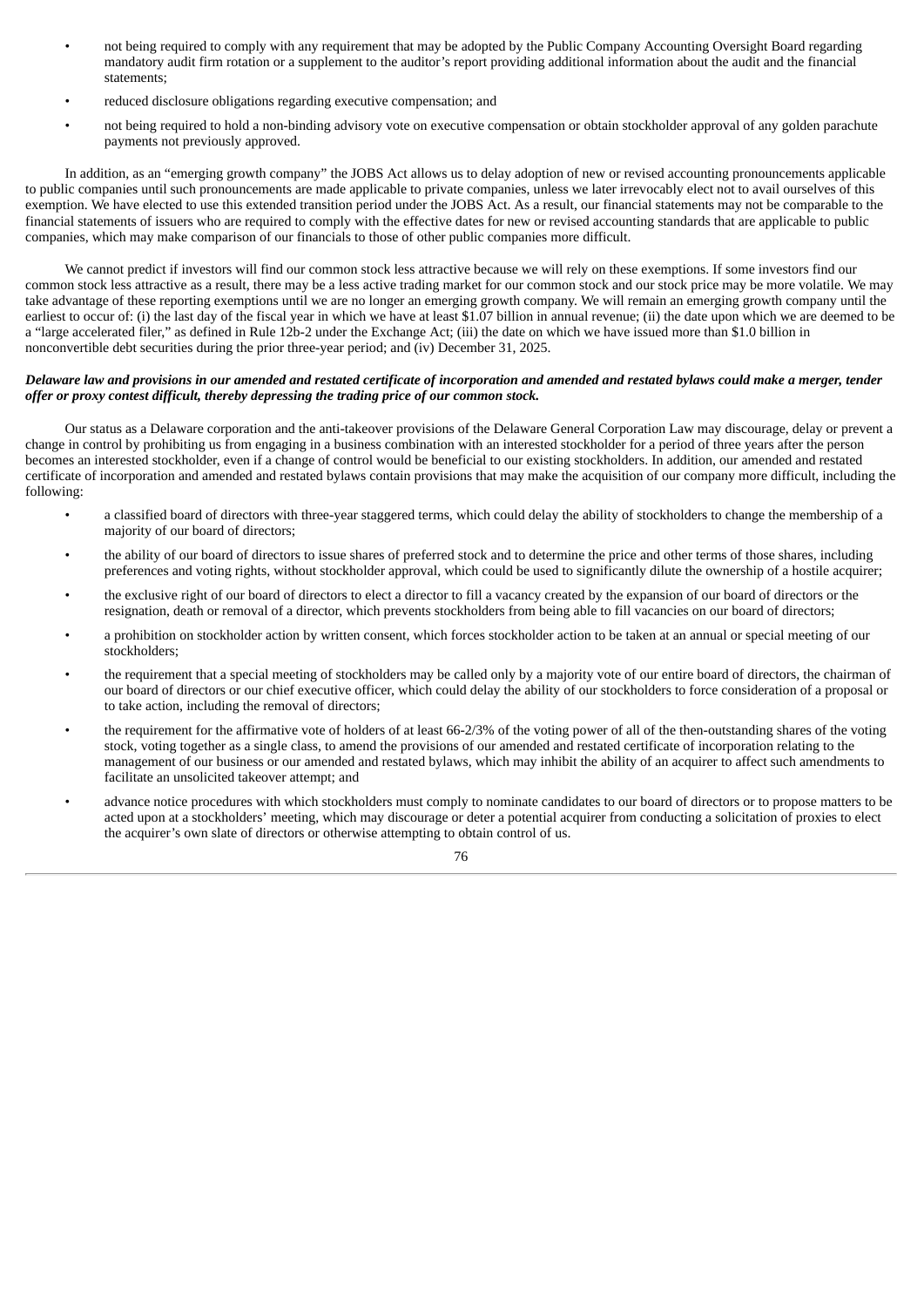In addition, as a Delaware corporation, we are subject to Section 203 of the Delaware General Corporation Law. These provisions may prohibit large stockholders, in particular those owning 15% or more of our outstanding voting stock, from merging or combining with us for a certain period of time. A Delaware corporation may opt out of this provision by express provision in its original certificate of incorporation or by amendment to its certificate of incorporation or bylaws approved by its stockholders. However, we have not opted out of this provision.

These and other provisions in our amended and restated certificate of incorporation, amended and restated bylaws and Delaware law could make it more difficult for stockholders or potential acquirors to obtain control of our board of directors or initiate actions that are opposed by our then-current board of directors, including delay or impede a merger, tender offer or proxy contest involving our company. The existence of these provisions could negatively affect the price of our common stock and limit opportunities for you to realize value in a corporate transaction.

#### Our amended and restated certificate of incorporation designates the state courts the State of Delaware or, if no state court located within the State of Delaware has jurisdiction, the federal court for the District of Delaware, and the federal district courts of the United States of America to be the exclusive forums for substantially all disputes between us and our stockholders, which could limit our stockholders' ability to obtain a favorable *judicial forum for disputes with us or our directors, officers and employees.*

Our amended and restated certificate of incorporation provides that, to the fullest extent permitted by law, unless we consent in writing to the selection of an alternative forum, the Court of Chancery of the State of Delaware (or, if and only if the Court of Chancery of the State of Delaware lacks subject matter jurisdiction, any state court located within the State of Delaware or, if and only if all such state courts lack subject matter jurisdiction, the federal district court for the District of Delaware) and any appellate court therefrom shall will be the sole and exclusive forum for the following types of actions or proceedings under Delaware statutory or common law: (i) any derivative action or proceeding brought on our behalf; (ii) any action or proceeding asserting a claim of breach of a fiduciary duty owed by any of our current or former directors, officers or other employees to us or our stockholders; (iii) any action or proceeding asserting a claim against us or any of our current or former directors, officers or other employees, arising out of or pursuant to any provision of the Delaware General Corporation Law, our amended and restated certificate of incorporation or our amended and restated bylaws; (iv) any action or proceeding to interpret, apply, enforce or determine the validity of our amended and restated certificate of incorporation or our amended and restated bylaws; (v) any action or proceeding as to which the Delaware General Corporation Law confers jurisdiction to the Court of Chancery of the State of Delaware; and (vi) any action asserting a claim against us or any of our directors, officers or other employees, governed by the internal affairs doctrine.

This provision would not apply to suits brought to enforce a duty or liability created by the Exchange Act. Furthermore, Section 22 of the Securities Act creates concurrent jurisdiction for federal and state courts over all such Securities Act actions. Accordingly, both state and federal courts have jurisdiction to entertain such claims. To prevent having to litigate claims in multiple jurisdictions and the threat of inconsistent or contrary rulings by different courts, among other considerations, our amended and restated certificate of incorporation further provides that the federal district courts of the United States of America will be the exclusive forum for resolving any complaint asserting a cause of action arising under the Securities Act. While the Delaware courts have determined that such choice of forum provisions are facially valid and several state trial courts have enforced such provisions and required that suits asserting Securities Act claims be filed in federal court, there is no guarantee that courts of appeal will affirm the enforceability of such provisions and a stockholder may nevertheless seek to bring a claim in a venue other than those designated in the exclusive forum provisions. In such instance, we would expect to vigorously assert the validity and enforceability of the exclusive forum provisions of our amended and restated certificate of incorporation. This may require significant additional costs associated with resolving such action in other jurisdictions and there can be no assurance that the provisions will be enforced by a court in those other jurisdictions. If a court were to find either exclusive forum provision in our amended and restated certificate of incorporation to be inapplicable or unenforceable in an action, we may incur further significant additional costs associated with litigating Securities Act claims in state court, or both state and federal court, which could seriously harm our business, financial condition, results of operations, and prospects.

These exclusive forum provisions may limit a stockholder's ability to bring a claim in a judicial forum that it finds favorable for disputes with us or our directors, officers, or other employees, which may discourage lawsuits against us and our directors, officers and other employees. If a court were to find either exclusive-forum provision in our amended and restated certificate of incorporation to be inapplicable or unenforceable in an action, we may incur further significant additional costs associated with resolving the dispute in other jurisdictions, all of which could seriously harm our business.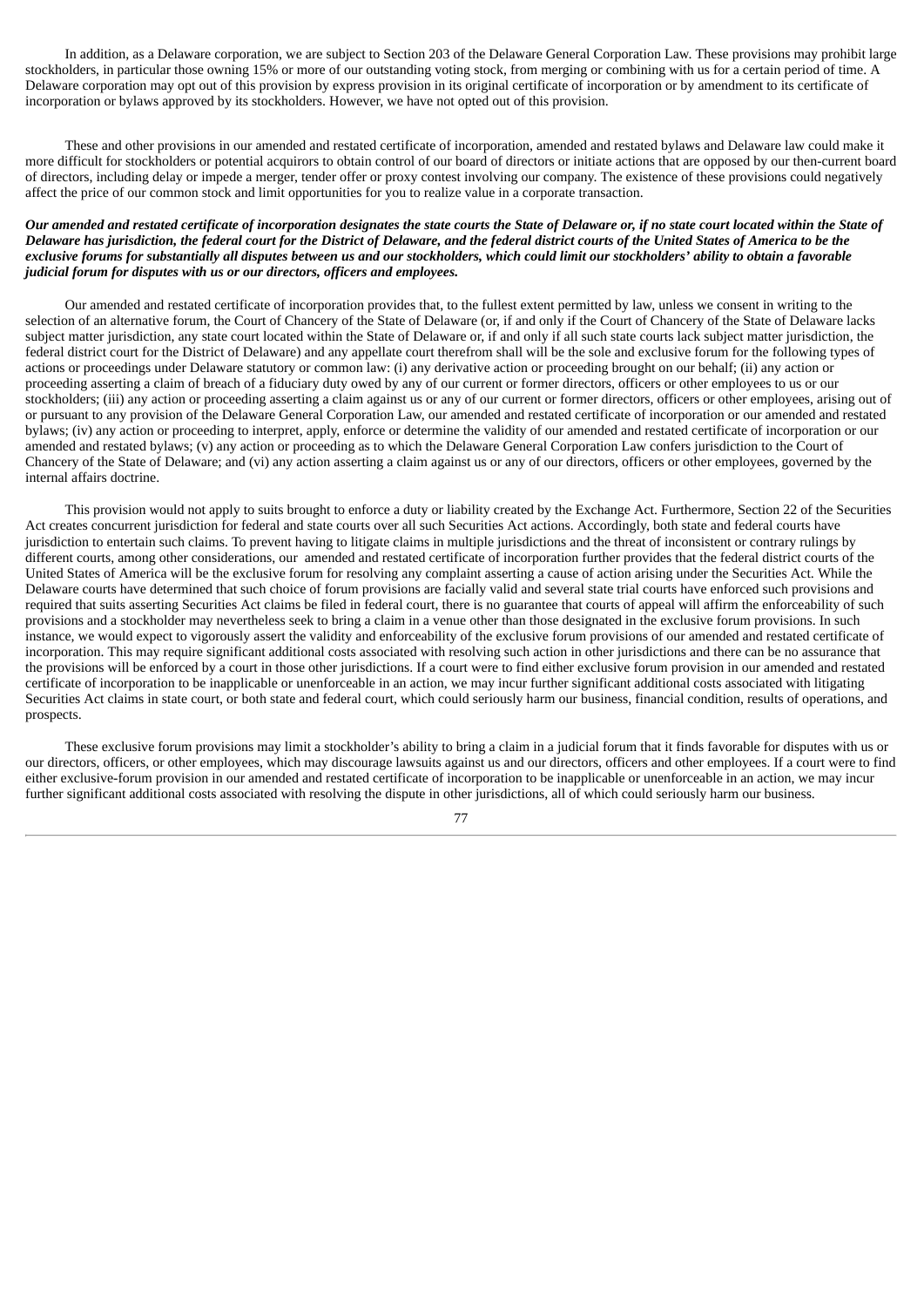## Our internal information technology systems, or those of our third-party CROs or other contractors or consultants, may fail or suffer security breaches, loss or leakage of data, and other disruptions, which could result in a material disruption of our product candidates' development programs, compromise sensitive information related to our business, or prevent us from accessing critical information, potentially exposing us to liability or *otherwise adversely affecting our business.\**

We are increasingly dependent upon information technology systems, infrastructure and data to operate our business. In the ordinary course of business, we collect, store, process, generate, use, transfer, disclose, make accessible, protect, secure, dispose of, share, and transmit (collectively, processing) proprietary, confidential, and sensitive data, including personal data (such as health-related data), intellectual property, and proprietary business information (collectively, sensitive information). It is critical that we do so in a secure manner to maintain the confidentiality and integrity of such sensitive information. We also have outsourced elements of our operations to third parties, including, without limitation, third-party providers of cloud-based infrastructure, encryption and authentication technology, employee email, and other functions, and as a result we manage a number of third-party contractors who have access to our sensitive information. Moreover, we may share or receive sensitive information with or from third parties. Our ability to monitor these third parties' information security practice, is limited, and these third parties may not have adequate information security measures in place.

Despite the implementation of security measures, given the size and complexity and the increasing amounts of sensitive information that we maintain, our internal information technology systems and those of our third-party CROs and other contractors and consultants are potentially vulnerable to cyberattacks, malicious internet-based activity, and online and offline fraud. These threats are prevalent, continue to increase, and are becoming increasingly difficult to detect. These threats come from a variety of sources, including traditional computer "hackers," threat actors, personnel (such as through theft or misuse), sophisticated nation-states, and nation-state-supported actor. Some actors now engage and are expected to continue to engage in cyber-attacks, including without limitation nation-state actors for geopolitical reasons and in conjunction with military conflicts and defense activities. We and the third parties upon which we rely may be subject to a variety of evolving threats, including but not limited to from cyberattacks by malicious third parties (including but not limited to malicious code (such as viruses and worms), malware (including as a result of advanced persistent threat intrusions), ransomware attacks, denial-of-service attacks (such as credential stuffing), social engineering attacks (including through phishing attacks), supply-chain attacks and other means to affect service reliability and threaten the confidentiality, integrity and availability of information), personnel misconduct or error, software bugs, server malfunctions, software or hardware failures, loss of data or other information technology assets, adware, telecommunications failures, earthquakes, fires, floods, and other similar threats which may compromise our system infrastructure or lead to data leakage. Ransomware attacks, including by organized criminal threat actors, nation-states, and nation-state-supported actors, are becoming increasingly prevalent and severe and can lead to significant interruptions in our operations, loss of data and income, reputational harm, and diversion of funds. Extortion payments may alleviate the negative impact of a ransomware attack, but we may be unwilling or unable to make such payments due to, for example, applicable laws or regulations prohibiting such payments. Similarly, supply-chain attacks have increased in frequency and severity and we cannot guarantee that third parties and infrastructure in our supply chain or our third-party partners' supply chains have not been compromised or that they do not contain exploitable defects or bugs that could result in a breach of or disruption to our information technology systems or the third-party information technology systems that support us and our services. The COVID-19 pandemic and our remote workforce also poses increased risks to our information technology systems and data, as more of our employees work from home, utilizing network connections outside our premises. Additionally, future or past business transactions (such as acquisitions or integrations) could expose us to additional cybersecurity risks and vulnerabilities, as our systems could be negatively affected by vulnerabilities present in acquired or integrated entities' systems and technologies.

Any of the previously identified or similar threats could cause a security incident or other interruption. To the extent that any disruption or security incident were to result in unauthorized, unlawful, or accidental acquisition, modification, destruction, a loss, alteration, encryption, disclosure of, or access to sensitive information, we could incur liability and reputational damage and the further development and commercialization of our product candidates could be delayed.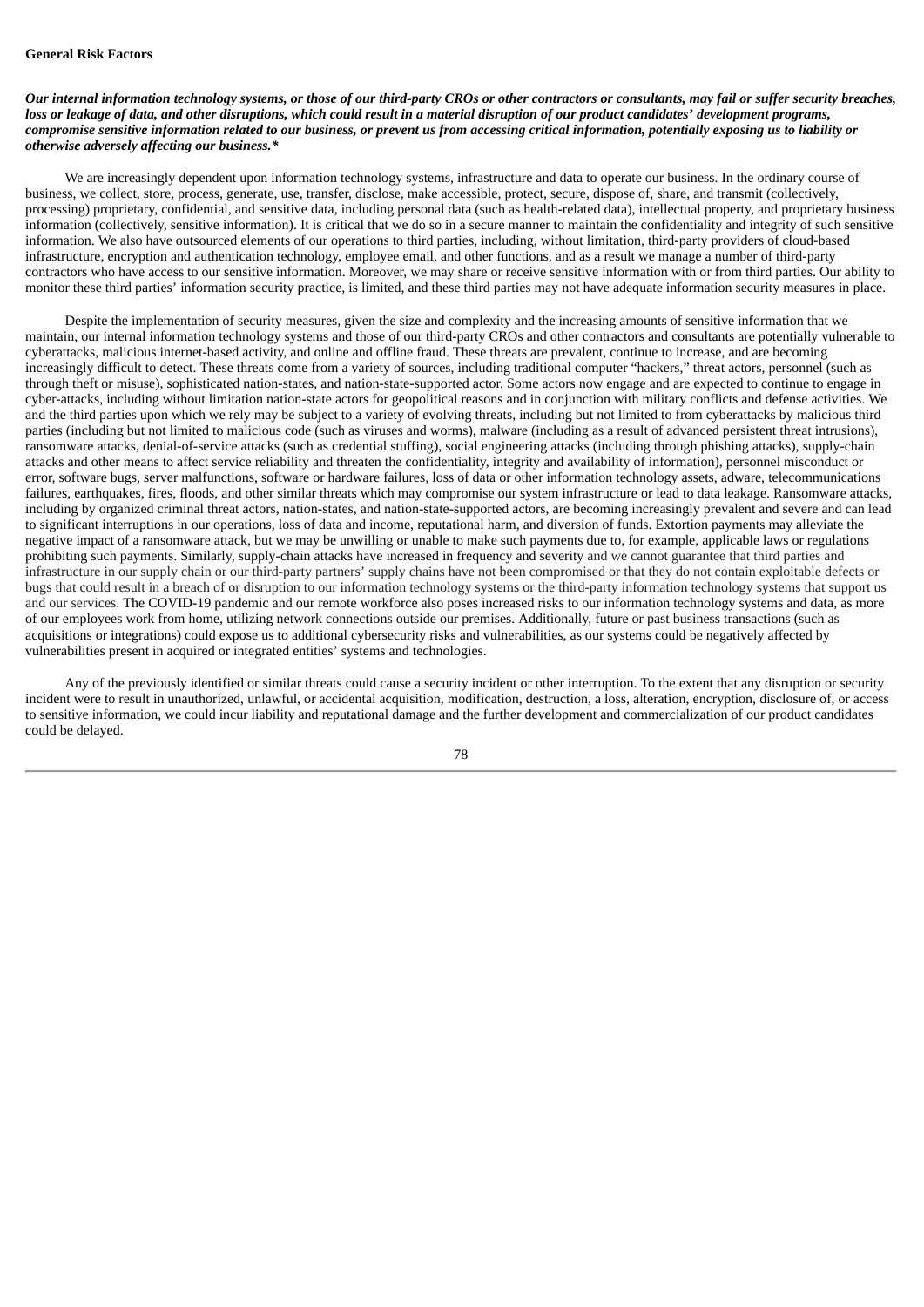We may expend significant resources or modify our business activities (including our clinical trial activities) to try to protect against security incidents. Certain data privacy and security obligations may require us to implement and maintain specific security measures, industry-standard or reasonable security measures to protect our information technology systems and sensitive information. We cannot assure you that our data privacy and security efforts and our investment in information technology will prevent significant breakdowns or security incidents that could have a material adverse effect upon our reputation, business, operations or financial condition. We may be unable in the future to detect vulnerabilities in our information technology systems because such threats and techniques change frequently, are often sophisticated in nature, and may not be detected until after a security incident has occurred. Despite our efforts to identify and remediate vulnerabilities, if any, in our information technology systems, our efforts may not be successful. Further, we may experience delays in developing and deploying remedial measures designed to address any such identified vulnerabilities. For example, if such an event were to occur and cause interruptions in our operations, it could result in a material disruption of our programs and the development of our product candidates could be delayed. In addition, the loss of clinical trial data for our product candidates could result in delays in our marketing approval efforts and significantly increase our costs to recover or reproduce the data.

Applicable data privacy and security obligations may require us to notify relevant stakeholders of security incidents. Such disclosures are costly, and the disclosures or the failure to comply with such requirements could lead to adverse consequences. If we (or a third party upon whom we rely) experience a security incident or are perceived to have experienced a security incident, we may experience adverse consequences. These consequences may include: government enforcement actions (for example, investigations, fines, penalties, audits, and inspections); additional reporting requirements and/or oversight; restrictions on processing sensitive information (including personal data); litigation (including class claims); indemnification obligations; negative publicity; reputational harm; monetary fund diversions; interruptions in our operations (including availability of data); financial loss; and other similar harms. Security incidents and attendant consequences may cause customers to stop using our products, deter new customers from using our products, and negatively impact our ability to grow and operate our business.

Additionally, our contracts may not contain limitations of liability, and even where they do, there can be no assurance that limitations of liability in our contracts are sufficient to protect us from liabilities, damages, or claims related to our data privacy and security obligations. We cannot be sure that our insurance coverage will be adequate or sufficient to protect us from or to mitigate liabilities arising out of our privacy and security practices, that such coverage will continue to be available on commercially reasonable terms or at all, or that such coverage will pay future claims.

## We or the third parties upon whom we depend may be adversely affected by earthquakes, fires or other natural disasters and our business continuity *and disaster recovery plans may not adequately protect us from a serious disaster.*

Our headquarters and main research facility are located in Seattle, Washington, which in the past has experienced severe earthquakes and fires. If these earthquakes, fires, other natural disasters, terrorism and similar unforeseen events beyond our control prevented us from using all or a significant portion of our headquarters or research facility, it may be difficult or, in certain cases, impossible for us to continue our business for a substantial period of time. We do not have a disaster recovery or business continuity plan in place and may incur substantial expenses as a result of the absence or limited nature of our internal or third-party service provider disaster recovery and business continuity plans, which, particularly when taken together with our lack of earthquake insurance, could have a material adverse effect on our business. Furthermore, integral parties in our supply chain are operating from single sites, increasing their vulnerability to natural disasters or other sudden, unforeseen and severe adverse events. If such an event were to affect our supply chain, it could have a material adverse effect on our ability to conduct our preclinical studies and future clinical trials, our development plans and business.

#### **Item 2. Unregistered Sales of Equity Securities and Use of Proceeds**

#### **Use of Proceeds**

On December 3, 2020, we commenced our initial public offering (IPO) pursuant to a registration statement on Form S-1 (File No. 333-250009) that was declared effective by the SEC on December 3, 2020, for 11,500,000 shares of our common stock for sale to the public at a price of \$21.00 per share. In addition, in December 2020, the underwriters exercised their over-allotment option to purchase 1,725,000 additional shares of our common stock in the initial public offering at the public offering price of \$21.00 per share, such that the aggregate offering price of our initial public offering was \$277.7 million. The net offering proceeds to us, after deducting underwriting discounts and commissions and offering costs, were \$255.3 million. No offering expenses were paid directly or indirectly to any of our directors or officers (or their associates) or persons owning 10% or more of any class of our equity securities or to any other affiliates. The underwriters for our initial public offering were Goldman Sachs & Co. LLC, SVB Leerink LLC, Stifel, Nicolaus & Company, Incorporated, and H.C. Wainwright & Co., LLC.

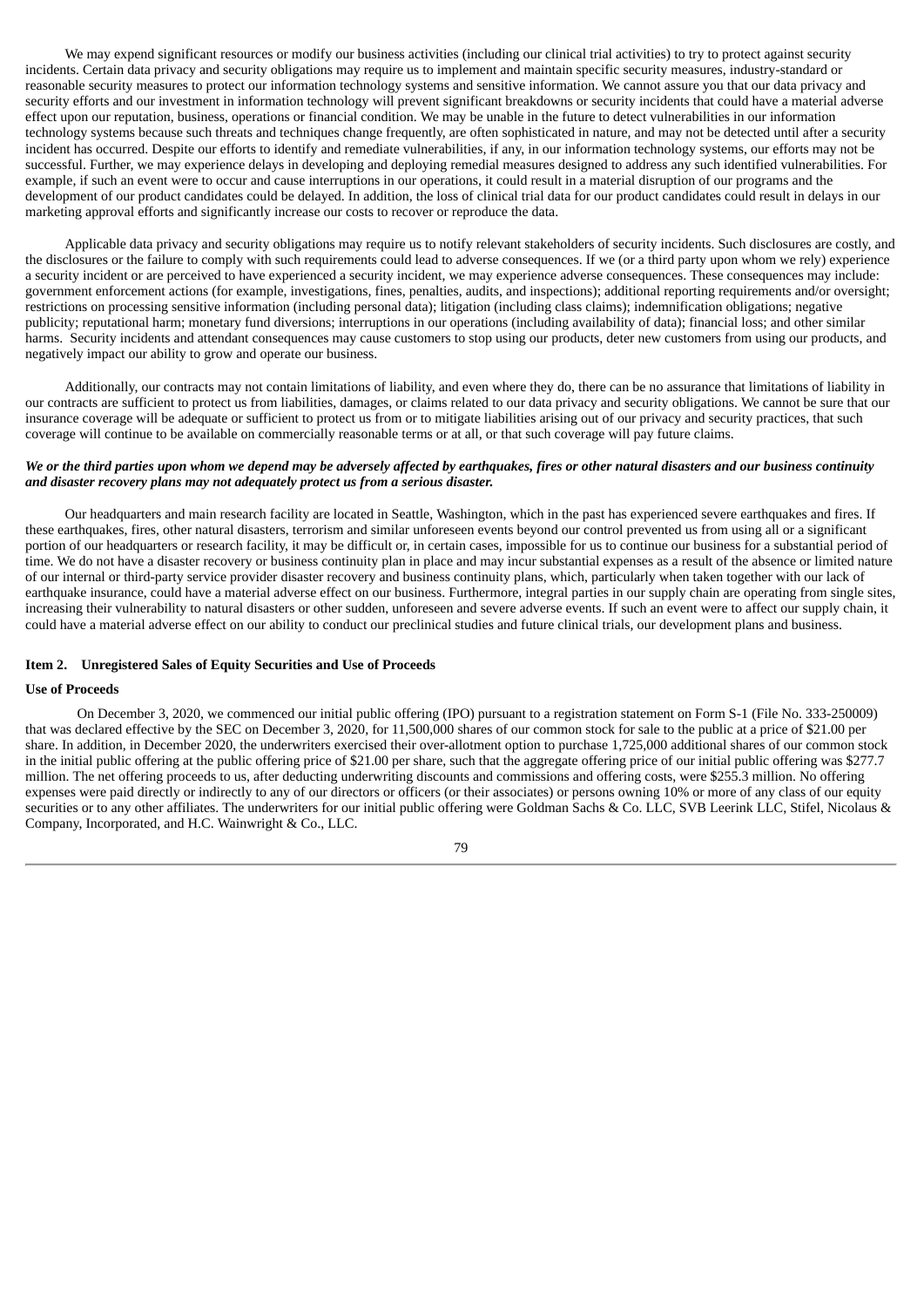The net proceeds from our IPO are held in cash and cash equivalents, primarily in treasury money market accounts, and investments, primarily in U.S. Treasury securities. Through March 31, 2022, we have used approximately \$59.0 million of the net proceeds from our IPO. There has been no material change in the use of proceeds from our initial public offering as described in our final prospectus filed with the SEC pursuant to Rule 424(b)(4) on December 4, 2020 and updated in our Annual Report on Form 10-K, filed with the SEC on March 31, 2022.

# **Item 3. Defaults Upon Senior Securities**

Not applicable.

# **Item 4. Mine Safety Disclosures**

Not applicable.

# **Item 5. Other Information**

Not applicable.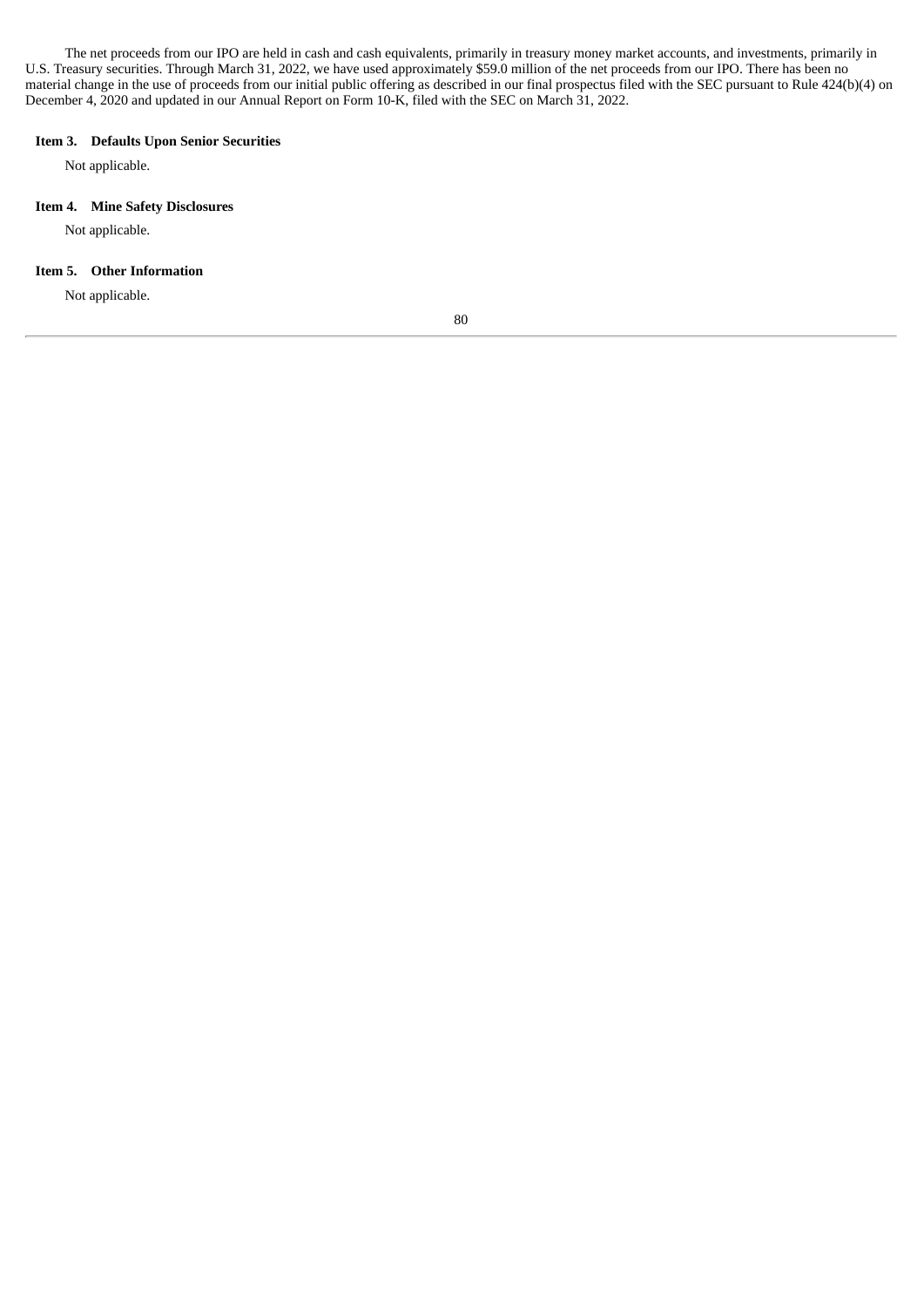# **Item 6. Exhibits**

| <b>Exhibit</b><br><b>Number</b>                                  | <b>Description</b>                                                                                                                                                                                                                                                                                                            |  |  |
|------------------------------------------------------------------|-------------------------------------------------------------------------------------------------------------------------------------------------------------------------------------------------------------------------------------------------------------------------------------------------------------------------------|--|--|
| 3.1                                                              | Amended and Restated Certificate of Incorporation (incorporated by reference to Exhibit 3.1 to the registrant's Current Report on Form<br>8-K, filed with the SEC on December 8, 2020).                                                                                                                                       |  |  |
| 3.2                                                              | Amended and Restated Bylaws (incorporated by reference to Exhibit 3.2 to the registrant's Current Report on Form 8-K, filed with the<br>SEC on December 8, 2020).                                                                                                                                                             |  |  |
| 4.1                                                              | Reference is made to Exhibit 3.1 and 3.2.                                                                                                                                                                                                                                                                                     |  |  |
| 4.2                                                              | Form of Common Stock Certificate of the registrant (incorporated by reference to Exhibit 4.1 to the registrant's Registration Statement on<br>Form S-1 (File No. 333-250009), as amended, filed with the SEC on November 30, 2020).                                                                                           |  |  |
| 4.3                                                              | Amended and Restated Investors' Rights Agreement, by and between the registrant and certain of its stockholders, dated September 22,<br>2020 (incorporated by reference to Exhibit 4.2 to the registrant's Registration Statement on Form S-1 (File No. 333-250009), as amended,<br>filed with the SEC on November 10, 2020). |  |  |
| 4.4                                                              | Warrant to purchase stock issued to Silicon Valley Bank, dated November 21, 2016 (incorporated by reference to Exhibit 4.3 to the<br>registrant's Registration Statement on Form S-1 (File No. 333-250009), as amended, filed with the SEC on November 10, 2020).                                                             |  |  |
| 4.5                                                              | Warrant to purchase stock issued to Silicon Valley Bank, dated December 22, 2017 (incorporated by reference to Exhibit 4.4 to the<br>registrant's Registration Statement on Form S-1 (File No. 333-250009), as amended, filed with the SEC on November 10, 2020).                                                             |  |  |
| $10.1+$                                                          | Non-Employee Director Compensation Policy, as amended.                                                                                                                                                                                                                                                                        |  |  |
| 31.1                                                             | Certification of Principal Executive Officer Pursuant to Rules 13a-14(a) and 15d-14(a) under the Securities Exchange Act of 1934, as<br>Adopted Pursuant to Section 302 of the Sarbanes-Oxley Act of 2002.                                                                                                                    |  |  |
| 31.2                                                             | Certification of Principal Financial Officer Pursuant to Rules 13a-14(a) and 15d-14(a) under the Securities Exchange Act of 1934, as<br>Adopted Pursuant to Section 302 of the Sarbanes-Oxley Act of 2002.                                                                                                                    |  |  |
| 32.1#                                                            | Certification of Principal Executive and Financial Officers Pursuant to 18 U.S.C. Section 1350, as Adopted Pursuant to Section 906 of<br>the Sarbanes-Oxley Act of 2002.                                                                                                                                                      |  |  |
| 101.INS                                                          | Inline XBRL Instance Document – the instance document does not appear in the Interactive Data File because its XBRL tags are<br>embedded within the Inline XBRL document.                                                                                                                                                     |  |  |
| 101.SCH                                                          | Inline XBRL Taxonomy Extension Schema Document                                                                                                                                                                                                                                                                                |  |  |
| 101.CAL                                                          | Inline XBRL Taxonomy Extension Calculation Linkbase Document                                                                                                                                                                                                                                                                  |  |  |
| 101.DEF                                                          | Inline XBRL Taxonomy Extension Definition Linkbase Document                                                                                                                                                                                                                                                                   |  |  |
| 101.LAB                                                          | Inline XBRL Taxonomy Extension Label Linkbase Document                                                                                                                                                                                                                                                                        |  |  |
| 101.PRE                                                          | Inline XBRL Taxonomy Extension Presentation Linkbase Document                                                                                                                                                                                                                                                                 |  |  |
| 104                                                              | Cover Page Interactive Data File (formatted in Inline XBRL and included in Exhibit 101)                                                                                                                                                                                                                                       |  |  |
| $\ddot{}$<br>Indicates management contract or compensatory plan. |                                                                                                                                                                                                                                                                                                                               |  |  |

# The information in Exhibit 32.1 shall not be deemed "filed" for purposes of Section 18 of the Exchange Act, or otherwise subject to the liabilities of that section, nor shall it be deemed incorporated by reference in any filing under the Securities Act or the Exchange Act (including this Quarterly Report on Form 10-Q), unless the Registrant specifically incorporates the foregoing information into those documents by reference.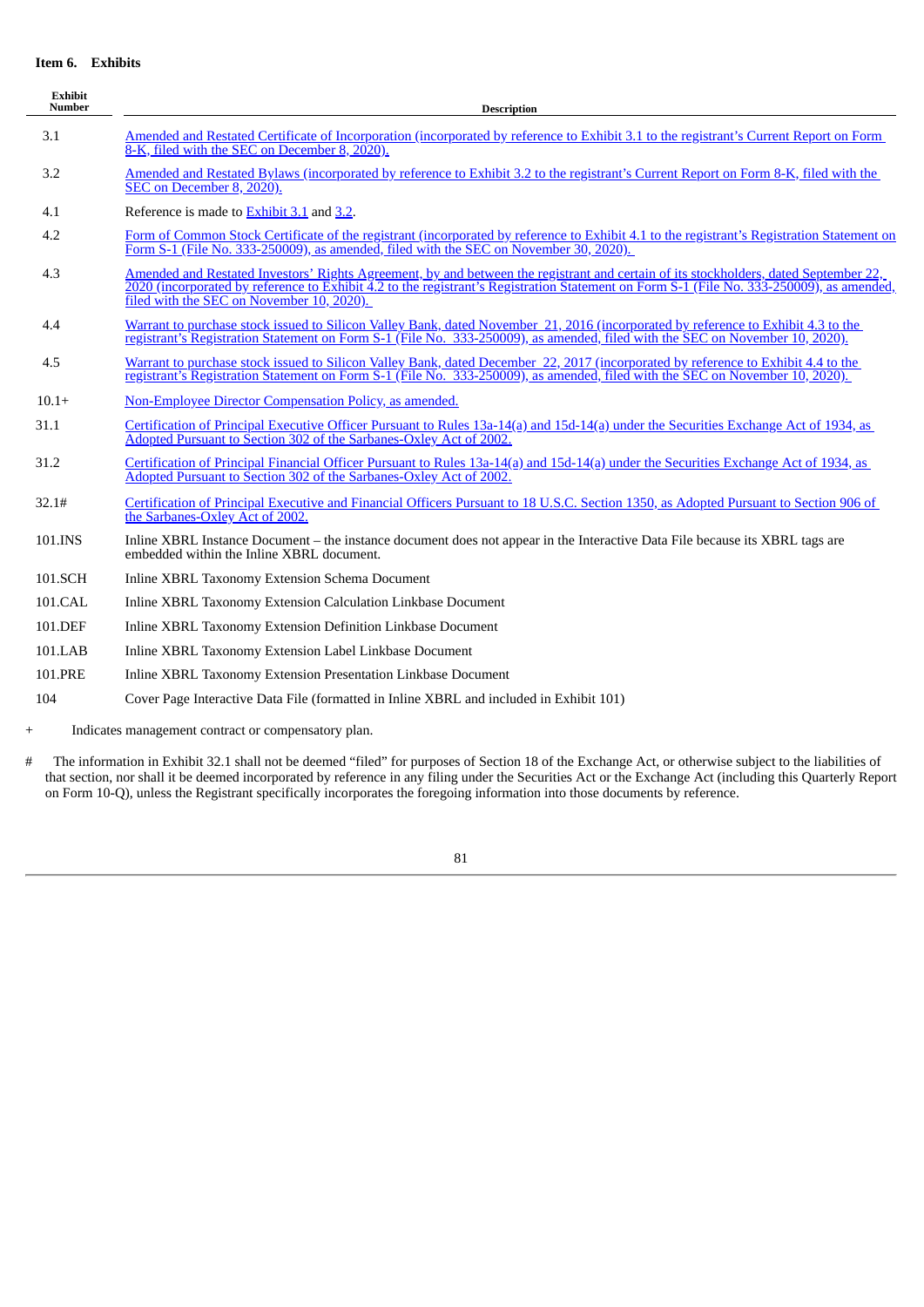# **SIGNATURES**

Pursuant to the requirements of the Securities Exchange Act of 1934, the registrant has duly caused this report to be signed on its behalf by the undersigned thereunto duly authorized.

|                    |     | SILVERBACK THERAPEUTICS, INC.                                      |
|--------------------|-----|--------------------------------------------------------------------|
| Date: May 12, 2022 | By: | /s/ Laura Shawver, Ph.D.                                           |
|                    |     | Laura Shawver, Ph.D.                                               |
|                    |     | Chief Executive Officer and Director (Principal Executive Officer) |
| Date: May 12, 2022 | By: | /s/ Jonathan Piazza                                                |
|                    |     | Jonathan Piazza                                                    |
|                    |     | Chief Financial Officer (Principal Financial Officer)              |
|                    |     |                                                                    |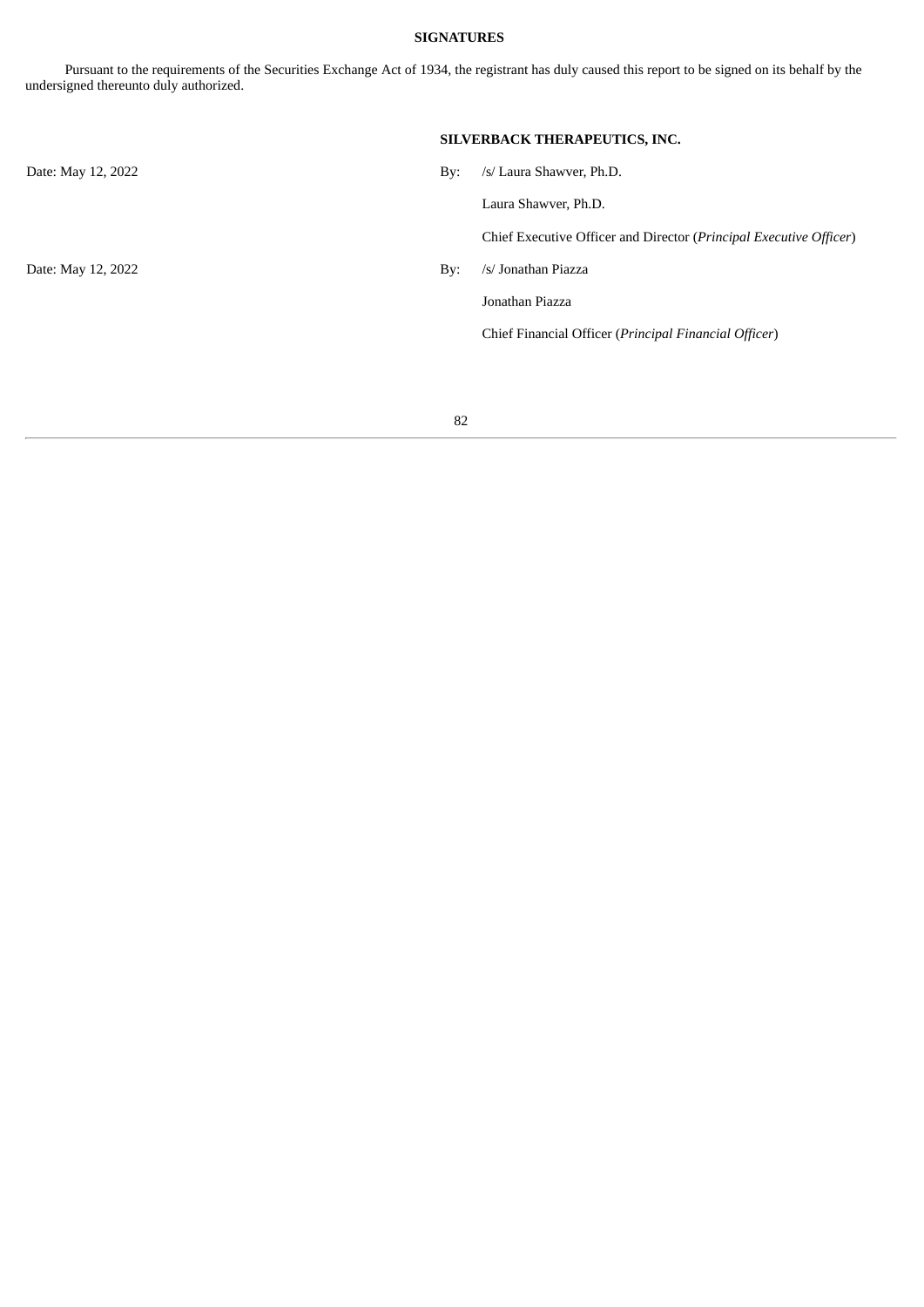# **SILVERBACK THERAPEUTICS, INC.**

## **NON-EMPLOYEE DIRECTOR COMPENSATION POLICY**

<span id="page-82-0"></span>Each member of the Board of Directors (the "*Board*") who is not also serving as an employee of or consultant to Silverback Therapeutics, Inc. (the "*Company*") or any of its subsidiaries (each such member, an "*Eligible Director*") will receive the compensation described in this Non-Employee Director Compensation Policy for his or her Board service upon and following the date of the underwriting agreement between the Company and the underwriters managing the initial public offering of the Company's common stock (the "*Common Stock*"), pursuant to which the Common Stock is priced in such initial public offering (the "*Effective Date*"). An Eligible Director may decline all or any portion of his or her compensation by giving notice to the Company prior to the date cash may be paid or equity awards are to be granted, as the case may be. This policy is effective as of the Effective Date and may be amended at any time in the sole discretion of the Board or the Compensation Committee of the Board.

## **Annual Cash Compensation**

The annual cash compensation amount set forth below is payable to Eligible Directors in equal quarterly installments, payable in arrears on the last day of each fiscal quarter in which the service occurred. If an Eligible Director joins the Board or a committee of the Board at a time other than effective as of the first day of a fiscal quarter, each annual retainer set forth below will be pro-rated based on days served in the applicable fiscal quarter, with the pro-rated amount paid on the last day of the first fiscal quarter in which the Eligible Director provides the service and regular full quarterly payments thereafter. All annual cash fees are vested upon payment.

- 1. Annual Board Service Retainer
	- a. All Eligible Directors: \$40,000
	- b. Chair of the Board Service Retainer (in addition to Eligible Director Service Retainer): \$30,000
- 2. Annual Committee Chair Service Retainer:
	- a. Chair of the Audit Committee: \$15,000
	- b. Chair of the Compensation Committee: \$10,000
	- c. Chair of the Nominating and Corporate Governance Committee: \$8,000
- 3. Annual Committee Member Service Retainer (not applicable to Committee Chairs):
	- a. Member of the Audit Committee: \$7,500
	- b. Member of the Compensation Committee: \$5,000
	- c. Member of the Nominating and Corporate Governance Committee: \$4,000

## **Equity Compensation**

The equity compensation set forth below will be granted under the Company's 2020 Equity Incentive Plan (the "*Plan*"), subject to the approval of the Plan by the Company's stockholders.

All stock options granted under this policy will be nonstatutory stock options, with an exercise price per share equal to 100% of the Fair Market Value (as defined in the Plan) of the underlying Common Stock on the date of grant, and a term of ten years from the date of grant (subject to earlier termination in connection with a termination of service as provided in the Plan).

1. Initial Grant: For each Eligible Director who is first elected or appointed to the Board following the Effective Date, on the date of such Eligible Director's initial election or appointment to the Board (or, if such date is not a market trading day, the first market trading day thereafter), the Eligible Director will be automatically, and without further action by the Board or the Compensation Committee of the Board, granted a stock option to purchase 36,000 shares of Common Stock (the "*Initial Grant*"). The shares subject to each Initial Grant will vest in equal monthly installments over a three year period such that the option is fully vested on the third anniversary of the date of grant, subject to the Eligible Director's Continuous Service (as defined in the Plan) through each such vesting date and will vest in full upon a Change in Control (as defined in the Plan).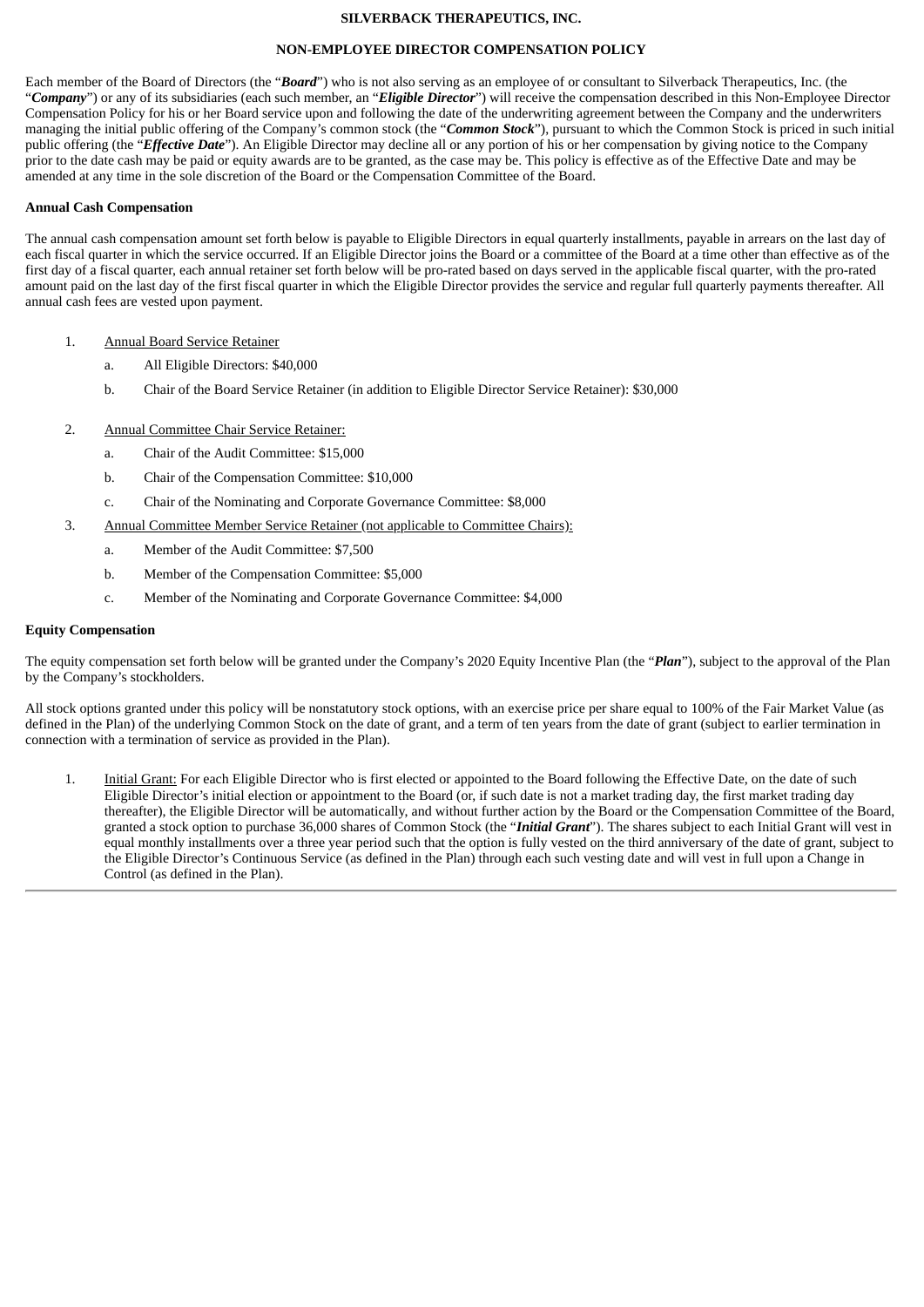2. Annual Grant: On the date of each annual stockholder meeting of the Company held after the Effective Date (an "*Annual Meeting*"), each Eligible Director who continues to serve as a non-employee member of the Board following such Annual Meeting will be automatically, and without further action by the Board or the Compensation Committee of the Board, granted a stock option to purchase 18,000 shares of Common Stock (the "*Annual Grant*"). If an Eligible Director was elected or appointed for the first time to be an Eligible Director after the Effective Date and prior to an Annual Meeting, then the Eligible Director will be granted a prorated Annual Grant on the date of the Eligible Director's election or appointment (the "*Prorated Annual Grant*") that will be subject to the number of shares of Common Stock equal to 15,000 multiplied by a fraction (the numerator of which is equal to (i) 12 minus (ii) the number of completed months since the most recent Annual Meeting as of the Eligible Director's date of election or appointment, and the denominator of which is 12), with the resulting number of shares rounded down to the nearest whole share. The shares subject to the Annual Grant or Prorated Annual Grant will vest in full on the sooner of the first anniversary of the date of grant or on the date of Company's next Annual Meeting, subject to the Eligible Director's Continuous Service (as defined in the Plan) through such vesting date; provided, further, that the shares subject to the Annual Grant or Prorated Annual Grant will vest in full upon a Change in Control (as defined in the Plan).

## **Non-Employee Director Compensation Limit**

Notwithstanding the foregoing, the aggregate value of all compensation granted or paid, as applicable, to any individual for service as a Non-Employee Director (as defined in the Plan) shall in no event exceed the limits set forth in the Plan.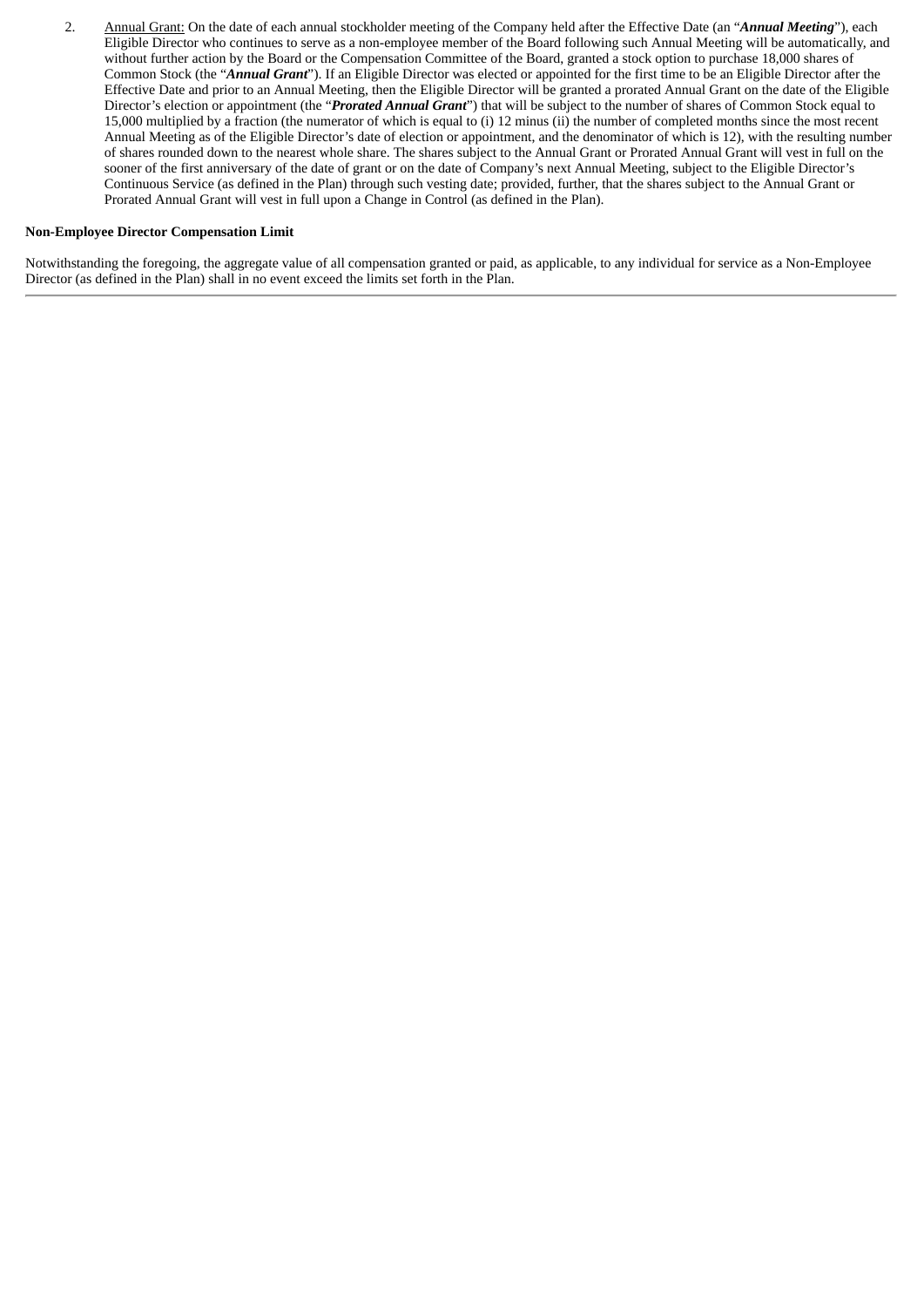### **CERTIFICATION OF PRINCIPAL EXECUTIVE OFFICER PURSUANT TO SECTION 302 OF THE SARBANES-OXLEY ACT OF 2002**

<span id="page-84-0"></span>I, Laura Shawver, certify that:

1. I have reviewed this Quarterly Report on Form 10-Q for the quarter ended March 31, 2022 of Silverback Therapeutics, Inc. (the "registrant");

2. Based on my knowledge, this report does not contain any untrue statement of a material fact or omit to state a material fact necessary to make the statements made, in light of the circumstances under which such statements were made, not misleading with respect to the period covered by this report;

3. Based on my knowledge, the financial statements, and other financial information included in this report, fairly present in all material respects the financial condition, results of operations and cash flows of the registrant as of, and for, the periods presented in this report;

4. The registrant's other certifying officer(s) and I are responsible for establishing and maintaining disclosure controls and procedures (as defined in Exchange Act Rules 13a-15(e) and 15d-15(e)) and internal control over financial reporting (as defined in Exchange Act Rules 13a-15(f) and 15d-15(f)) for the registrant and have:

(a) Designed such disclosure controls and procedures, or caused such disclosure controls and procedures to be designed under our supervision, to ensure that material information relating to the registrant, including its consolidated subsidiaries, is made known to us by others within those entities, particularly during the period in which this report is being prepared;

(b) Designed such internal control over financial reporting, or caused such internal control over financial reporting to be designed under our supervision, to provide reasonable assurance regarding the reliability of financial reporting and the preparation of financial statements for external purposes in accordance with generally accepted accounting principles;

(c) Evaluated the effectiveness of the registrant's disclosure controls and procedures and presented in this report our conclusions about the effectiveness of the disclosure controls and procedures, as of the end of the period covered by this report based on such evaluation; and

(d) Disclosed in this report any change in the registrant's internal control over financial reporting that occurred during the registrant's most recent fiscal quarter (the registrant's fourth fiscal quarter in the case of an annual report) that has materially affected, or is reasonably likely to materially affect, the registrant's internal control over financial reporting; and

5. The registrant's other certifying officer(s) and I have disclosed, based on our most recent evaluation of internal control over financial reporting, to the registrant's auditors and the audit committee of the registrant's board of directors (or persons performing the equivalent functions):

(a) All significant deficiencies and material weaknesses in the design or operation of internal control over financial reporting which are reasonably likely to adversely affect the registrant's ability to record, process, summarize and report financial information; and

(b) Any fraud, whether or not material, that involves management or other employees who have a significant role in the registrant's internal control over financial reporting.

Date: May 12, 2022 **By:** *By: By: By: By: By: By: By: By: By: By: By: By: By: By: By: By: By: By: By: By: By: By: By: By: By: By: By: By: By: By: By: By: By:* 

Laura Shawver, Ph.D. **Chief Executive Officer** *(Principal Executive Officer)*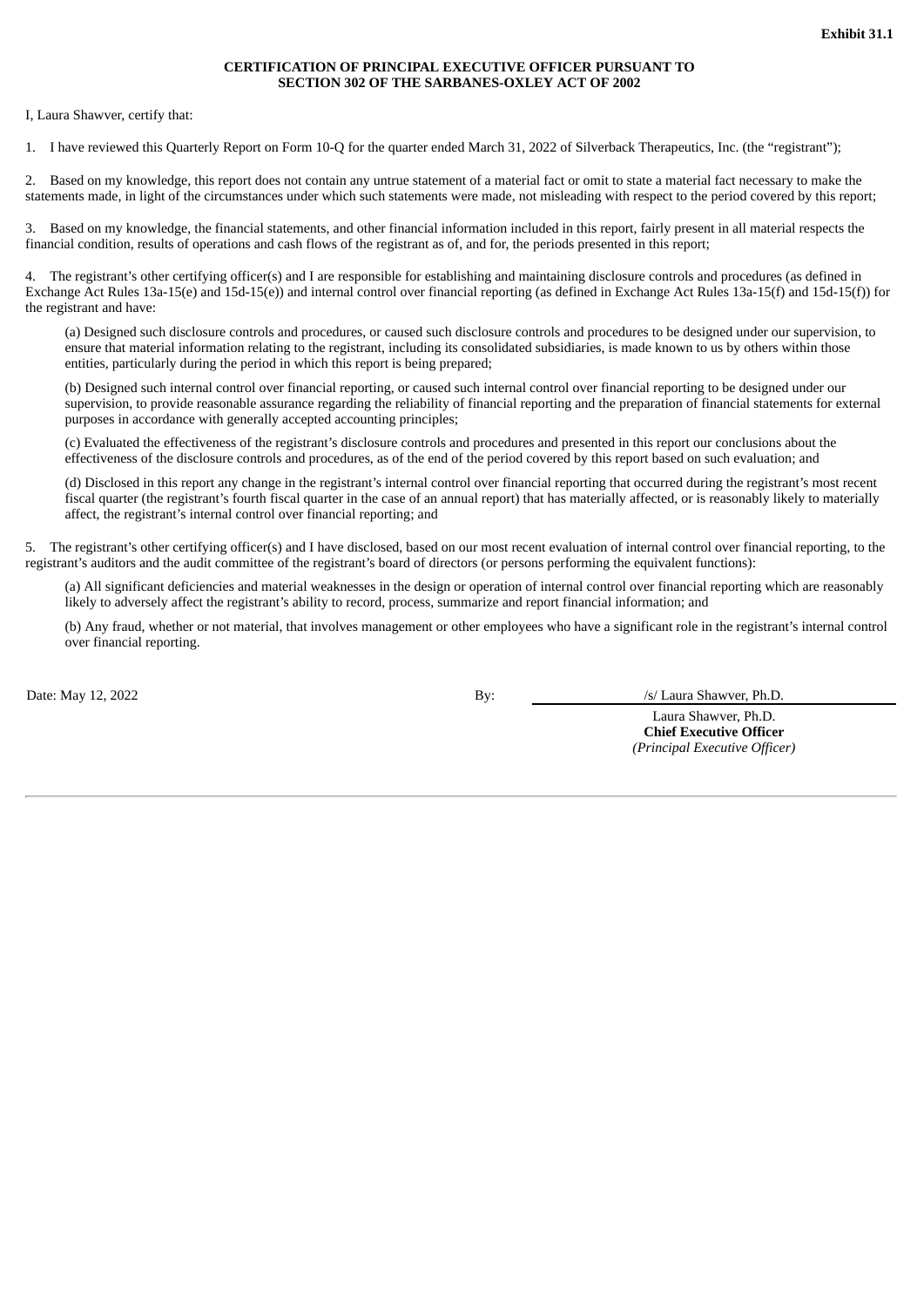### **CERTIFICATION OF PRINCIPAL FINANCIAL OFFICER PURSUANT TO SECTION 302 OF THE SARBANES-OXLEY ACT OF 2002**

<span id="page-85-0"></span>I, Jonathan Piazza, certify that:

1. I have reviewed this Quarterly Report on Form 10-Q for the quarter ended March 31, 2022 of Silverback Therapeutics, Inc. (the "registrant");

2. Based on my knowledge, this report does not contain any untrue statement of a material fact or omit to state a material fact necessary to make the statements made, in light of the circumstances under which such statements were made, not misleading with respect to the period covered by this report;

3. Based on my knowledge, the financial statements, and other financial information included in this report, fairly present in all material respects the financial condition, results of operations and cash flows of the registrant as of, and for, the periods presented in this report;

4. The registrant's other certifying officer(s) and I are responsible for establishing and maintaining disclosure controls and procedures (as defined in Exchange Act Rules 13a-15(e) and 15d-15(e)) and internal control over financial reporting (as defined in Exchange Act Rules 13a-15(f) and 15d-15(f)) for the registrant and have:

(a) Designed such disclosure controls and procedures, or caused such disclosure controls and procedures to be designed under our supervision, to ensure that material information relating to the registrant, including its consolidated subsidiaries, is made known to us by others within those entities, particularly during the period in which this report is being prepared;

(b) Designed such internal control over financial reporting, or caused such internal control over financial reporting to be designed under our supervision, to provide reasonable assurance regarding the reliability of financial reporting and the preparation of financial statements for external purposes in accordance with generally accepted accounting principles;

(c) Evaluated the effectiveness of the registrant's disclosure controls and procedures and presented in this report our conclusions about the effectiveness of the disclosure controls and procedures, as of the end of the period covered by this report based on such evaluation; and

(d) Disclosed in this report any change in the registrant's internal control over financial reporting that occurred during the registrant's most recent fiscal quarter (the registrant's fourth fiscal quarter in the case of an annual report) that has materially affected, or is reasonably likely to materially affect, the registrant's internal control over financial reporting; and

5. The registrant's other certifying officer(s) and I have disclosed, based on our most recent evaluation of internal control over financial reporting, to the registrant's auditors and the audit committee of the registrant's board of directors (or persons performing the equivalent functions):

(a) All significant deficiencies and material weaknesses in the design or operation of internal control over financial reporting which are reasonably likely to adversely affect the registrant's ability to record, process, summarize and report financial information; and

(b) Any fraud, whether or not material, that involves management or other employees who have a significant role in the registrant's internal control over financial reporting.

Date: May 12, 2022 **By:** *By: By: By: By: By: By: By: By: By: By: By: By: By: By: By: By: By: By: By: By: By: By: By: By: By: By: By: By: By: By: By: By: By:* 

Jonathan Piazza **Chief Financial Officer** *(Principal Financial Officer)*